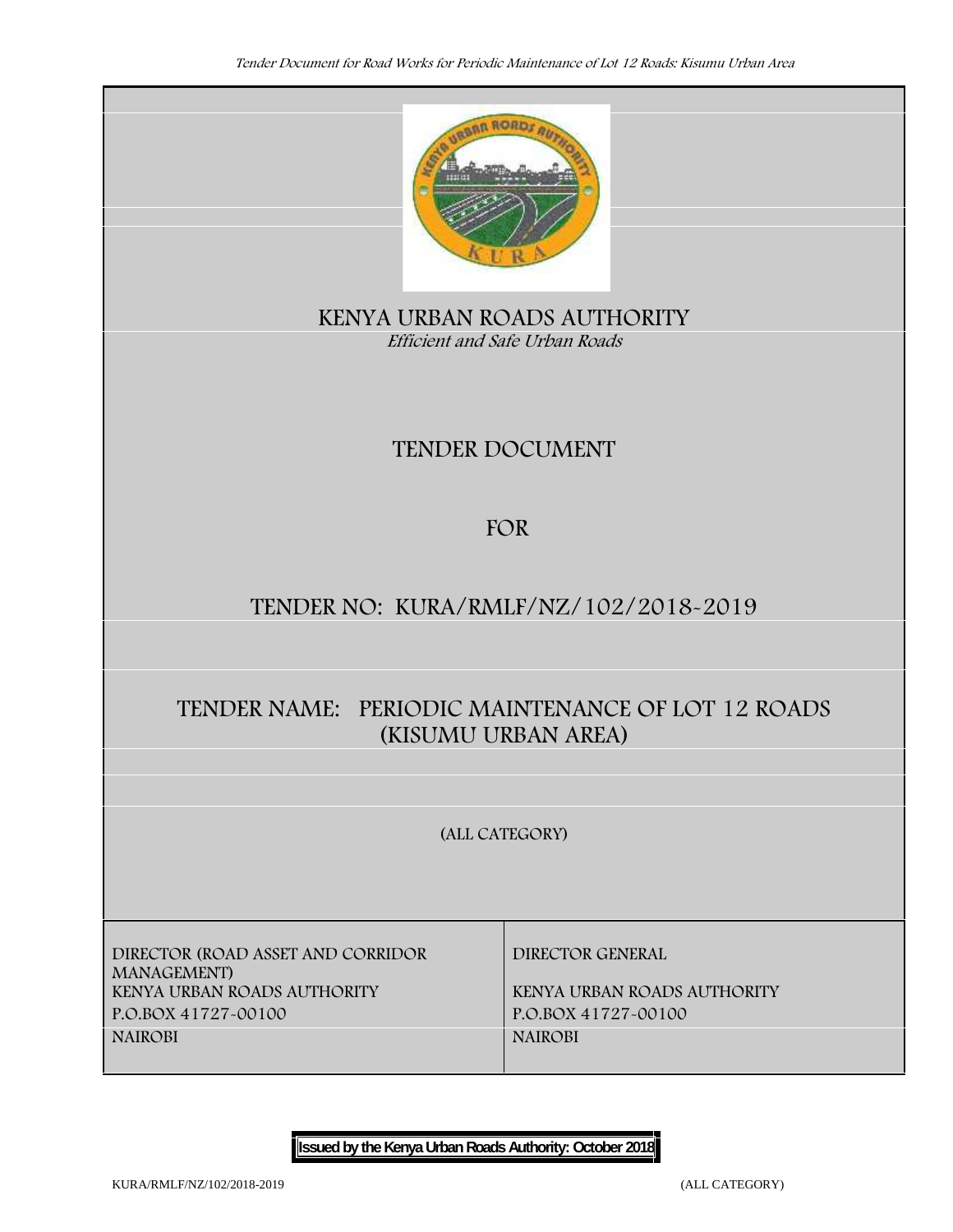## **PERIODIC MAINTENANCE OF LOT 12 ROADS: KISUMU URBAN AREA**

## **TABLE OF CONTENTS**

| SECTION II: INSTRUCTIONS TO TENDERERS AND CONDITIONS OF TENDER 3     |
|----------------------------------------------------------------------|
|                                                                      |
|                                                                      |
|                                                                      |
|                                                                      |
|                                                                      |
| SECTION VI: SUPERVISION AND CONTRACT EVALUATION MANUAL 2012 109      |
|                                                                      |
|                                                                      |
|                                                                      |
|                                                                      |
|                                                                      |
|                                                                      |
|                                                                      |
|                                                                      |
|                                                                      |
| SECTION XIII: FORM OF PERFORMANCE BANK GUARANTEE (UNCONDITIONAL) 149 |

1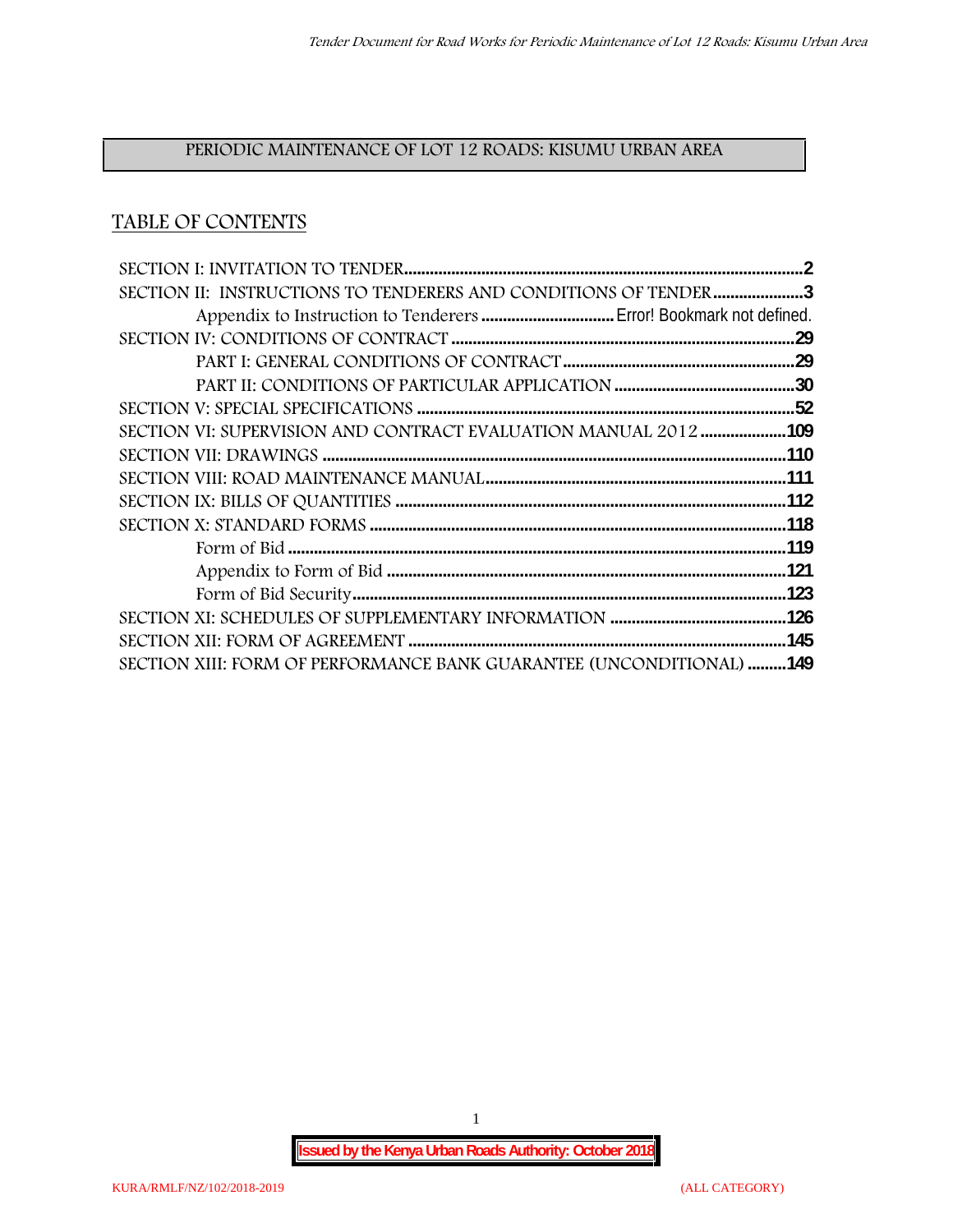# **SECTION I: INVITATION TO TENDER**

(See tender invitation on www.kura.go.ke/tender notices)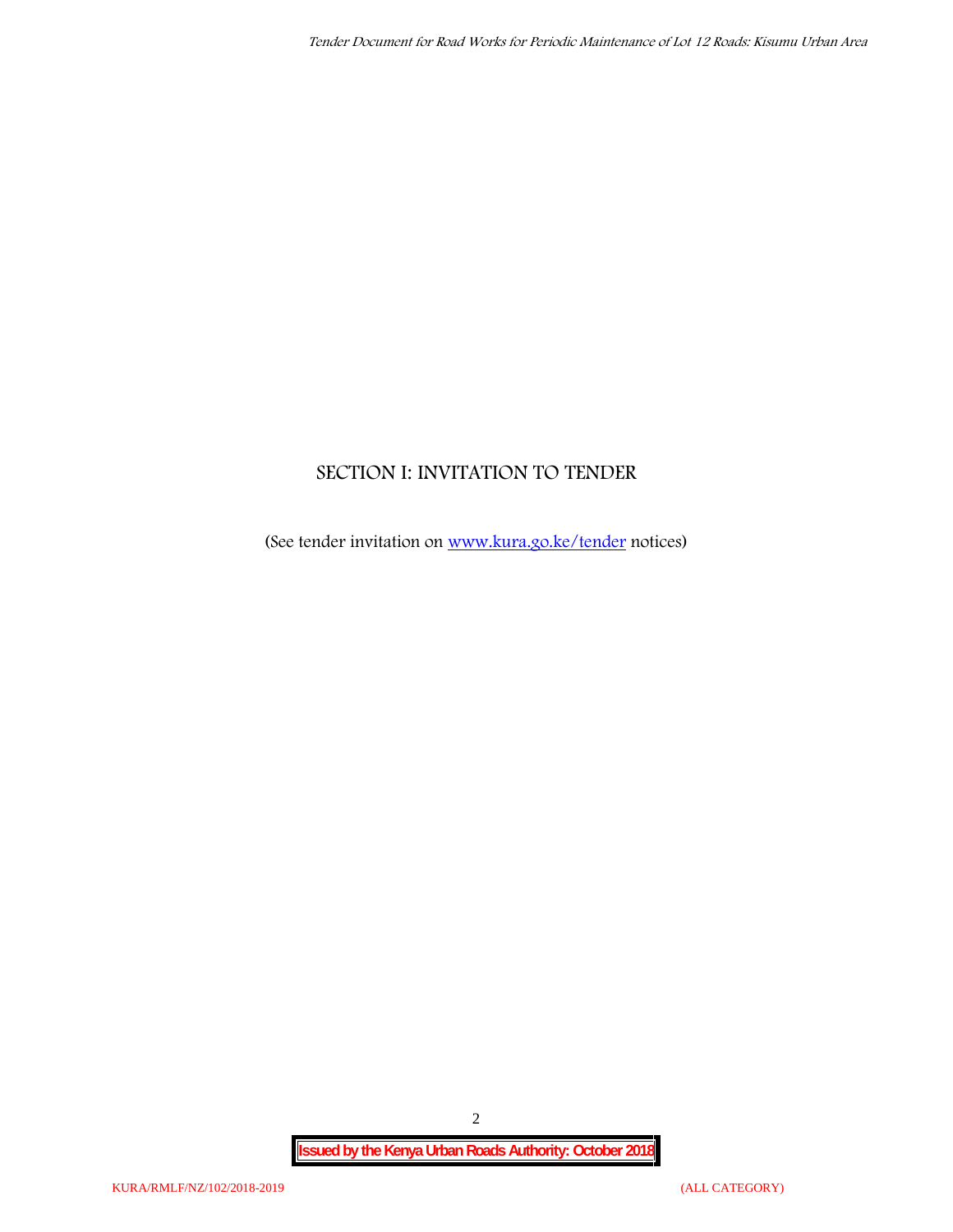## **SECTION II: INSTRUCTIONS TO TENDERERS AND CONDITIONS OF TENDER**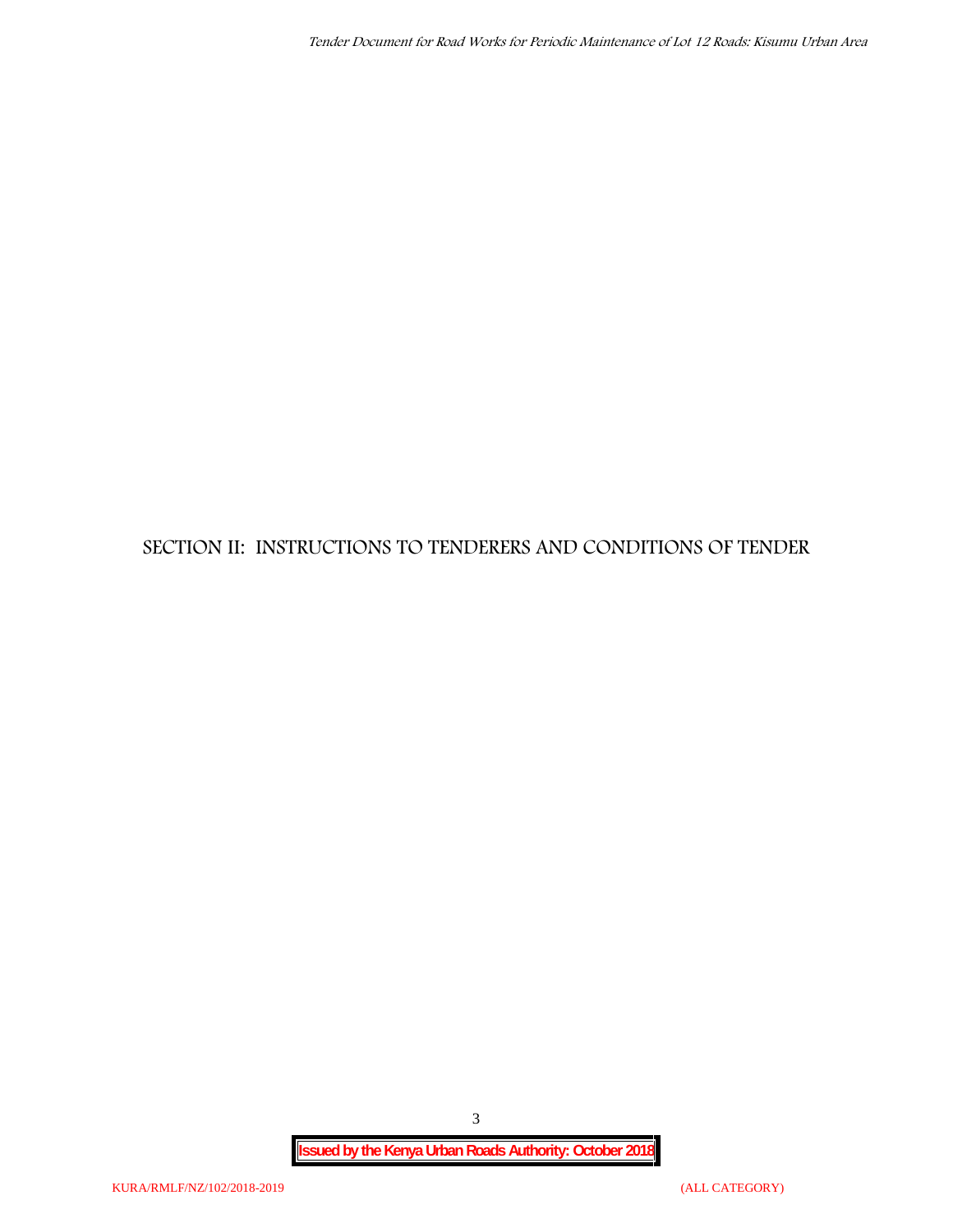#### TABLE OF CONTENTS

| A.        |    |                                                                      |  |
|-----------|----|----------------------------------------------------------------------|--|
|           | 1  |                                                                      |  |
|           | 2  |                                                                      |  |
|           | 3  |                                                                      |  |
|           | 4  |                                                                      |  |
|           | 5  |                                                                      |  |
|           | 6  |                                                                      |  |
|           | 7  |                                                                      |  |
|           | 8  |                                                                      |  |
| <b>B.</b> |    |                                                                      |  |
|           | 9  |                                                                      |  |
|           | 10 |                                                                      |  |
|           | 11 |                                                                      |  |
| C.        |    |                                                                      |  |
|           | 12 |                                                                      |  |
|           | 13 |                                                                      |  |
|           | 14 |                                                                      |  |
|           | 15 |                                                                      |  |
|           | 16 |                                                                      |  |
|           | 17 |                                                                      |  |
|           | 18 |                                                                      |  |
|           | 19 |                                                                      |  |
|           | 20 |                                                                      |  |
| D.        |    |                                                                      |  |
|           | 21 |                                                                      |  |
|           | 22 |                                                                      |  |
|           | 23 |                                                                      |  |
|           | 24 |                                                                      |  |
| E.        |    |                                                                      |  |
|           | 25 |                                                                      |  |
|           | 26 |                                                                      |  |
|           | 27 |                                                                      |  |
|           | 28 |                                                                      |  |
|           | 29 |                                                                      |  |
|           | 30 |                                                                      |  |
| F.        |    |                                                                      |  |
| G.        |    |                                                                      |  |
|           | 31 |                                                                      |  |
|           | 32 | employer's right to accept any bid and to reject any or all bids  16 |  |
|           | 33 |                                                                      |  |
|           | 34 |                                                                      |  |
|           | 35 |                                                                      |  |
|           | 36 |                                                                      |  |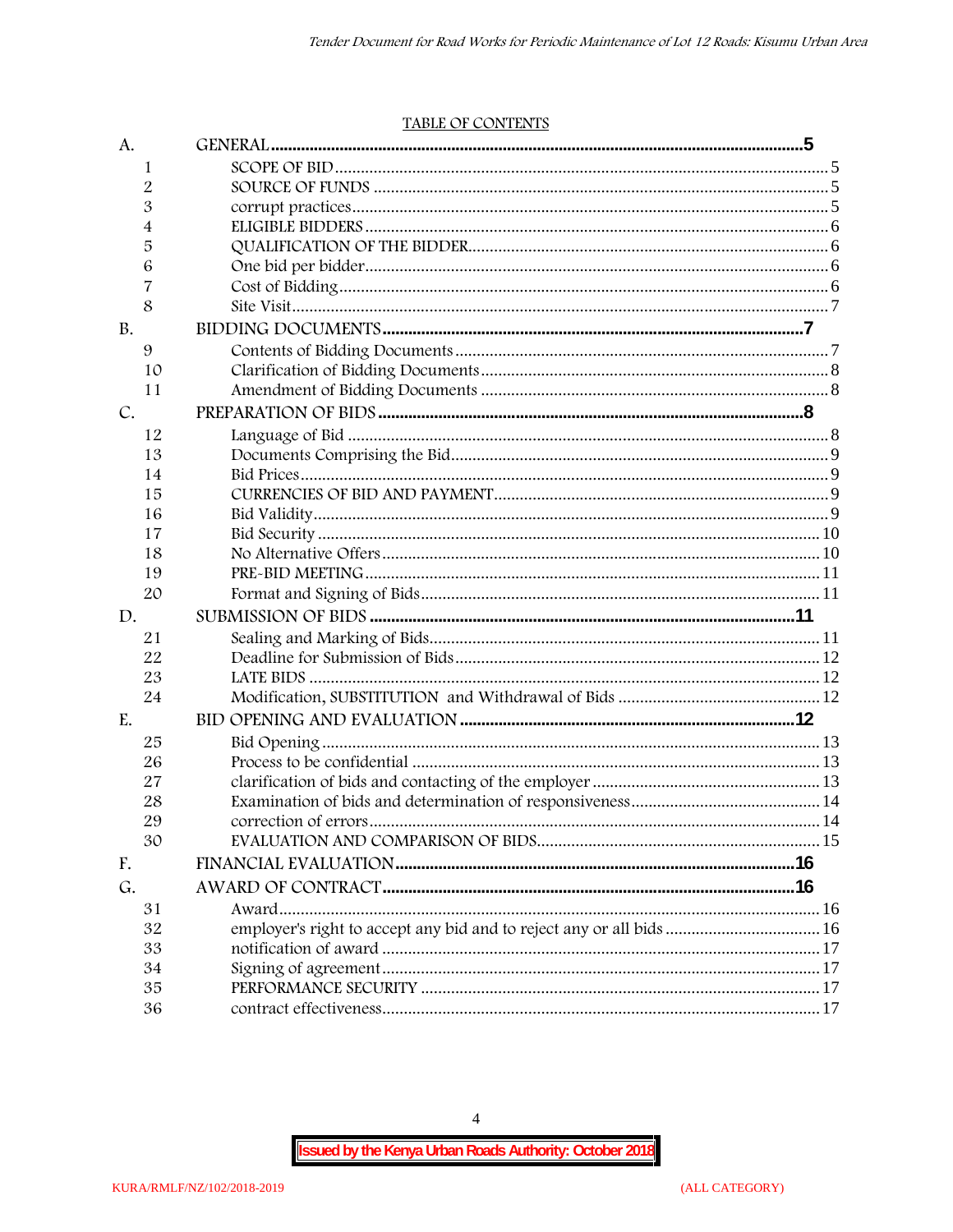## **INSTRUCTIONS TO TENDERERS AND CONDITIONS OF TENDER**

## **A. GENERAL**

- **1 SCOPE OF BID**
	- 1.1 The Employer, as defined in the Conditions of Contract Part II hereinafter "the Employer" wishes to receive bids for the construction of works as described in Section 1, clause 102 of the Special Specifications – "Location and extent of the Works")
	- 1.2 The successful bidder will be expected to complete the Works within the period stated in the Appendix to Form of Bid from the date of commencement of the Works.
	- 1.3 Throughout these bidding documents, the terms bid and tender and their derivatives (bidder/tenderer, bid/tendered, bidding/tendering etc.) are synonymous, and day means calendar day. Singular also means plural.

## **2 SOURCE OF FUNDS**

2.1 The source of funding is the Government of Kenya through the Road Maintenance Levy Fund.

## **3 CORRUPT PRACTICES**

3.1 The government requires that the bidders, suppliers, sub-contractors and supervisors observe the highest standards of ethics during the execution of such contracts. In this pursuit of this policy, the government;

Defines for the purpose of this provision, the terms set forth below as follows:

- i) "corrupt practice" means the offering, giving, receiving, or soliciting of anything of value to influence the action of the public official in the procurement process or in the execution, and
- ii) "fraudulent practice" means a misrepresentation of facts in order to influence a procurement process or the execution of a contract to the detriment of the employer, and includes collusive practices among bidders (prior to or after bid submission) designed to establish bid prices at artificial, non-competitive levels and to deprive the employer the benefits of free and open competition

Will reject a proposal for award if it determines that the bidder recommended for award has engaged in corrupt or fraudulent practices in competing for the contract, and

Will declare a firm ineligible, either indefinitely or for a stated period of time, to be awarded a government contract if it at any time it is determined that the firm has engaged in corrupt or fraudulent practices in competing for, or in executing, a government financed contract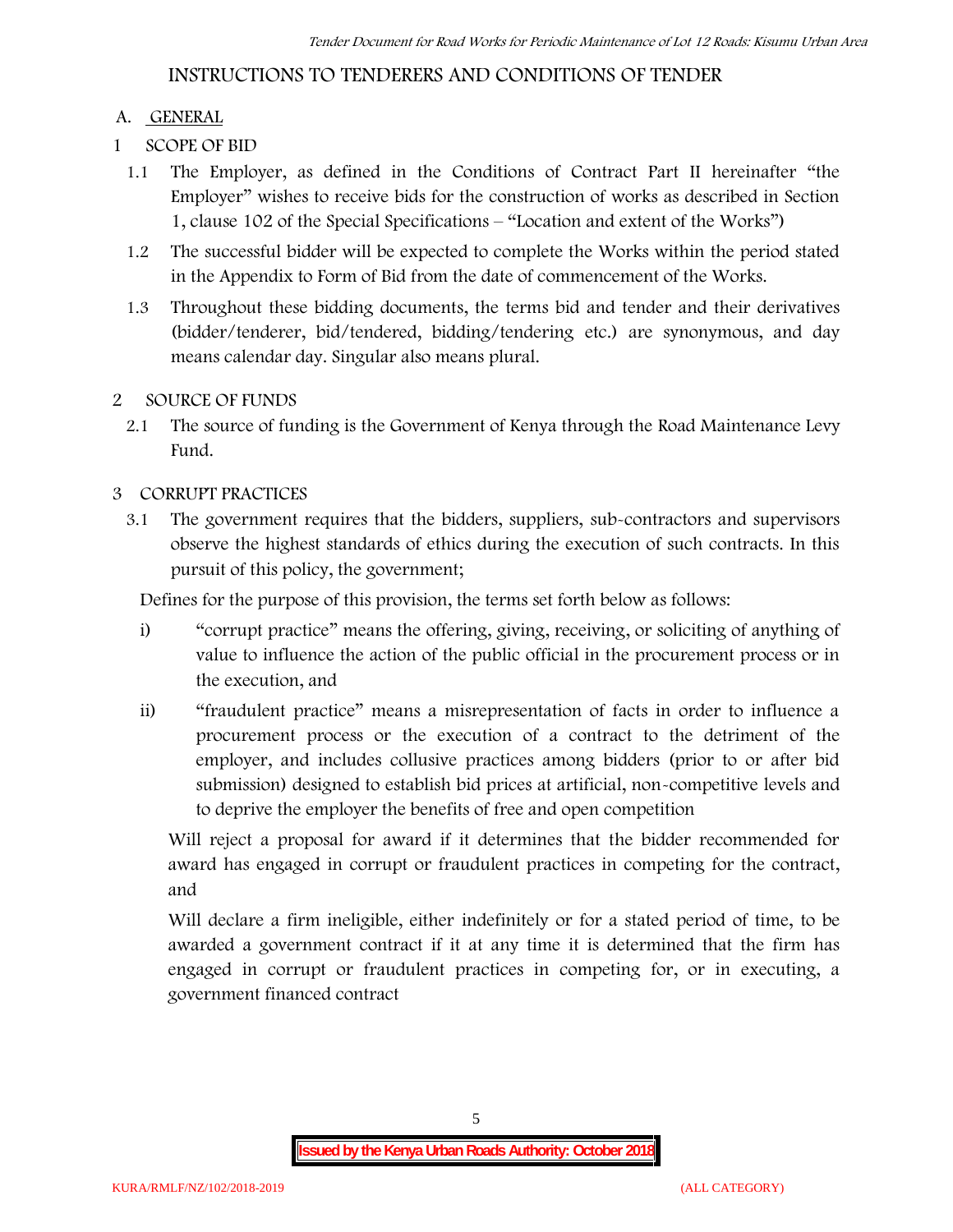### **4 ELIGIBLE BIDDERS**

- 4.1 This invitation to bid is open to all bidders who are legally registered or incorporated in the Republic of Kenya as of the time of bid submission. Registration with National Construction Authority (NCA) as a road works contractor is mandatory.
- 4.2 Bidders shall not have a conflict of interest. Bidders shall be considered to have conflict of interest, if they participated as a consultant in the preparation of the design, documentation or technical specifications of the works that are the subject of this bidding other than as far as required by the Employer.
- 4.3 A firm that is under a declaration of eligibility by the Employer in accordance with clause 3, at the date of submission of the Bid or thereafter, shall be disqualified.
- 4.4 Bidders shall provide such evidence of their continued eligibility satisfactory to the Employer as the Employer shall reasonably request.

## **5 QUALIFICATION OF THE BIDDER**

- 5.1 Bidders shall as part of their bid:
- (a) Submit a written power of attorney authorizing the signatory of the bid to commit the bidder; and
- (b) Update any information submitted with their bids and update in any case the information indicated in the schedules and continue to meet the minimum threshold criteria set out in the bid documents.
	- 5.2 As a minimum, bidders shall update the following information:
- (a) evidence of access to lines of credit from a bank and availability of other financial resources
- (b) financial predictions for the current year and the two subsequent years, including the effect of known commitments
- (c) work commitments
- (d) current litigation information; and
- (e) availability of critical equipment
	- 5.3 Bidders shall also submit proposals of work methods and schedule in sufficient detail to demonstrate the adequacy of the bidders' proposals to meet the technical specifications and the completion time referred to in Clause 1.2 above.
- **6 ONE BID PER BIDDER**
	- 6.1 Each bidder shall submit only one bid. A bidder who submits or participates in more than one bid will be disqualified.
- **7 COST OF BIDDING**
	- 7.1 The bidder shall bear all costs associated with the preparation and submission of his bid and the Employer will in no case be responsible or liable for those costs, regardless of the conduct or outcome of the bidding process.

6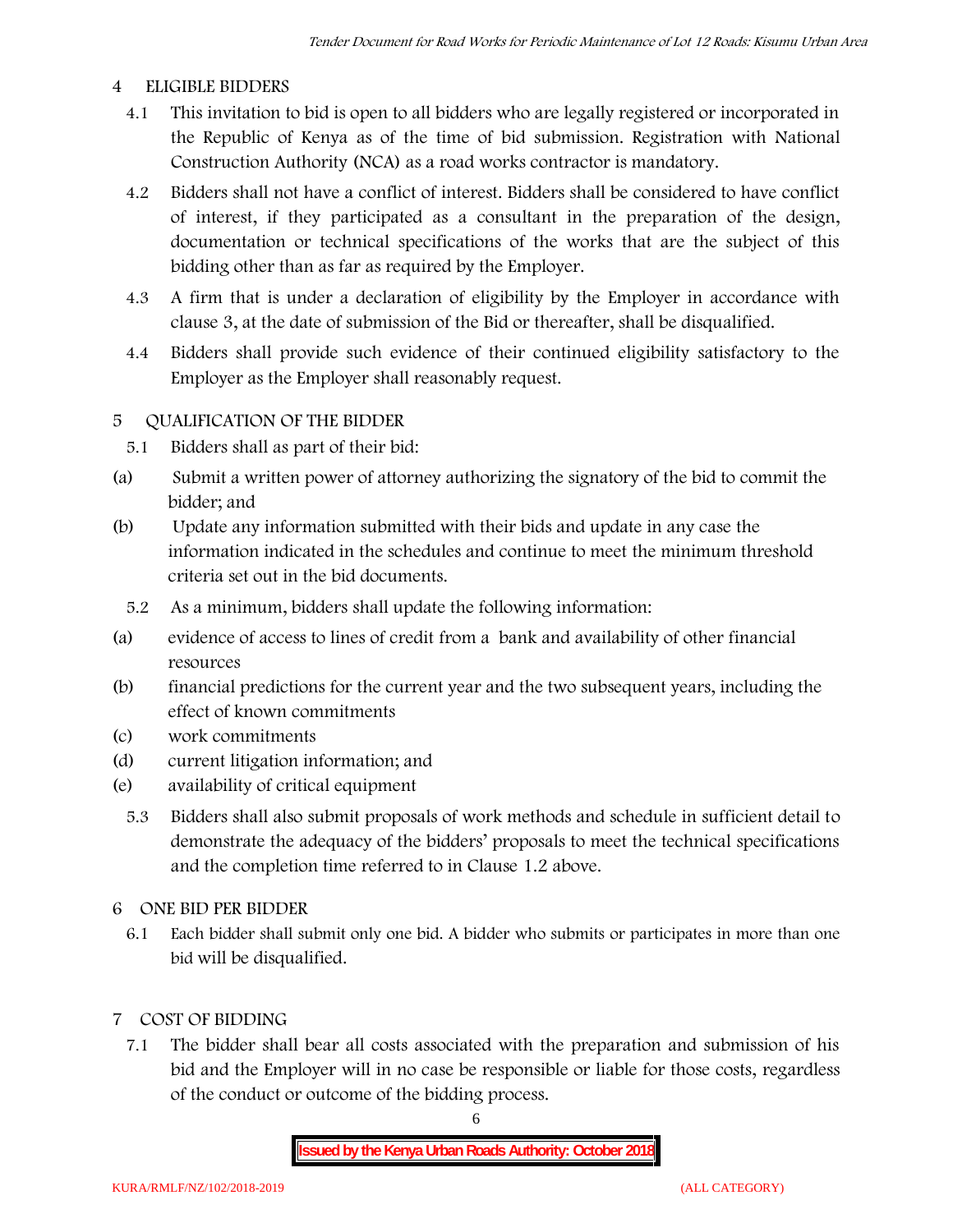## **8 SITE VISIT**

- 8.1 The tenderer is advised to visit and examine the site and its surroundings and obtain for himself on his own responsibility, all information that may be necessary for preparing the tender and entering into a contract. The costs of visiting the site shall be the tenderer's own responsibility.
	- 8.2 The tenderer and any of his personnel or agents will be granted permission by the Employer to enter upon premises and lands for the purpose of such inspection, but only upon the express condition that the tenderer, his personnel or agents, will release and indemnify the Employer from and against all liability in respect of, and will be responsible for personal injury (whether fatal or otherwise), loss of or damage to property and any other loss, damage, costs and expenses however caused, which but for the exercise of such permission, would not have arisen.
	- 8.3 A Mandatory pre-tender site meeting shall be held as specified in the tender notice. A representative of the Employer will be available to meet the intending tenderers at the venue.
	- 8.4 The Employer will conduct a Site Visit concurrently with the pre-bid meeting referred to in Clause 19, attendance for which is necessary for all bidders. Attendance by the tenderers shall be as specified in the tender notice.
	- 8.5 Tenderers must provide their own transport. The representative will not be available at any other time for site inspection visits.
	- 8.6 Each tenderer shall complete the Certificate of Tenderer's Visit to the Site, whether he in fact visits the Site at the time of the organized site visit or by himself at some other time.

## **B. BIDDING DOCUMENTS**

- **9 CONTENTS OF BIDDING DOCUMENTS**
	- 9.1 The set of documents comprising the tender includes the following together with any addenda issued in accordance with Clause 11:
- (a) Invitation to Bid
- (b) Instructions to Bidders and Conditions of Tender
- (c) Appendix to Instruction to Tenderers
- (d) Conditions of Contract Part I
- (e) Conditions of Contract Part II
- (f) Road Maintenance Manual (May 2010 Edition)
- (g) Standard Specifications
- (h) Special Specifications
- (i) Form of Bid, Appendix to Form of Bid and Bid Security
- (j) Bills of Quantities
- (k) Schedules of Supplementary information

7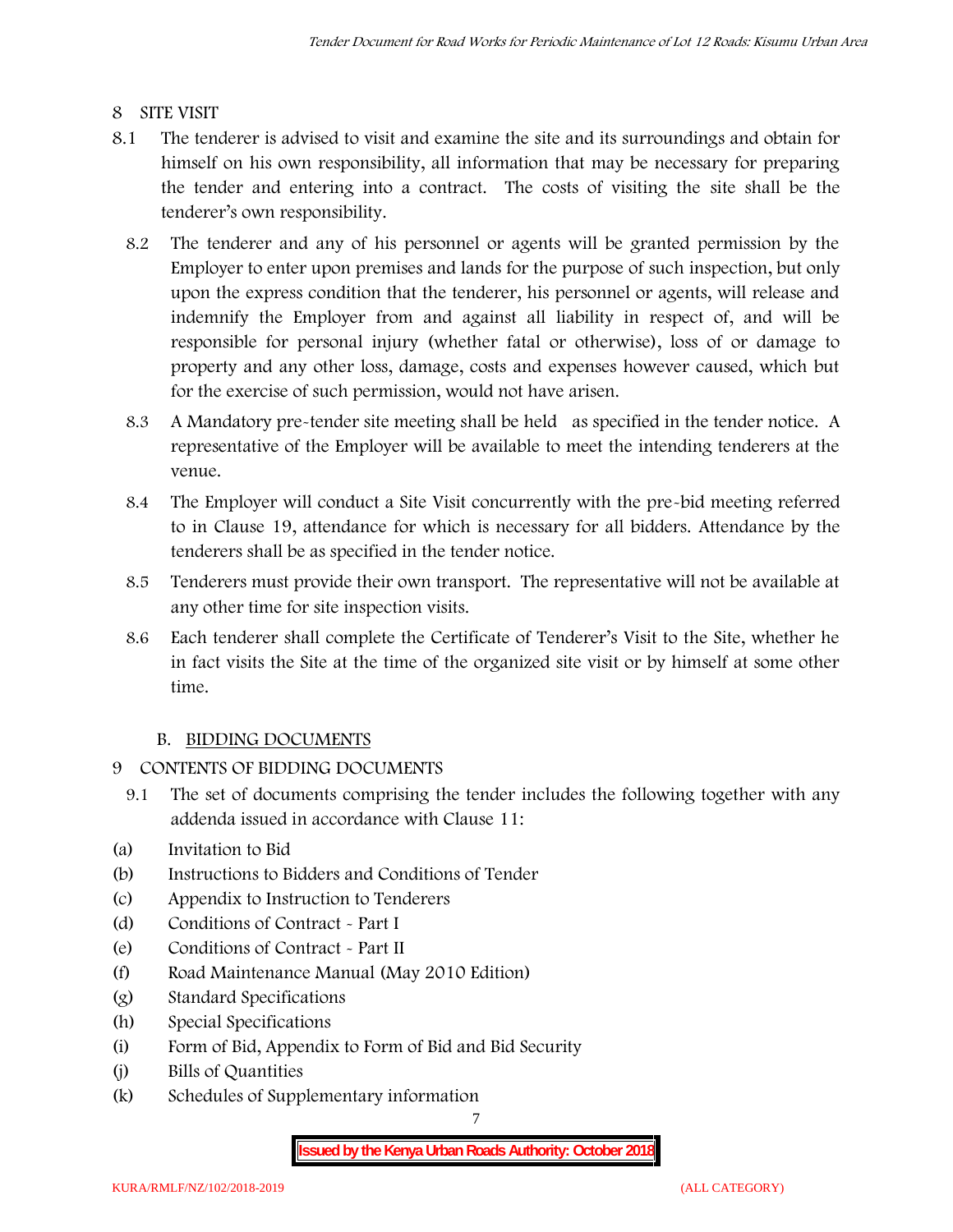- (l) Form of Contract Agreement
- (m) Form of Performance Security
- (n) Drawings
- (o) BID Addenda (Bid Notices)
- (p) Declaration Form
	- 9.2 The bidder is expected to examine carefully all instructions, conditions, forms, terms, specifications and drawings in the bidding documents. Failure to comply with the requirements of bid submission will be at the bidder's own risk. Bids that are not substantially responsive to the requirements of the bidding documents will be rejected.
	- 9.3 All recipients of the documents for the proposed Contract for the purpose of submitting a tender (whether they submit a tender or not) shall treat the details of the documents as "private and confidential".

## **10 CLARIFICATION OF BIDDING DOCUMENTS**

- 10.1 The prospective bidder requiring any clarification of the bidding documents may notify the Employer in writing, cable or by e-mail (hereinafter the term cable is deemed to include telex and facsimile) at the Employer's mailing address indicated in the Bidding Data.
- 10.2 The Employer will respond in writing to any request for clarification that he receives earlier than 7 days prior to the deadline for the submission of bids. Copies of the Employer's response to queries raised by bidders (including an explanation of the query but without identifying the sources of the inquiry) will be sent to all prospective bidders who will have purchased the bidding documents.

### **11 AMENDMENT OF BIDDING DOCUMENTS**

- 11.1 At any time prior to the deadline for submission of bids, the Employer may, for any reason, whether at his own initiative or in response to a clarification requested by a prospective bidder, modify the bidding documents by issuing subsequent Addenda.
- 11.2 The Addendum thus issued shall be part of the bidding documents pursuant to Sub- Clause 10.1 and shall be communicated in writing or cable to all purchasers of the bidding documents. Prospective bidders shall promptly acknowledge receipt of each Addendum in writing or by cable to the Employer.
- 11.3 In order to afford prospective bidders reasonable time in which to take an Addendum into account in preparing their bids, the Employer may, at his discretion, extend the deadline for the submission of bids in accordance with Clause 16.2.

## **C. PREPARATION OF BIDS**

## **12 LANGUAGE OF BID**

12.1 The bid prepared by the bidder and all correspondences and documents relating to the bid exchanged by the bidder and the Employer shall be written in the English Language. Supporting documents and printed literature furnished by the bidder may

8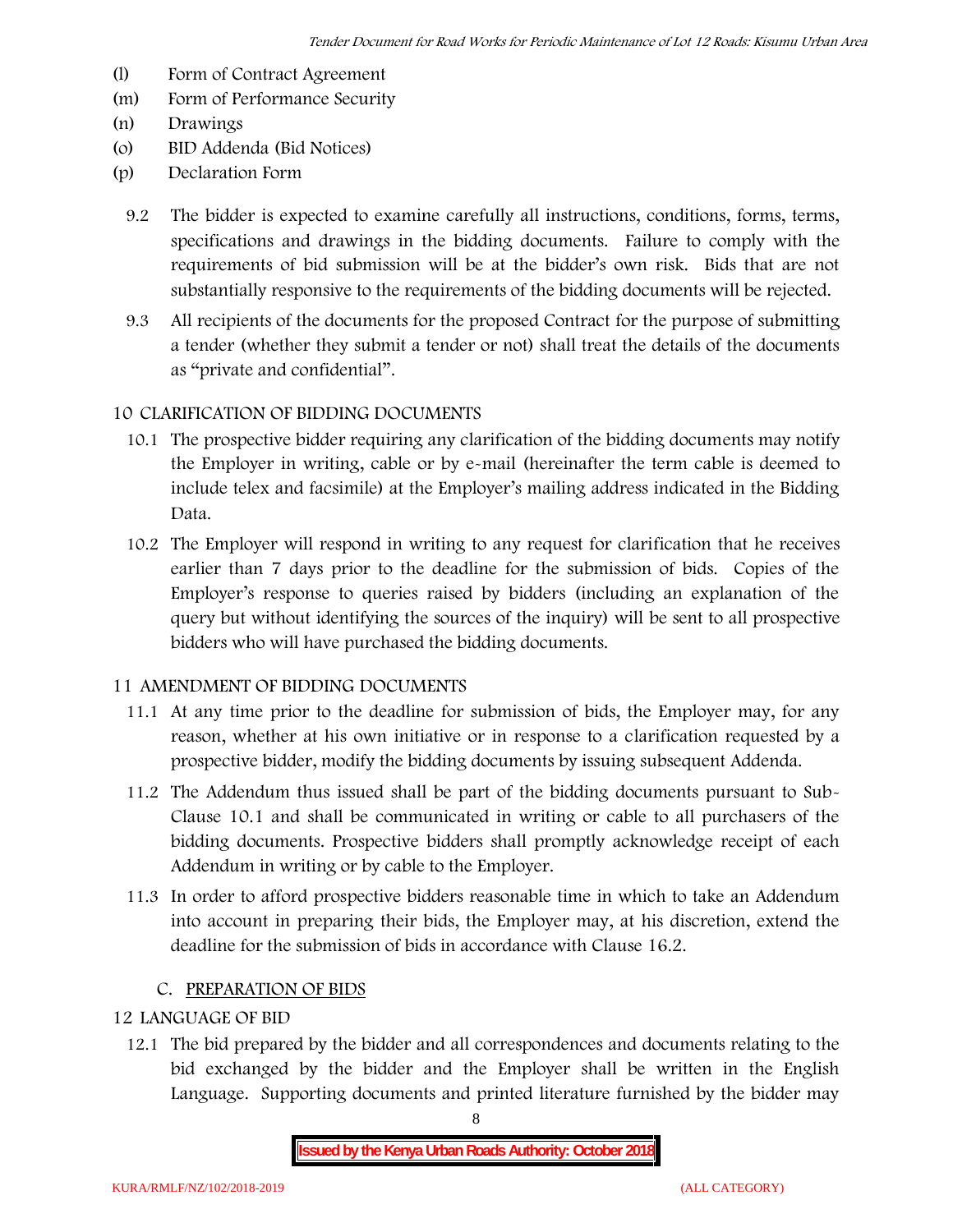be in another language provided they are accompanied by an appropriate translation of pertinent passages in the above stated language. For the purpose of interpretation of the bid, the English language shall prevail.

## **13 DOCUMENTS COMPRISING THE BID**

13.1 The bid to be prepared by the bidder shall comprise:

- (a) Duly filled-in Form of Bid and Appendix to form of bid;
- (b) Bid security;
- (c) Priced Bills of Quantities;
- (d) Schedules of information
- (e) Qualification criteria
- (f) Any other materials required to be completed and submitted in accordance with the Instructions to Bidders embodied in these bidding documents.
	- 13.2 These Forms, Bills of Quantities and Schedules provided in these bidding documents shall be used without exception (subject to extensions of the Schedules in the same format).

## **14 BID PRICES**

- 14.1 Unless explicitly stated otherwise in the bidding documents, the contract shall be for the whole works as described in Sub-Clause 1.1, based on the basic unit rates and prices in the Bill of Quantities submitted by the bidder.
- 14.2 The bidder shall fill in rates and prices for all items of Works described in the Bills of Quantities, whether quantities are stated or not.
- 14.3 All duties, taxes (including VAT) and other levies payable by the Contractor under the Contract, or for any other cause as of the date 7 days prior to the deadline for submission of bids, shall be included in the rates and prices and the total Bid Price submitted by the bidder.
- 14.4 Unless otherwise provided in the Bidding Data and Conditions of Particular Application the rates and prices quoted by the bidder are subject to adjustment during the performance of the contract in accordance with the provisions of Clause 70 of the Conditions of Contract.

### **15 CURRENCIES OF BID AND PAYMENT**

15.1 Bids shall be priced in Kenya Shillings.

## **16 BID VALIDITY**

- 16.1 The bid shall remain valid and open for acceptance for a period of 90 calendar days from the specified date of bid opening specified in Clause 22.
- 16.2 In exceptional circumstances prior to expiry of the original bid validity period, the Employer may request that the bidders extend the period of validity for a specified additional period. The request and the responses thereto shall be made in writing or by

9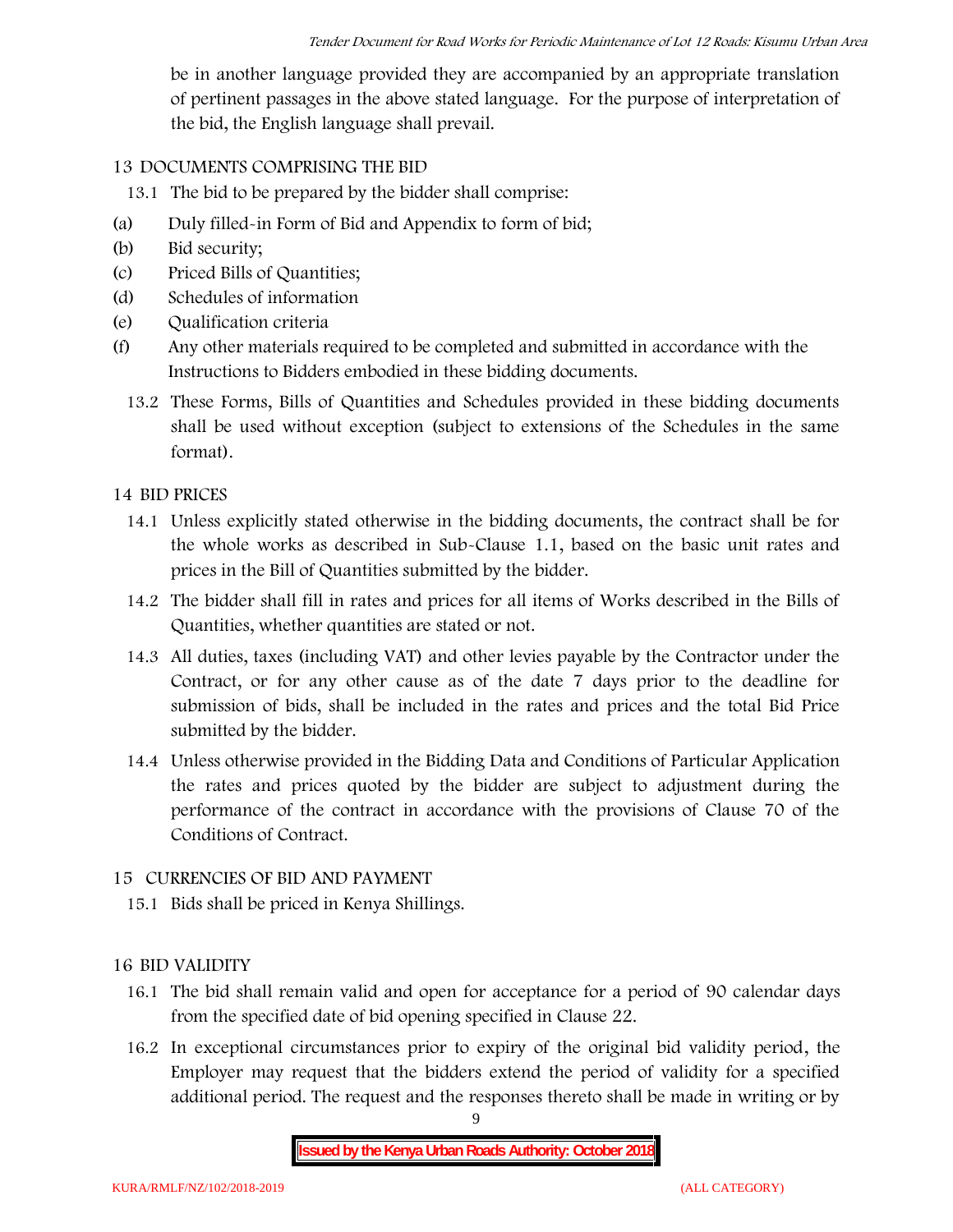cable. A bidder may refuse the request without forfeiting his bid security. A bidder agreeing to the request will not be required nor permitted to modify his bid, but will be required to extend the validity of his bid security for the period of the extension, and in compliance with Clause 17 in all respects.

## **17 BID SECURITY**

- **17.1** The bidder shall furnish, as part of his bid, a bid security in the amount shown in the Appendix to instruction to tenderers. **The bid security must be in form of unconditional Bank guarantee.**
- 17.2 The bid security shall be in the form of unconditional bank guarantee from a reputable bank selected by the bidder and located in Kenya. The format of the bank guarantee shall be in accordance with bid security included in Section 3. The bid security shall remain valid for a period of thirty (30) days beyond the original validity period for the bid, and beyond any period of extension subsequently requested under Sub-Clause 16.2.
- 17.3 Any bid not accompanied by an acceptable bid security will be rejected by the Employer as non-responsive.
- 17.4 The bid securities of unsuccessful bidders will be discharged/ returned as promptly as possible as but not later than 30 days after the expiration of the period of bid security validity.
- 17.5 The bid security of the successful bidder will be discharged upon the bidder signing the Contract Agreement and furnishing the required performance security.
- 17.6 The bid security may be forfeited:
- (a) if a bidder withdraws his bid, except as provided in Sub-Clause 24.2.
- (b) if the bidder does not accept the correction of any errors, pursuant to Sub-Clause 28.2 or
- (c) in the case of a successful bidder, if he fails within the specified time limit to:
	- (i) sign the Contract Agreement or
	- (ii) furnish the necessary performance security

### **18 NO ALTERNATIVE OFFERS**

- 18.1 The bidder shall submit one offer, which complies fully with the requirements of the bidding documents.
- 18.2 The bid submitted shall be solely on behalf of the bidder. A bidder who submits or participates in more than one bid will be disqualified.
- 18.3 A price or rate shall be entered in indelible ink against every item in the Bills of Quantities with the exception of items which already have Prime Cost or Provisional sums affixed thereto. The bidders are reminded that no "nil" or "included" rates or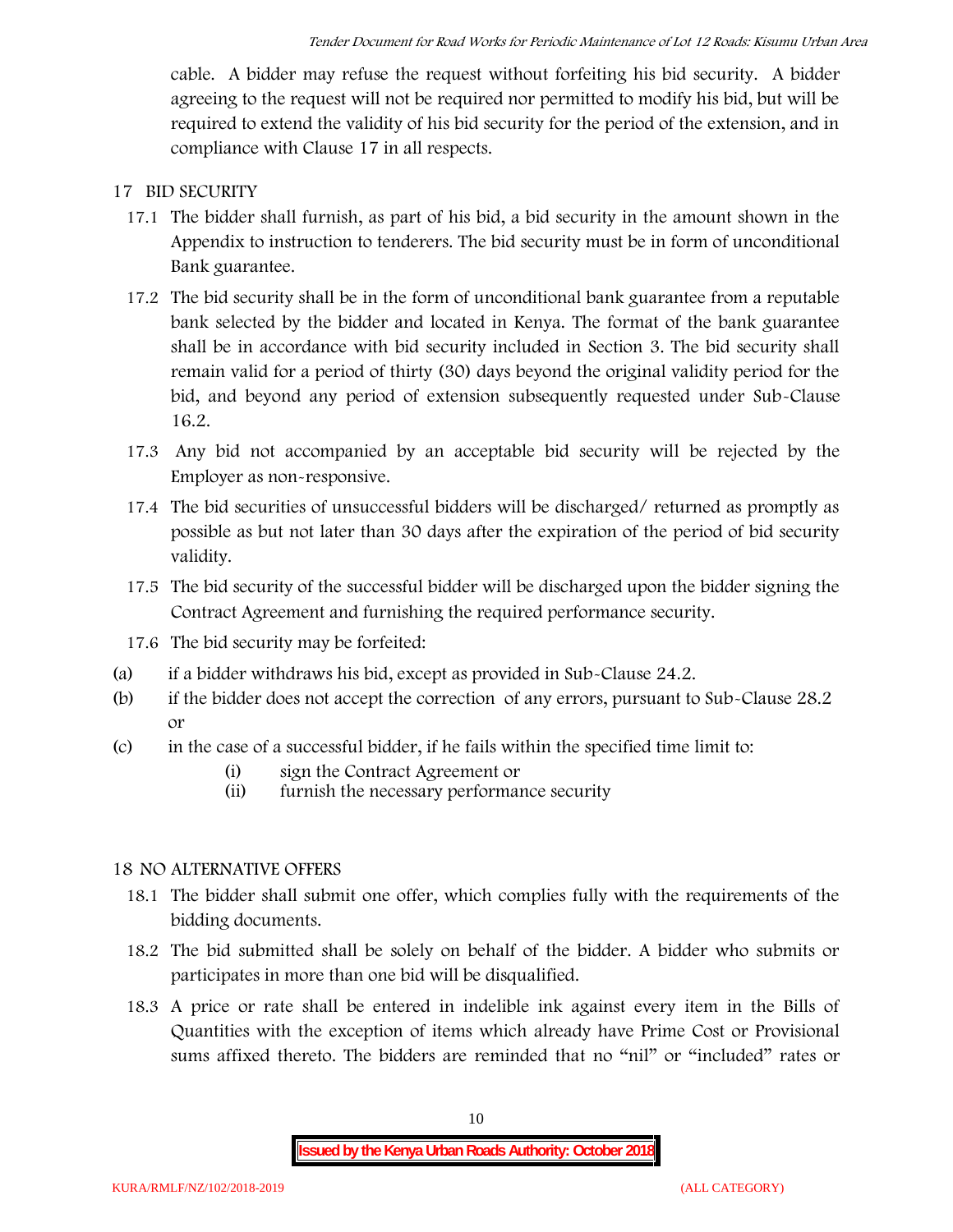"lump-sum" discounts will be accepted. The rates for various items should include discounts if any. Bidders who fail to comply will be disqualified.

#### **19 PRE-BID MEETING**

- 19.1 The bidder's designated representative is invited to attend a mandatory pre-bid meeting, which will take place as specified in the Tender notice. The purpose of the meeting will be to clarify issues and to answer questions on any matter that may be raised at that stage.
- 19.2 The bidder is requested as far as possible to submit any questions in writing or by cable, to reach the Employer not later than one week before the meeting. It may not be practicable at the meeting to answer questions received late, but questions and responses will be transmitted in accordance with the Minutes of the meeting, including the text of the questions raised and the responses given together with any responses prepared after the meeting, will be transmitted without delay to all purchasers of the bidding documents. Any modification of the bidding documents listed in Sub-Clause 9.1, which may become necessary as a result of the pre-bid meeting shall be made by the Employer exclusively through the issue of an Addendum pursuant to Clause 10 or through the minutes of the pre-bid meeting.

### **20 FORMAT AND SIGNING OF BIDS**

- 20.1 The bidder shall prepare one original of the documents comprising the bid as described in Clause 13 of these Instructions to Bidders, bound with the section containing the Form of Bid and Appendix to Bid, and clearly marked "ORIGINAL". In addition, the bidder shall submit another copy of the bid clearly marked "COPY OF ORIGINAL". In the event of discrepancy between them, the original shall prevail.
- 20.2 The original and copies of the bid shall be typed or written in indelible ink (in the case of copies, photocopies are also acceptable) and shall be signed by a person or persons duly authorized to sign on behalf of the bidder pursuant to Sub-Clause 5.1(a) OR 4.3 (c) as the case may be. The person or persons signing the bid shall initial all pages of the bid where entries or amendments have been made.
- 20.3 The bid shall be without alterations, omissions or conditions except as necessary to correct errors made by the bidder, in which case such corrections shall be initialled by the person or persons signing the bid.

### **D. SUBMISSION OF BIDS**

### **21 SEALING AND MARKING OF BIDS**

- 21.1 The bidder shall seal the original and each copy of the bid in separate envelopes duly marking the envelopes "ORIGINAL" and "COPY". The envelopes shall then be sealed in an outer separate envelope.
- 21.2 The inner and outer envelopes shall be:
	- (a) Addressed to the Employer at the address provided in the Appendix to Form of Bid.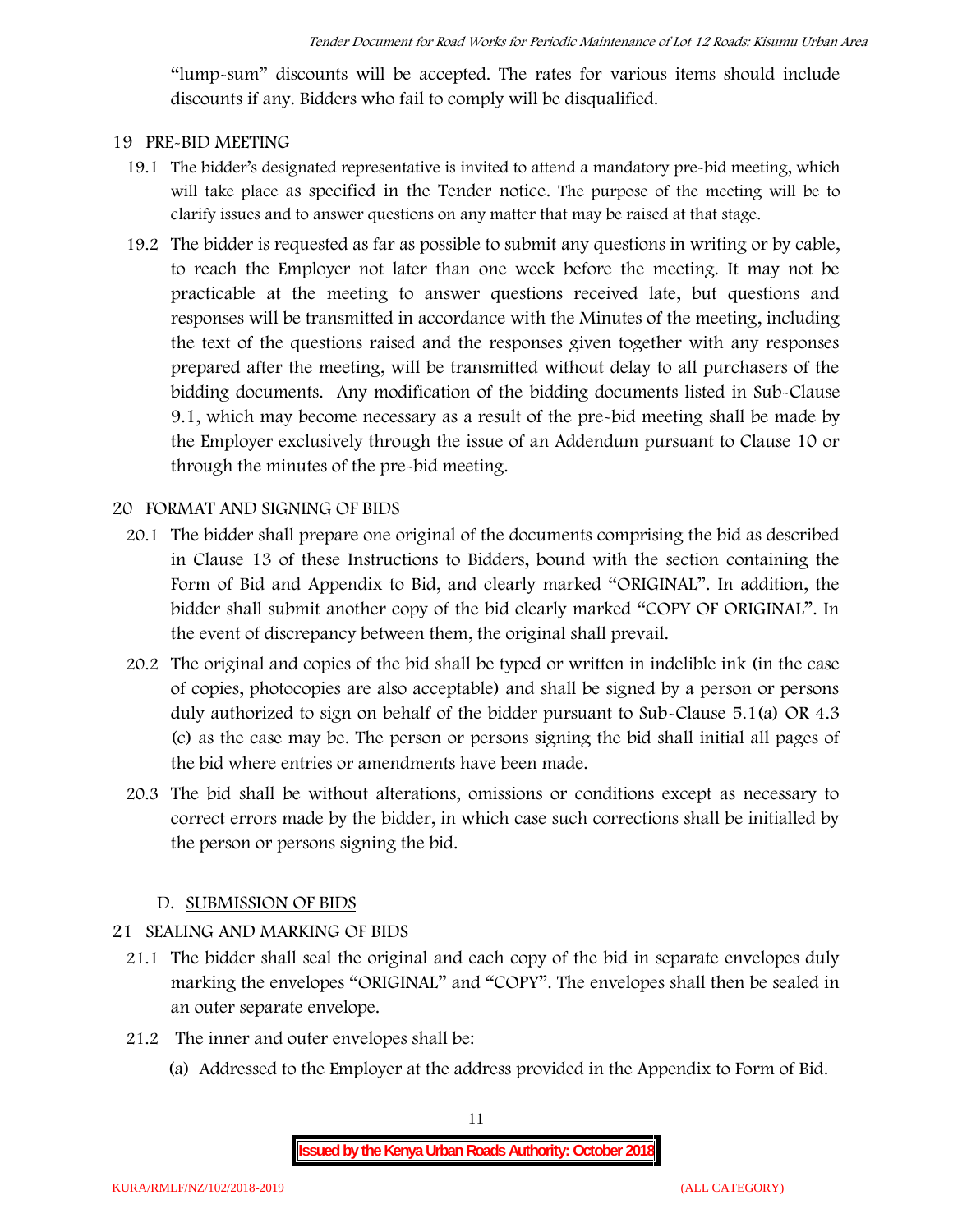- (b) Bear the name and identification number of the contract. In addition to the identification required in sub-Clause 21.2, the inner envelopes shall indicate the name and address of the bidder to enable the bid to be returned unopened in case it is declared "late" pursuant to Clause 23.1, and for matching purposes under Clause 24.
- 21.3 If the outer envelope is not sealed and marked as instructed above, the Employer will assume no responsibility for the misplacement or premature opening of the bid. If the outer envelope discloses the bidder's identity the Employer will not guarantee the anonymity of the bid submission, but this shall not constitute grounds for rejection of the bid.

### **22 DEADLINE FOR SUBMISSION OF BIDS**

22.1 Bids must be received by the Employer at the address specified in Sub Clause 21.2 not later than **the date indicated in the tender notice.**

Tenders delivered by hand must be placed in the "tender box" provided in the office of the employer.

Proof of posting will not be accepted as proof of delivery and any tender delivered after the above stipulated time, from whatever cause arising will not be considered.

- 22.2 The Employer may, at his discretion, extend the deadline for the submission of bids through the issue of an Addendum in accordance with Clause 11 in which case all rights and obligations of the Employer and the bidders previously subject to the original deadline shall thereafter be subject to the new deadline as extended.
- **23 LATE BIDS**
	- 23.1 Any bid received by the Employer after the deadline for submission of bids prescribed in Clause 22 will be returned unopened to the bidder.

### **24 MODIFICATION, SUBSTITUTION AND WITHDRAWAL OF BIDS**

- 24.1 The bidder may modify, substitute or withdraw his bid after bid submission, provided that written notice of modification or withdrawal is received by the Employer prior to the prescribed deadline for submission of bids.
- 24.2 The bidder's modification, substitution or withdrawal notice shall be prepared, sealed, marked and delivered in accordance with the provisions of Clause 21, with the outer and inner envelopes additionally marked "MODIFICATION" or "WITHDRAWAL" as appropriate.
- 24.3 No bid may be modified subsequent to the deadline for submission of bids, except in accordance with Sub-Clause 29.2.
- 24.4 Any withdrawal of a bid during the interval between the deadline for submission of bids and expiration of the period of bid validity specified in Clause 17 may result in the forfeiture of the bid security pursuant to Sub-Clause 17.6.
	- **E. BID OPENING AND EVALUATION**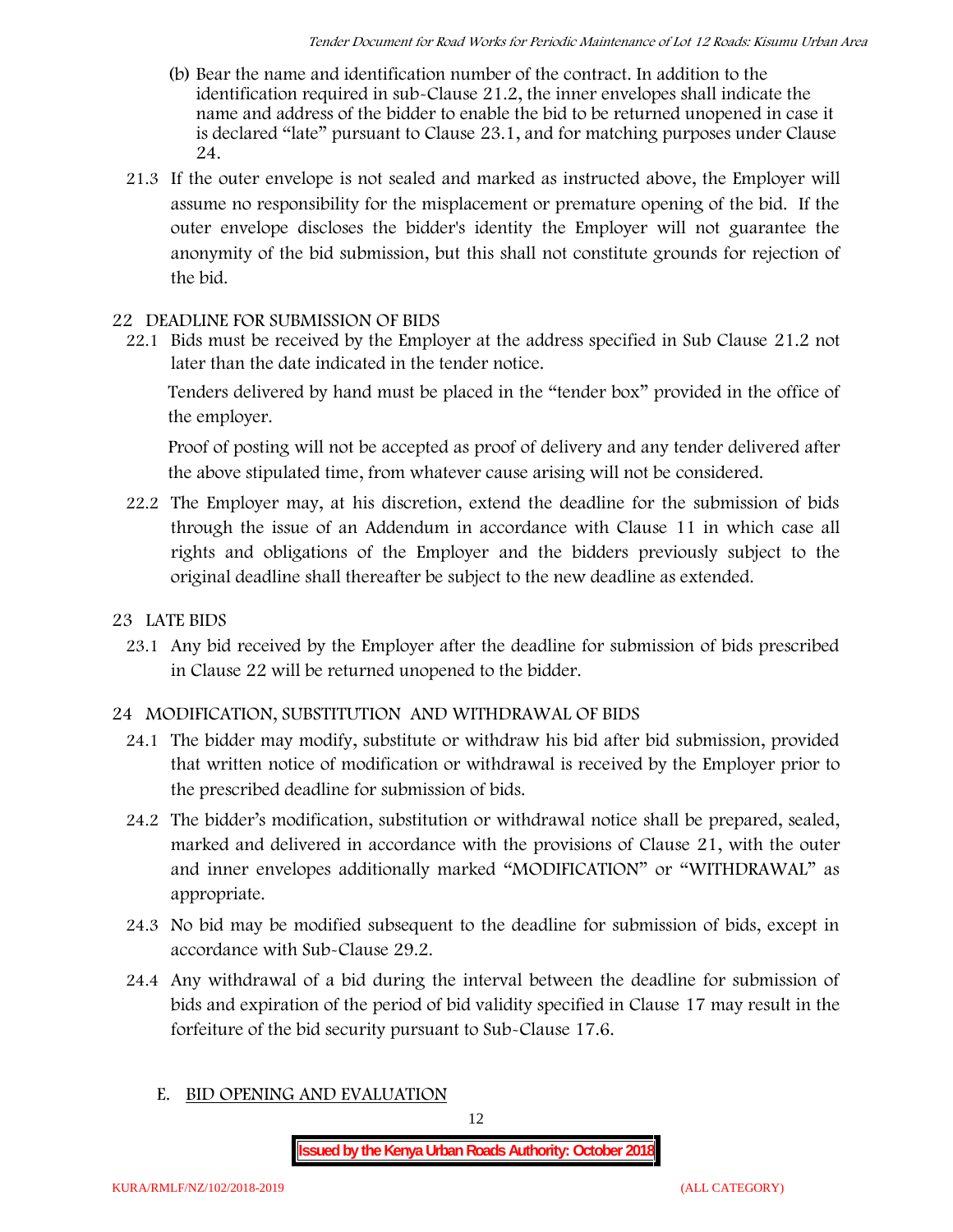#### **25 BID OPENING**

- 25.1 The Employer will open the bids, including withdrawals and modifications made pursuant to Clause 24, in the presence of bidders' designated representatives who choose to attend, at the time, date, and location stipulated in the letter of invitation. The bidders' representatives who are present shall sign a register evidencing their attendance.
- 25.2 Envelopes marked "WITHDRAWAL" and "SUBSTITUTION" shall be opened first and the name of the bidder shall be read out. Bids for which an acceptable notice of withdrawal has been submitted pursuant to Clause 24 shall not be opened.
- 25.3 The bidder's name, the Bid Prices, including any bid modifications and withdrawals, the presence (or absence) of bid security, and any such details as the Employer may consider appropriate, will be announced by the Employer at the opening. Subsequently, all envelopes marked "MODIFICATION" shall be opened and the submissions therein read out in appropriate detail. No bid shall be rejected at bid opening except for late bids pursuant to Clause 22.
- 25.4 The Employer shall prepare minutes of the bid opening, including the information disclosed to those present in accordance with Sub-Clause 24.3.
- 25.5 Bids not opened and read out at bid opening shall not be considered further for evaluation, irrespective of the circumstances.

#### **26 PROCESS TO BE CONFIDENTIAL**

26.1 Information relating to the examination, evaluation and comparison of bids, and recommendations for the award of contract shall not be disclosed to bidders or any other persons not officially concerned with such process until the award to the successful bidder has been announced. Any effort by a bidder to influence the Employer's processing of bids or award decisions may result in the rejection of the bidder's bid.

### **27 CLARIFICATION OF BIDS AND CONTACTING OF THE EMPLOYER**

- 27.1 To assist in the examination, evaluation, and comparison of bids, the Employer may, at its discretion, ask any bidder for clarification of its bid, including breakdowns of unit rates. The request for clarification and the response shall be in writing or by cable, but no change in the price or substance of the bid shall be sought, offered, or permitted except as required to confirm the correction of arithmetic errors discovered by the Employer in the evaluation of the bids in accordance with Clause 29.
- 27.2 Subject to Sub-Clause 26.1, no bidder shall contact the Employer on any matter relating to its bid from the time of the bid opening to the time the contract is awarded. If the bidder wishes to bring additional information to the notice of the Employer, should do so in writing.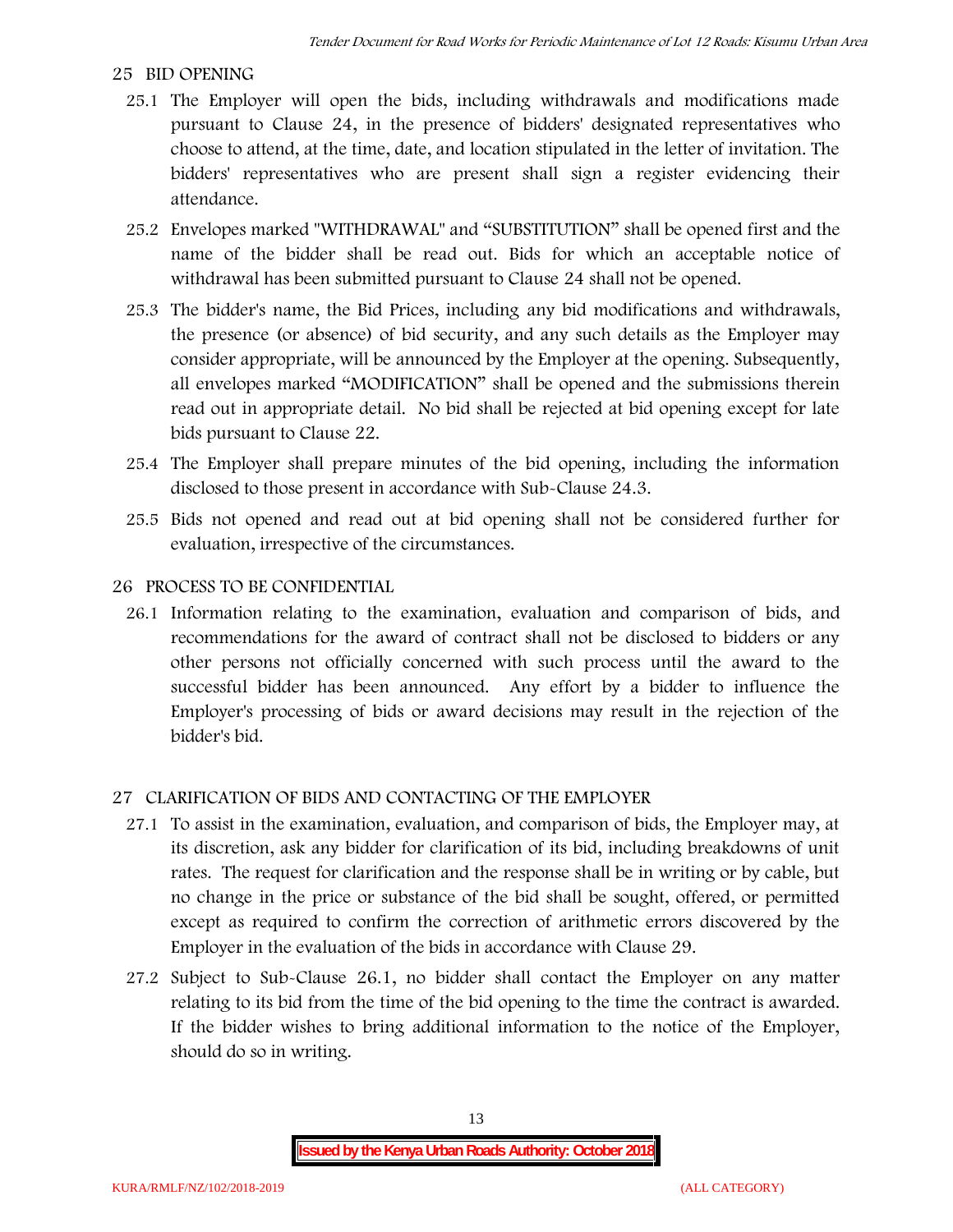27.3 Any effort by the bidder to influence the Employer in the Employer's bid evaluation, bid comparison or contract award decisions may result in the rejection of the bidder's bid.

## **28 EXAMINATION OF BIDS AND DETERMINATION OF RESPONSIVENESS**

- 28.1 Prior to the detailed evaluation of bids, the Employer will determine whether each bid (a) has been properly signed; (b) is accompanied by the required securities; (c) is substantially responsive to the requirements of the bidding documents; and (d) provides any clarification and/or substantiation that the Employer may require to determine responsiveness pursuant to Sub-Clause 28.2.
- 28.2 A substantially responsive bid is one that conforms to all the terms, conditions, and specifications of the bidding documents without material deviation or reservation and has a valid tender bank guarantee. A material deviation or reservation is one

(a) Which affects in any substantial way the scope, quality, or performance of the works;

(b) Which limits in any substantial way, inconsistent with the bidding documents, the Employer's rights or the bidder's obligations under the contract; or

(c) Whose rectification would affect unfairly the competitive position of other bidders presenting substantially responsive bids.

28.3 If a bid is not substantially responsive, it will be rejected by the Employer and may not subsequently be made responsive by correction or withdrawal of the nonconforming deviation or reservation.

## **29 CORRECTION OF ERRORS**

Tenders determined to be substantially responsive shall be checked by the Employer for any arithmetic errors in the computations and summations. Errors will be corrected by the Employer as follows:

- (a) Where there is a discrepancy between the amount in figures and the amount in words, the amount in words will govern.
- (b) Where there is a discrepancy between the unit rate and the line item total resulting from multiplying the unit rate by the quantity, the unit rate as quoted will prevail, unless in the opinion of the Employer, there is an obvious typographical error, in which case adjustment will be made to the entry containing that error.
- (c) In the event of a discrepancy between the tender amount as stated in the Form of Tender and the corrected tender figure in the main summary of the Bills of Quantities, the amount as stated in the Form of Tender shall prevail.
- (d) The Error Correction Factor shall be computed by expressing the difference between the tender amount and the corrected tender sum as a percentage of the corrected work items (i.e. corrected tender sum less Prime Cost and Provisional Sums.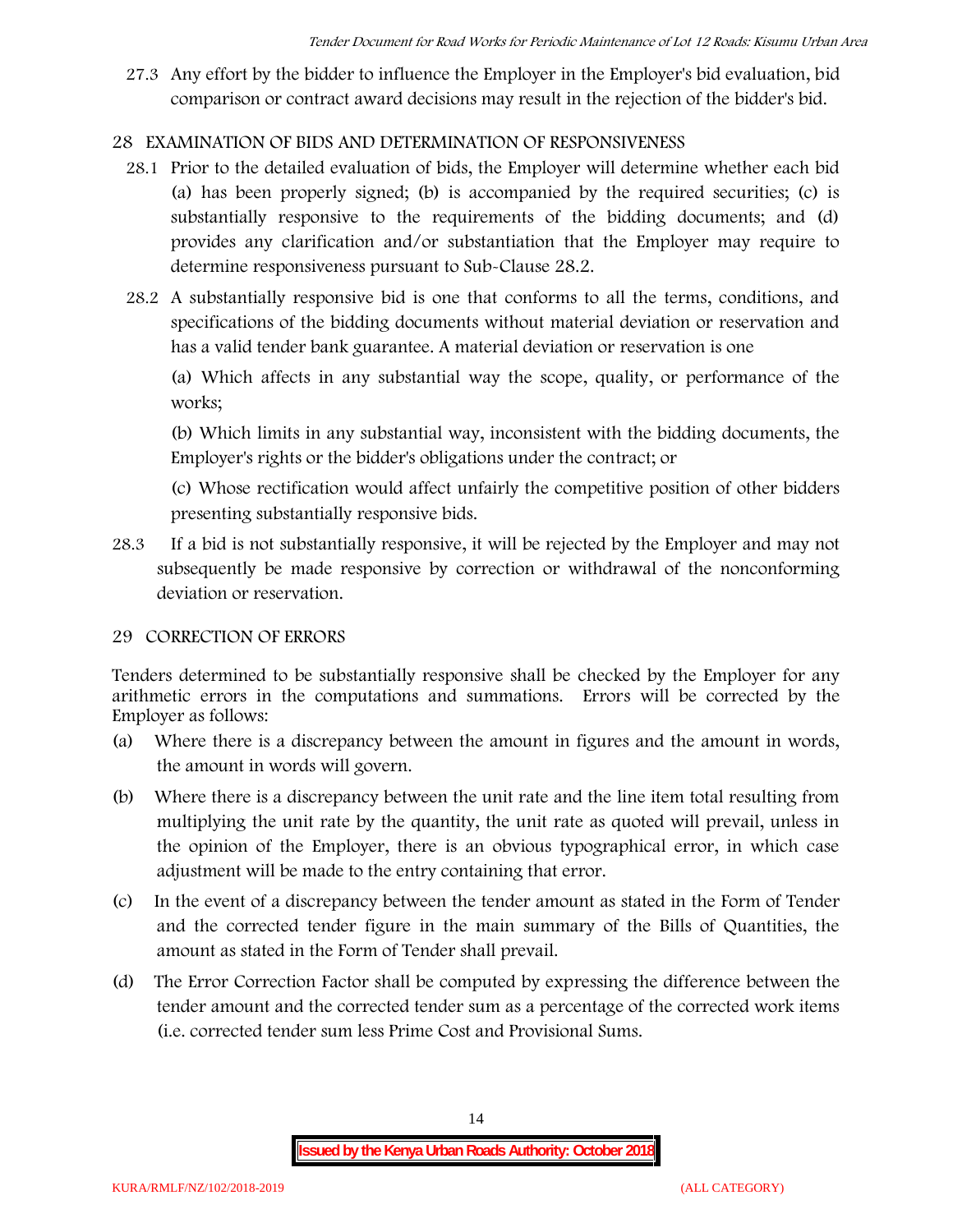- (e) The Error Correction Factor shall be applied to all work items (as a rebate or addition as the case may be) for the purposes of valuations for Interim Certificates and valuations of variations.
- (f) The Bidder shall within three (3) days after issuance of the written notice by the Employer, or such further time as the Employer may allow, correct his tender in such a manner as may be agreed or directed by the Employer failing which the tender may be absolutely rejected and the Bid Security forfeited in accordance with Sub-Clause 17.6 .

### **30 EVALUATION AND COMPARISON OF BIDS**

- 30.1 The Employer will carry out evaluation of details and information provided in post- Qualification Questionnaire and any bidder who does not qualify shall not have his/her bid evaluated further.
- 30.2 The Employer will then evaluate and compare only the bids determined to be substantially responsive in accordance with Clauses 27 and 28.
	- 30.3 The procuring entity may at any time terminate procurement proceedings before contract award and shall not be liable to any person for the termination.
	- 30.4 A tenderer who gives false information in the tender document about its qualification or who refuses to enter into a contract after notification of contract award shall be considered for debarment from participating in future public procurement.

## **31 QUALIFICATION AND EVALUATION CRITERIA**

- 31.1 Post-qualification will be based on meeting all of the following minimum point scale criteria regarding the Applicant's general and particular experience, personnel and equipment capabilities as well as financial position. The Employer reserves the right to waive minor deviations, if they do not materially affect the capacity of an applicant to perform the contract. Subcontractor's experience and resources shall not be taken into account in determining the Applicant's compliance with qualifying criteria.
- **31.2** *General Experience***.**

The Applicant shall meet the following minimum criteria: -

- (a) Average annual turnover for the last 2 years **KShs. 50,000,000.00/-.**
- (b) Successful completion as a prime contractor or sub-contractor in the execution of at least three roads rehabilitation/new construction projects of a similar nature and comparable in complexity to the proposed contract within the last three years, for which at least one was located in an urban environment in Kenya.
- 31.3 *Personnel Capabilities***.** The Applicant should list down personnel of minimum qualification of HND in Civil Engineering for Site Agent, Ordinary Diploma for the surveyor and other supervisory staff.
- 31.4 *Equipment Capabilities.* The Applicant should list down, the plants and equipment that are in his ownership and the ones proposed for hire which should be suitable for executing contract works. – Applicants must attaché evidence of ownership or hiring arrangements.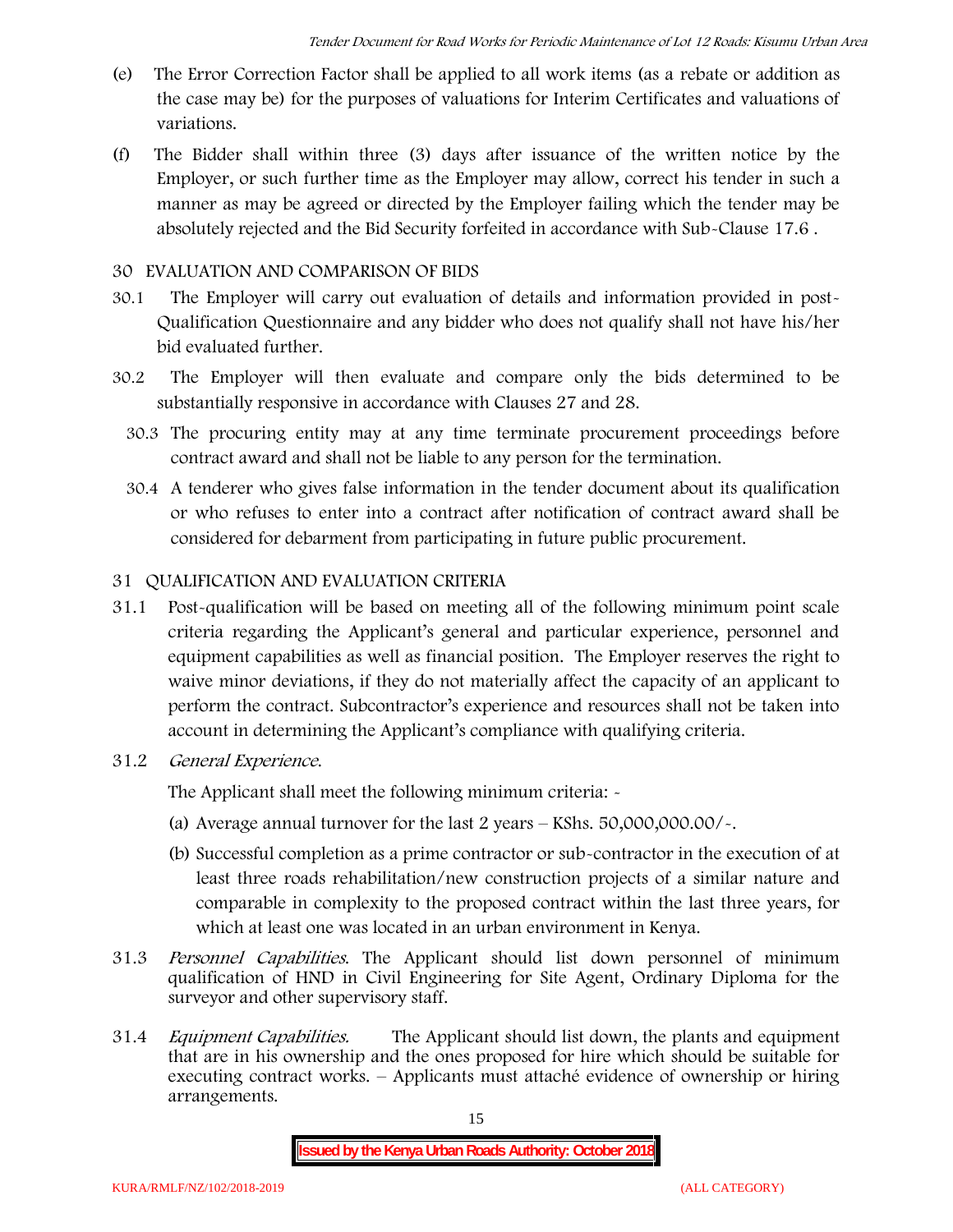- 31.5 *Cash flow statement.* The Applicant should demonstrate that the firm has access to or has available, liquid assets, unencumbered real assets, lines or credit, and other financial means sufficient to meet the construction cash flow for a period of 2 months, estimated at 20% of the estimated tender sum.
- 31.6 **Balance Sheets***.* Signed and stamped Audited balance sheets for the last two years should be submitted and must demonstrate the soundness of the Applicant's financial position, availability of working capital and net worth.
- 31.7 **Financial position/Ratios.** The applicant's financial information will be assessed in terms of ROCE, current ratio and return on equity, and the point scale criteria on their financial position given on this basis. Where necessary, the Employer may make inquiries with the Applicant's bankers.
- 31.8 *Litigation History.* The Applicant should provide accurate information on any litigation or arbitration resulting from contracts complete or under execution by him over the last five years. A consistent history of litigation against the Applicant may result in failure of the application.
- 31.9 Post-qualification criteria are as provided in the Appendix to instruction to tenderers. The bidders who pass the technical criteria will be subjected to financial evaluation.

## **F. FINANCIAL EVALUATION**

31.8 Comparison of major rates of items of construction & credibility of tenderers rates

The Employer will compare the tenderers' rates with the Engineer's estimates for major items of construction. If some bids are seriously unbalanced or front loaded in relation to the Engineer's estimates for the major items of work to be performed under the contract, the Employer may require the bidder to produce detailed price analyses for any or all items of the Bills of Quantities, to demonstrate the internal consistency of those prices with the construction methods and schedule proposed. After evaluation of the price analyses, taking into consideration the schedule of estimated contract payments, the Employer may require that the amount of the Performance Security set forth in Clause 35 be increased at the expense of the bidder to a level sufficient to protect the Employer against financial loss in the event of default of the successful bidder under the contract.

## **G. AWARD OF CONTRACT**

### **32 AWARD**

- 32.1 Subject to Clause 32, the Employer will award the contract to the bidder whose bid has been determined to be substantially responsive to the bidding documents and who has offered the lowest Evaluated Bid Price pursuant to Clause 29, provided that such bidder has been determined to be (a) eligible in accordance with the provisions of Sub-Clause 3.1, and (b) qualified in accordance with the provisions of Clause 4.
- **33 EMPLOYER'S RIGHT TO ACCEPT ANY BID AND TO REJECT ANY OR ALL BIDS**

16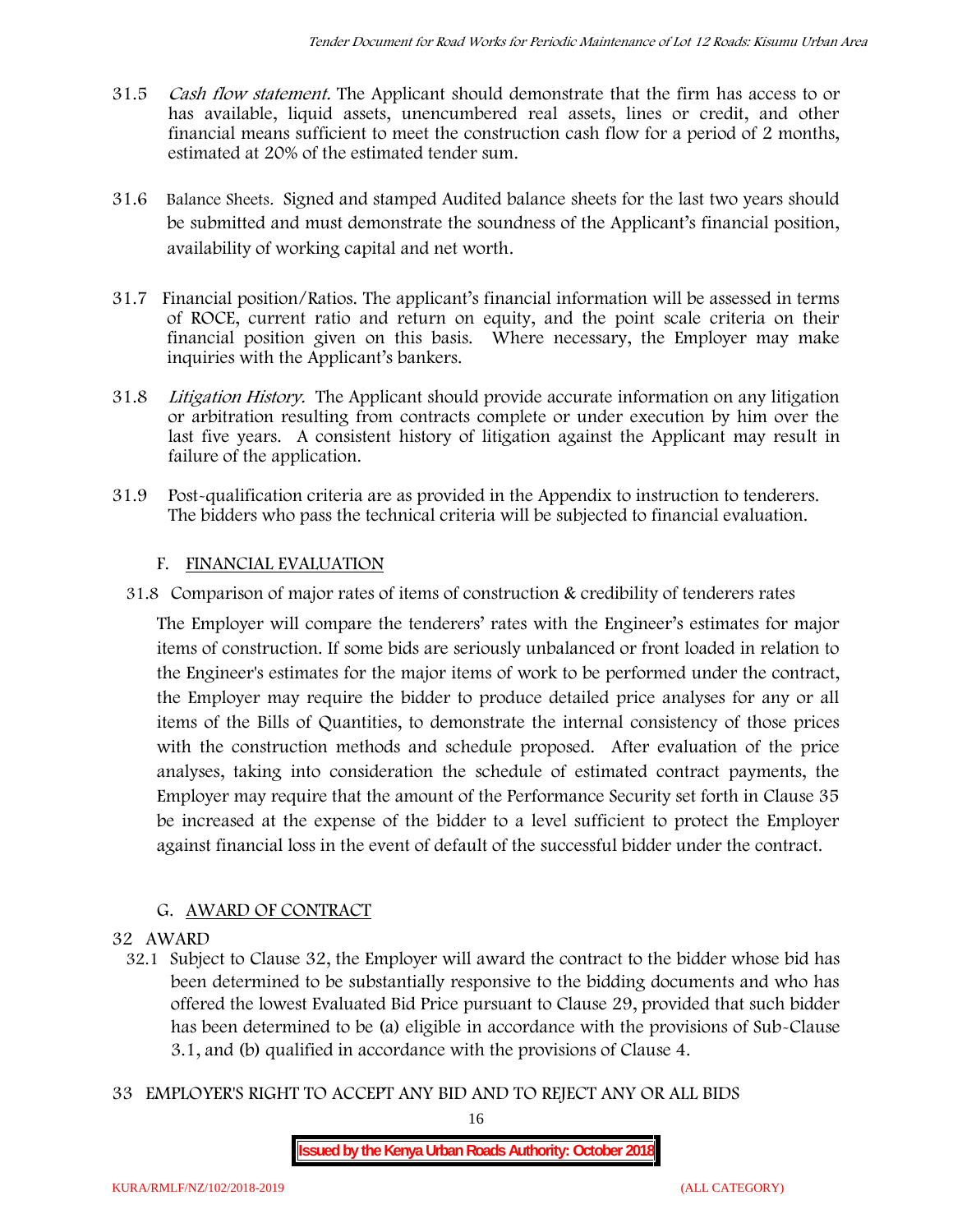33.1 The Employer reserves the right to accept or reject any bid, and to annul the bidding process and reject all bids, at any time prior to award of contract, without thereby incurring any liability to the affected bidder or bidders or any obligation to inform the affected bidder or bidders of the grounds for the Employer's action.

## **34 NOTIFICATION OF AWARD**

- 34.1 Prior to expiration of the period of bid validity prescribed by the Employer, the Employer will notify the successful bidder in writing or by cable confirmed by registered letter that its bid has been accepted. This letter (hereinafter and in the Conditions of Contract called "Letter of Acceptance") shall specify the sum, which the Employer will pay the Contractor in consideration of the execution and completion of the works and the remedying of any defects therein by the Contractor as prescribed by the contract (hereinafter and in the Conditions of Contract called "the Contract Price").
- 34.2 At the same time that the Employer notifies the successful bidder that his bid has been accepted, the Employer shall notify the other bidders that their bids have been unsuccessful and that their bid security will be returned as promptly as possible, in accordance with sub clause 17.4.

## **35 SIGNING OF AGREEMENT**

35.1 Within 21 days of receipt of the Notification of Award, the successful bidder shall sign the Form of Agreement and return it to the Employer, together with the required performance security.

## **36 PERFORMANCE SECURITY**

- 36.1 Within 21 days of receipt of the Letter of Acceptance from the Employer, the successful bidder shall furnish to the Employer a performance security in the form stipulated in the Conditions of contract. The form of performance security provided in Section 9 of the bidding documents shall be used.
- 36.2 The successful bidder shall provide a performance security in the form of an Unconditional Bank Guarantee from a reputable bank located in Kenya.
- 36.3 Failure by successful bidder to lodge the required performance Guarantee within 21 days of the receipt of the letter of Acceptance shall constitute sufficient grounds for annulment of the award and forfeiture of the bid surety; in which event the Employer may make the award to another bidder or call for new bids.

## **37 CONTRACT EFFECTIVENESS**

37.1 The Contract will be effective only upon signature of the Agreement between the Contractor and the Employer.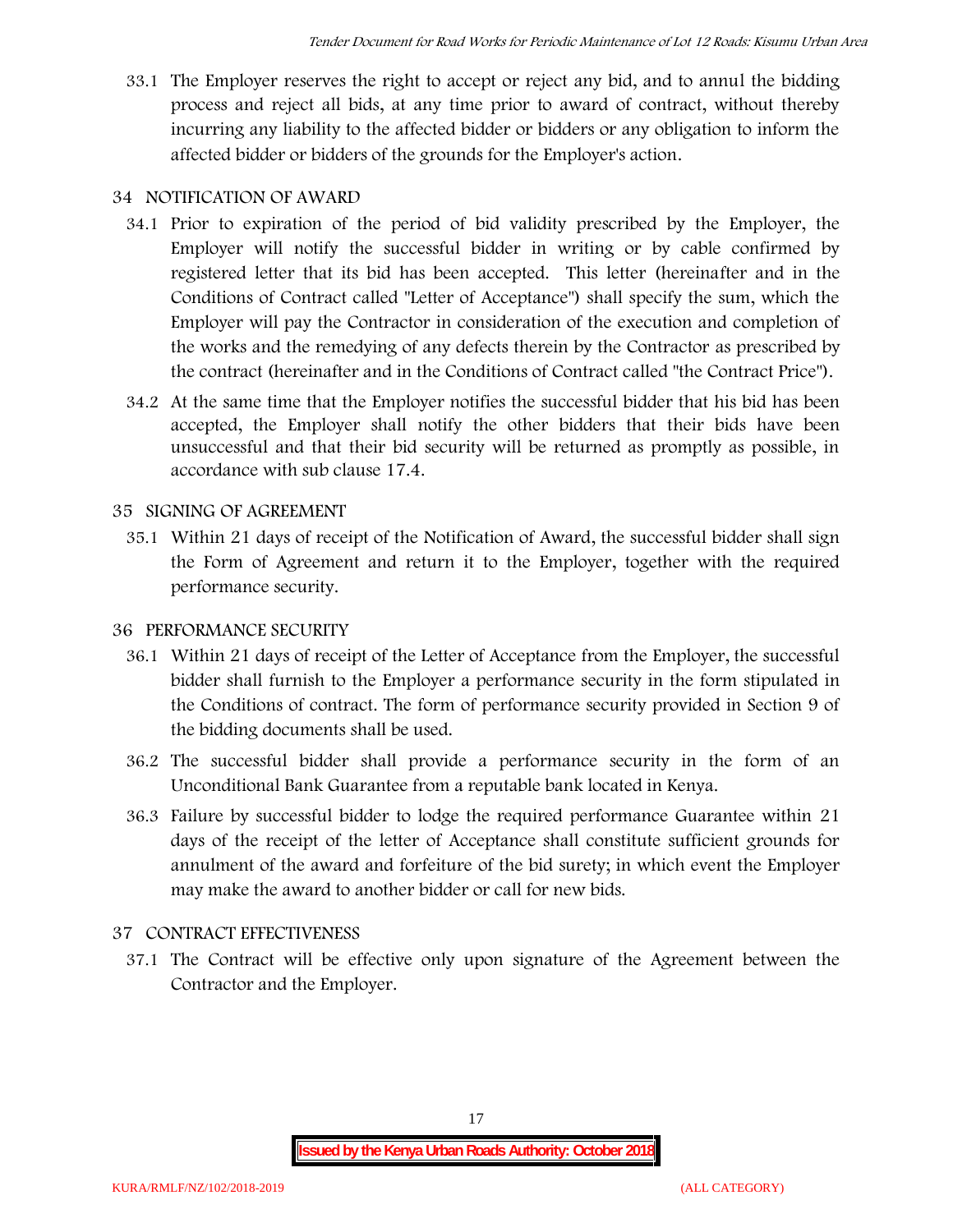## **QUALIFICATION CRITERIA**

This Section contains all the factors, methods and criteria that the Employer shall use to evaluate applications. The information to be provided in relation to each factor and the definitions of the corresponding terms are included in the respective Application Forms.

### **Contents**

| 7. Schedule of the Major Items of Plant/Equipment Available for Proposed Contract. Error! |  |
|-------------------------------------------------------------------------------------------|--|
| Bookmark not defined.                                                                     |  |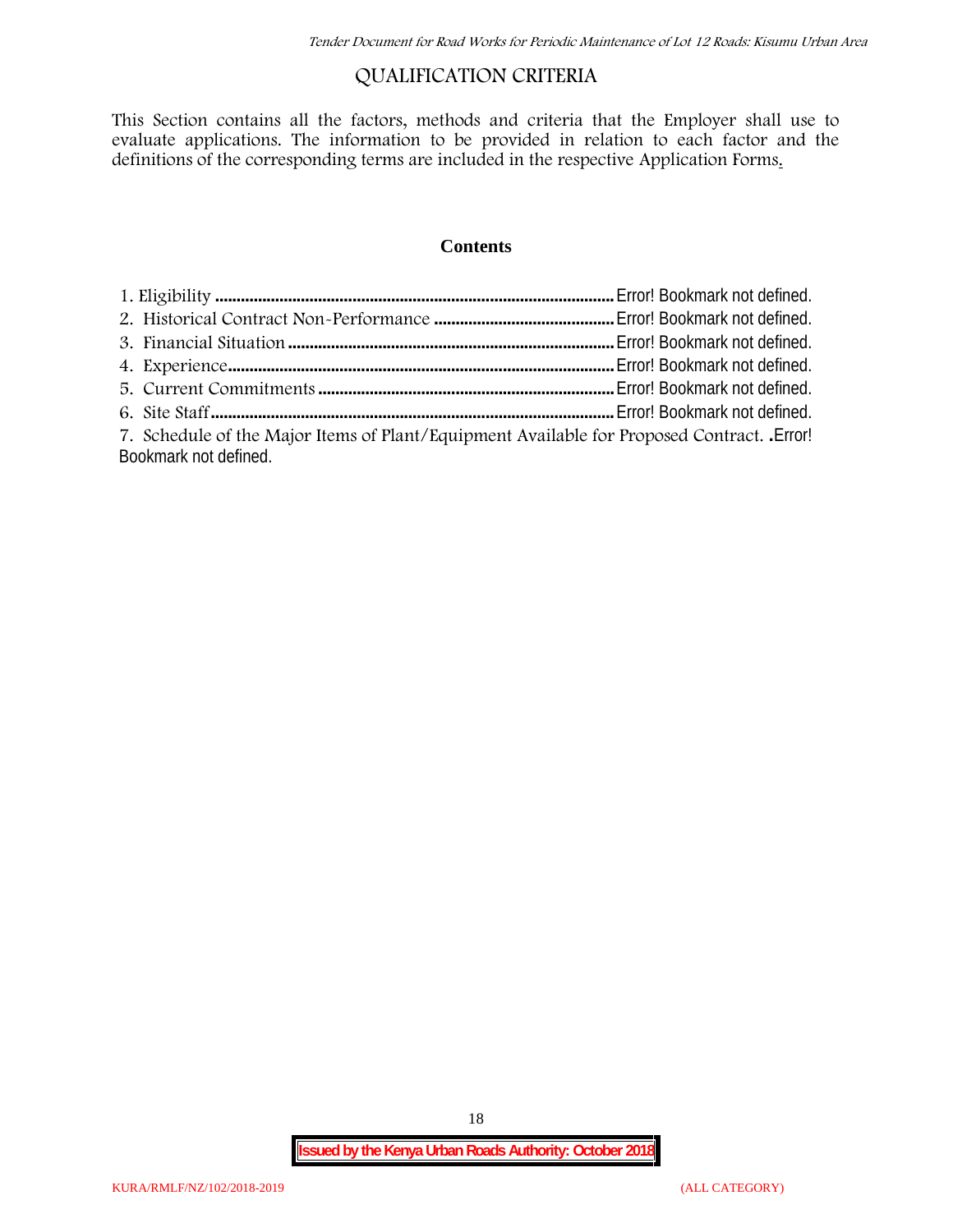| No. | Subject                                                                              | Requirement                                                                                                                                                                                                                                                                                                                                                                                                                                                                   | Bidder                | Submission<br>Requirements |
|-----|--------------------------------------------------------------------------------------|-------------------------------------------------------------------------------------------------------------------------------------------------------------------------------------------------------------------------------------------------------------------------------------------------------------------------------------------------------------------------------------------------------------------------------------------------------------------------------|-----------------------|----------------------------|
|     | 1. Eligibility                                                                       |                                                                                                                                                                                                                                                                                                                                                                                                                                                                               |                       |                            |
| 1.1 | Eligibility                                                                          | Nationality in accordance with<br>Sub-Clause 4.1.                                                                                                                                                                                                                                                                                                                                                                                                                             | Must meet requirement | Section 2, Schedule 1      |
| 1.2 | Conflict of Interest                                                                 | No conflicts of interest in Sub-<br>Clause 4.2.                                                                                                                                                                                                                                                                                                                                                                                                                               | Must meet requirement | Section 2, Schedule 1      |
| 1.3 | Debarment                                                                            | Not having been declared<br>ineligible by the Employer, as<br>described in Sub-Clause 4.3.                                                                                                                                                                                                                                                                                                                                                                                    | Must meet requirement | Section 2, Schedule 11     |
| 1.4 | Incorporation &<br>Registration                                                      | Pursuant to sub-clause 4.1 the<br>following shall be provided;<br>- Copy of Certificate of<br>incorporation certified by a<br>Commissioner of Oaths or<br>issuing authority to show that<br>the applicant is a registered<br>company and legally authorised<br>to do business in Kenya<br>- Proof of registration with the<br>National Construction Authority<br>(NCA) in the categories<br>indicated in the tender notice.                                                   | Must meet requirement | Section 2, Schedule 1      |
| 2.1 | 2. Historical Contract Non-Performance<br>History of Non-<br>Performing<br>Contracts | Non-performance of a contract<br>did not occur within the last<br>five (5) years prior to the<br>deadline for application<br>submission based on all<br>information on fully settled<br>disputes or litigation. A fully<br>settled dispute or litigation is<br>one that has been resolved in<br>accordance with the Dispute<br>Resolution Mechanism under<br>the respective contract, and<br>where all appeal instances<br>available to the applicant have<br>been exhausted. | Must meet requirement | Section 2, Schedule 5      |
| 2.2 | Pending Litigation                                                                   | All pending litigation shall in<br>total not represent more than<br>fifty percent (50%)] of the<br>Applicant's net worth and shall<br>be treated as resolved against<br>the Applicant.                                                                                                                                                                                                                                                                                        | Must meet requirement | Section 2, Schedule 10     |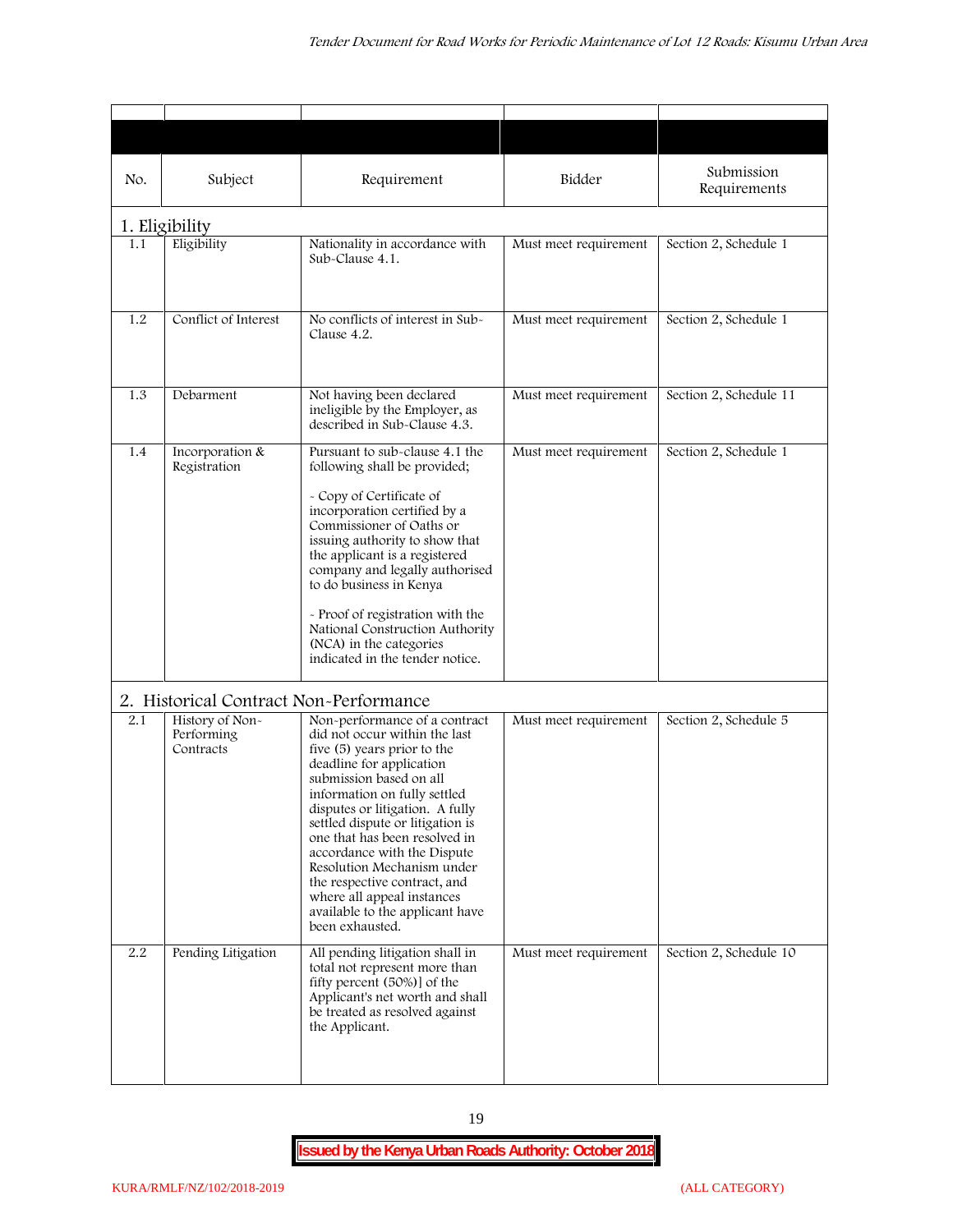| No.    | Subject                                    | Requirement                                                                                                                                                                                                                                                                                                                                                                                                                            | Bidder                                                                                                                              | Submission<br>Requirements                                                                                                                                                                                                                                                                                                                                                                                                                                                              |
|--------|--------------------------------------------|----------------------------------------------------------------------------------------------------------------------------------------------------------------------------------------------------------------------------------------------------------------------------------------------------------------------------------------------------------------------------------------------------------------------------------------|-------------------------------------------------------------------------------------------------------------------------------------|-----------------------------------------------------------------------------------------------------------------------------------------------------------------------------------------------------------------------------------------------------------------------------------------------------------------------------------------------------------------------------------------------------------------------------------------------------------------------------------------|
|        | 3. Financial Situation                     |                                                                                                                                                                                                                                                                                                                                                                                                                                        |                                                                                                                                     |                                                                                                                                                                                                                                                                                                                                                                                                                                                                                         |
| 3.1    | Financial<br>Performance                   | (a) Submission of audited<br>balance sheets or other financial<br>statements acceptable to the<br>Employer, for the last two [2]<br>years and authenticated bank<br>statement for the last six (6)<br>months to demonstrate:<br>(b) the current soundness of the<br>applicants financial position<br>and its prospective long term<br>profitability, and<br>(c) capacity to have a cash flow<br>equivalent to 20% of the tender<br>sum | Must submit as<br>required and bidders<br>who meet the<br>requirement are<br>marked YES, those<br>that do not meet are<br>marked NO | Attach evidence on<br>the requirement of<br>Section 2, Schedule 8<br>a) All pages must be<br>initialized and<br>stamped by both a<br>practicing Auditor<br>registered with<br>ICPAK and one of the<br>Directors. Auditor's<br>practicing<br>membership number<br>from ICPAC must be<br>indicated. Non-<br>adherence to this to<br>part a, b and c leads<br>to disqualification.<br>(b) All pages in the<br>bank statement must<br>be initialized and<br>stamped by the<br>issuing bank. |
| 3.2    | Average Annual<br>Construction<br>Turnover | (d) Average annual<br>construction turnover of<br>KShs.50 Million [Fifty Million],<br>calculated as total certified<br>payments received for contracts<br>in progress or completed,<br>within the last two $[(2)]$ years                                                                                                                                                                                                               | Must submit as<br>required and bidders<br>who meet the<br>requirement are<br>marked YES, those<br>that do not meet are<br>marked NO | Section 2, Schedule 8                                                                                                                                                                                                                                                                                                                                                                                                                                                                   |
|        | 4. Experience                              |                                                                                                                                                                                                                                                                                                                                                                                                                                        |                                                                                                                                     |                                                                                                                                                                                                                                                                                                                                                                                                                                                                                         |
| 4.1(a) | General<br>Construction<br>Experience      | Experience under construction<br>contracts in the role as a main<br>contractor or subcontractor for<br>at least the last five [5] years<br>prior to the applications<br>submission deadline                                                                                                                                                                                                                                            | Must submit as<br>required and bidders<br>who meet the<br>requirement are<br>marked YES, those<br>that do not meet are<br>marked NO | Section 2, Schedule 6A                                                                                                                                                                                                                                                                                                                                                                                                                                                                  |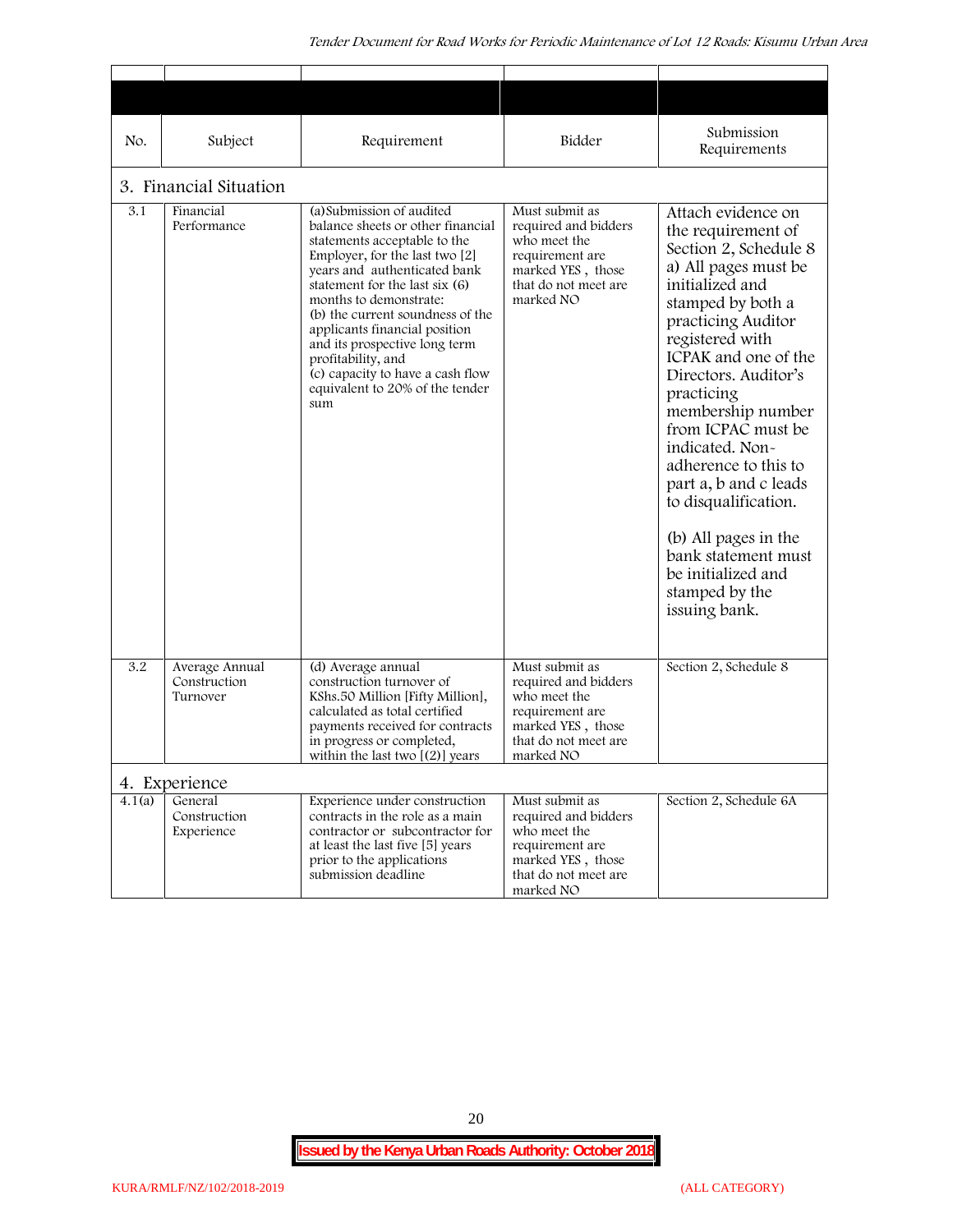| No.              | Subject                                | Requirement                                                                                                                                                                                                                                                                                                                                                                                                                                                                                 | Bidder                                                                                                                              | Submission<br>Requirements |
|------------------|----------------------------------------|---------------------------------------------------------------------------------------------------------------------------------------------------------------------------------------------------------------------------------------------------------------------------------------------------------------------------------------------------------------------------------------------------------------------------------------------------------------------------------------------|-------------------------------------------------------------------------------------------------------------------------------------|----------------------------|
| 4.2(b)           | Specific<br>Construction<br>Experience | Participation as a roads<br>contractor, management<br>contractor or subcontractor, in<br>at least three (3) each with a<br>value of at least<br>KShs. 15 Million (Fifteen<br>million), successfully and<br>substantially completed. One<br>(1) of the contracts should be in<br>a City and that are similar to the<br>proposed works. The similarity<br>shall be based on the physical<br>size, complexity,<br>methods/technology or other<br>characteristics as described in<br>Section 2. | Must submit as<br>required and bidders<br>who meet the<br>requirement are<br>marked YES, those<br>that do not meet are<br>marked NO | Section 2, Schedule6A      |
|                  | 5. Current Commitments                 |                                                                                                                                                                                                                                                                                                                                                                                                                                                                                             |                                                                                                                                     |                            |
| $\overline{5.1}$ | On-going contracts                     | The total value of outstanding<br>works on the on-going<br>contracts should not exceed the<br>average annual turnover for the<br>last two years.                                                                                                                                                                                                                                                                                                                                            | Must submit as<br>required and bidders<br>who meet the<br>requirement are<br>marked YES, those<br>that do not meet are<br>marked NO | Section 2, Schedule 6B     |
|                  | 6. Site Staff                          |                                                                                                                                                                                                                                                                                                                                                                                                                                                                                             |                                                                                                                                     |                            |
|                  | HQ Staff                               | The site staff shall posses<br>minimum levels of<br>qualifications set below;<br>Qualification $=$<br>Diploma in Civil<br>Engineering/Building<br>construction                                                                                                                                                                                                                                                                                                                              | Must submit as<br>required and bidders<br>who meet the                                                                              | Section 2, Schedule 5      |
|                  | Site Agent                             | Qualification $=$<br>Degree in Civil Engineering                                                                                                                                                                                                                                                                                                                                                                                                                                            | requirement are<br>marked YES, those<br>that do not meet are<br>marked NO                                                           |                            |
|                  | Foreman                                | General Experience<br>Specific Experience<br>Qualification = $Dip$ . Civil<br>Engineering<br>General Experience $=$ 5 yrs                                                                                                                                                                                                                                                                                                                                                                   | Must submit as<br>required and bidders<br>who meet the                                                                              |                            |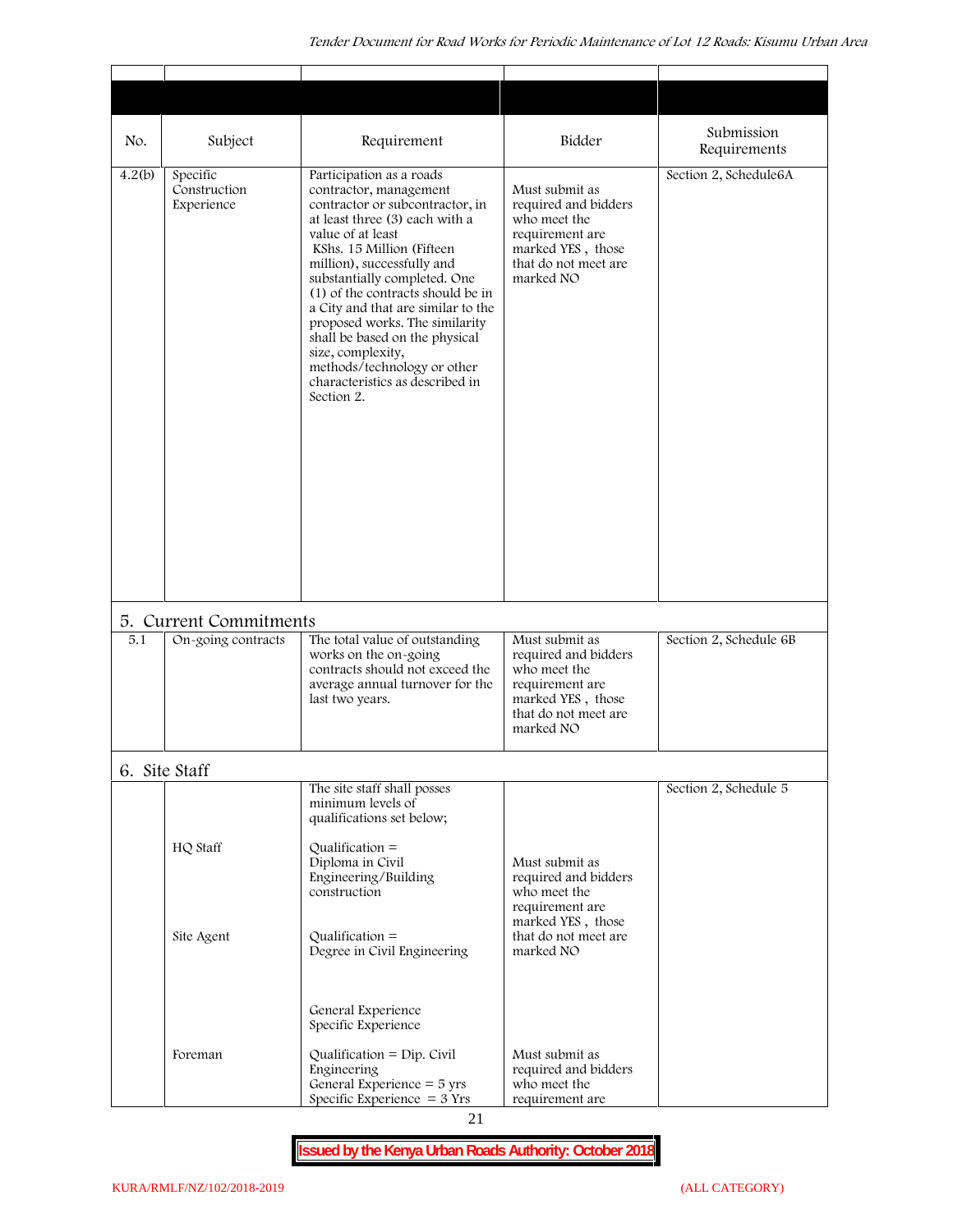| No. | Subject                                | Requirement                                                                                                   | Bidder                                                                                                                              | Submission<br>Requirements |
|-----|----------------------------------------|---------------------------------------------------------------------------------------------------------------|-------------------------------------------------------------------------------------------------------------------------------------|----------------------------|
|     | Site Surveyor                          | Qualification = Diploma in<br>Survey<br>General Experience = $3 \text{ yrs}$<br>Specific Experience $= 2$ Yrs | marked YES, those<br>that do not meet are<br>marked NO                                                                              |                            |
| 5.  | PLANT AND EQUIPMENT                    |                                                                                                               |                                                                                                                                     |                            |
|     | See description<br>below in Schedule 7 |                                                                                                               |                                                                                                                                     |                            |
| 6.  | Work Methodology                       | Submission of a brief work<br>methodology in accordance with<br>sub-clause 5.3                                | Must submit as<br>required and bidders<br>who meet the<br>requirement are<br>marked YES, those<br>that do not meet are<br>marked NO | Section 2                  |
| 7.  | Business permit and<br>office location | Should have a physical address<br>and Current business Permit                                                 | Must submit as<br>required and bidders<br>who meet the<br>requirement are<br>marked YES, those<br>that do not meet are<br>marked NO | Section 2, Schedule 1      |
| 8.  | Litigation History                     | The applicant to provide a valid<br>Sworn affidavit for the tender.                                           | Must submit as<br>required and bidders<br>who meet the<br>requirement are<br>marked YES, those<br>that do not meet are<br>marked NO | Section 2, Schedule 10     |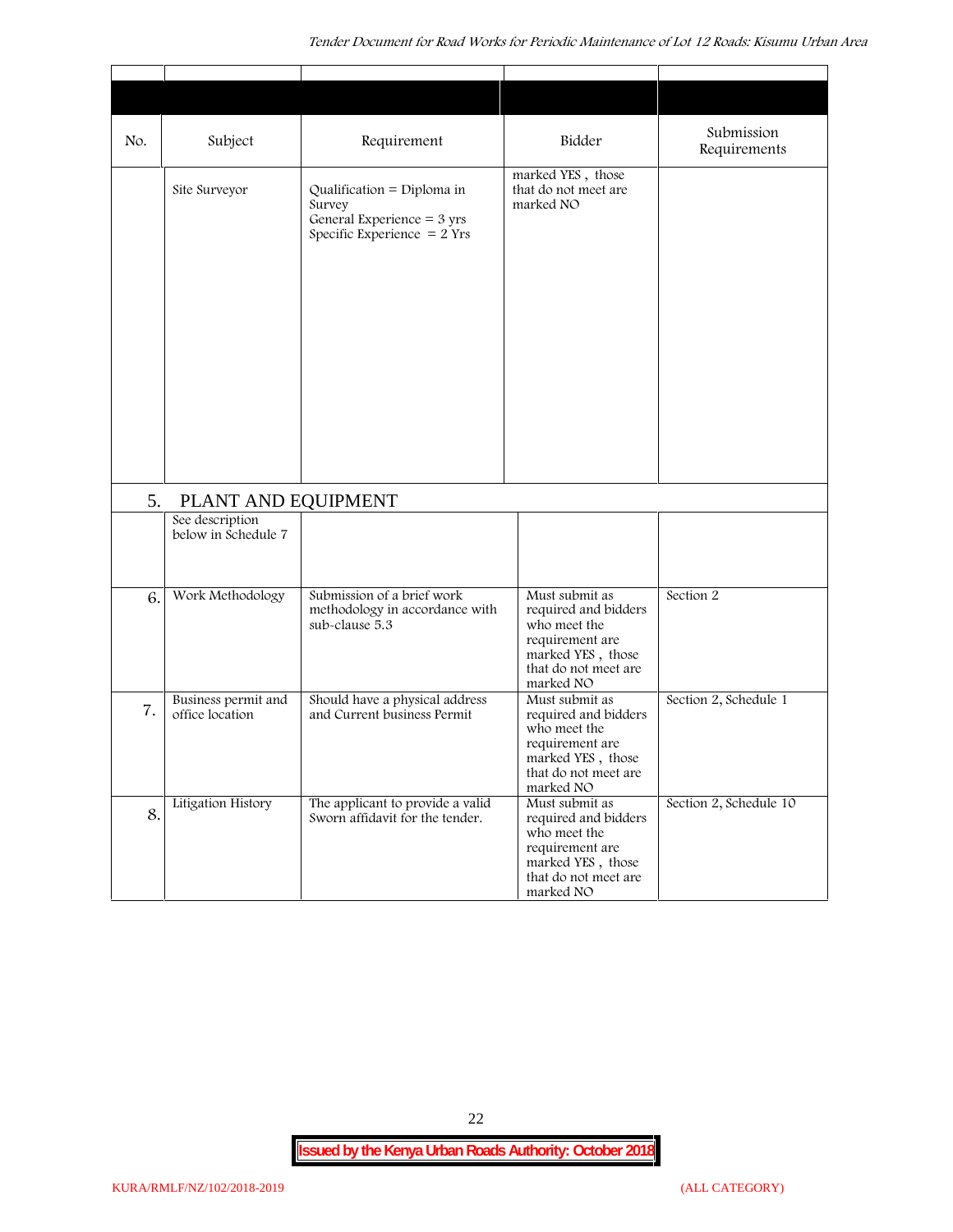**7. Schedule of the Major Items of Plant/Equipment Available for Proposed Contract.**

The Bidder must indicate the core plant and equipment considered by the company to be necessary for undertaking the project together with proof of ownership or lease of the same. The lease must be current i.e. dated from July 2018. Leases which are out dated will not be accepted. (\* Mandatory minimum number of equipment required by the Employer for the execution of the project that the bidder must make available for the Contract).

| Item<br>No.               | Equipment Details                         | *Minimum<br>Number<br>Required<br>for the<br>Contract<br>Execution | Compliance<br>Requirement | No of<br>Equipment<br>Owned by<br>the Bidder | No. of<br>equipment<br>to be<br>hired/<br>purchased<br>by the<br>Bidder | No. of<br>equipment<br>to be made<br>available for<br>the Contract<br>by the<br>Bidder |
|---------------------------|-------------------------------------------|--------------------------------------------------------------------|---------------------------|----------------------------------------------|-------------------------------------------------------------------------|----------------------------------------------------------------------------------------|
| A                         | General Plant                             |                                                                    |                           |                                              |                                                                         |                                                                                        |
|                           | Asphalt Concrete patching<br>plant        | optional                                                           |                           |                                              |                                                                         |                                                                                        |
| $\, {\bf B}$              | Milling Machine                           |                                                                    |                           |                                              |                                                                         |                                                                                        |
|                           | Asphalt Milling Machine                   | optional                                                           |                           |                                              |                                                                         |                                                                                        |
| $\mathcal{C}$             | Bituminous Plants                         |                                                                    |                           |                                              |                                                                         |                                                                                        |
|                           | Bitumen Pressure distributor              | optional                                                           |                           |                                              |                                                                         |                                                                                        |
|                           | Asphalt concrete paver                    | optional                                                           |                           |                                              |                                                                         |                                                                                        |
| $\mathbf D$               | Compactors                                |                                                                    |                           |                                              |                                                                         |                                                                                        |
|                           | Vibrating compaction plate<br>300 mm wide | optional                                                           |                           |                                              |                                                                         |                                                                                        |
|                           | Vibrating compaction plate<br>600 mm wide | optional                                                           |                           |                                              |                                                                         |                                                                                        |
| ${\bf E}$                 | Pot hole repair machines                  |                                                                    |                           |                                              |                                                                         |                                                                                        |
|                           | Colas Sprayer                             | $\mathcal{O}$                                                      |                           |                                              |                                                                         |                                                                                        |
|                           | Pavement Cutter Machine                   | $\mathcal{O}$                                                      |                           |                                              |                                                                         |                                                                                        |
|                           | Paver Braker Machine                      | $\mathcal{O}$                                                      |                           |                                              |                                                                         |                                                                                        |
|                           | Pedestrian Roller                         | $\mathcal{O}$                                                      |                           |                                              |                                                                         |                                                                                        |
| $\boldsymbol{\mathrm{F}}$ | Concrete Equipment                        |                                                                    |                           |                                              |                                                                         |                                                                                        |
|                           | Mobile concrete mixers                    | $\mathbf{1}$                                                       | Yes/no                    |                                              |                                                                         |                                                                                        |
|                           |                                           |                                                                    |                           |                                              |                                                                         |                                                                                        |
|                           | Concrete vibrators                        | $\mathbf{1}$                                                       | Yes/no                    |                                              |                                                                         |                                                                                        |

23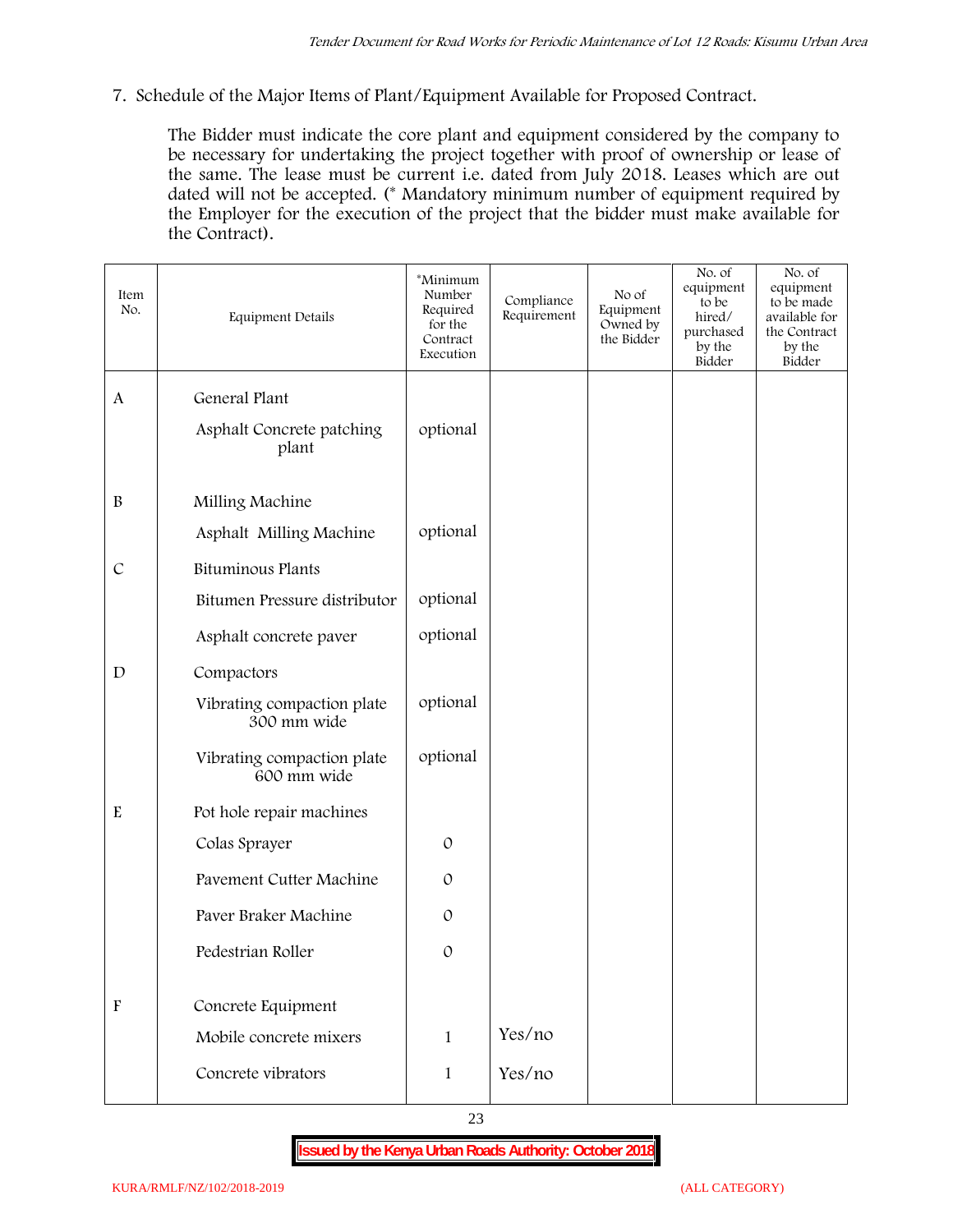| Item<br>No. | Equipment Details                                                                                 | *Minimum<br>Number<br>Required<br>for the<br>Contract<br>Execution | Compliance<br>Requirement | No of<br>Equipment<br>Owned by<br>the Bidder | No. of<br>equipment<br>to be<br>hired/<br>purchased<br>by the<br>Bidder | No. of<br>equipment<br>to be made<br>available for<br>the Contract<br>by the<br>Bidder |
|-------------|---------------------------------------------------------------------------------------------------|--------------------------------------------------------------------|---------------------------|----------------------------------------------|-------------------------------------------------------------------------|----------------------------------------------------------------------------------------|
| $\mathsf G$ | Transport (Tippers,<br>dumpers, water tankers)                                                    |                                                                    |                           |                                              |                                                                         |                                                                                        |
|             | $4X2$ tippers payload $7 - 12$<br>tonnes                                                          |                                                                    |                           |                                              |                                                                         |                                                                                        |
|             | 6X4 tippers payload $16 - 20$<br>tonnes                                                           |                                                                    |                           |                                              |                                                                         |                                                                                        |
|             | 8X4 tippers payload $16 - 20$<br>tonnes                                                           |                                                                    |                           |                                              |                                                                         |                                                                                        |
|             | Flat bed lorries                                                                                  |                                                                    |                           |                                              |                                                                         |                                                                                        |
|             | Subtotal for $G$ – tippers &<br>dumpers                                                           | 3                                                                  | Yes/no                    |                                              |                                                                         |                                                                                        |
|             | Water tankers $(18,000 -$<br>20,000 litres<br>capacity)                                           | optional                                                           |                           |                                              |                                                                         |                                                                                        |
| H           | Earth – Moving Equipment                                                                          |                                                                    |                           |                                              |                                                                         |                                                                                        |
|             | Wheeled loaders                                                                                   |                                                                    |                           |                                              |                                                                         |                                                                                        |
|             | Motor graders (93 -<br>205kW)                                                                     |                                                                    |                           |                                              |                                                                         |                                                                                        |
|             | Trench excavator                                                                                  |                                                                    |                           |                                              |                                                                         |                                                                                        |
|             | Subtotal for $H$ – Earth<br>moving equipment                                                      | $\mathbf{1}$                                                       | Yes/no                    |                                              |                                                                         |                                                                                        |
|             |                                                                                                   |                                                                    |                           |                                              |                                                                         |                                                                                        |
|             |                                                                                                   |                                                                    |                           |                                              |                                                                         |                                                                                        |
| I           | Excavators                                                                                        |                                                                    |                           |                                              |                                                                         |                                                                                        |
|             | Hydraulic crawler mounted<br>$(7 - 10 \text{ tonnes}) - 0.25 - 0.4$<br>m <sup>3</sup> SAE bucket. |                                                                    |                           |                                              |                                                                         |                                                                                        |
|             | Hydraulic crawler mounted<br>$(10 - 16 \text{ tonnes}) - 0.40$<br>0.60 m <sup>3</sup> SAE bucket. |                                                                    |                           |                                              |                                                                         |                                                                                        |
|             | Hydraulic wheel mounted                                                                           |                                                                    |                           |                                              |                                                                         |                                                                                        |

24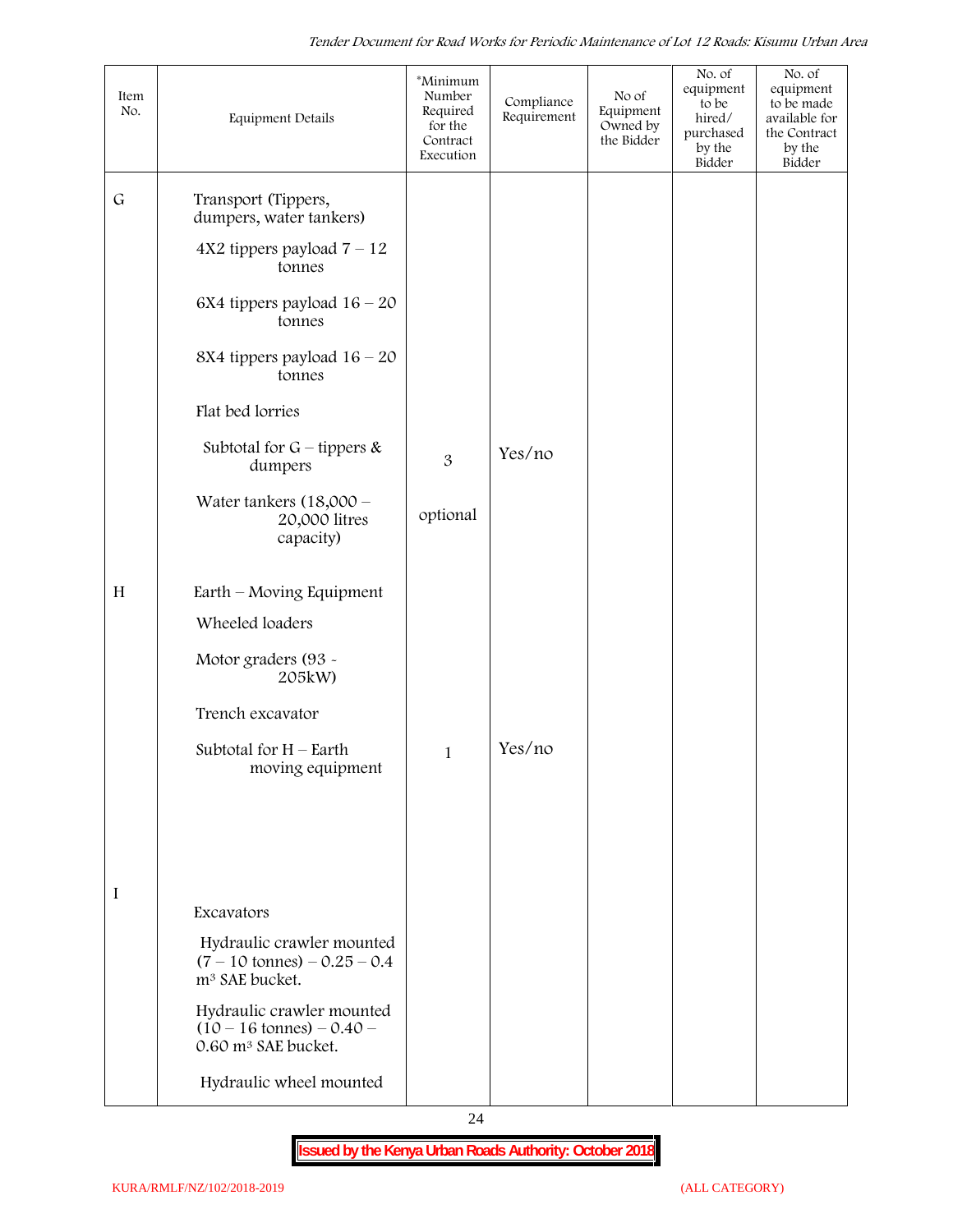*Tender Document for Road Works for Periodic Maintenance of Lot 12 Roads: Kisumu Urban Area*

| Item<br>No. | <b>Equipment Details</b>                                                                                                                                                                                                                                                                                                                                                             | *Minimum<br>Number<br>Required<br>for the<br>Contract<br>Execution | Compliance<br>Requirement | No of<br>Equipment<br>Owned by<br>the Bidder | No. of<br>equipment<br>to be<br>hired/<br>purchased<br>by the<br>Bidder | No. of<br>equipment<br>to be made<br>available for<br>the Contract<br>by the<br>Bidder |
|-------------|--------------------------------------------------------------------------------------------------------------------------------------------------------------------------------------------------------------------------------------------------------------------------------------------------------------------------------------------------------------------------------------|--------------------------------------------------------------------|---------------------------|----------------------------------------------|-------------------------------------------------------------------------|----------------------------------------------------------------------------------------|
| J           | $(7 - 10 \text{ tonnes}) - 0.25 - 0.4$<br>m <sup>3</sup> SAE bucket.<br>Hydraulic wheel mounted<br>$(10 - 16 \text{ tonnes}) - 0.40 -$<br>0.6 m <sup>3</sup> SAE bucket.<br>Hydraulic wheel mounted<br>backloader $(7 - 10$ tonnes)<br>$-0.25 - 0.4$ m <sup>3</sup> SAE bucket.<br>Subtotal for I (Excavators)<br>Rollers<br>Self-propelled single drum<br>vibrating (various types) | $\mathbf{1}$<br>$\mathbf{1}$                                       | Yes/no<br>Yes/no          |                                              |                                                                         |                                                                                        |
|             | Pneumatic rubber tyre (1-2)<br>tonnes/wheel)<br>Double drum vibrating<br>pedestrian roller                                                                                                                                                                                                                                                                                           | 1<br>Optional                                                      | Yes/no                    |                                              |                                                                         |                                                                                        |

25

 $\ddot{\phantom{0}}$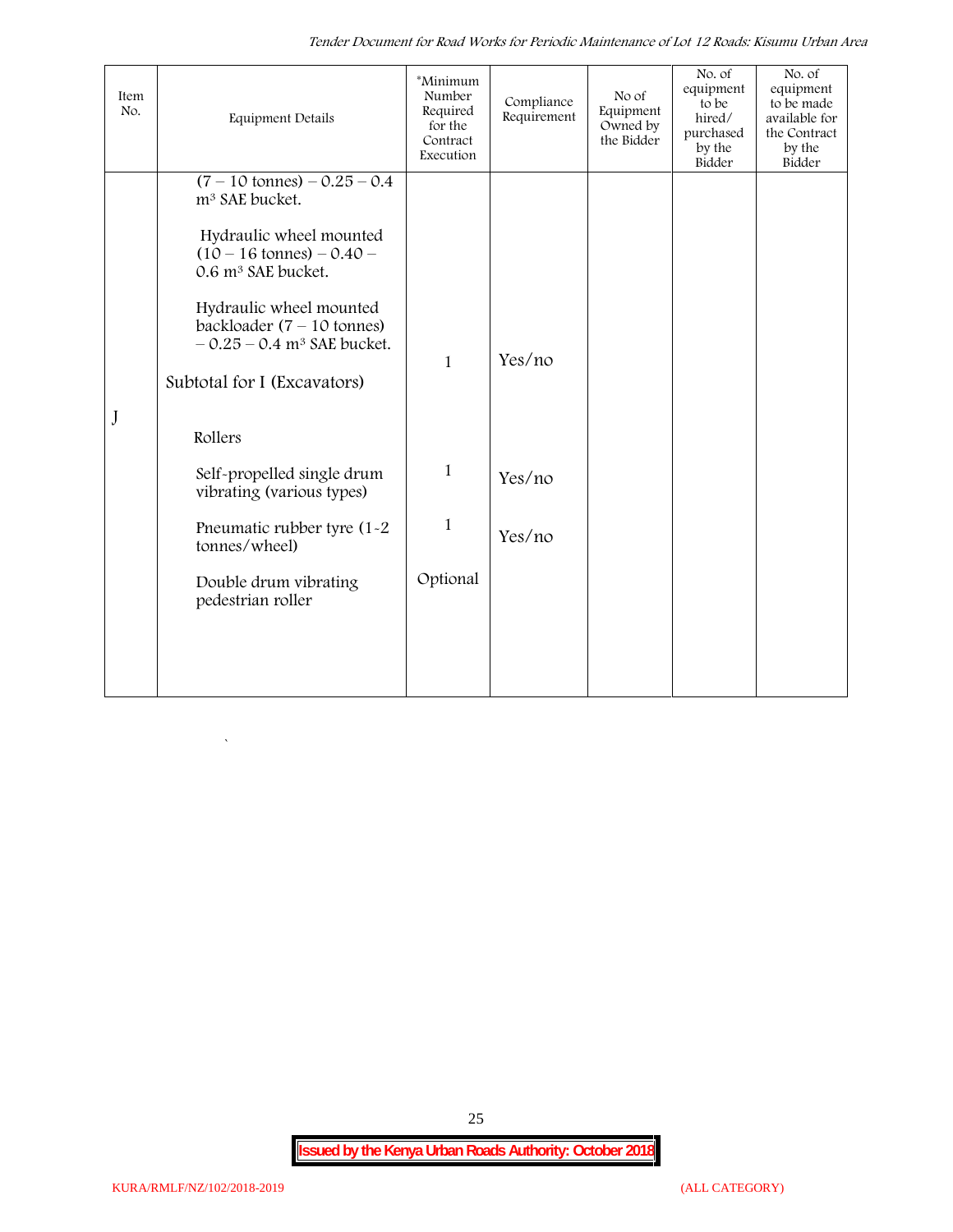# **Appendix to Instruction to Tenderers**

## **Table 1: Pre- Qualification Checklist for Completeness and Responsiveness.**

| $S/NO$ . | Completeness and<br>Responsiveness<br>Criteria                | References                                   | Requirement                                                                                                                        |
|----------|---------------------------------------------------------------|----------------------------------------------|------------------------------------------------------------------------------------------------------------------------------------|
| 1.       | Form of Bid                                                   | Section II<br>Clause 20.2                    | - Amount must be indicated<br>Properly stamped, filled and signed<br>$\tilde{\phantom{a}}$                                         |
| 2.       | Appendix to Form of<br>Bid                                    | Section II<br>Clause 20.2                    | Properly stamped, filled and signed                                                                                                |
| 3.       | <b>Bid Security</b>                                           | Section II<br>Clause 17                      | Unconditional bank guarantee<br>In the format provided with all<br>conditions<br>- must be valid for 30 days after bid<br>validity |
| 4.       | <b>Confidential Business</b><br>Questionnaire                 | Section IX;<br>Schedule 1                    | Properly filled, stamped and signed<br>Provide all required information                                                            |
| 5.       | Form of Power of<br>Attorney                                  | Section IX;<br>Schedule 2<br>Clause $5.1(a)$ | Properly filled, stamped and signed<br>$\tilde{}$                                                                                  |
| 6.       | Tax Compliance<br>Certificate                                 | Tender notice                                | - Provide valid tax compliance certificate                                                                                         |
| 7.       | Registration with<br>National Construction<br>Authority (NCA) | Tender notice<br>Item 1.4 of QC              | - Copy of valid certificate and practicing<br>license                                                                              |
| 8.       | Certificate of<br>Incorporation                               | Tender notice<br>Item 1.4 of $QC$            | Copy of certificate Certified by<br>$\widetilde{\phantom{m}}$<br>Commissioner for Oaths                                            |
| 9.       | Priced Bill of<br>Quantities                                  | Clause 14.1<br>Section IX                    | - Fill all rates, prices and amounts and<br>counter sign any alteration(s)<br>Stamp and initial all pages of BOQ's                 |
| 10.      | Eligibility                                                   | Section II;<br>Schedule 1<br>Clause 4.1      | - Legible copies of National ID or passport<br>for all directors<br>- System generated Form CR12 (12<br>months)                    |
| 11.      | Conflict of interest                                          | Section II;<br>Schedule 1<br>Clause 4.2      | - to state explicitly                                                                                                              |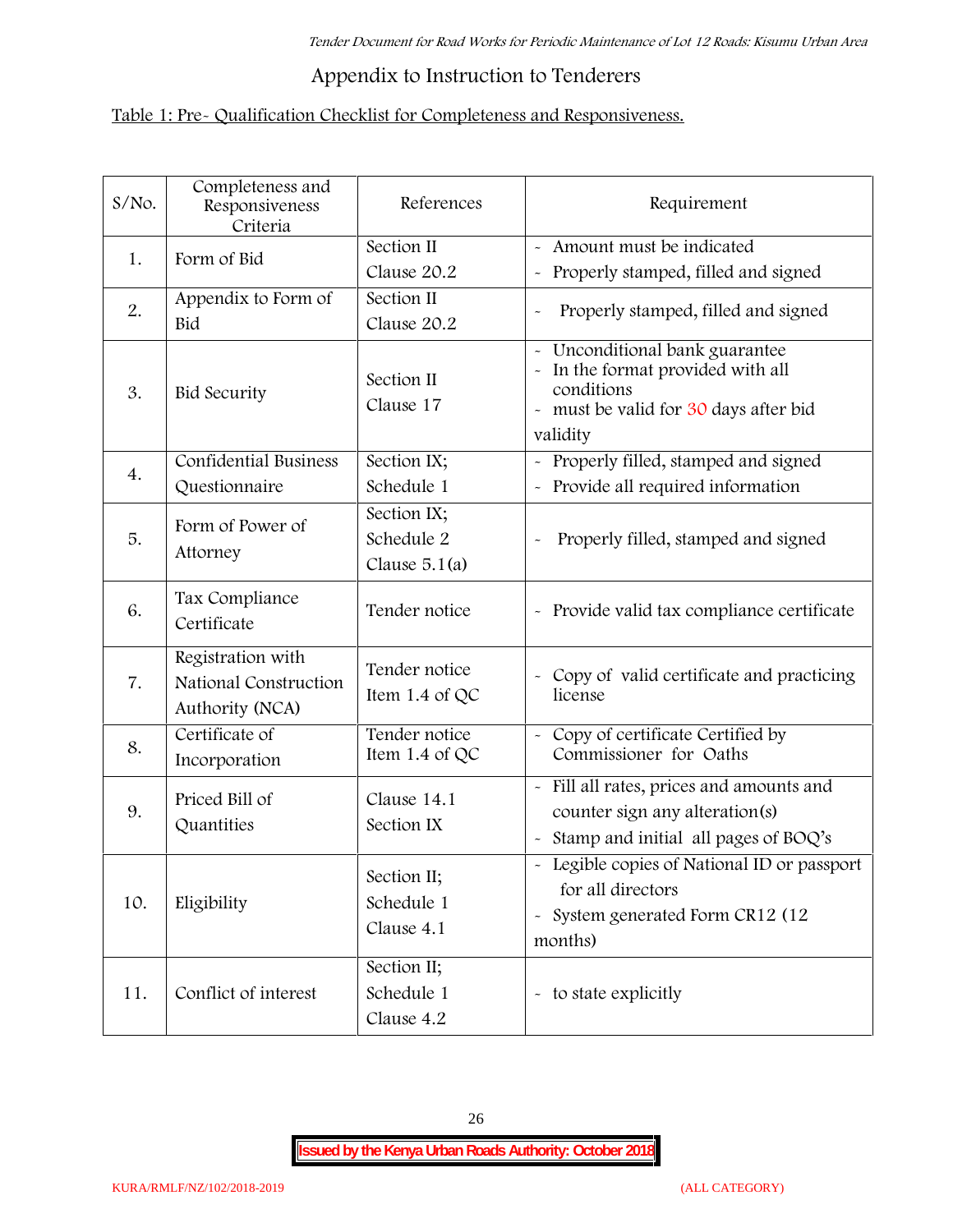| 12. | Debarment                                                                  | Section II<br>Clause 30.4;<br>Schedule 11<br>Item $1.3$ of QC | Properly filled, stamped and signed                                                                                                                                                                                                                                                                                                     |
|-----|----------------------------------------------------------------------------|---------------------------------------------------------------|-----------------------------------------------------------------------------------------------------------------------------------------------------------------------------------------------------------------------------------------------------------------------------------------------------------------------------------------|
| 13. | Pending Litigation                                                         | Item 2.2 of QC                                                | Provide original sworn affidavit for the<br>specific tender                                                                                                                                                                                                                                                                             |
| 14. | Litigation History                                                         | Section II Clause<br>31.8; Schedule 10                        | Properly filled, stamped and signed                                                                                                                                                                                                                                                                                                     |
| 15. | History of Non<br>performance                                              | Schedule 6B<br>Item 2.1 of QC                                 | - Fill information on non-completed<br>works                                                                                                                                                                                                                                                                                            |
| 16. | Certificate of<br>Tenderers Visit to Site                                  | Section II;<br>Clause 8.3                                     | Attend pre-bid meeting/visit<br>Certificate must be signed and stamped<br>$\widetilde{\phantom{m}}$<br>by the Employer's representative                                                                                                                                                                                                 |
| 17. | Schedule of Major<br>Items of Plant                                        | Section XI<br>Item 5 of QC;<br>Schedule 7                     | Properly filled, stamped and signed                                                                                                                                                                                                                                                                                                     |
| 18. | Schedule of Key<br>Personnel                                               | Section XI<br>Item 6 of QC;<br>Schedule 5                     | Properly filled, stamped and signed                                                                                                                                                                                                                                                                                                     |
| 19. | Roadwork Completed<br>Satisfactorily                                       | Section XI;<br>Item 4 of QC<br>Schedule 6A                    | Properly filled, stamped and signed<br>$\widetilde{\phantom{m}}$                                                                                                                                                                                                                                                                        |
| 20. | Schedule of Ongoing<br>Projects                                            | Section XI;<br>Item 5.1 of QC<br>Schedule 7                   | Properly filled, stamped and signed                                                                                                                                                                                                                                                                                                     |
| 21  | Schedule of other<br>Supplementary<br>Information /<br>Financial Standings | Section XI;<br>Item 5.1 of QC<br>Schedule 9                   | Properly filled, stamped and signed                                                                                                                                                                                                                                                                                                     |
| 22  | Declaration form for<br>bankrupt or insolvent                              | Schedule 11                                                   | Properly filled, stamped and signed                                                                                                                                                                                                                                                                                                     |
| 23  | Anti-corruption form                                                       | Schedule 12                                                   | Properly filled, stamped and signed                                                                                                                                                                                                                                                                                                     |
| 24. | Copy of Bid Document                                                       | Clause 20.1                                                   | Replica of the original                                                                                                                                                                                                                                                                                                                 |
| 25. | Bid documents must<br>be serialized                                        | <b>PPDA 2015</b>                                              | -All pages of the tender documents must<br>be serialized. (either the bidder serializes<br>from the first page of the tender<br>documents or serializes as continuity from<br>the KURA tender documents i.e. if the<br>KURA tender documents ends at page 200<br>then the next document of the bidder<br>should continue as $201, 2012$ |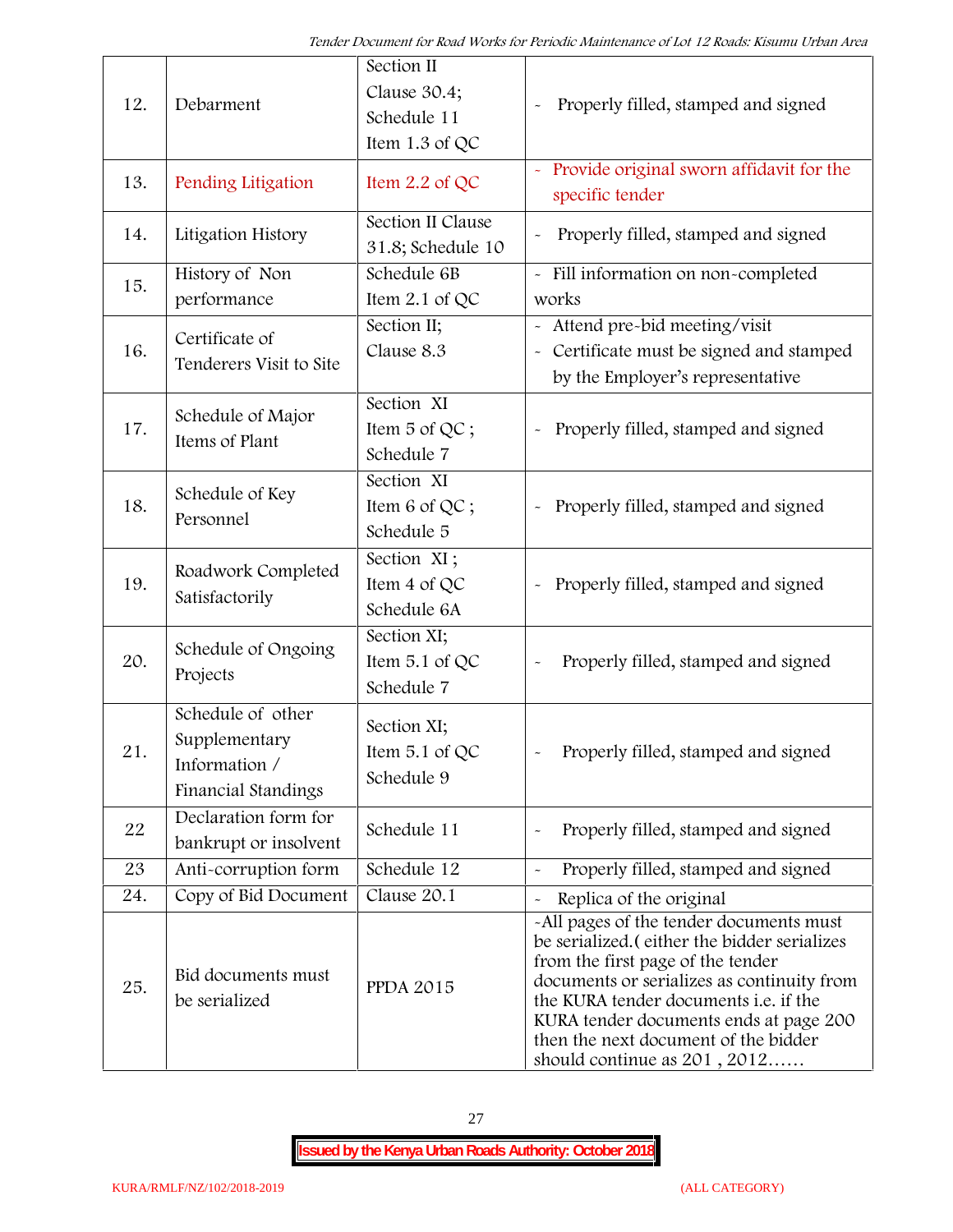| <b>REMARKS</b> | Clause 13.1/20.2 | Bid document to be complete, properly<br>filled and signed. |  |
|----------------|------------------|-------------------------------------------------------------|--|
|                |                  |                                                             |  |

## **Key:** QC – Qualification Criteria

#### **Table 2: Post- qualification Score**

| <b>ITEM</b>    |               | <b>DESCRIPTION</b>                   | <b>MEET</b><br><b>MUST</b> |
|----------------|---------------|--------------------------------------|----------------------------|
|                |               |                                      | <b>CRITERIA</b>            |
| 1              |               | <b>FINANCIAL CAPACITY</b>            |                            |
|                | a             | <b>Audited Statements</b>            | YES/NO                     |
|                | b             | Cash flow statement (forecasts)      | YES/NO                     |
|                | $\mathcal{C}$ | Financial position/Ratios            | YES/NO                     |
|                | d             | Turnover                             | YES/NO                     |
| $\overline{2}$ |               | <b>EXPERIENCE</b>                    |                            |
|                |               | General Experience                   | YES/NO                     |
|                |               | Specific experience in related works | YES/NO                     |
| 3              |               | <b>CURRENT COMMITMENTS</b>           |                            |
|                |               | On-going works                       | YES/NO                     |
| $\overline{4}$ |               | <b>KEY PERSONNEL</b>                 |                            |
|                |               | HQ Staff                             | YES/NO                     |
|                |               | Site Agent                           | YES/NO                     |
|                |               | Surveyor                             | YES/NO                     |
|                |               | Foreman                              | YES/NO                     |
| 5              |               | PLANT AND EQUIPMENT                  |                            |
|                |               | Equipment capabilities               | YES/NO                     |
| 6              |               | WORK METHODOLOGY                     | YES/NO                     |
| $\overline{7}$ |               | LITIGATION HISTORY                   | YES/NO                     |
| 8              |               | Business permit and office location  | YES/NO                     |
|                |               | <b>REMARKS</b>                       | YES/NO                     |

Bidders must achieve YES in all the measured parameters to qualify.

 The bidders who pass the technical criteria will be subjected to financial evaluation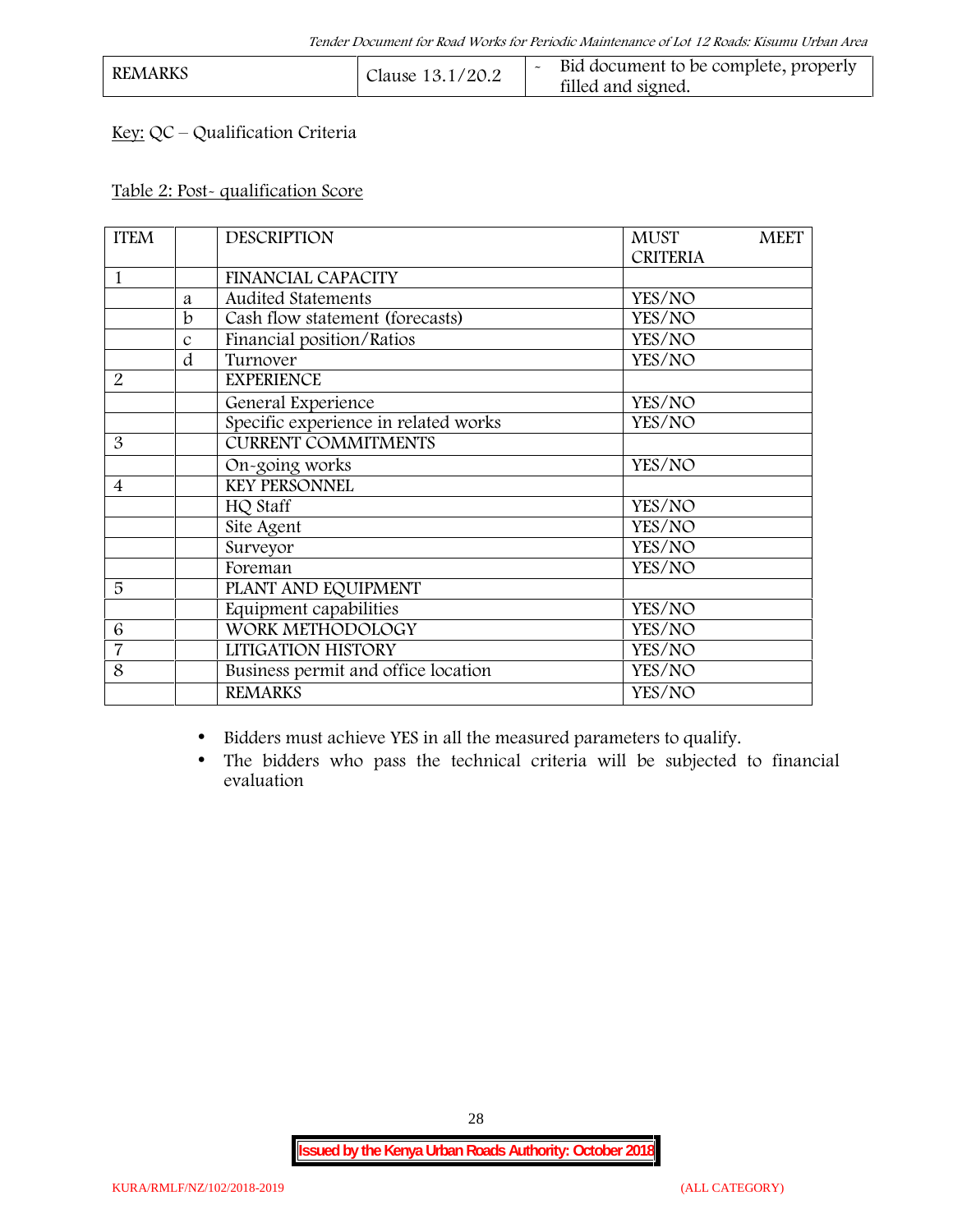## **SECTION IV: CONDITIONS OF CONTRACT**

## **PART I: GENERAL CONDITIONS OF CONTRACT**

The Conditions Of Contract Part 1 – General Conditions shall be those forming Part 1 of the Conditions Of Contract for works of Civil engineering construction Fourth Edition 1987, reprinted in 1992 with further amendments, prepared by the Federation Internationale des Ingenieurs Conseils (FIDIC)

Copies of the FIDIC Conditions of Contract can be obtained from:

FIDIC Secretariat P.O. Box 86 1000 Lausanne 12 **Switzerland** Fax: 41 21 653 5432 Telephone: 41 21 653 5003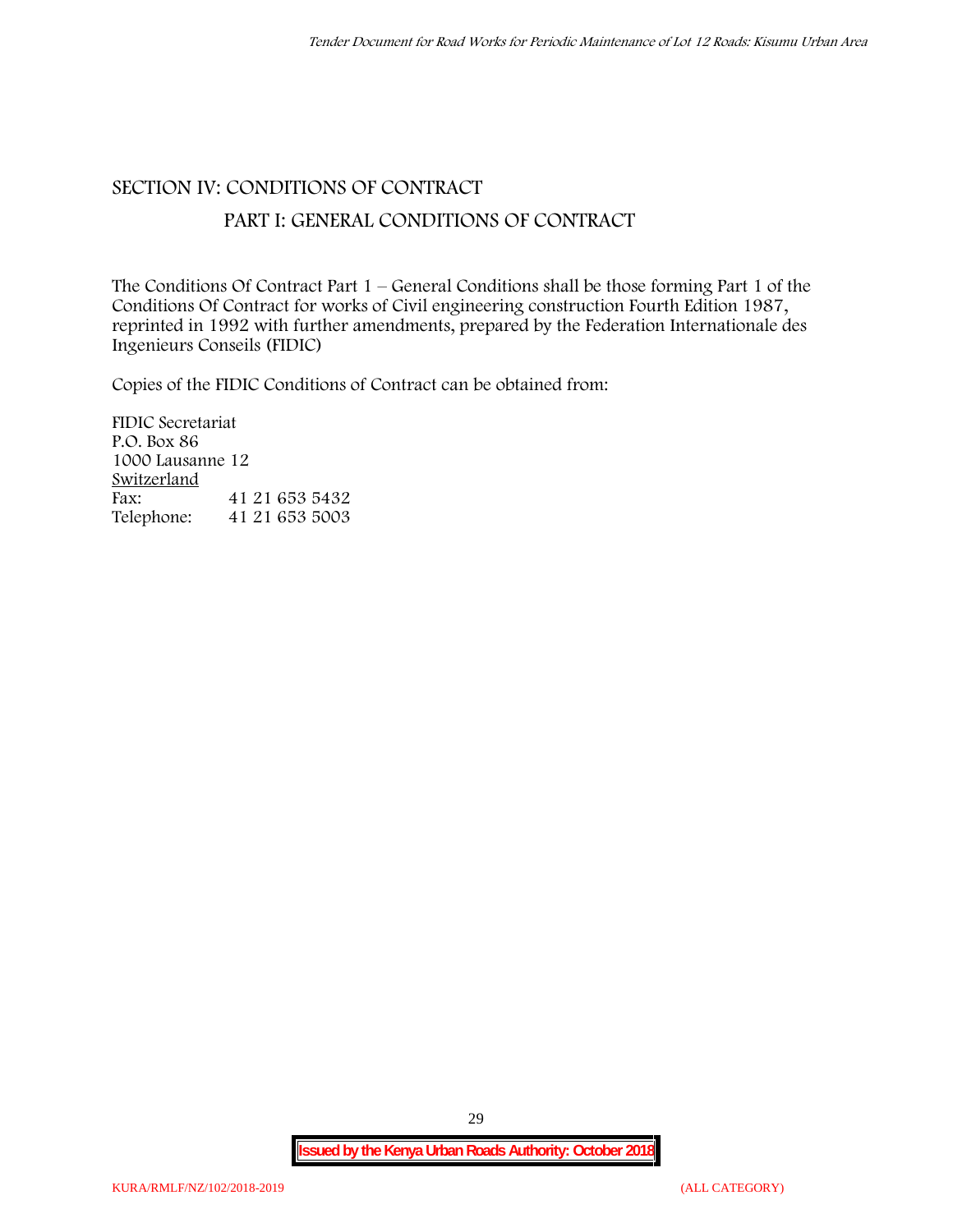## **PART II: CONDITIONS OF PARTICULAR APPLICATION**

The following Conditions of Particular Application shall supplement the General Conditions of Contract. Whenever there is a conflict, the provisions herein shall prevail over those in the General Conditions of Contract. The Particular Condition is preceded by the corresponding clause number of the General Conditions to which it relates.

**Issued by the Kenya Urban Roads Authority: October 2018**

30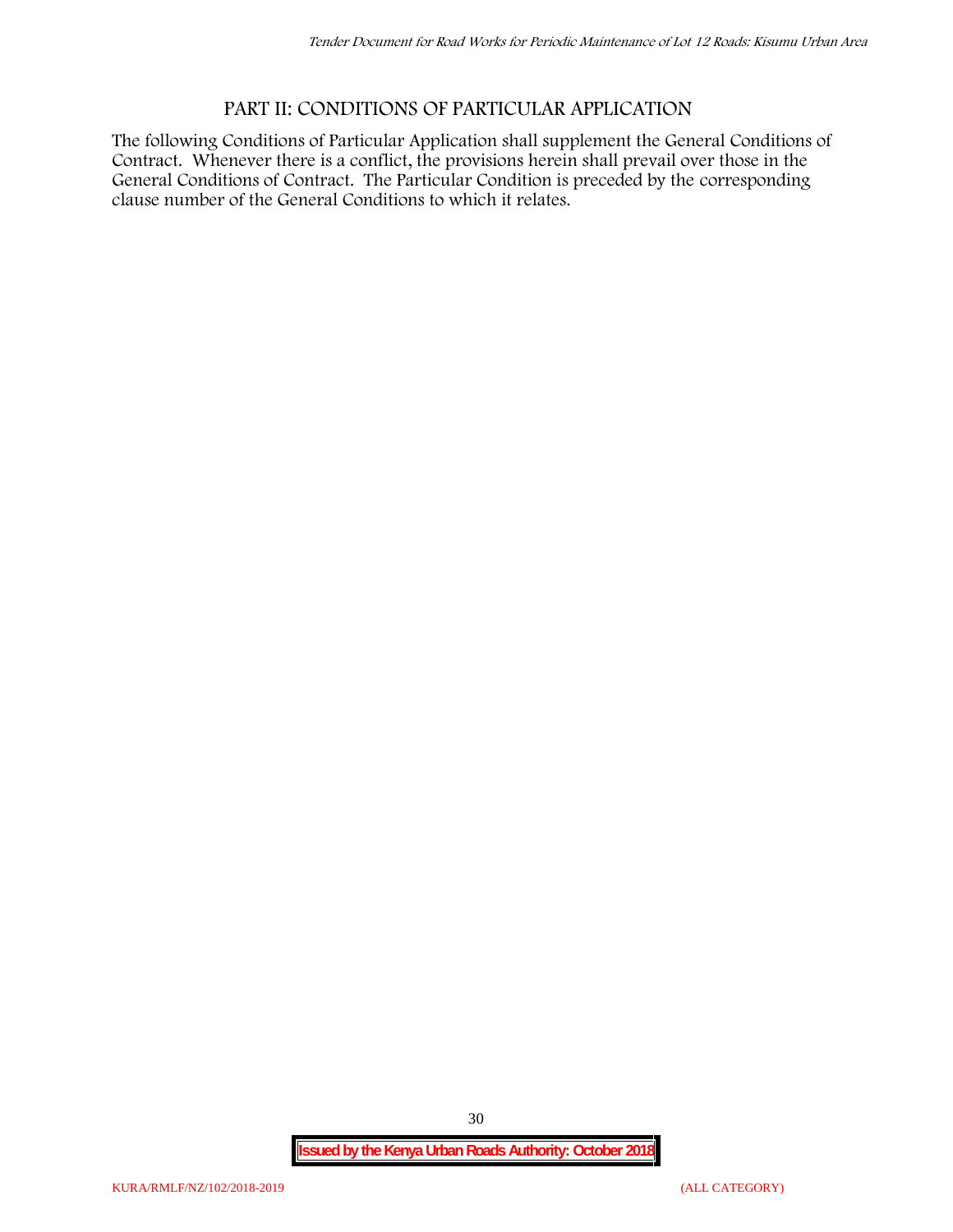#### **CONTENTS**

| SUBCLAUSE 15.2-LANGUAGE ABILITY AND QUALIFICATIONS OF CONTRACTOR'S         |  |
|----------------------------------------------------------------------------|--|
|                                                                            |  |
|                                                                            |  |
| SUBCLAUSE 16.3~ QUALIFICATION AND LANGUAGE ABILITY OF SUPERINTENDING STAFF |  |
|                                                                            |  |
| SUBCLAUSE 19.1 - SAFETY, SECURITY AND PROTECTION OF THE ENVIRONMENT 37     |  |
|                                                                            |  |
| SUBCLAUSE 21.1 - INSURANCE OF WORKS AND CONTRACTOR 'S EQUIPMENT 38         |  |
|                                                                            |  |
|                                                                            |  |
|                                                                            |  |
|                                                                            |  |
|                                                                            |  |
|                                                                            |  |
|                                                                            |  |
|                                                                            |  |
| SUBCLAUSE 29.2 - REINSTATEMENT AND COMPENSATION FOR DAMAGES TO PERSONS     |  |
|                                                                            |  |
|                                                                            |  |
|                                                                            |  |
|                                                                            |  |
|                                                                            |  |
|                                                                            |  |
|                                                                            |  |
|                                                                            |  |
|                                                                            |  |
|                                                                            |  |
|                                                                            |  |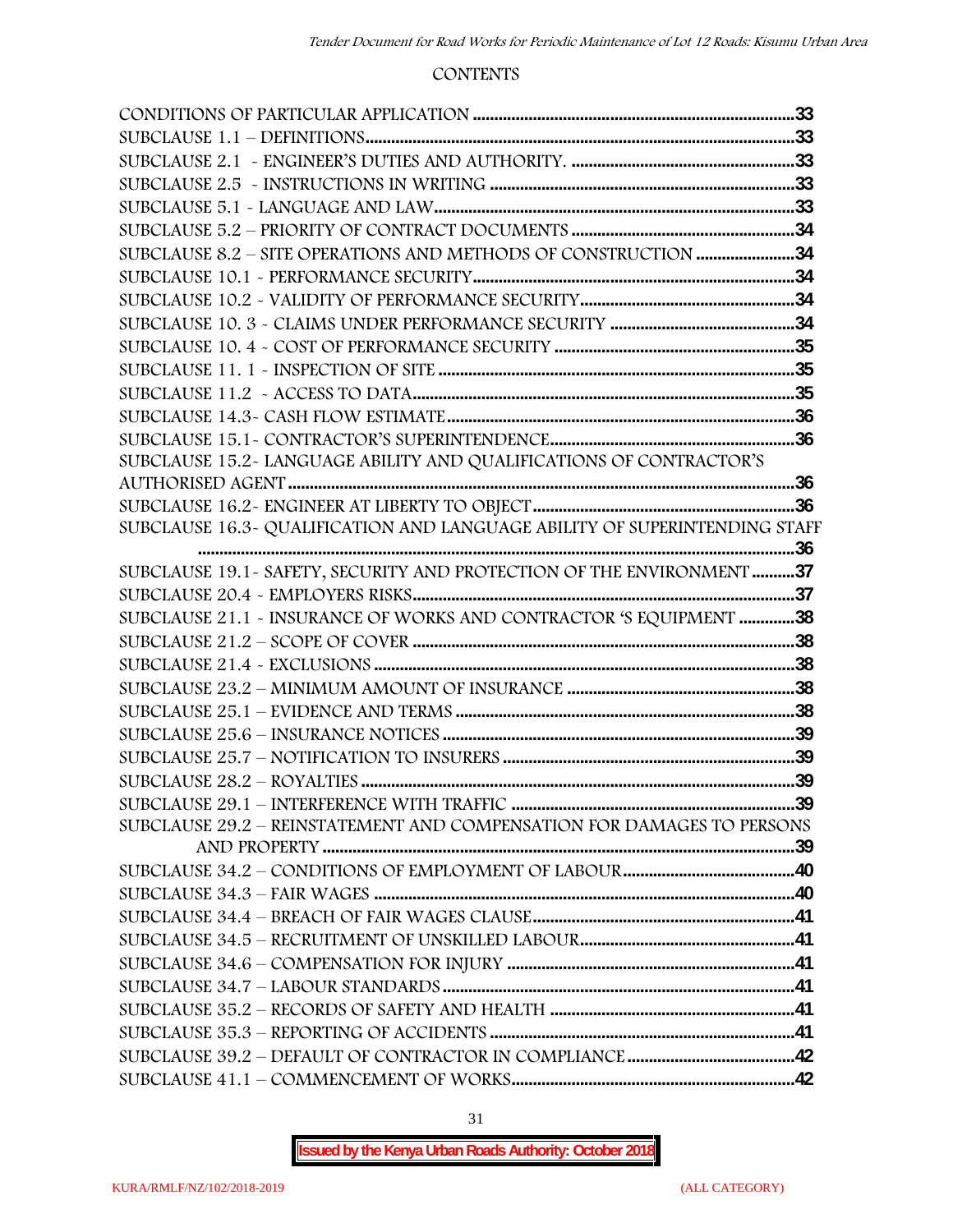| SUBCLAUSE 54.1 - CONTROCTOR'S EQUIPMENT, TEMPORARY WORKS AND MATERIALS<br>SUBCLAUSE 60.3 - RETENTION MONEY AND PAYMENT OF RETENTION MONEY44 |  |
|---------------------------------------------------------------------------------------------------------------------------------------------|--|
|                                                                                                                                             |  |
|                                                                                                                                             |  |
|                                                                                                                                             |  |
|                                                                                                                                             |  |
|                                                                                                                                             |  |
|                                                                                                                                             |  |
|                                                                                                                                             |  |
|                                                                                                                                             |  |
|                                                                                                                                             |  |
|                                                                                                                                             |  |
|                                                                                                                                             |  |
|                                                                                                                                             |  |
|                                                                                                                                             |  |
|                                                                                                                                             |  |
|                                                                                                                                             |  |
|                                                                                                                                             |  |
|                                                                                                                                             |  |
|                                                                                                                                             |  |
|                                                                                                                                             |  |
|                                                                                                                                             |  |
|                                                                                                                                             |  |
|                                                                                                                                             |  |
|                                                                                                                                             |  |
|                                                                                                                                             |  |
|                                                                                                                                             |  |
|                                                                                                                                             |  |
|                                                                                                                                             |  |
|                                                                                                                                             |  |
|                                                                                                                                             |  |
|                                                                                                                                             |  |
|                                                                                                                                             |  |
|                                                                                                                                             |  |
|                                                                                                                                             |  |
|                                                                                                                                             |  |
|                                                                                                                                             |  |
|                                                                                                                                             |  |
|                                                                                                                                             |  |
|                                                                                                                                             |  |
|                                                                                                                                             |  |
|                                                                                                                                             |  |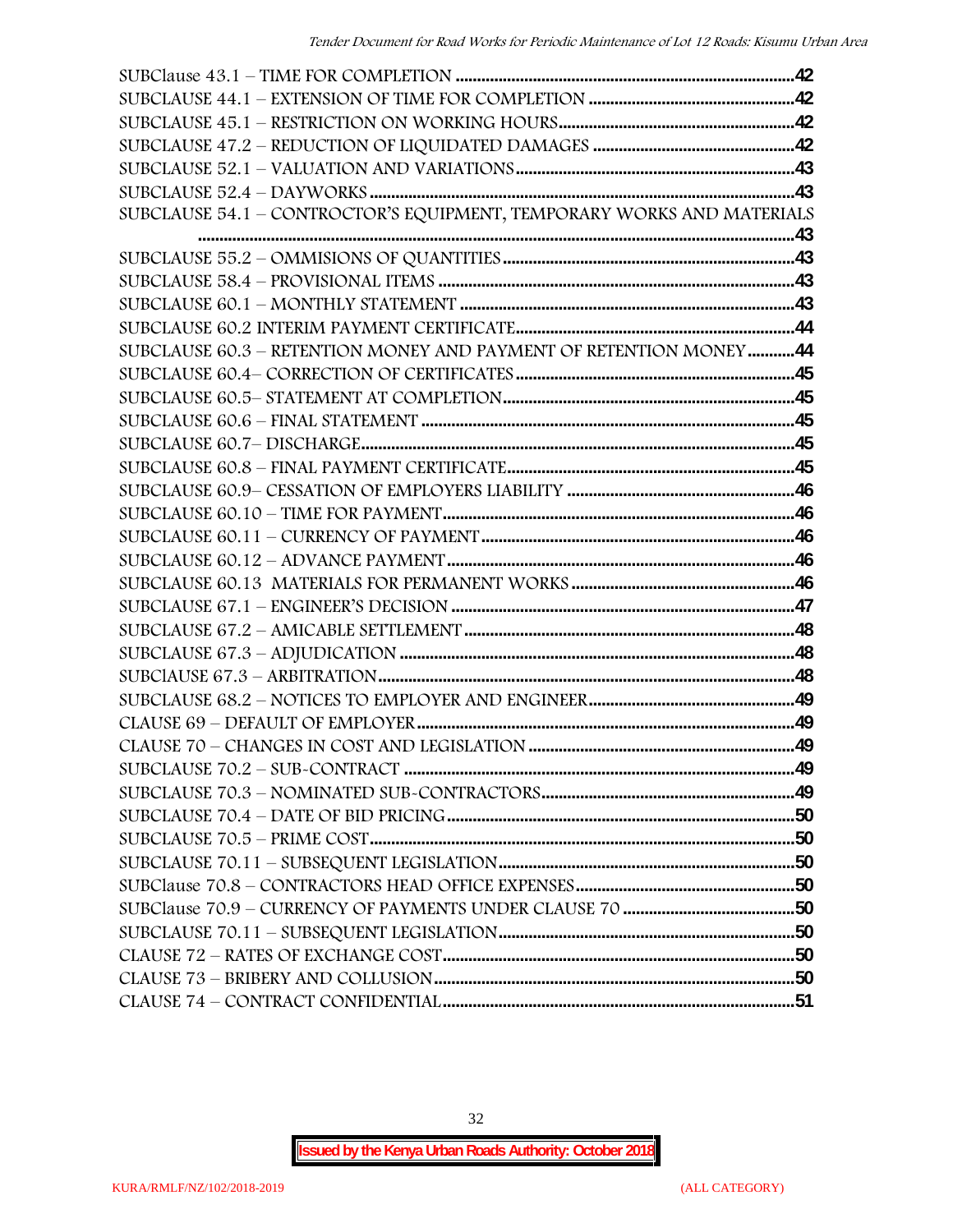#### CONDITIONS OF PARTICULAR APPLICATION

### SUBCLAUSE 1.1 – DEFINITIONS

Amend this sub-clause as follows:

(a) (i) The "Employer" is the Kenya Urban Roads Authority, represented by the Director General - Kenya Urban Roads Authority.

(ii) The "Engineer" is the Director (Road Asset and Corridor Management) - Kenya Urban Roads Authority.

.(b) (i) Insert in line 2 after the Bills Of Quantities", the following, "the rates entered by the Contractor (whether or not such rate be employed in computation of the Contract Price),"

Amend subparagraph (b) (v) of Sub-Clause 1.1 by adding the following words at the end: The word "BID" is synonymous with "bid" and the word "Appendix to BID" with "Appendix to Bid" and the word "BID documents" with "bidding documents".

Add the following at the end of this sub-clause:

(h) "Materials" means materials and other things intended to form or forming part of the Permanent Works.

(i) "Quantified site instructions" means Site instructions from the Engineer or his representative to the Contractor instructing him to carry out quantified works drawn from the contract to be carried out within a specified period.

SUBCLAUSE 2.1 - ENGINEER'S DUTIES AND AUTHORITY.

With reference to Sub-Clause 2.1 (b), the following shall also apply: The Engineer shall obtain the specific approval of the Employer before taking any of the following actions specified in Part 1:

(a) Consenting to the subletting of any part of the works under Clause 4;

- (b) Certifying additional cost determined under Clause 12;
- (c) Determining an extension of time under Clause 44;

(d) Issuing a variation under Clause 51;

(e) Fixing rates or prices under Clause 52

#### SUBCLAUSE 2.5 - INSTRUCTIONS IN WRITING

Add at the end of sub-clause 2.5 the following: "The site instructions shall be in the form of quantified site instructions and the contractor shall commence execution of the site instructions within three (3) days and complete within the completion period as stipulated in the instructions.

### SUBCLAUSE 5.1 - LANGUAGE AND LAW

The Contract document shall be drawn up in the ENGLISH LANGUAGE. Communication between the Contractor and the Engineer's Representative shall be in this given language.

The Laws applicable to this Contract shall be the Laws of the Republic of Kenya.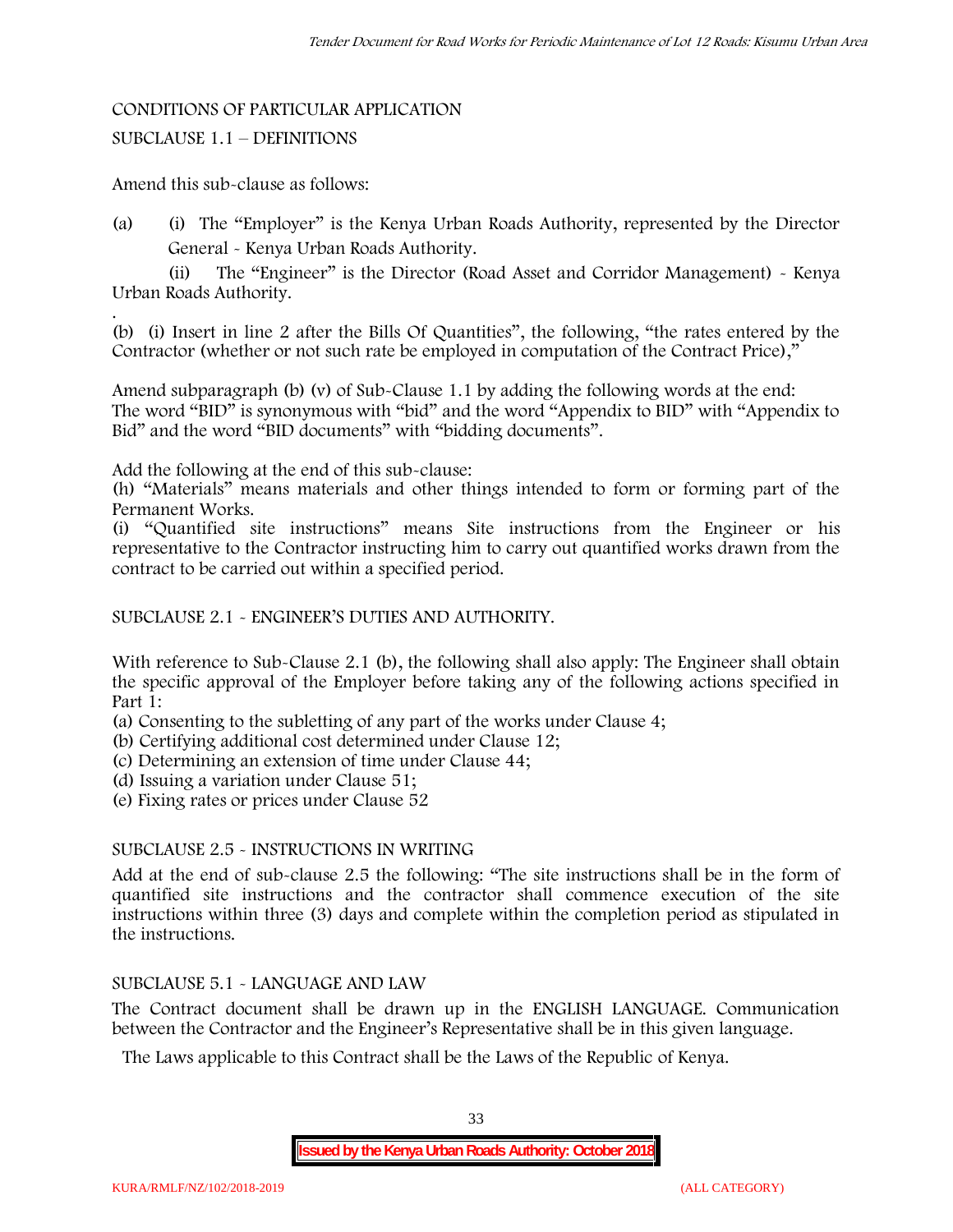### SUBCLAUSE 5.2 – PRIORITY OF CONTRACT DOCUMENTS

Delete the documents listed 1-6 and substitute:

- (1) The Contract Agreement (if completed)
- (2) The Letter Of Acceptance;
- (3) The Bid and Appendix to Bid;
- (4) The Conditions of Contract Part II;
- (5) The Conditions of Contract Part I;
- (6) The Special Specifications;
- (7) The Standard Specification for Road and Bridge Construction, 1986;
- (8) The Drawings;
- (9) The priced Bills of Quantities
- (10) Other documents as listed in the Appendix to form of Bid

### SUBCLAUSE 8.2 – SITE OPERATIONS AND METHODS OF CONSTRUCTION

Add sub- clause 8.2(b) at the end as follows:

"The Contractor shall submit to the Engineer Works Methodology not later than 14 days from the date of award of the contract and general description of his proposed arrangements and methods for the execution of the Works. This shall include inter-alia temporary office, buildings, access roads, construction plant and its intended production output, working shift arrangements, labour strength, skilled and unskilled, and supervision arrangements, power supply arrangements, supply of materials including a materials utilisation programme, stone crushing, aggregate production and storage, cement handling, concrete mixing and handling, methods of excavation, dealing with water, testing methods and facilities."

### SUBCLAUSE 10.1 - PERFORMANCE SECURITY

Replace the text of Sub-clause 10.1 with the following:

"The Contractor shall provide security for his proper performance of the Contract within 28 days after receipt of the Letter of Acceptance. The Performance Security shall be in the form of a bank guarantee as stipulated by the Employer in the Appendix to Bid. The Performance Security shall be issued by a bank incorporated in Kenya. The Contractor shall notify the Engineer when providing the Performance Security to the Employer.

"Without limitation to the provisions of the preceding paragraph, whenever the Engineer determines an addition to the Contract Price as a result of a change in cost, the Contractor, at the Engineers written request, shall promptly increase the value of the Performance Security by an equal percentage.

SUBCLAUSE 10.2 - VALIDITY OF PERFORMANCE SECURITY

The Performance Security shall be valid until a date 28 days after the date of issue of the Defects Liability Certificate. The security shall be returned to the Contractor within 14 days of expiration.

SUBCLAUSE 10. 3 - CLAIMS UNDER PERFORMANCE SECURITY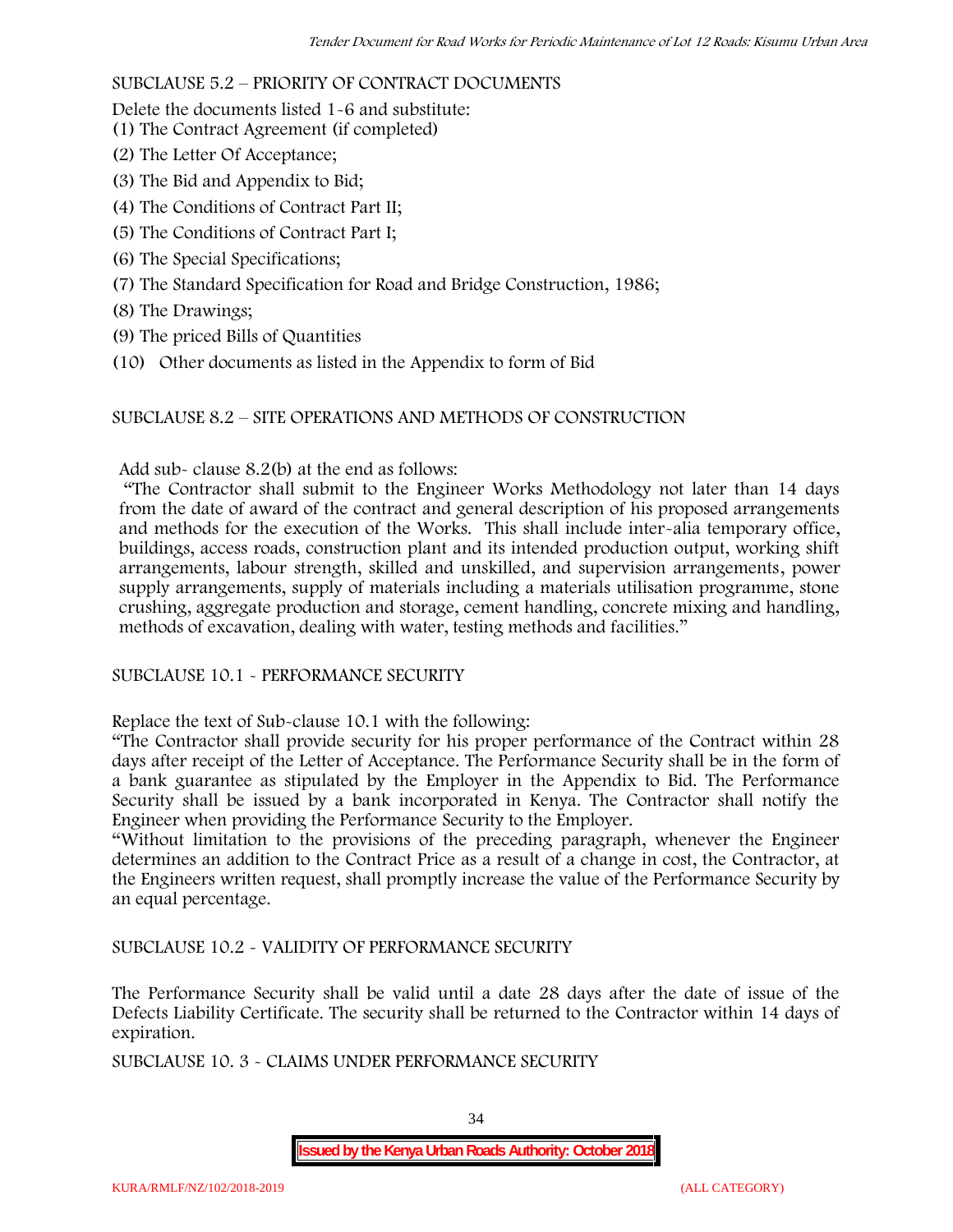Delete the entire sub-clause 10.3.

### SUBCLAUSE 10. 4 - COST OF PERFORMANCE SECURITY

The cost of complying with the requirements of this clause shall be borne by the Contractor.

#### SUBCLAUSE 11. 1 - INSPECTION OF SITE

#### In line 17 after "affect his Bid" add

"and the Contractor shall be deemed to have based his Bid on all the aforementioned"

Delete the last paragraph completely and replace with the following:

"The Employer in no way guarantees completeness nor accuracy of the soil, materials, subsurface and hydrological information made available to the Contractor at the time of Bidding or at any other time during the period of the Contract, and the Contractor shall be responsible for ascertaining for himself all information as aforesaid for the execution of works and his BID shall be deemed to have been priced accordingly.

#### SUBCLAUSE 11.2 - ACCESS TO DATA

Data made available by the Employer in accordance with Clause 11.1 shall be deemed to include data listed elsewhere in the Contract as open for inspection at the address stipulated in the Appendix to Bid.

#### SUBCLAUSE 14.1 PROGRAM TO BE SUBMITTED

The time within which the program shall be submitted shall be fourteen (14) days from the issuance of order to commence**.**

The programme shall be in the form of a Critical Path Method Network (CPM network) showing the order of procedure and description of the construction methods and arrangements by which he proposes to carry out the works. It should also be supplemented by a time – bar chart of the same programme.

The programme shall be coordinated with climatic, groundwater and other conditions to provide for the completion of the Works in the instruction and by the time specified. The programme shall be revised on demand by the Engineer or his representative.

During the execution of the works, the Contractor shall submit to the Engineer full and detailed particulars of any proposed amendments to the arrangements and methods submitted in accordance with the foregoing. If details of the Contractor's proposals for Temporary Works are required by the Engineer for his own information the Contractor shall submit such details within seven days of being requested to do so.

The various operations pertaining to the works shall be carried out in such a progressive sequence as will achieve a continuous and consecutive output of fully completed road works inclusive of all bridge works and culverts within the time limits specified in the Contract and the instructions. Generally the Contractor shall carry out works within the sections stated in the instructions.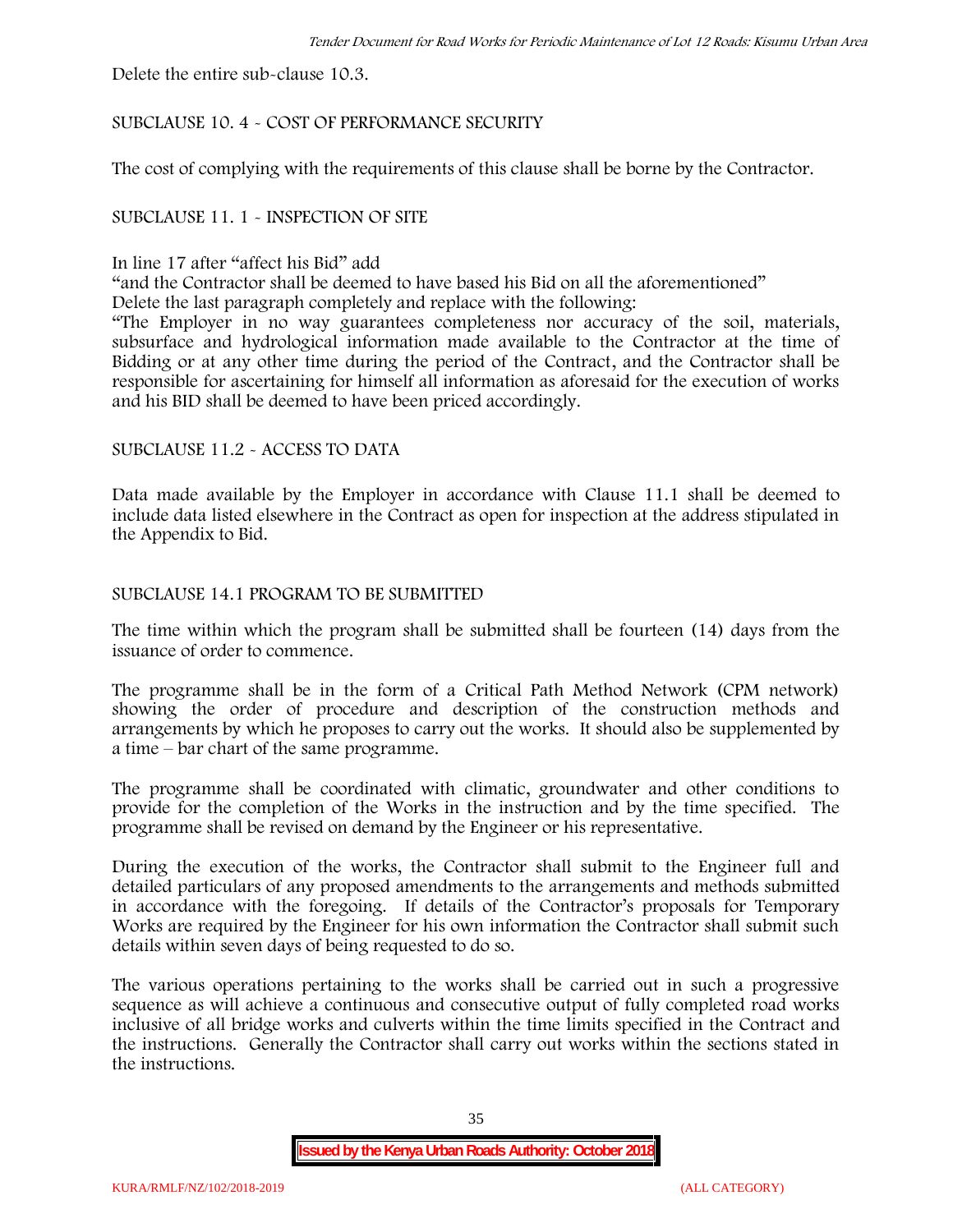The Contractor shall allow in his programme for the following 10 public holidays per calendar year in Kenya.

- New Years Day  $(1<sup>st</sup>$  January)
- Good Friday
- Easter Monday
- Labour day  $(1<sup>st</sup> May)$
- Madaraka Day (1<sup>st</sup> June)
- Idd Ul Fitr
- Mashujaa Day (20<sup>th</sup> October)
- Jamhuri day (12<sup>th</sup> December)
- $\bullet$  Christmas Day (25<sup>th</sup> December)
- Boxing day (26<sup>th</sup> December)

The Contractor should also allow per calendar year for a further 2 unspecified public holidays which may be announced by the Government of Kenya with no prior notification.

Add the following at the end of this sub-clause: -

The Employer shall have the right to withhold payment at any time if the contractor fails to submit the programme or revised programme due to his negligence, failure or omission.

# SUBCLAUSE 14.3- CASH FLOW ESTIMATE

The cash flow estimates shall be submitted together with the works programme.

# SUBCLAUSE 15.1- CONTRACTOR'S SUPERINTENDENCE

Add the following at the end of the first paragraph of sub-clause 15.1: "The Contractor shall, within seven (7) days of receipt of the Engineer's order to commence the works inform the Engineer in writing the name of the Contractor's Representative and the anticipated date of his/her arrival on site."

Add the following Sub-clause 15.2

# SUBCLAUSE 15.2- LANGUAGE ABILITY AND QUALIFICATIONS OF CONTRACTOR'S AUTHORISED AGENT

The Contractor's Agent or Representative on the site shall have as a minimum an ordinary diploma in civil Engineering or building construction or have equivalent status approved by the Engineer and shall be able to read and write English fluently.

The Contractor's Agent or Representative shall have at least 3 years related experience.

SUBCLAUSE 16.2- ENGINEER AT LIBERTY TO OBJECT

At the end of this Clause add

"by a competent substitute approved by the Engineer and at the Contractors own expense." Add the following Sub-Clauses 16.3 and 16.4:

SUBCLAUSE 16.3- QUALIFICATION AND LANGUAGE ABILITY OF SUPERINTENDING STAFF

36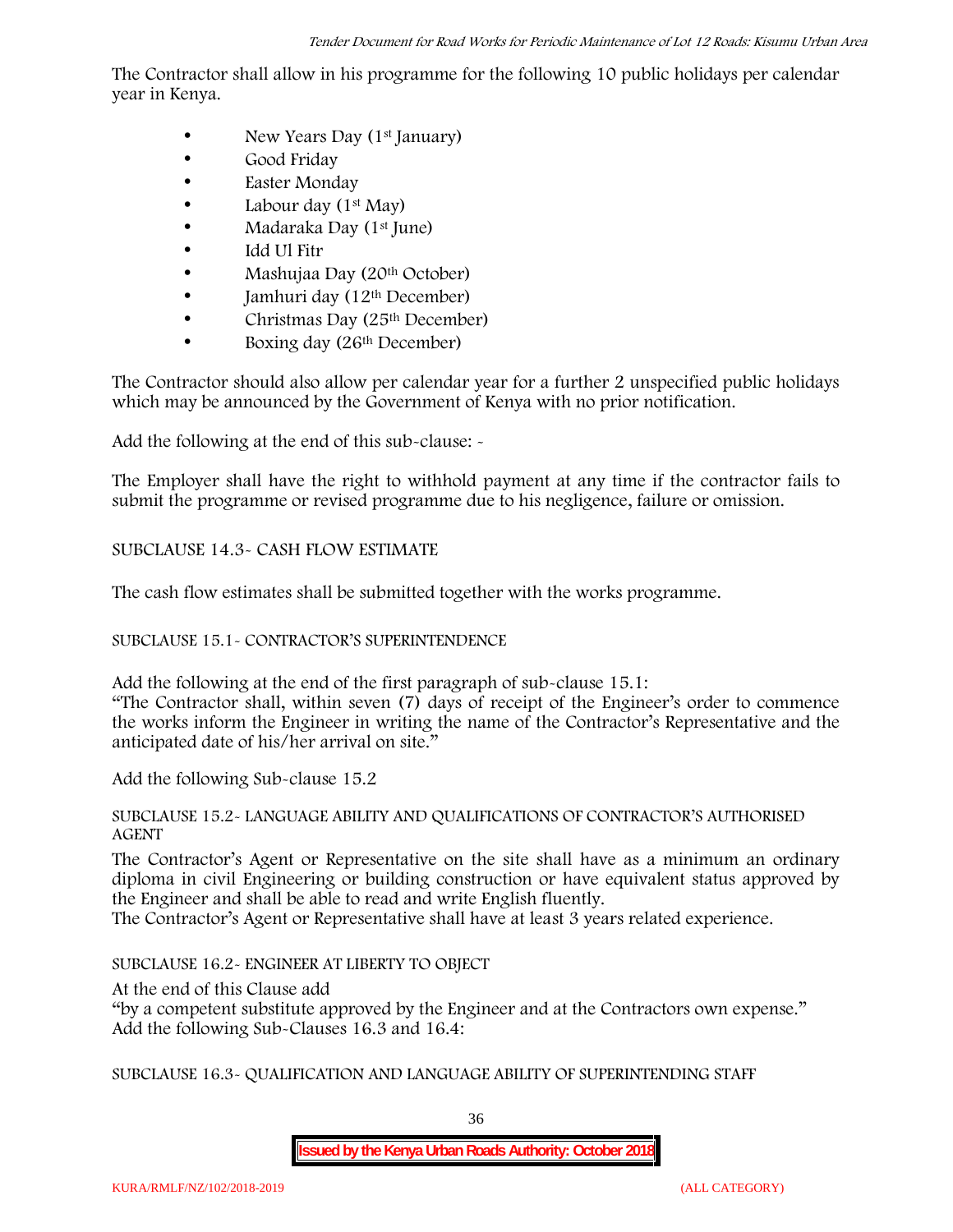The Contractor's superintending staff shall meet the following minimum qualifications: Should have a working knowledge of English or Kiswahili. Should any of the superintending staff not be able to meet this condition, the Contractor shall propose to the Engineer arrangements for provision of a sufficient number of interpreters of approved qualifications. The Engineer, at his discretion, may amend, approve or reject such arrangements or reject deployment of superintending staff not meeting the language requirements. The Engineer may at any time during the duration of the Contract amend any approved arrangements made for interpreters, which shall be implemented at the Contractors expense.

The key staff listed below must have academic qualifications from government-recognised institutions or equivalent institutions of the levels set out in Section 5, Part 6.

- Site Agent
- Site Engineer
- Site Surveyor
- Foremen

The key staff listed below must have minimum experience set out in Section 5, Part 6:

- Site Agent
- Site Engineer
- Site Surveyor
- Foremen

Qualifications as above shall be subject to verification and approval on site by the Engineer or his representative on site before commencement of the said works.

# SUBCLAUSE 19.1- SAFETY, SECURITY AND PROTECTION OF THE ENVIRONMENT

Add Sub-Clause-paragraph (d) of Sub-Clause 19 as follows:

Notwithstanding the Contractor's obligation under Sub-Clause-paragraph (a), (b) and 9(c) of Sub-Clause 19.1 of the Conditions Of Contract, the Contractor shall observe the following measures with a view to reducing or elimination adverse environmental effects by the site works:

- (i) All quarries and borrow pits shall be filled and landscaped to their original state after extraction of construction material
- (ii) Soil erosion due to surface runoff or water from culverts or other drainage structures should be avoided by putting in place proper erosion control measures that shall include, but are not limited to grassing and planting if trees
- (iii) Long traffic diversion roads shall be avoided so as to minimize the effect of dust on the surrounding environment. In any case all diversions shall be kept damp and dust free
- (iv) Spillage of oils, fuels and lubricants shall be avoided and if spilt, shall be collected and disposed off in such a way as not to adversely affect the environment
- (v) Rock blasting near settlement areas shall be properly coordinated with the relevant officers of the Government so as to minimize noise pollution and community interference.

# SUBCLAUSE 20.4 - EMPLOYERS RISKS

Delete Sub-Clause (h) and substitute with;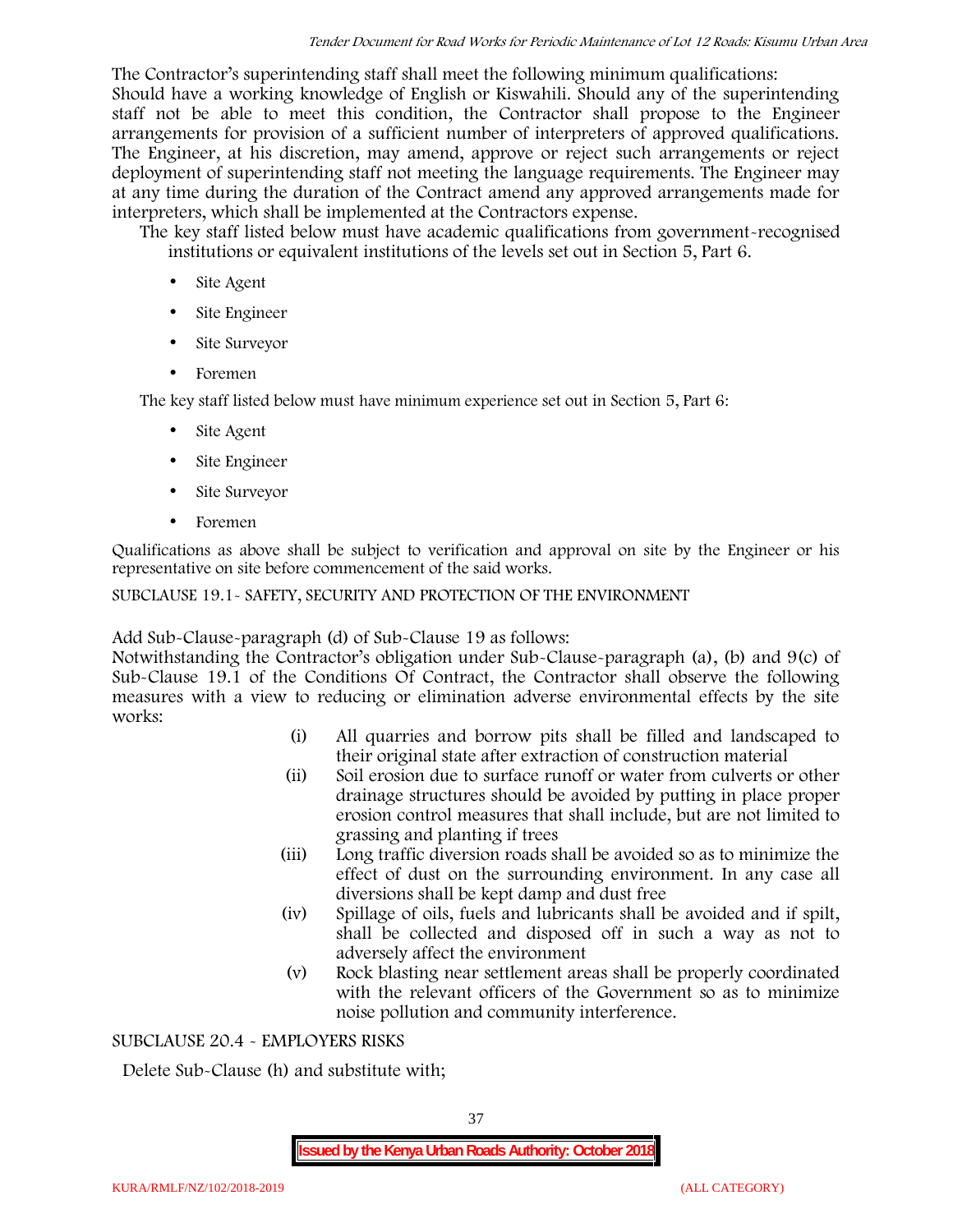- (h) any operation of the forces of nature (insofar as it occurs on site) which an experienced contractor:
	- (i) could not have reasonably foreseen, or
	- (ii) could reasonably have foreseen, but against which he could not reasonably have taken at least one of the following measures:
		- (A) prevent loss or damage to physical property from occurring by taking appropriate measures or
		- (B) insure against such loss or damage

SUBCLAUSE 21.1 - INSURANCE OF WORKS AND CONTRACTOR 'S EQUIPMENT

Add the following words at the end of Sub-paragraph (a) and immediately before the last word of Sub-paragraph (b) of Sub-Clause 21.1:

"It being understood that such insurance shall provide for compensation to be payable in the types and proportions of currencies required to rectify the loss or damage incurred"

Delete the first sentence of this Clause and replace with the following:

"prior to commencement of the Works the Contractor shall, without limiting his or the Employer's obligations and responsibilities under Clause 20, insure to the satisfaction of the Employer:"

SUBCLAUSE 21.2 – SCOPE OF COVER

Amend sub-paragraph (a) of Sub-Clause 21.2 as follows:

Delete words "from the start of work at the site" and substitute the words "from the first working day after the Commencement Date"

Add the following as Sub-Clause (c) under Sub-Clause-Clause 21.2

(c) It shall be the responsibility of the Contractor to notify the insurance company of any change in the nature and extent of the Works and to ensure the adequacy of the insurance coverage at all times during the period of the Contract.

SUBCLAUSE 21.4 - EXCLUSIONS

Amend Sub-Clause 21.4 to read as follows:

"There shall be no obligation for the insurances in Sub-Clause 21.1 to include loss or damage caused by the risks listed under Sub-Clause 20.4 sub-paragraph (a) (i) to(iv) of the Conditions of Particular Application."

SUBCLAUSE 23.2 – MINIMUM AMOUNT OF INSURANCE

Add the following at the end of this Clause: "... with no limits to the number of occurrences".

SUBCLAUSE 25.1 – EVIDENCE AND TERMS

Amend Sub-Claus OF INSURANCE 25.1 as follows:

Insert the words "as soon as practicable after the respective insurances have been taken out but in any case" before the words "prior to the start of work at the site"

38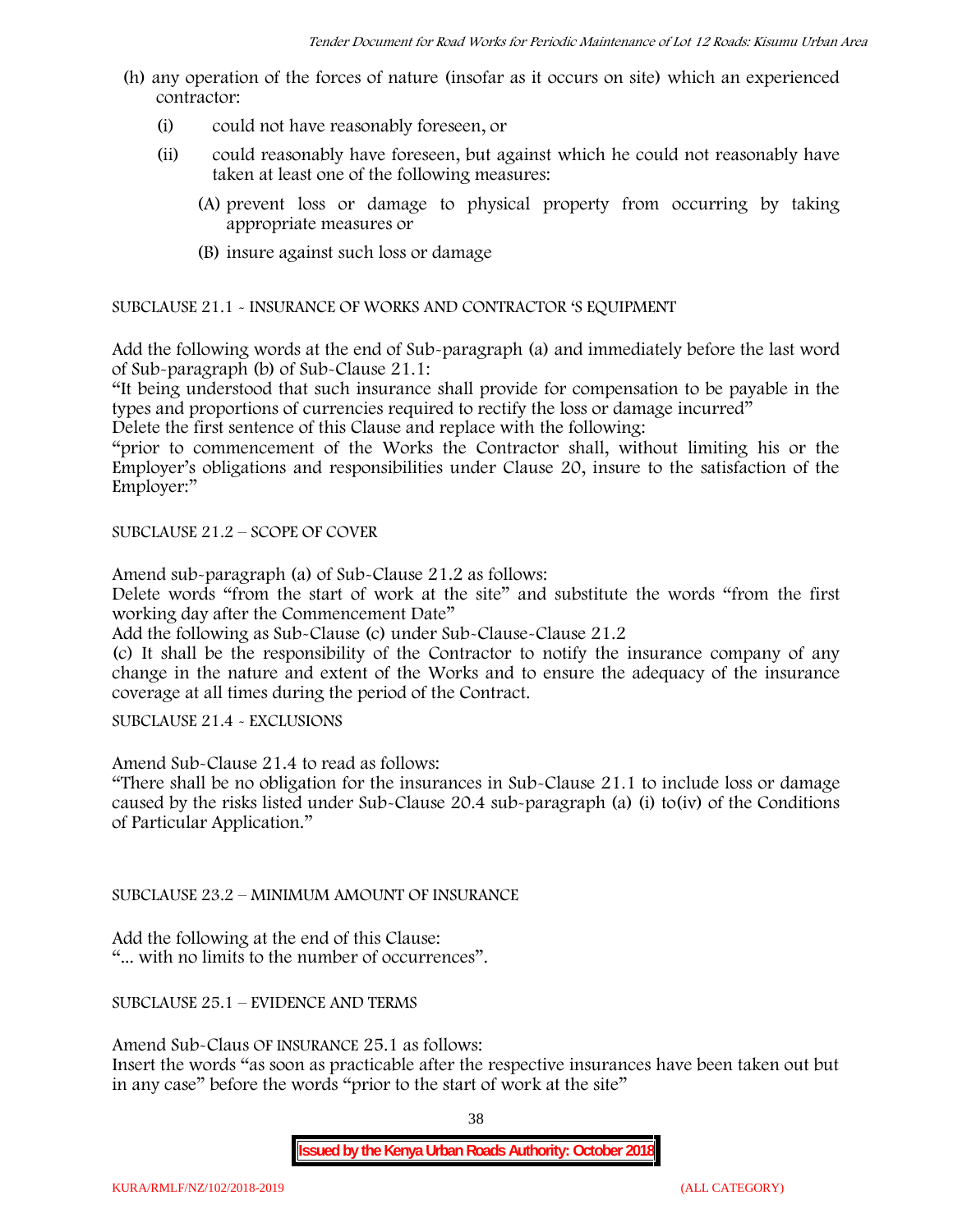Add the following Sub-Clauses 25.6, 25.7

### SUBCLAUSE 25.6 – INSURANCE NOTICES

Each policy of insurance effected by the Contractor for purposes of the Contract shall include a provision to the effect that the Insurer shall have a duty to give notice in writing to the Contractor and Employer of the date when a premium becomes payable. This shall not be more than thirty (30) days before that date and the policy shall remain in force until thirty (30) days after the giving of such notice.

# SUBCLAUSE 25.7 – NOTIFICATION TO INSURERS

It shall be the responsibility of the Contractor to notify insurers under any of the insurance referred to in the preceding clauses 21, 23 and 24 on any matter or event, which by the terms of such insurance are required to be so notified. The Contractor shall indemnify and keep indemnified the Employer against all losses, claims, demands, proceedings, costs, charges and expenses whatsoever arising out of or in consequence of any default by the Contractor in complying with the requirements of this Sub-Clause whether as a result of avoidance of such insurance or otherwise.

# SUBCLAUSE 28.2 – ROYALTIES

Add at the end of this Sub-Clause the following sentence:

"The Contractor shall also be liable for all payments or compensation if any that are levied in connection with the dumping of part or all of any such material."

# SUBCLAUSE 29.1 – INTERFERENCE WITH TRAFFIC

Supplement Sub-Clause 29.1 by adding the following sentence at the end:

"The Contractor will be permitted to use existing public roads for access to the site. The Contractor shall pay vehicle license tax and road maintenance duty in accordance with relevant regulations and shall obtain any necessary permits or licenses from relevant authorities for transporting his equipment."

Add the following subclause 29.2:

#### SUBCLAUSE 29.2 – REINSTATEMENT AND COMPENSATION FOR DAMAGES TO PERSONS AND PROPERTY

The Contractor shall reinstate all properties whether public or private which are damaged in consequence of the construction and, maintenance of the works to a condition as specified and at least equal to that prevailing before his first entry on them.

If in the opinion of the Engineer the Contractor shall have failed to take reasonable and prompt action to discharge his obligations in the matter of reinstatement, the Engineer will inform the Contractor in writing of his opinion, in which circumstances the Employer reserves the right to employ others to do the necessary work of reinstatement and to deduct the cost thereof from any money due or which shall become due to the Contractor.

The Contractor shall refer to the Employer without delay all claims which may be considered to fall within the provisions of Clause 22.1.

Add the following Sub-Clause 34.2 to 34.8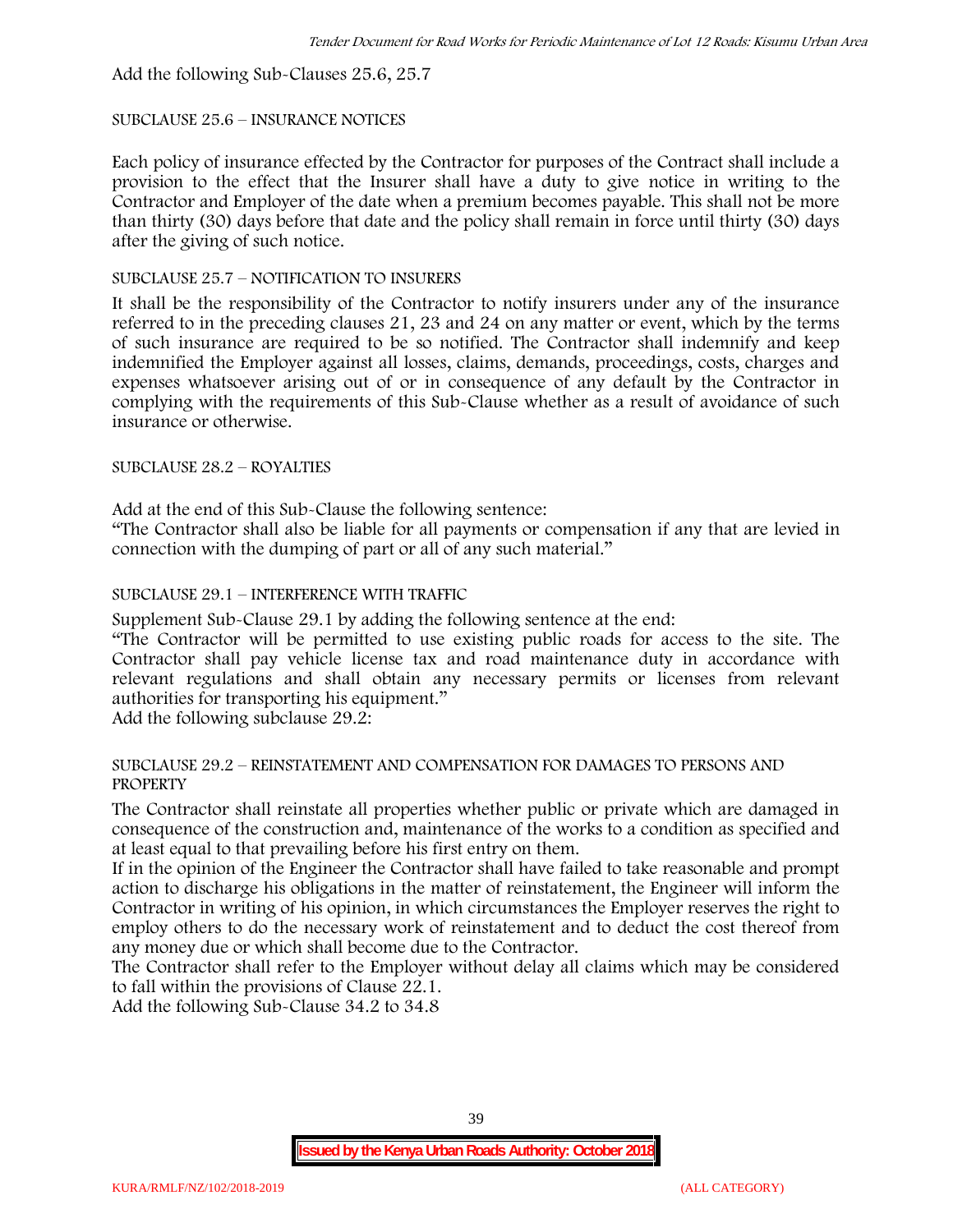### SUBCLAUSE 34.2 – CONDITIONS OF EMPLOYMENT OF LABOUR

The Contractor shall be responsible for making all arrangements for and shall bear all costs relating to recruitment, obtaining of all necessary visas, permits or other official permission for movements of staff and labour.

### SUBCLAUSE 34.3 – FAIR WAGES

The Contractor shall, in respect of all persons employed anywhere by him in the execution of the Contract, and further in respect of all persons employed by him otherwise than in the execution of the Contract in every factory, Workshop or place occupied or used by him for the execution of the Contract, observe and fulfil the following conditions:

- (a) The Contractor shall pay rates of wages, observe hours of labour and provide conditions of labour, housing, amenities and facilities not less favourable than those required by the latest Regulation of Wages (Building and Construction Industry) Order as of the time of bid submission, and subsequent amendments thereto, or in any wage scales, hours of work or conditions agreed by the Ministry of Labour or other Government Department in consultation with the appropriate wage fixing authority and generally recognized by other employees in the district whose general circumstances in the trade or industry in which the Contractor is engaged are similar.
- (b) In the absence of any rates of wages, hours or conditions of labour so established the Contractor shall pay rates of wages and observe hours and conditions of labour which are not less favourable than the general level of wages, hours and conditions observed by other Employers whose general circumstances in the trade or industry in which the Contractor is engaged are similar.
- (c) Where the absence of established rates of wages, hours and conditions of labour or the dissimilarity of the general circumstances in the trade of industry in which the Contractor is engaged prevent the Contractor from observing rates of wages, hours and conditions of labour ascertained under sub-paragraph (a) and (b) above the Contractor in fixing the rates of wages, hours and conditions of labour of his employees shall be guided by the advice of the Labour Department.
- (d) The Contractor shall recognize the freedom of his employees to be members of trade unions.
- (e) The Contractor shall maintain records in English of the time worked by, and the wages paid to, his employees. The Contractor shall furnish to the Engineer or Employer, if called upon to do so, such particulars of the rates, wages and conditions of labour as the Employer or Engineer may direct.
- (f) The Contractor shall at all times during the continuance of the contract display, for the information of his employees in every factory, workshop or place occupied or used by him for the execution of the Contract, a copy of this clause together with a notice setting out the general rates of wages, hours and conditions of labour of his employees.
- (g) The Contractor shall be responsible for the observance of this clause by sub-Contractors employed in the execution of the works.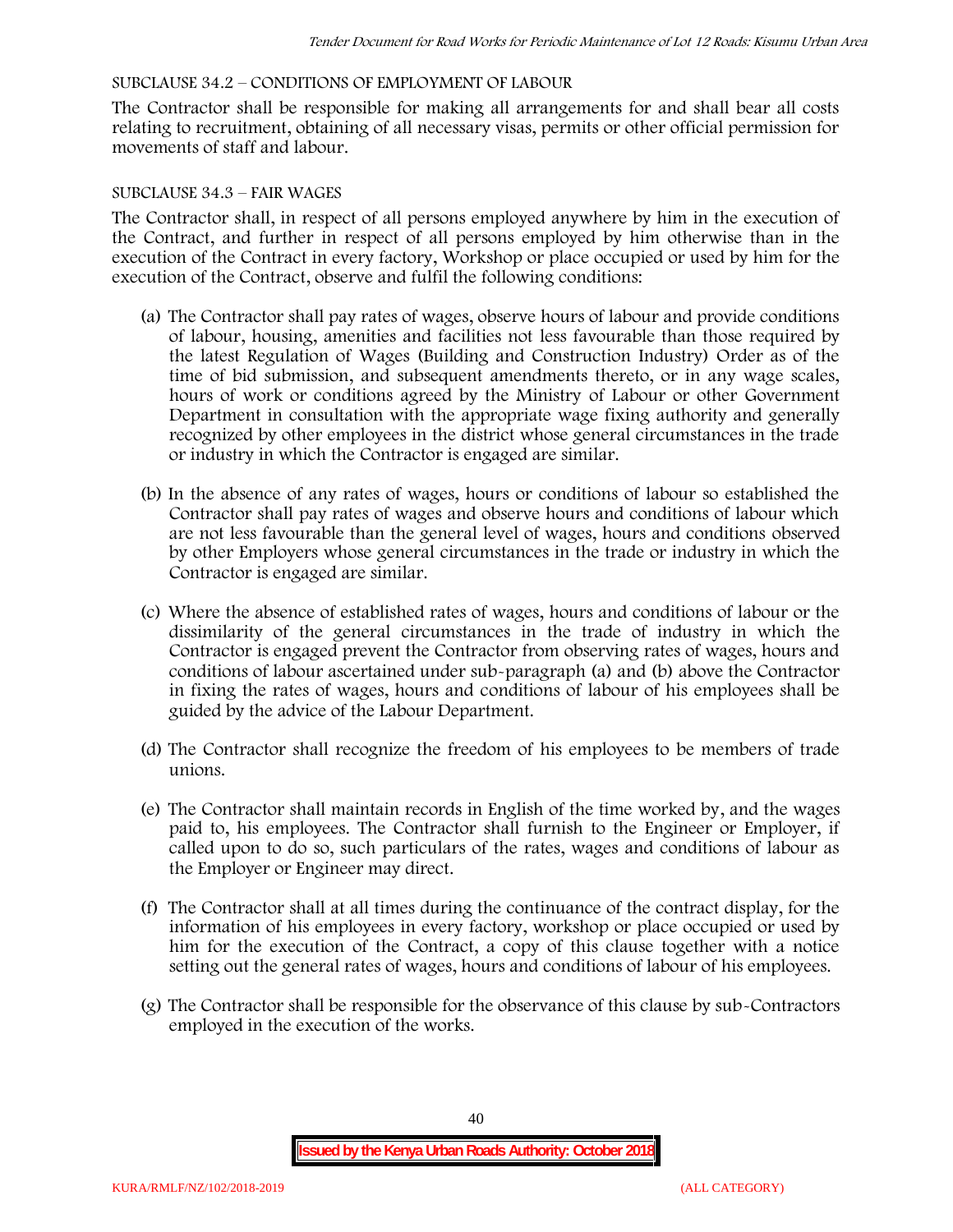### SUBCLAUSE 34.4 – BREACH OF FAIR WAGES CLAUSE

Any Contractor or Sub-Contractor who is found to be in breach of Fair Wages Clause shall cease to be approved as a Contractor or Sub-Contractor for such period as the Permanent Secretary for the Ministry of Roads may determine.

Should a claim be made to the Employer alleging the Contractor's default in payment of Fair Wages of any workman employed on the Contract and if proof thereof satisfactory to the Employer is furnished by the Labour Authority, the Employer may, failing payment by the Contractor, pay the claims out of any monies due or which may become due to the Contractor under the Contract.

### SUBCLAUSE 34.5 – RECRUITMENT OF UNSKILLED LABOUR

Any additional unskilled labour which is required by the Contractor for the works and which is not in his employment at the time of the acceptance of the BID shall be recruited by the Contractor from the Labour Exchange or Exchange or Exchanges nearest to the site or sites of the work.

### SUBCLAUSE 34.6 – COMPENSATION FOR INJURY

The Contractor shall in accordance with the Workmen's Compensation Act of the Laws of Kenya and any other regulations in force from time to time pay compensation for loss or damage suffered in consequence of any accident or injury or disease resulting from his work to any workman or other person in the employment of the Contractor or any Subcontractor.

### SUBCLAUSE 34.7 – LABOUR STANDARDS

(a) the Contractor shall comply with the existing local labour laws, regulations and labour standards

(b) the Contractor shall formulate and enforce an adequate safety program with respect to all work under his contract, whether performed by the Contractor or subcontractor. The Contractor has assurance from the Employer of cooperation where the implementation of these safety measures requires joint cooperation.

(c) Upon written request of the Employer the Contractor shall remove or replace any of his employees employed under this Contract.

Add the following Sub-Clause 35.2 and 35.3.

# SUBCLAUSE 35.2 – RECORDS OF SAFETY AND HEALTH

The Contractor shall maintain such records and make such reports concerning safety, health and welfare of persons and damage to property as the Engineer may from time to time prescribe.

#### SUBCLAUSE 35.3 – REPORTING OF ACCIDENTS

The Contractor shall report to the Engineer details of any accident as soon as possible after its occurrence. In the case of any fatality or serious accident, the Contractor shall, in addition, notify the Engineer immediately by the quickest available means. The Contractor shall also notify the relevant authority whenever the Laws of Kenya require such a report.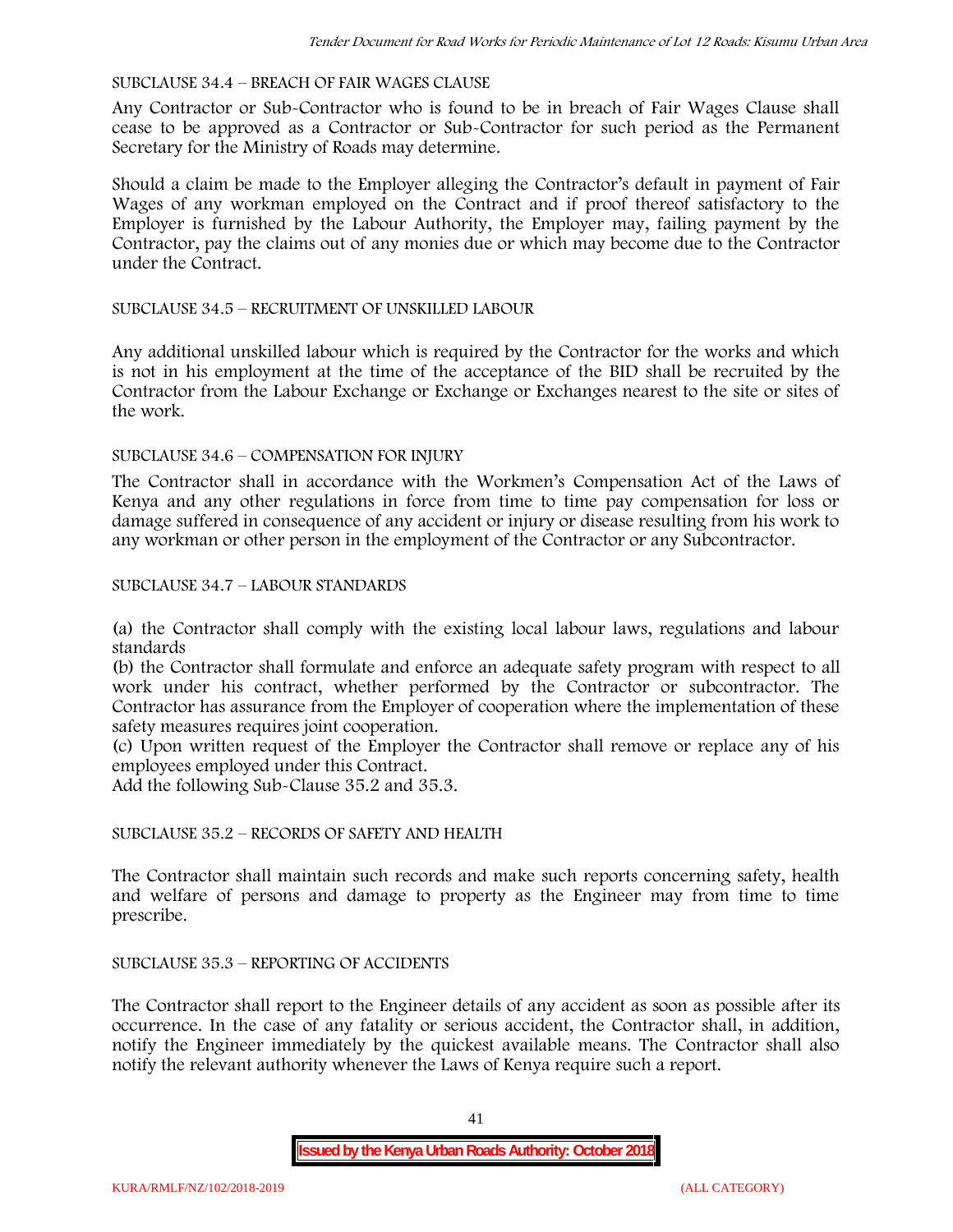SUBCLAUSE 39.2 – DEFAULT OF CONTRACTOR IN COMPLIANCE

Add at the end of Sub-Clause 39.2 the following: "Where the contractor has no pending payments with the employer and the retention funds are less than the value of works to be carried out by the employer, the employer shall apply funds as per clause 10.3". The contract shall then stand determined clause 63 notwithstanding.

# SUBCLAUSE 41.1 – COMMENCEMENT OF WORKS

Amend Sub-Clause 41.1 as follows:

Delete the words "as soon as is reasonably possible" in the first sentence and replace with "within the period stated in the Appendix to Bid".

For the purposes of this clause the quantified site instructions shall be treated as the works and delay in commencement in the instructed works shall constitute breach of contract that will lead to institution of remedies under clause 63 of these conditions.

# SUBCLAUSE 43.1 – TIME FOR COMPLETION

Amend Sub-Clause 43.1 as follows:

Delete the words "within the time" to "such extended time" and substitute "by the date or dates stated or implied in Clause 14 of these Conditions of Particular Application.

SUBCLAUSE 44.1 – EXTENSION OF TIME FOR COMPLETION

Add at the end of Sub-Clause 44.1 the following:

"Neither rains falling within the rainy seasons as occurs in Kenya nor floods caused by such rains shall be deemed exceptional weather conditions such as may fairly entitle the Contractor to an extension of time for the completion of the work."

### SUBCLAUSE 45.1 – RESTRICTION ON WORKING HOURS

Add at the end of Sub-Clause 45.1 the following:

"If the Contractor requests permission to work by night as well as by day, then if the Engineer shall grant such permission the Contractor shall not be entitled to any additional payments for so doing. All such work at night shall be carried out without unreasonable noise or other disturbance and the Contractor shall indemnify the Employer from and against any liability for damages on account of noise or other disturbance created while or in carrying out night work and from and against all claims, demands, proceedings, costs, charges and expenses whatsoever in regard or in relation to such liability.

"In addition, the Contractor will be required to provide, for any work carried out at night or recognized days of rest, adequate lighting and other facilities so that the work is carried out safely and properly.

"In the event of the Engineer granting permission to the Contractor to work double or rotary shifts or on Sundays, the Contractor shall be required to meet any additional costs to the Employer in the administration and supervision of the Contract arising from the granting of this permission."

SUBCLAUSE 47.2 – REDUCTION OF LIQUIDATED DAMAGES

Add the following paragraphs at the end of this Sub-Clause:

42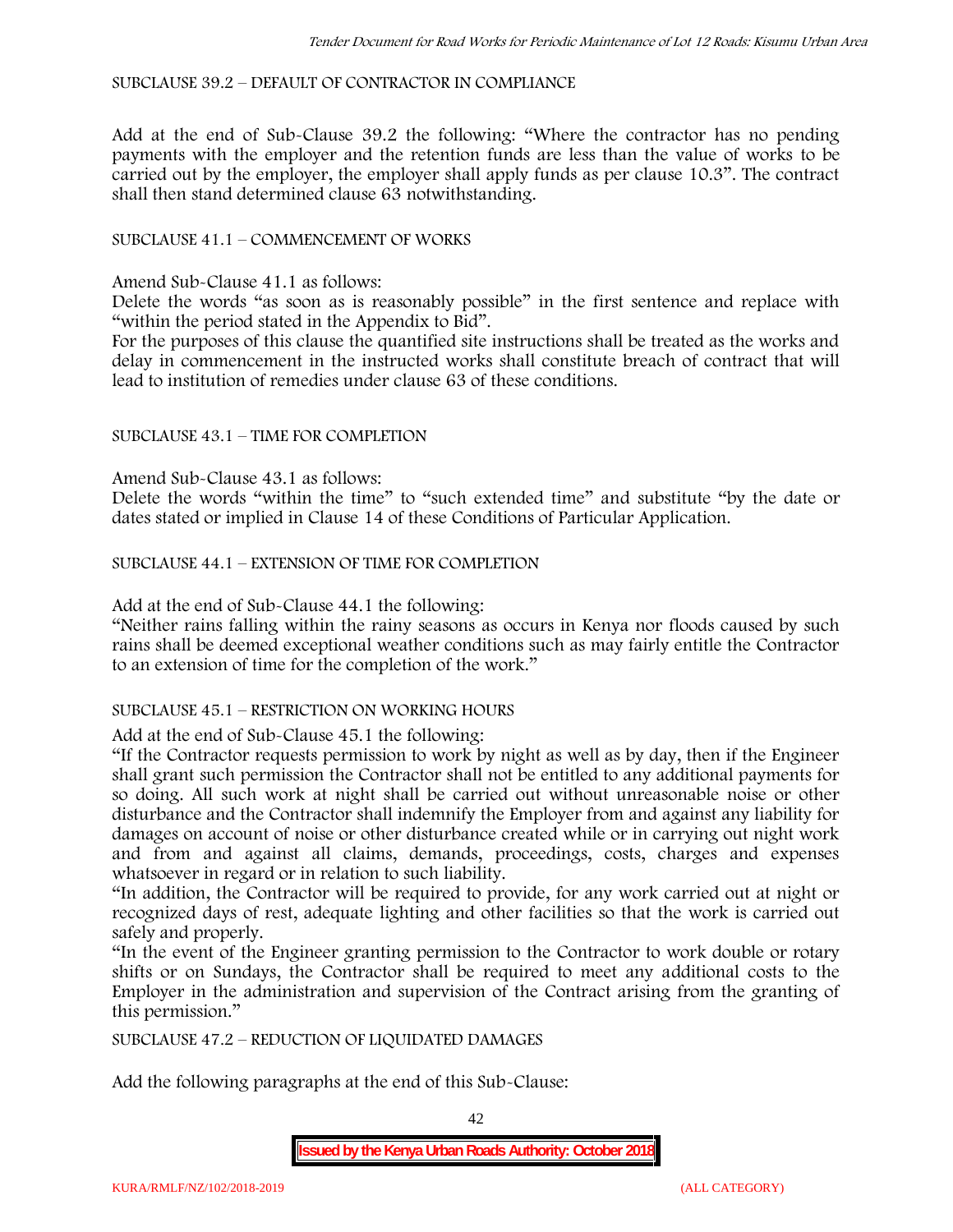"There shall be no reduction in the amount of liquidated damages in the event that a part or a section of the Works within the Contract is certified as completed before the whole of the Works comprising that Contract.

The Employer shall pay no bonus for early completion of the Works to the Contractor.

SUBCLAUSE 52.1 – VALUATION AND VARIATIONS

Add new Clause 52.2(c)

No change in the unit rates or prices quoted shall be considered for items included in the schedule of Dayworks rates, or Provisional Sums and items, or for any item in the BOQ.

SUBCLAUSE 52.4 – DAYWORKS

Add the following at the end of Sub-Clause 52.4:

The work so ordered shall immediately become part of the works under the contract. The Contractor shall, as soon as practicable after receiving the Dayworks order from the Engineer undertake the necessary steps for due execution such work. Prior to commencement of any work to be done on a Dayworks basis, the Contractor shall give an advance notice to the Engineer stating the exact time of such commencement.

# SUBCLAUSE 54.1 – CONTROCTOR'S EQUIPMENT, TEMPORARY WORKS AND MATERIALS

: Exclusive use for the works

Amend Sub-Clause 54.1 as follows: Line 5: add "written" between "the" and "consent". Delete Sub-Clauses 54.2 and 54.5.

SUBCLAUSE 55.2 – OMMISIONS OF QUANTITIES

Items of Works described in the Bills of Quantities for which no rate or price has been entered in the Contract shall be considered as included in other rates and prices in the Contract and will not be paid for separately by the Employer.

Add the following Sub-Clause 58:

Add the words "or Engineer's representative" where the word "Engineer" appears in clause 58.

SUBCLAUSE 58.4 – PROVISIONAL ITEMS

Provisional items shall be read as Provisional Sums and shall be operated as such in accordance with Sub-Clauses 58.1 to 58.3.

Clause 60 of the General Conditions is deleted and substituted with the following:-

# SUBCLAUSE 60.1 – MONTHLY STATEMENT

The Contractor shall submit a statement to the Engineer at the end of each month, in a tabulated form approved by the Engineer, showing the amounts to which the Contractor considers himself to be entitled. The statement shall include the following items, as applicable;

- the value of the Permanent Work executed up to the end of previous month

43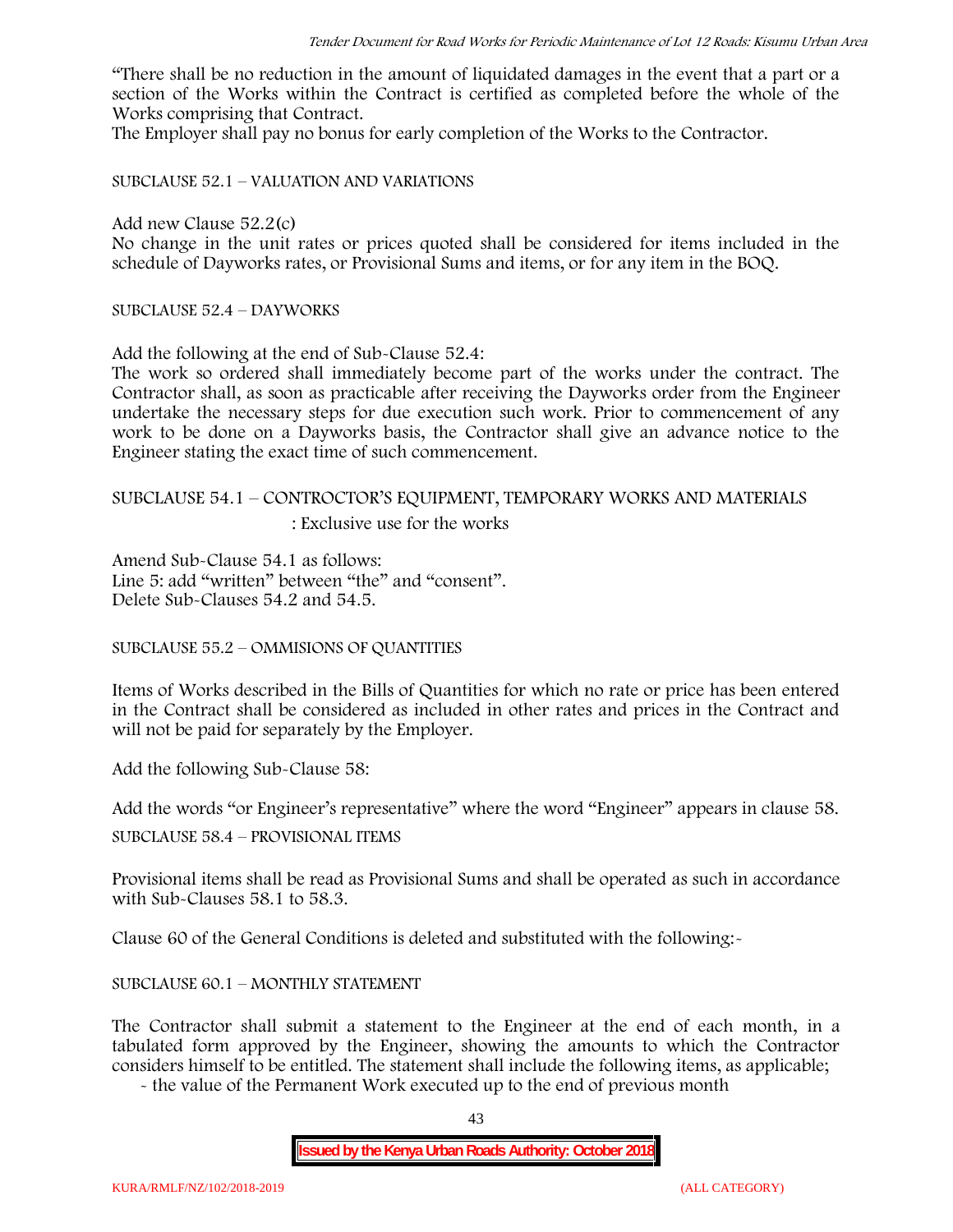- such amount as the Engineer may consider fair and reasonable for any Temporary Works for which separate amounts are provided in the Bill of Quantities

- any amount to be withheld under retention provisions of Sub-clause 60.3
- any other sum to which the Contractor may be entitled under the Contract

If the Engineer disagrees with or cannot verify any part of the statement, the Contractor shall submit such further information as the Engineer may reasonably require and shall make such changes and corrections in the statement as may be directed by the Engineer. In cases where there is difference in opinion as to the value of any item, the Engineer's view shall prevail.

### SUBCLAUSE 60.2 INTERIM PAYMENT CERTIFICATE

The Contractor shall forward to the Engineer an Interim Payment Certificate based on the statement as corrected above and, should it be necessary in the Engineers opinion, shall promptly make any further amendments and corrections to the Interim Payment Certificate.

The Engineer shall not unreasonably withhold certifying an Interim Payment Certificate and in case of likely delay in establishing the value of an item, such item may be set aside and the remainder certified for payment.

Within 14 days after receipt of the Interim Payment Certificate and subject to the Contractor having made such further amendments and corrections as the Engineer may require, the Engineer will forward to the Employer the certified Interim Payment Certificate.

Provided that the Engineer shall not be bound to certify any payment under this Clause if the net amount thereof, after all retentions and deductions, would be less than the minimum amount of Interim Payment Certificate's stated in the Appendix to Form of Bid. However in such a case, the uncertified amount will be added to the next interim payment, and the cumulative unpaid certified amount will be compared to the minimum amount of interim payment.

SUBCLAUSE 60.3 – RETENTION MONEY AND PAYMENT OF RETENTION MONEY

A retention amounting to the percentage stipulated in the Appendix to Bid shall be made by the Engineer in the first and following Interim Payment Certificates until the amount retained shall reach the "Limit of Retention Money" named in the Appendix to Form of BID.

Upon the issue of the Taking-Over Certificate, with respect to the whole of the works one half of the retention money shall become due and shall be paid to the Contractor when the Engineer shall certify in writing that the last section of the whole works has been substantially completed.

Upon expiration of the Defects Liability Period for the works, the other half of the Retention Money shall be certified by the Engineer for payment to the Contractor.

Provided that in the event of different Defects Liability Periods being applicable to different Sections of the Permanent Works pursuant to Clause 48, the expression "expiration of the Defects Liability Period " shall, for the purpose of this sub-clause, be deemed to mean the expiration of the latest of such periods.

Provided also that if at such time, there remain to be executed by the Contractor any work instructed, pursuant to Clause 49 and 50, in respect of the works, the Engineer shall be entitled to withhold certification until completion of any such work or so much of the balance of the Retention money as shall in the opinion of the Engineer, represents the cost of the remaining work to be executed.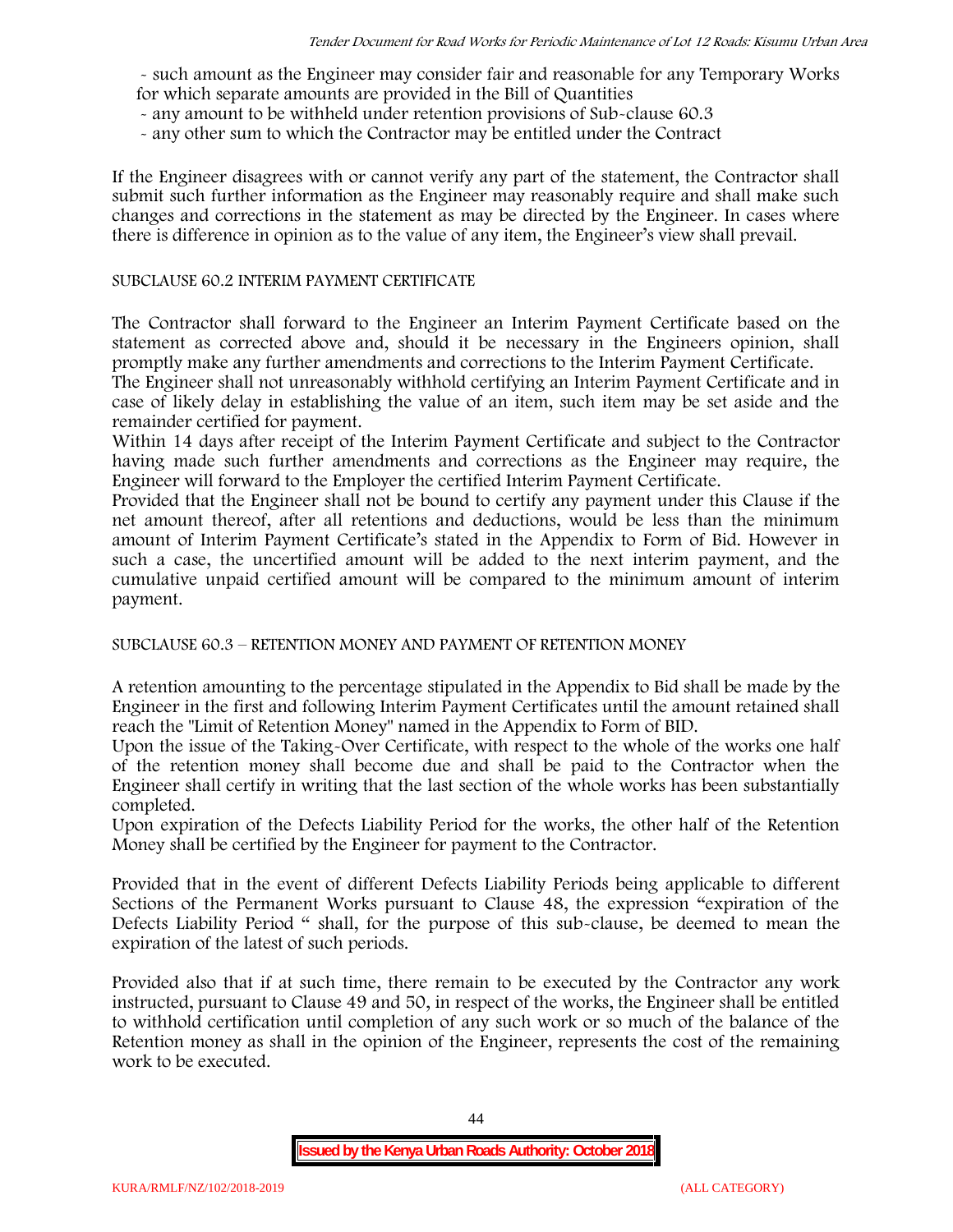### SUBCLAUSE 60.4– CORRECTION OF CERTIFICATES

The Engineer may in any Interim Payment Certificate make any correction or modification to any previous Interim Payment Certificate signed by him and shall have authority, if any work is not being carried out to his satisfaction to omit or reduce the value of such work in any Interim Payment Certificate.

# SUBCLAUSE 60.5– STATEMENT AT COMPLETION

Not later than 84 days after the issue of the Taking-Over Certificate in respect of the whole of the works, the Contractor shall submit to the Engineer a statement at completion showing in detail, in a form approved by the Engineer;

The final value of all work done in accordance with the Contract up to the date stated in such Taking-Over Certificate.

Any further sums which the Contractor considers to be due; and

An estimate of amounts that the Contractor considers will become due to him under the Contract.

Estimate amounts shall be shown separately in the Statement at Completion. The Contractor shall amend and correct the Statement as directed by the Engineer and submit a Certificate at Completion to be processed as in Sub-Clause 60.2.

# SUBCLAUSE 60.6 – FINAL STATEMENT

Not later than 56 days after the issue of the Defects Liability Certificate pursuant to Sub-Clause 62.1, the Contractor shall submit to the Engineer for consideration a draft final statement with supporting documents showing in detail, in the form approved by the Engineer; The final value of all work done in accordance with the Contract;

Any further sums which the Contractor considers to be due to him.

If the Engineer disagrees with or cannot verify any part of the draft final statement, the Contractor shall submit such further information as the Engineer may reasonable require and shall make such changes in the draft as may be required.

SUBCLAUSE 60.7– DISCHARGE

Upon submission of the Final Statement, the Contractor shall give to the Employer, with a copy to the Engineer, a written discharge confirming that the total of the Final statement represents full and final settlement of all monies due to the Contractor arising out of or in respect of the Contract. Provided that such discharge shall become effective only after payment under the Final Payment Certificate issued pursuant to Sub-Clause 60.8 has been made and the Performance Security referred to in Sub-Clause 10.1 has been returned to the Contractor.

# SUBCLAUSE 60.8 – FINAL PAYMENT CERTIFICATE

Upon acceptance of the Final Statement as given in Sub-Clause 60.6, the Engineer shall prepare a Final Payment Certificate which shall be delivered to the Contractor's authorized agent or representative for his signature. The Final Payment Certificate shall state:

The final value of all work done in accordance with the Contract;

45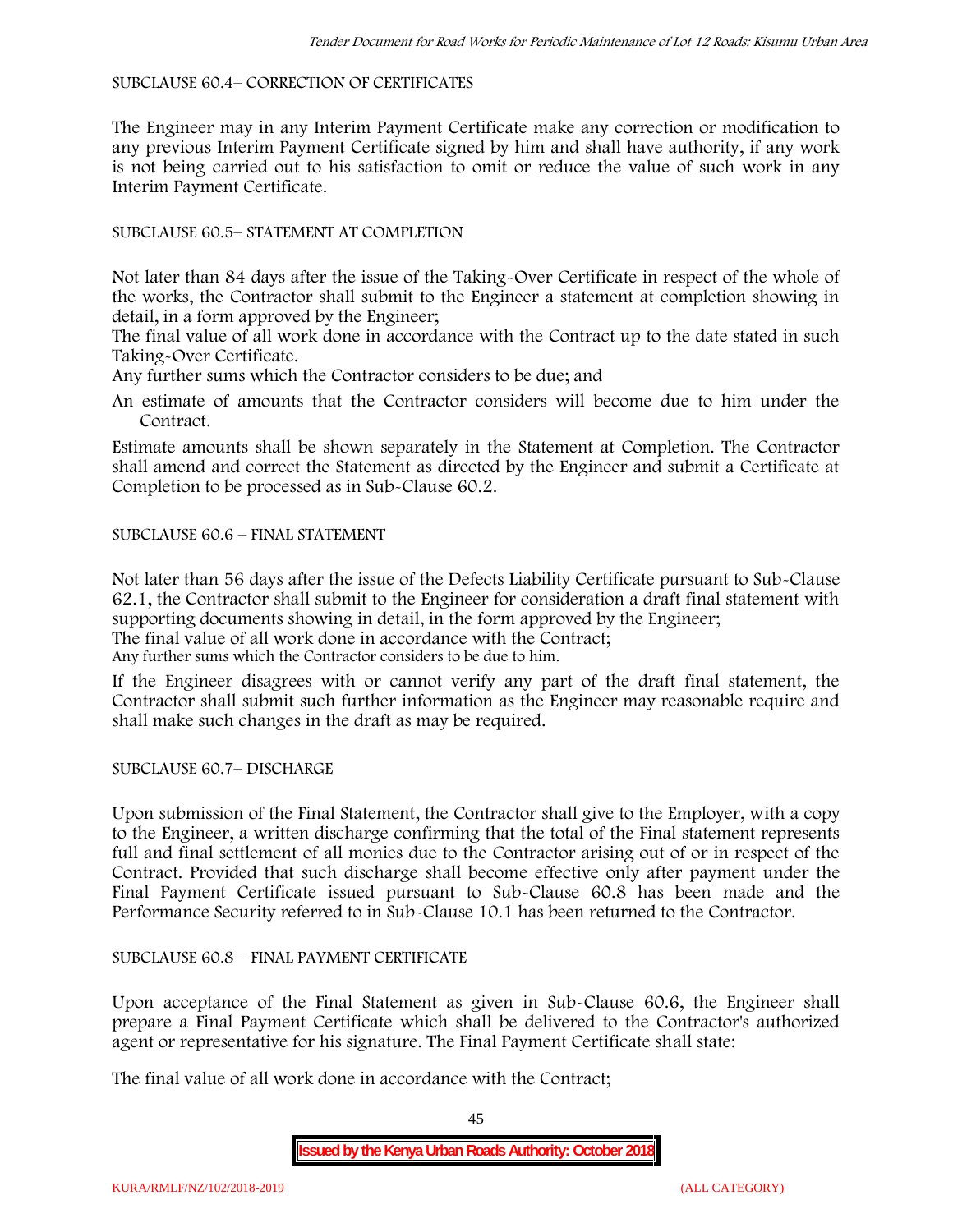After giving credit to the Employer for all amounts previously paid by the Employer, the balance, if any, due from the Employer to the Contractor or the Contractor to the Employer.

Final Certificate shall be issued for any sum due to the Contractor even if such is less than the sum named in the Appendix to the Form of BID.

# SUBCLAUSE 60.9– CESSATION OF EMPLOYERS LIABILITY

unless the Contractor notifies the Engineer of his objection to the Final Certificate within fourteen days of delivery thereof he shall be deemed to have agreed that he accepts the total Contract Price as set out in the Final Certificate as full settlement for all Work Done under the Contract including any variations and omissions thereof but excluding any variations and claims previously made in writing.

### SUBCLAUSE 60.10 – TIME FOR PAYMENT

The amount due to the Contractor under any Interim Payment Certificate or Final Payment Certificate issued pursuant to this Clause or to any other term of the Contract, shall, subject to Clause 47, be paid by the Employer to the Contractor as follows:

- (i) In the case of Interim Payment Certificate, within the time stated in the Appendix to Form of Bid, after the Engineer has signed the Interim Payment Certificate.
- (i) In the case of the Final Payment Certificate pursuant to Sub clause 60.8, within the time stated in the Appendix to Form Of Bid, after the Engineer has signed the Final Payment Certificate.
- (ii) In the event of the failure of the Employer to make payment within the times stated, the Employer shall make payment to the Contractor of simple interest at a rate equal to two percentage points above the averaged Base Lending Rate of three leading banks namely Kenya Commercial Bank, Standard Chartered Bank and Barclays Bank for the time being or as shall be the case from the time to time obtained from the Central Bank of Kenya. The provisions of this Sub clause are without prejudice to the Contractor's entitlements under Clause 69 or otherwise.

SUBCLAUSE 60.11 – CURRENCY OF PAYMENT

The Contract Price shall be designated in Kenyan Currency.

All work performed by the Contractor under the Contract shall be valued in Kenya Shillings using the rates and prices entered in the Bills of Quantities together with such other increases to the Contract Price, except for variation of price payments in accordance with Clause 70.1.

SUBCLAUSE 60.12 – ADVANCE PAYMENT

Advance payment shall not be offered in this Contract.

SUBCLAUSE 60.13 MATERIALS FOR PERMANENT WORKS

With respect to materials brought by the Contractor to the site for incorporation into the permanent works, the Contractor shall,

-Receive a credit in the month in which these materials are brought to site,

-Be charged a debit in the month in which these materials are incorporated in the permanent works.

46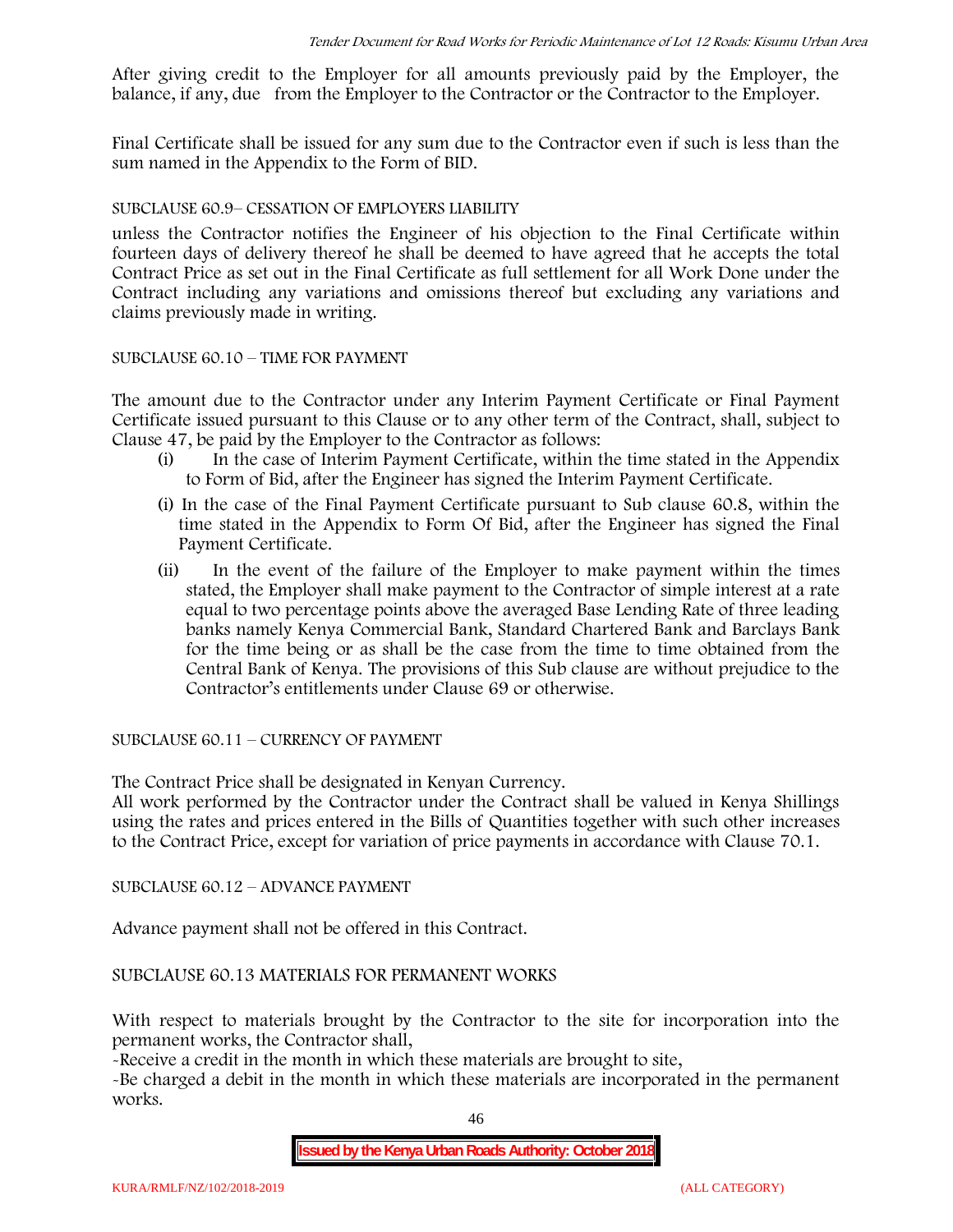Both such credit and debit to be determined by the Engineer in accordance with the following provisions.

No credit shall be given unless the following conditions shall have been met to the Engineers satisfaction

- The materials are in accordance with the specifications for the works;
- The materials have been delivered to site and are properly stored and protected against loss, damage or deterioration;
- The Contractors record of the requirements, orders receipts and use of materials are kept in a form approved by the Engineer, and such records are available for inspection by the Engineer;
- The Contractor has submitted a statement of his cost of acquiring and delivering the materials and plant to the Site, together with such documents as may be required for the purpose of evidencing such cost;
- The materials are to be used within a reasonable time.
- The amount to be credited to the Contractor shall not be more than 75% of the Contractor's reasonable cost of the materials delivered to site, as determined by the Engineer after review of the documents listed in subparagraphs (a) (iv) above;
- The amount to be debited to the Contractor for any materials incorporated into the works shall be equivalent to the credit previously granted to the Contractor for such materials pursuant to Clause (b) above as determined by the Engineer.

SUBCLAUSE 63.1 – DEFAULT OF THE CONTRACTOR

# SUBCLAUSE 67.1 – ENGINEER'S DECISION

Delete the entire Sub clause 67.1 and add the following;

"If a dispute of any kind whatsoever arises between the Employer and the Contractor in any connection with, or arising out of, the Contract or the execution of the works, whether during the execution of the works or after their completion and whether before or after repudiation or other termination of the Contract including any dispute as to any opinion, instruction, determination, certificate or valuation of the Engineer, the matter in dispute shall, in the first place, be referred in writing to the Engineer, with a copy to the other party. Such reference shall state it is made pursuant to this clause. No later than 28 (twenty eight) day after the day on which he received such reference the Engineer shall give notice of his decision to the Employer and the Contractor. Such decision shall state it is made pursuant to this clause.

Unless the Contract has already been repudiated or terminated, the Contractor shall, in every case, continue to proceed with the works with all due diligence and the Contractor and the Employer shall give effect forthwith to every such decision of the Engineer unless and until the same shall be revised, as hereinafter provided, in an Amicable Settlement, Adjudicator's or Arbitrator's award.

If either the Employer or the Contractor be dissatisfied with the any decision of the Engineer, or if the Engineer fails to give notice of his decision on or before the 28th (twenty eighth) after the day on which he received the reference, then either the Employer or the Contractor may, on or before the 28th (twenty eighth) day after the day the day on which he received notice of such decision, or on or before the 28th (twenty eighth) day after the day the day on which the

**Issued by the Kenya Urban Roads Authority: October 2018**

47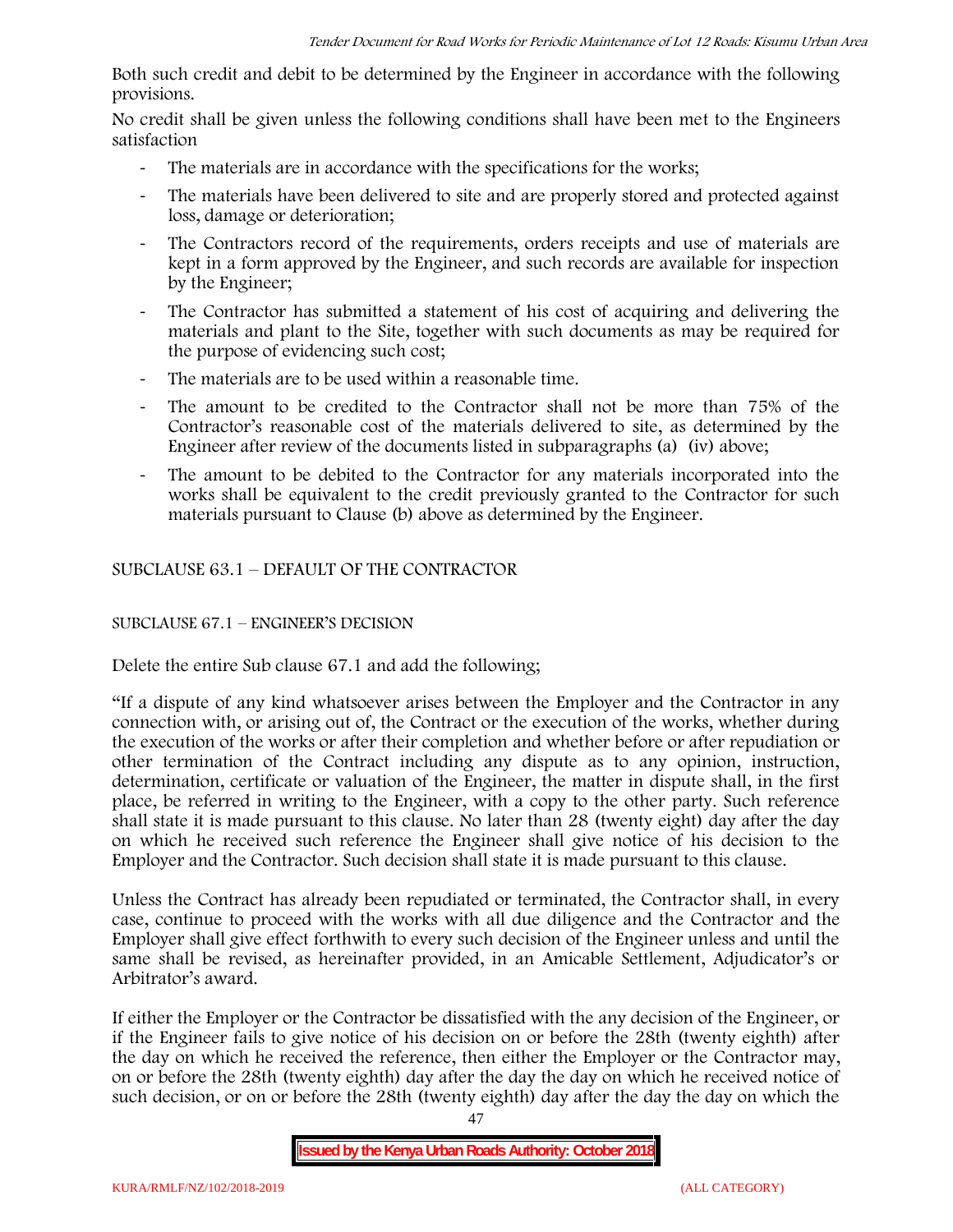said period of 28 days expired, as the case may be, give notice to the other party, with a copy for information to the Engineer, of his intention to commence Adjudication, as hereinafter provided, as to the matter in dispute. Such notice shall establish the entitlement of the party giving the same to commence Adjudication, as hereinafter provided, as to such dispute; no adjudication in respect thereof may be commenced unless such notice is given.

If the Engineer has given notice of his decision as to a matter in dispute to the Employer and the Contractor and no notice of intention to commence adjudication as to such dispute has been given by either the Employer or the Contractor on or before the twenty eighth day after the day on which the parties received notice as to such decision from the Engineer, the said decision shall become final and binding upon the Employer and the Contractor. "

SUBCLAUSE 67.2 – AMICABLE SETTLEMENT

Delete the entire subclause 67.2 and add the following;

"Where notice to of intention to commence adjudication as to a dispute has been in accordance with subclause 67.1, the parties shall attempt to settle such dispute in amicably before the commencement of Adjudication; provided that, unless the parties otherwise agree, Adjudication may be commenced on or after the 14th (fourteenth) day after the day on which notice of intention to commence adjudication of such dispute was given, even if an attempt at amicable settlement thereto has been made."

SUBCLAUSE 67.3 – ADJUDICATION

Delete the entire subclause 67.3 and add the following;

"The Adjudicator shall be appointed by the Chartered Institute of Arbitrators (Kenya) unless the appointment is agreed by the parties within 7 (seven) days of the notice to adjudication.

The adjudication process shall be conducted according to the Laws of Kenya and the Rules of the Chartered Institute of Arbitrators (Kenya)."

SUBCLAUSE 67.3 – ARBITRATION

Delete the entire subclause 67.3 and add the following;

"Any dispute in respect of which:

The decision, if any, of the Adjudicator has not become final and binding pursuant to subclause 67.1, and Amicable settlement has not been reached within the period stated in subclause 67.2,

shall be finally settled, under the Laws of Kenya and the Arbitration Rules of the Chartered Institute of Arbitrators (Kenya Branch) by one or more arbitrators appointed by the Chartered Institute of Arbitrators (Kenya Branch).

Neither party shall be limited in the in the proceedings before such arbitrator/s to the evidence or arguments put before the Adjudicator for the purpose of obtaining his said decision pursuant to subclause 67.1.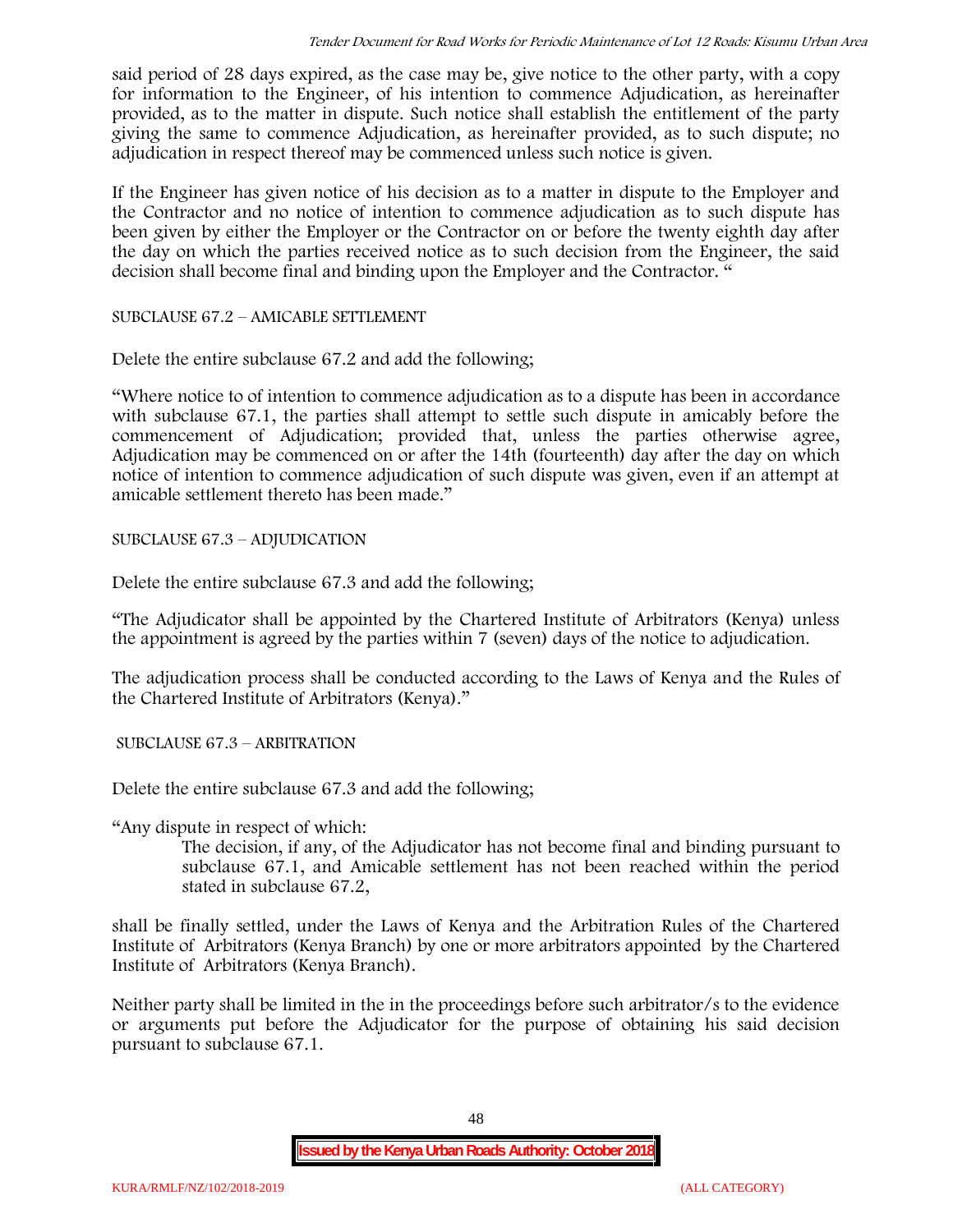Arbitration may be commenced prior to or after completion of the works, provided that the obligations of the Employer, the Engineer and the Contractor shall not be altered by reason of the arbitration being conducted during the progress of the works.

SUBCLAUSE 68.2 – NOTICES TO EMPLOYER AND ENGINEER

Delete in Sub-Clause 68.2 the words "nominated for that purpose in Part II of these conditions".

- a. The Employer's address is: The Director General, Kenya Urban Roads Authority (KURA), P.O. Box 41727 - 00100 **NAIROBI**
- b. The Engineer's address is: Director (Road Asset and Corridor Management), Kenya Urban Roads Authority (KURA), P.O. Box 41727 - 00100 **NAIROBI**

SUBCLAUSE 68.4 – All letters and notices from the Contractor to the Employer and/Engineer must be signed by the Managing Director or the person given written power of Attorney.

CLAUSE 69 – DEFAULT OF EMPLOYER

Delete Sub-Clause 69.1 (c)

In Sub-Clause 69.4 add at the end of first paragraph the following "the period of such suspension shall be as agreed upon by both parties and in any case not more than six (6) months".

In Subclause 69.4 of General Conditions of Contract Part I, insert at the end -----"The amounts of such costs which shall be added to the Contract Price shall exclude any cost due to idle time for equipment, plant and labour."

CLAUSE 70 – CHANGES IN COST AND LEGISLATION

There shall be no claims of payments for Variation of Prices (VOP) or changes in cost for legislation.

SUBCLAUSE 70.2 – SUB-CONTRACT

(a) If the Contractor shall decide subject to Clause 4 thereof to sub-let any portion of the work he shall incorporate in the sub-contract provisions to the like effect as those contained in sub clause (1) of this Clause;

(b) If the price payable under a sub-contract as aforesaid is increased above or decreased below the price in such sub-contract by reason of the operation of the incorporated provisions of sub- clause (1) of this clause then the net amount of such increase or decrease shall as the case may be, be paid to or allowed by the Contractor under this contract.

SUBCLAUSE 70.3 – NOMINATED SUB-CONTRACTORS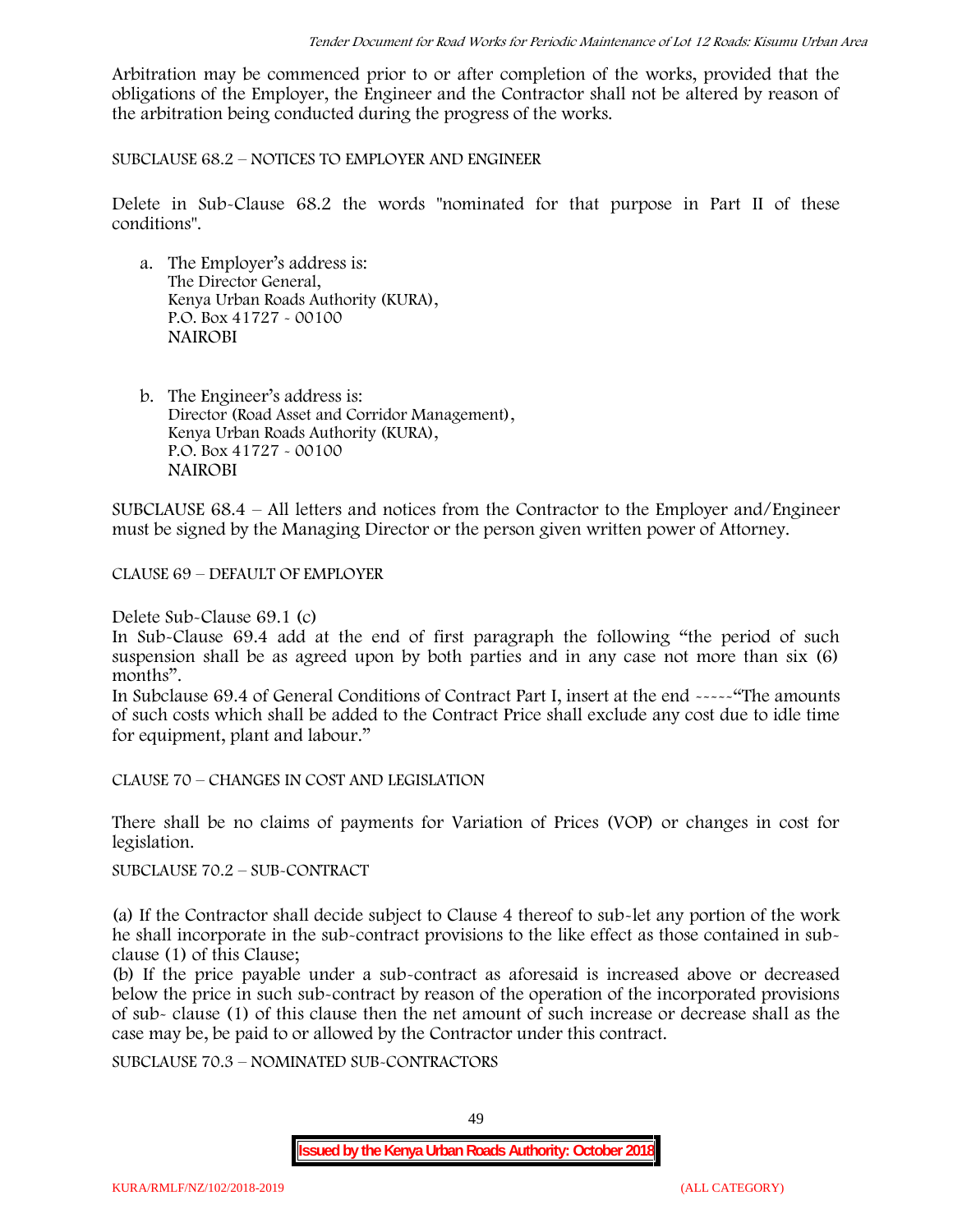This clause shall not apply in respect of work executed by any nominated sub-Contractor (fluctuation in relation to nominated sub-Contractors shall be dealt with under provisions in relation thereto which may be included in the appropriate sub-contract or contract of sale).

SUBCLAUSE 70.4 – DATE OF BID PRICING

The expression "the date of BID pricing" as used in this Clause means the date 30 days prior to the final date for submission of BIDs as determined by the Employer in the BID documents

SUBCLAUSE 70.5 – PRIME COST

For imported materials, the supplier's/ manufacturer's Prime costs shall be C.I.F. cost at point of entry by the same means of transport as determined by the Contractor's Basic Rate. For locally produced materials, the supplier's or manufacturer's prime costs shall be at their nearest depot or the nearest railway station relevant to the works.

For materials that are subject to Government Price Control, payments for price variations will be determined from the difference between the control price in force at a date 30 days prior to the final date for submission of BIDs and the price in force on the date of purchase.

SUBCLAUSE 70.11 – SUBSEQUENT LEGISLATION

No payment shall be paid for changes in the prices of the materials and labour.

SUBCLAUSE 70.8 – CONTRACTORS HEAD OFFICE EXPENSES

No payments will be made for price variation related to expenses incurred by the Contractor in his Head Office in Kenya, or overseas.

SUBCLAUSE 70.9 – CURRENCY OF PAYMENTS UNDER CLAUSE 70

All payments made pursuant to Clause 70 shall be in Kenya Shillings.

SUBCLAUSE 70.11 – SUBSEQUENT LEGISLATION

Renumber sub-clause 70(2) of part I as sub-clause 70.11 and add the following:

"Notwithstanding the foregoing, such additional or reduced cost shall not be separately paid or credited as aforesaid if the same shall already have been taken into account in accordance with the provisions of sub-clause 70.1 through 70.10 of this clause.

CLAUSE 72 – RATES OF EXCHANGE COST

Delete clause 72 in its entirety and substitute the following: The currency of BID and payment is Kenya Shillings and rates of exchange requirements are not applicable.

CLAUSE 73 – BRIBERY AND COLLUSION

Add new Clause 73.1: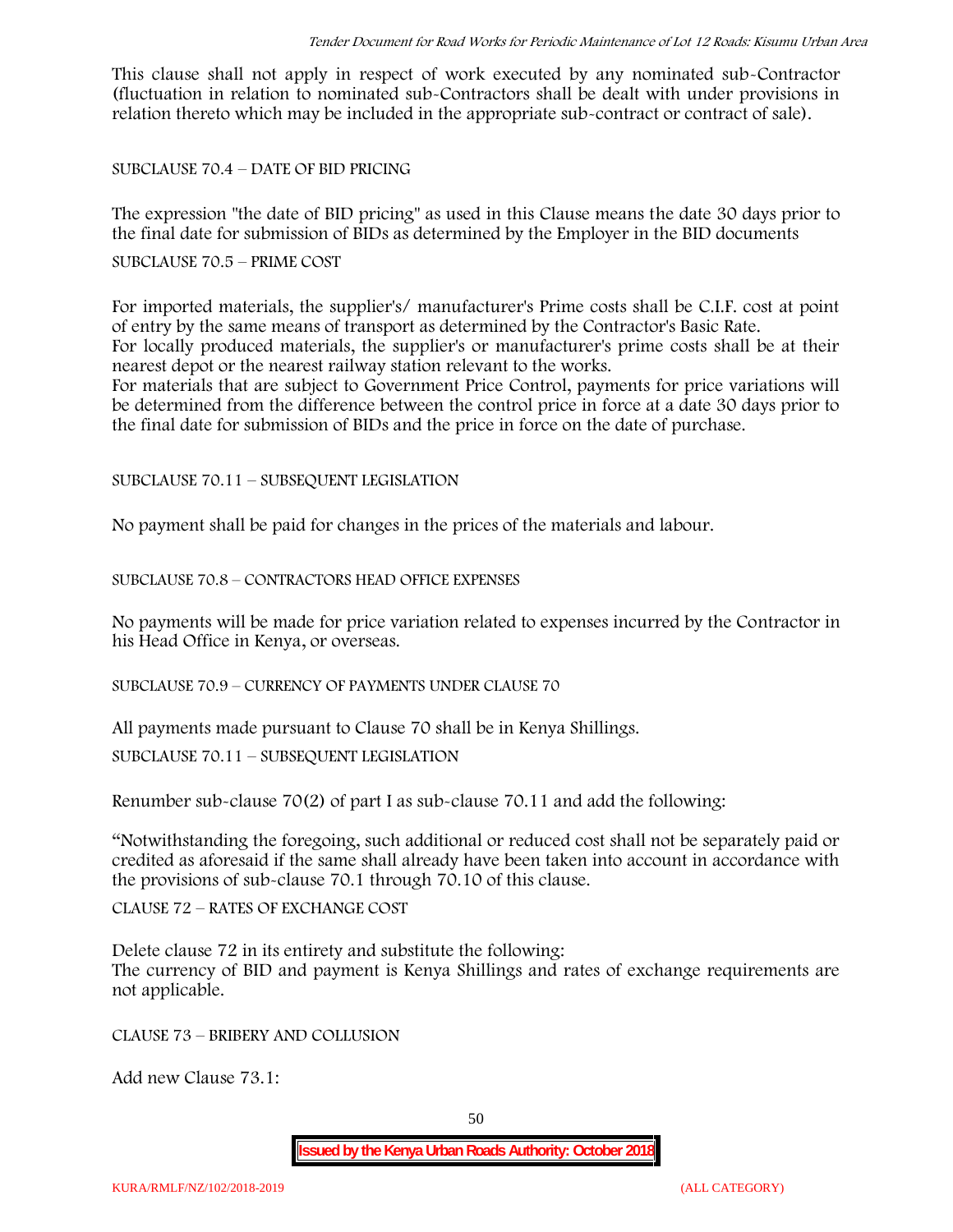"The Contractor shall not:

(a) Offer or give or agree to give to any person in the service of the Government of Kenya any gift or consideration or any kind as an inducement or reward for doing or forbearing to do or for having done or forborne to do any act in relation to the obtaining or execution of this or any other contract to which the Government of Kenya is a party or for showing or forbearing to show favour or disfavour to any person in relation to this or any other contract for the Government of Kenya.

(b) Enter into this or any other contract with the Government of Kenya in connection with which commission has been paid or agreed to be paid by or on his behalf or to his knowledge, unless before the contract is made particulars of any such commission and of the terms and conditions of any agreement for the payment thereof have been disclosed in writing to the Employer.

Any breach of this condition by the Contractor or by anyone employed by him or acting on his behalf (whether with or without the knowledge of the Contractor) or the commission of any offence by the Contractor or by anyone employed by him or acting on his behalf in relation to this or any other contract to which the Government of Kenya is a party shall entitle the Employer to determine the Contract (See Condition 63 hereof) and/ or to recover from the Contractor the amount or value of any such gift, consideration or commission.

Any dispute or difference of opinion arising in respect of either the interpretation, effect or application of this condition or of the amount recoverable hereunder by the Employer from the Contractor shall be decided by the Employer, whose decision shall be final and conclusive.

CLAUSE 74 – CONTRACT CONFIDENTIAL

Add new Clause 74.1:

The Contractor shall treat the details of this Contract as Private and Confidential and shall not publish or disclose the same or any particulars thereof in any trade or technical paper or elsewhere (save in so far as may be necessary for the purpose thereof) without the previous consent in writing of the Government. If any dispute arises as to the necessity of any publication or disclosures for the purposes of this Contract the same shall be referred to the decision of the Engineer mentioned in the said Conditions of Contract whose award shall be final.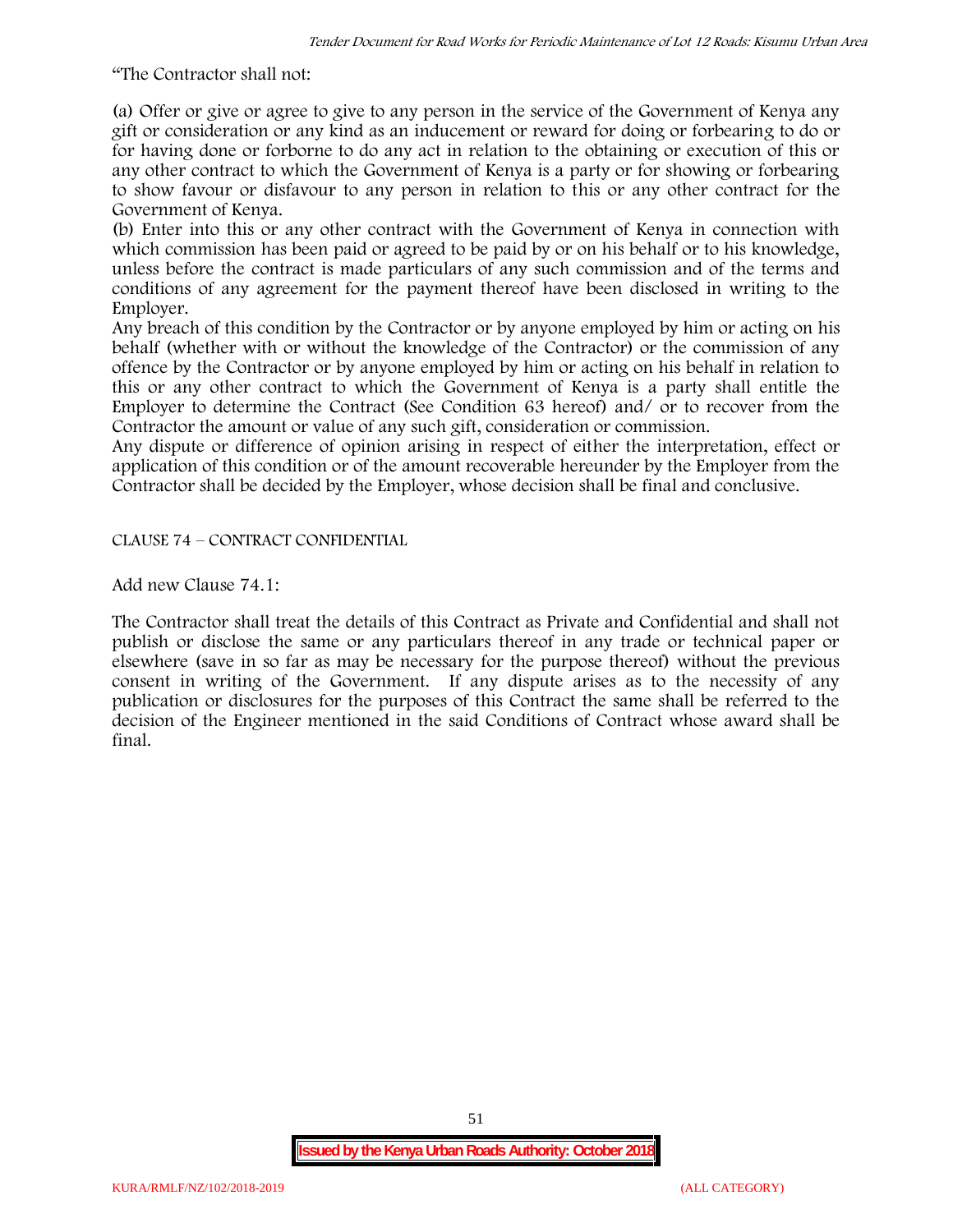# **SECTION V: SPECIFICATIONS**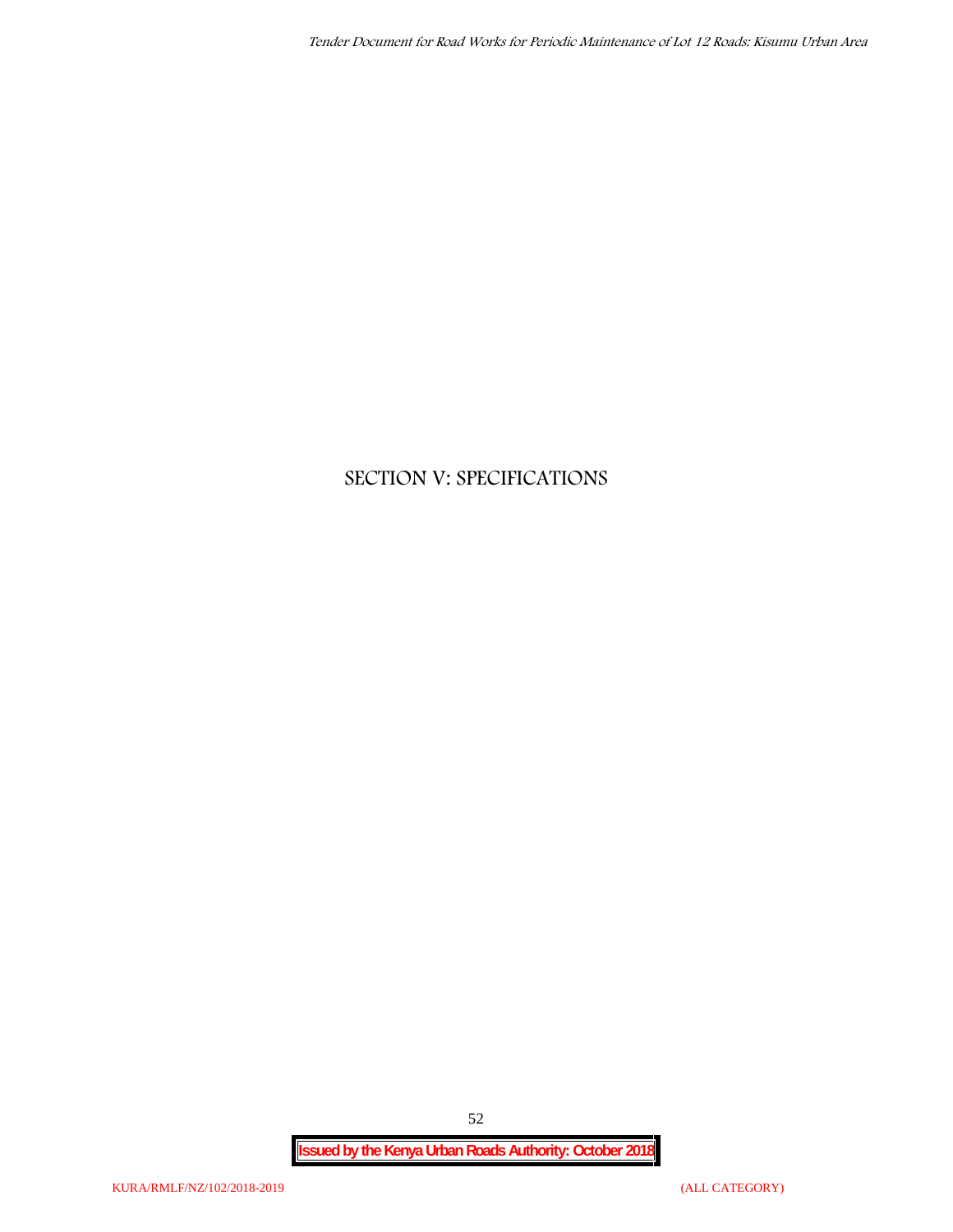**PART I: STANDARD SPECIFICATIONS**

Standard Specifications refers to the Standard Specifications for Road and Bridge Construction, 1986 Edition.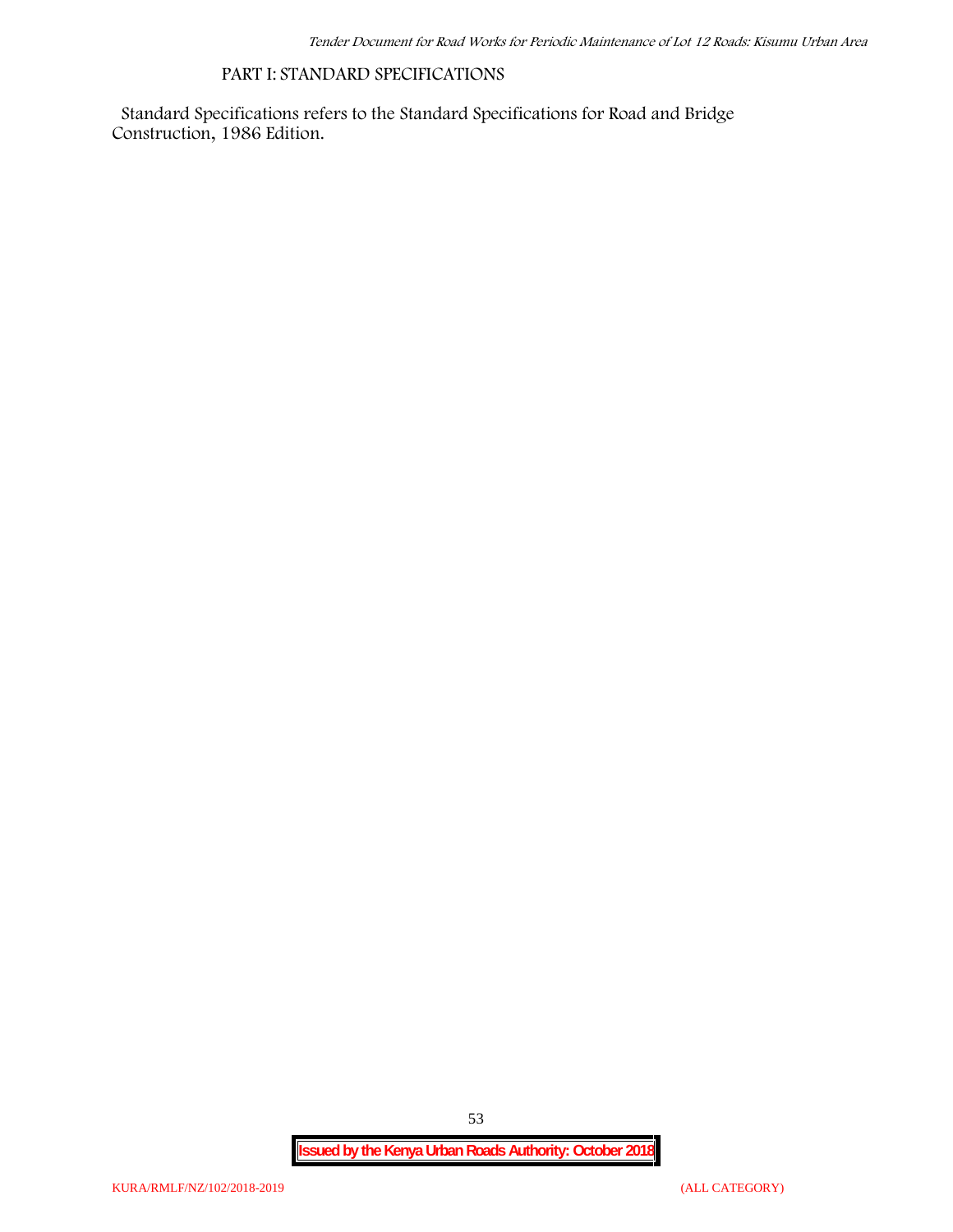**PART II: SPECIAL SPECIFICATIONS**

**SECTION 1 – GENERAL**

### **101 SPECIAL SPECIFICATIONS**

Special specification is supplementary to the Standard Specifications and the two must be read in conjunction. In any case where there appears to be conflict between the two then the Special Specifications will take precedence.

### **102 LOCATION OF CONTRACT.**

The works are located in Nyanza Region within Kisumu Urban Area.

The roads contained in Lot 12 are as detailed below:

| $S/N$ o | Road                                | Length (Km) |
|---------|-------------------------------------|-------------|
|         | Access to Maseno University Phase 3 | 1.00        |
|         | Total                               | 1.00        |

# **102 EXTENT OF CONTRACT**

The works to be executed under the Contract comprise mainly of but not limited to the following: -

- **1. Road Works**
- Site clearance including removal of encroachments
- Removal of topsoil
- Cut to spoil/fill
- Filling with gravel or approved materials for sub-base layer
- Hand packing for base layer
- Installation of kerbs for edge restraint on the carriageway and walkway
- Regulation and surfacing with Asphalt Concrete on carriageway Road furniture: Installation of road signs and bollards
- Supply, lay and compact 80mm thick precast concrete paving blocks to walkway including 50mm thick quary dust bed
- Road marking
- **2. Drainage Works**
- Excavation/cleaning of drains,
- Installation of culverts
- Installation of IBDs (inclusive side slabs)
- Provide and place class 25/20 concrete for drain lining
- Culvert cleaning
- **3. Maintenance of passage of traffic through and around the works.**

54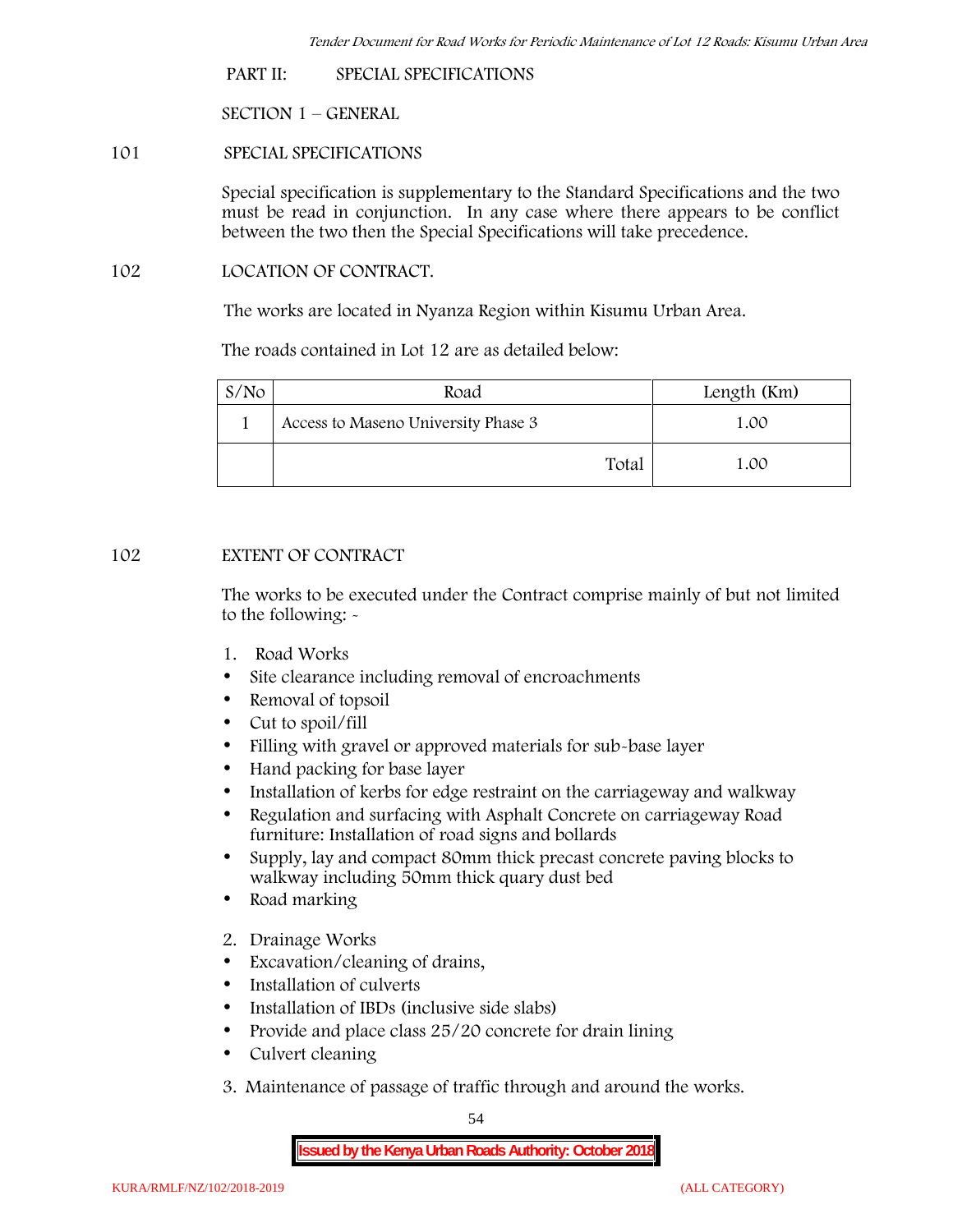- **4. Relocation of services.**
- **5. Maintenance of works during Contract Period – Defect Liability Period shall be 6 months.**

Any other activity not listed above in either category but deemed to be necessary by the Engineer, shall be subject to the Engineer's formal instructions within the mode of payment stipulated either by day works or on a measured basis.

### **105 ORDER OF EXECUTION OF WORKS**

In addition to Clause 105 of the Standard Specification the Contractor shall carry out the Works such that a continuous and consecutive output of fully completed work is achieved.

**107 TAKING OVER CERTIFICATE**

The minimum length of the road for which a certificate will be issued under clause 48 of the conditions of Contract shall be the whole length of each section of the road substantially completed.

### **109 NOTICE OF OPERATIONS**

Add the following sub- Clause.

Notification Terms

It shall be the Contractor's responsibility to notify the Engineer when any item of works scheduled are completed and ready for approval, and the contractor shall give sufficient notice to allow control tests to be performed.

Explosive and Blasting

- (a) The requirements of the Laws of Kenya governing explosives and other requirements and regulations of Government of Kenya and other authorities shall be complied with.
- (b) No explosives of any kind shall be used without prior written consent of the Engineer.

The Contractor shall be solely responsible for the provision, handling, storage and transporting of all explosives, ancillary materials and all other items of related kind whatsoever required for blasting.

# **120 PROTECTION OF EXISTING WORKS AND SERVICES**

The Contractor shall acquaint himself with the position of all existing services such as sewers, water drains, cables for electricity and telephone, lighting and telephone poles, water mains, etc., before commencing any excavation or other work likely to affect the existing services.

The cost of all plant, equipment and materials, labour, technical and professional staff, transport and the like necessary for determining the locations of existing services, including the making good of any damage caused to such services all to the satisfaction of the Engineer, shall be deemed to be included in the tender rates. No other payment shall be made for the costs of such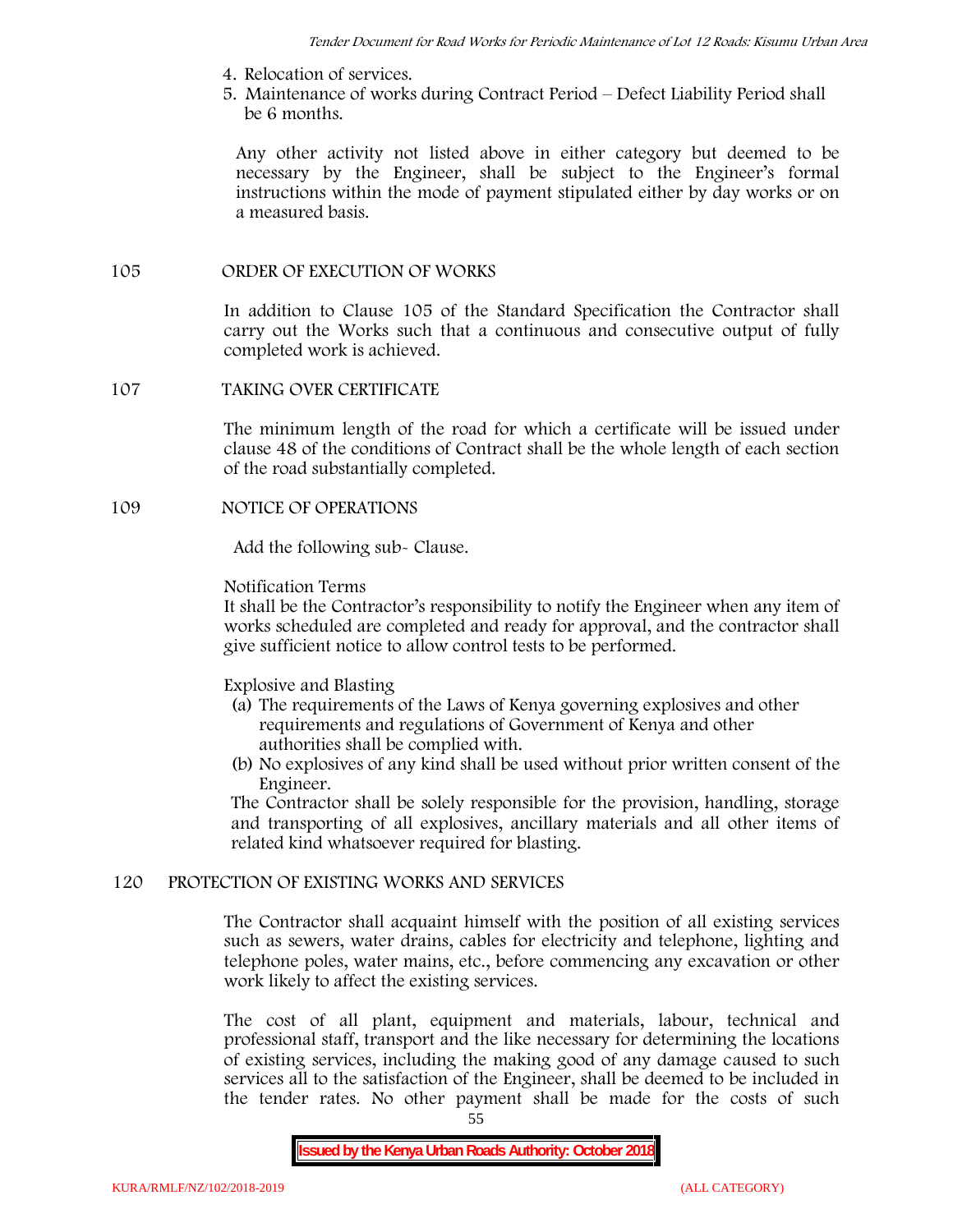operations, nor for the making good of damage caused thereby to the existing services.

The Contractor shall be held responsible for injury to existing structures, works or services and shall indemnify and keep indemnified the Employer against any claims in this respect (including consequential damages).

### **121 DIVERSION OF SERVICES**

- (a) The Contractor shall acquaint himself with the location of all existing services such as telephone lines, electricity cables, water pipes, sewers etc., before execution of any works that may affect the services. The cost of determining the location of the existing services together with making good or repairing of any damage caused all to the satisfaction of the Engineer shall be included in the BID rates.
- (b) Subject to the agreement with the Engineer, the Contractor shall be responsible for removal of alteration and relocation of existing services.
- (c) The Contractor shall indemnify the Employer against claims originating from damage to existing services or works.

# **123 LIAISON WITH GOVERNMENT AND POLICE OFFICIALS**

The Contractor shall keep in close touch with the Police and the other Government officials of the area regarding their requirements in the control of traffic or other matters, and shall provide all assistance or facilities, which may be required by such officials in the execution of their duties.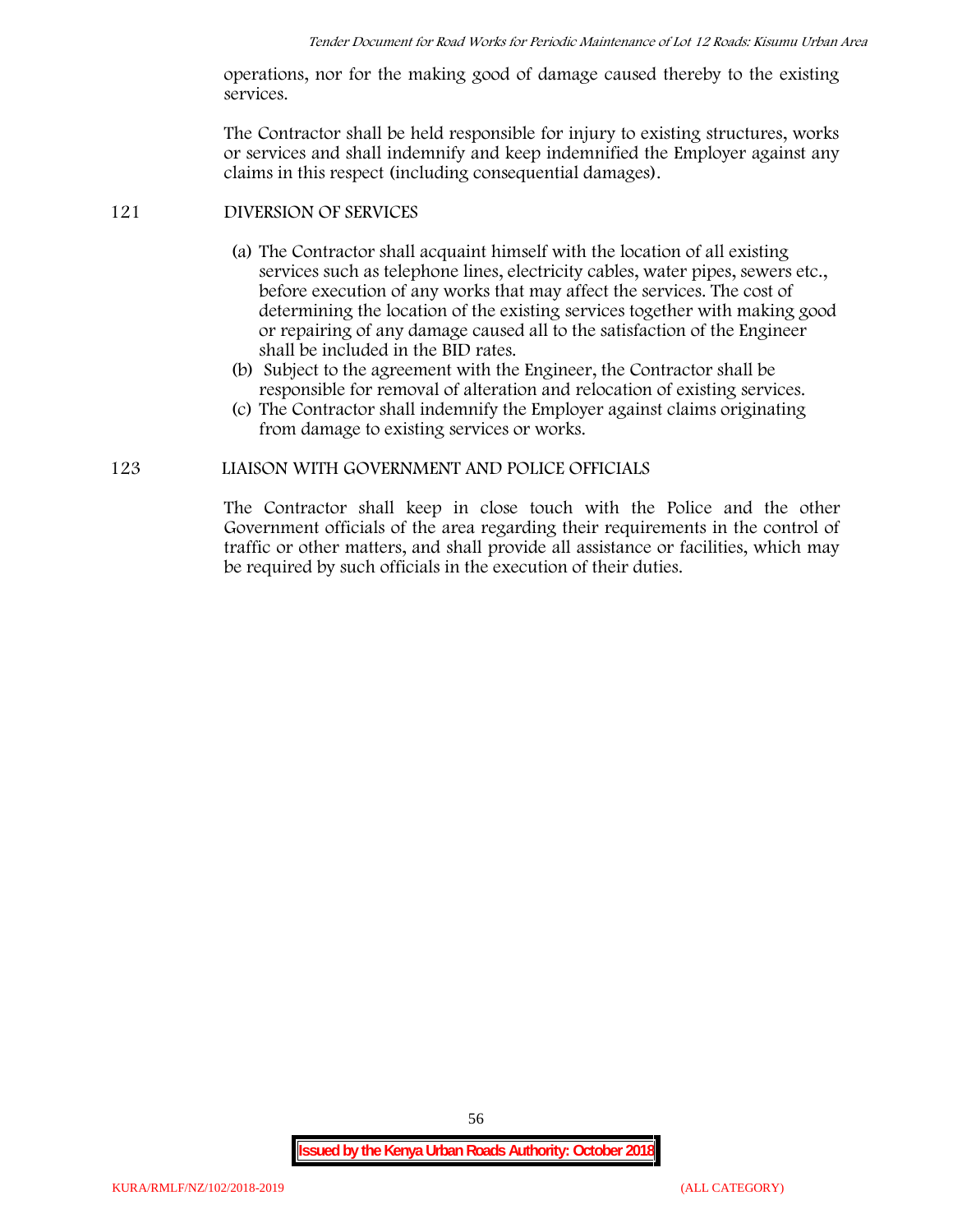### **124 LAND FOR ALL CAMPS SITES AND FOR THE CONTRACTOR'S OWN PURPOSES, INCLUDING TEMPORARY WORKS.**

Notwithstanding Clause 124 of the Standard Specification all requirements of land for temporary works and construction purposes shall be to the approval of the Engineer but the Contractor will make all necessary arrangements with the property owners concerned and pay all charges arising therefrom. On or before completion of the Contract, the Contractor shall remove all temporary works and shall restore all such land to the condition in which it was immediately prior to the occupation thereof as far as is reasonable and practicable. No separate payment will be made to the Contractor on account of these items and the Contractor must make due allowance for them in his rates.

Notwithstanding Clause 120 of the Standard Specifications, the Contractor shall be required to appoint competent surveyors who will liaise with the Engineer on matters related to the demarcation of the existing road reserve, site measurements, removal and reinstatement of existing services.

### **128 STORAGE OF MATERIALS**

All materials shall be stored on Site in a manner approved by the Engineer and the Contractor shall carefully protect from the weather all work and materials which may be affected thereby.

### **129 TEST CERTIFICATES**

When instructed by the Engineer the Contractor shall submit certificates of test from the suppliers of materials and goods required in connection with the works as the Engineer may require.

Such certificates shall certify that the materials or goods concerned have been tested in accordance with the requirements of the specifications and shall give the results of all the tests carried out. The Contractor shall provide adequate means of identifying the materials and goods delivered to the site with the corresponding certificates.

# **131 SIGNBOARDS**

The Contractor shall provide and erect two (2) publicity signs on the site as directed. The Engineer shall, as shown in the Drawings, direct the minimum dimensions and thickness of the steel framework and sheet. The framework and sheet shall be prepared and painted black, while the ring at the top of the supporting frames shall be painted white. The wordings and KURA's logo shall be printed on backlit sticker paper resistant to the effects of weather using reflectorised paint or material approved by the Engineer. The sticker shall be placed on both sides of the board. The colours, fonts and heights of the letters shall be as indicated on the typical drawings and as directed by the Engineer.

#### **132 OFFICE FOR THE RESIDENT ENGINEER, SURVEY EQUIPMENT AND FURNITURE**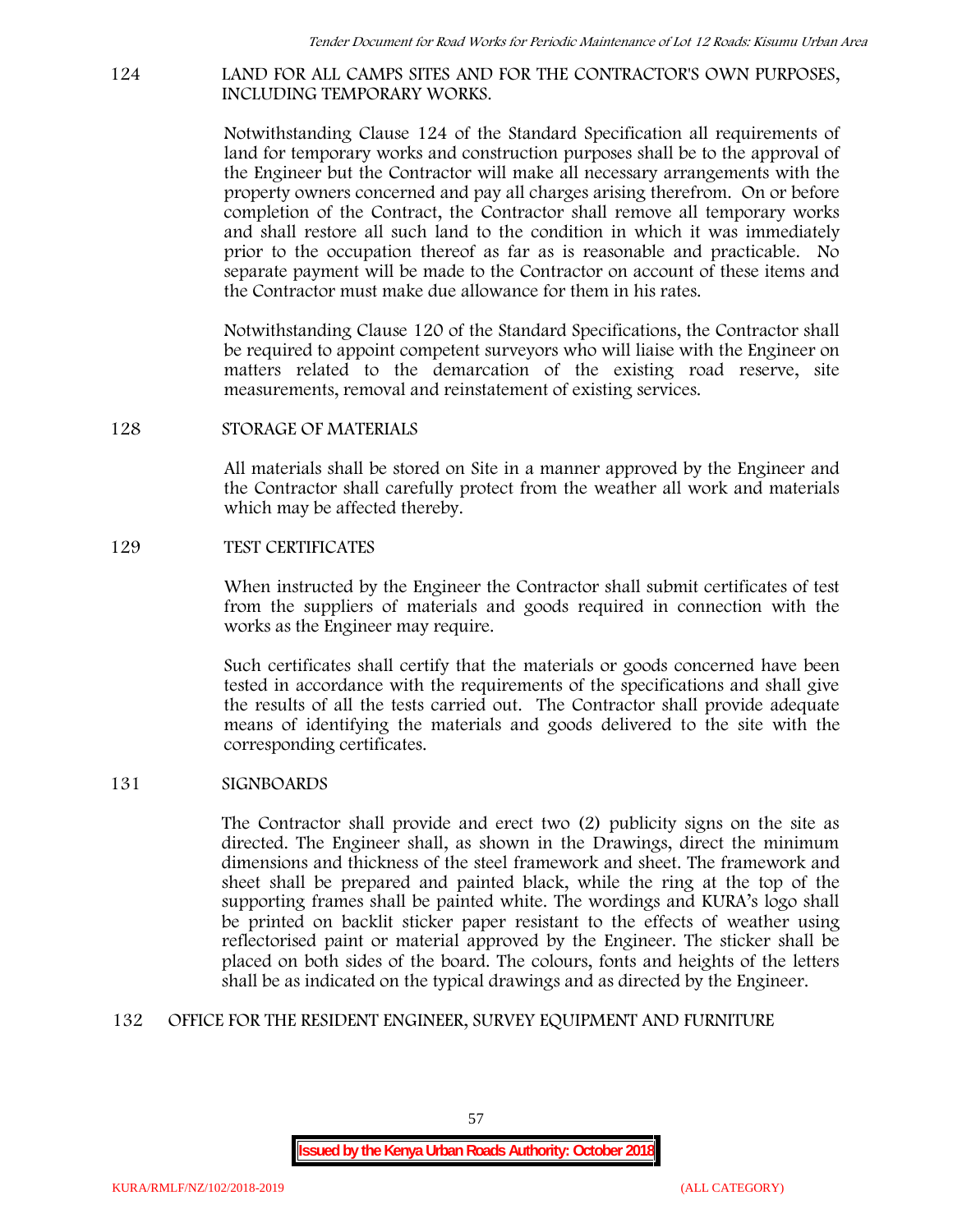# **132.1 ENGINEER'S REPRESENTATIVE OFFICE**

The contractor, when instructed, shall for the duration of the Contract, furnish and equip Resident engineer's office located at the KURA's Regional offices. The room to be occupied by the Engineer's Representative and its front office shall be provided with a floor carpet to be approved by the Engineer. The windows shall be fitted with curtains and blinders.

A telephone shall also be provided for the Resident Engineer's office for his exclusive use. All the charges and fees related to the installation and maintenance of the telephone shall be deemed to have been included in the rates for providing and maintaining the Office. The Contractor will be reimbursed, separately, the cost of operating the telephone under appropriate bill item in the BoQ.

The offices shall be provided with day and night watchmen and security lights, the cost of which shall be deemed to have been included in the rates for the offices.

The Contractor may be instructed by the Engineer under clause 58 of the General Conditions of Contract to make payments of general receipted accounts for such items as stationery, stores, furniture and equipment, claims and allowances for supervision personnel and any miscellaneous claims or the Engineer may direct the Contractor to purchase or pay for the above. The Contractor will, on provision of receipts, be paid under appropriate bill items in the BoQ.

**The survey equipment to be provided would include:**

| 1. Engineer's automatic level Wild NAK 2 or similar                                                      | 2N <sub>O</sub> |
|----------------------------------------------------------------------------------------------------------|-----------------|
| 2. Total station reading 1" with tripod and setting on                                                   |                 |
| pole with datalogger and survey software to match                                                        |                 |
| Total Station Datalogger. Include data transfer program,<br>and plotting modes, setting out calculations |                 |
| and Cogo facilities                                                                                      | 1No             |
| 3. Levelling staff 5m. with levelling bubble Wild GNLE                                                   |                 |
| or similar                                                                                               | 4No             |
| 4. 50 m. steel band measuring tape                                                                       | 2N <sub>o</sub> |
| 5. 30 m. linen measuring tape                                                                            | 2No.            |
| 6. 3m. aluminium straight edge                                                                           | 2N <sub>O</sub> |
| 7. 1m. stainless steel straight edge                                                                     | 1No             |
| 8. 100m. steel band tape                                                                                 | 2No.            |
| 9. Draughtsman's stool                                                                                   | 3No.            |
| 10. Complete set of highway curves                                                                       | 1No             |
| 11. Programmable scientific calculators FX 880P or                                                       |                 |
| equivalent                                                                                               | 4No             |
| 12. Survey umbrella                                                                                      | 2No.            |
| 13. Roll of tracing paper                                                                                | 10No            |
| 14. Protractor 360                                                                                       | 2No             |
| 15. Graph paper A3 size                                                                                  | 100No           |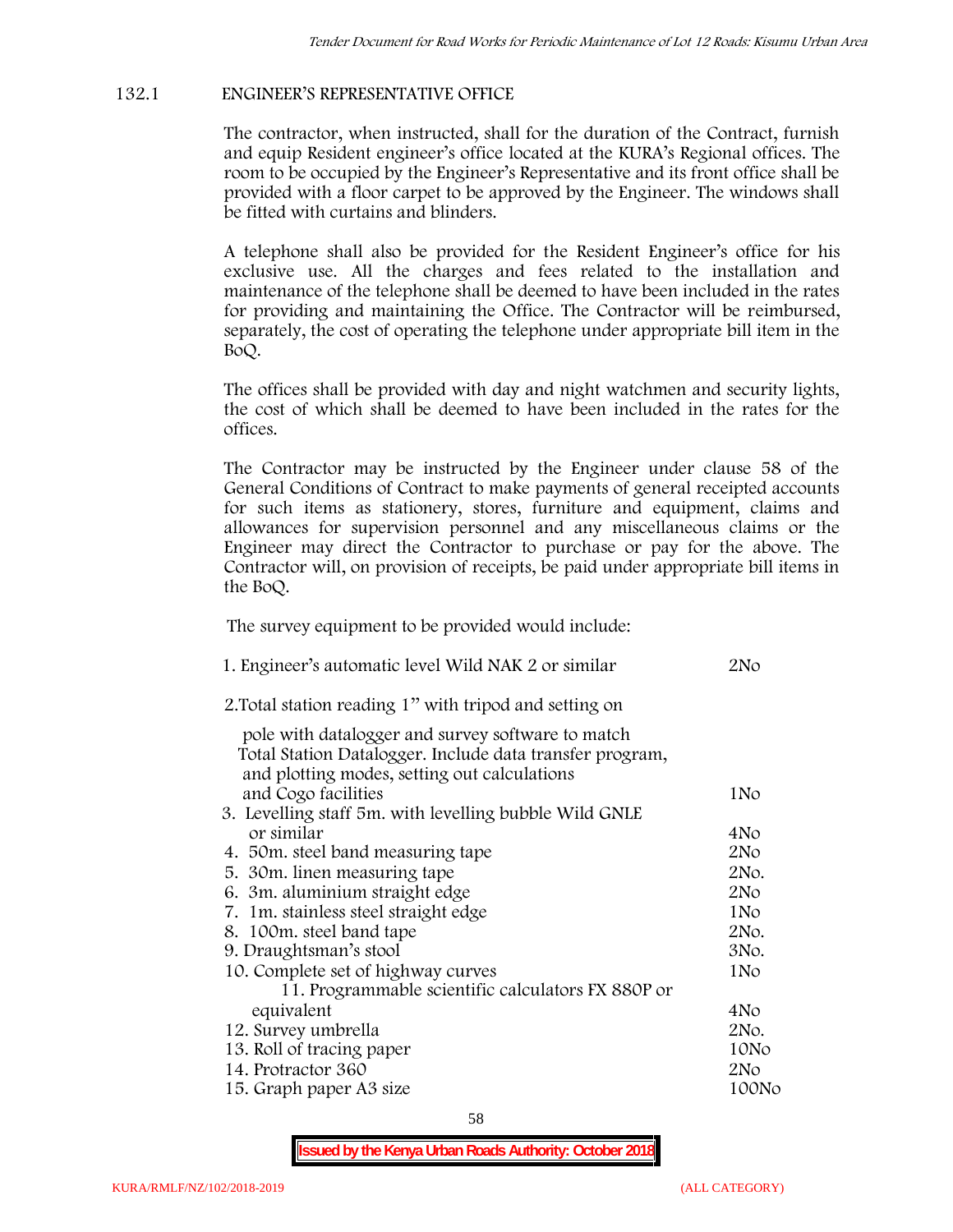| 16. Drawing table    | 2No.            |
|----------------------|-----------------|
| 17. Erasing shield   | 4No.            |
| 18. 3m. ranging rods | 9N <sub>O</sub> |
| 19. Marker pens      | 30No.           |

The contractor may be directed to pay for stationery, equipment or reagents that are foresaid and also pay for servicing and repair of the laboratory equipment being used on the project.

The Contractor shall provide, install and maintain in a good state of repair, such as survey and other equipment as listed for the duration of the contract.

Such equipment shall be of approved manufacture, and shall be made available to the Engineer for the Engineer's exclusive use throughout the Contract, not later than three (3) weeks after the Engineer's order to supply. All equipment shall be ready to use and complete to perform the tests. The equipment shall revert to the Employer on completion of the Contract.

Any delays to the Contractor or the Contractor's activities caused by the Engineer being unable to perform survey work, field or laboratory tests due to the contractor's failure to supply and/or maintain the said equipment shall be deemed to have been caused entirely by the Contractors own actions, and any consequences of such delays shall be interpreted as such.

The payment to comply with this requirement is provided in the Bill of Quantities and ownership of all equipment paid for as instructed above shall revert to the Employer after the completion of the Works.

Failure by the Contractor to provide or maintain the equipment shall make him responsible to bear all costs that may be incurred as a result of the Engineer's staff using alternative means of communication, including delays in supervision and approval of Works by the Engineer.

# **132.3 COMMUNICATION FOR THE ENGINEEER**

# **(a) Mobile phones**

The Contractor shall provide, connect and maintain mobile phones for the exclusive use by the Engineer for the duration of the contract. The Contractor shall include for the cost of providing the mobile units complete with charger unit, "hands free" headset for each unit, connection to the network and all service charges applicable all as directed by the Engineer. The Contractor shall provide air-time with each mobile phone which shall be paid for under prime cost sum allowed for in the bills of quantities. The mobile telephones shall be WAP enabled with e-mail capabilities and integrated camera of a minimum of 3.0 mega pixels. Payment for these mobiles and associated costs is included in the Bill of Quantities, and ownership of mobile phones will revert to the Employer after completion of the Works.

# **(b) Internet and e-mail services**

Where directed, the contractor shall provide 24 hours terrestrial or wireless internet connectivity with minimum throughput speed of 128kilobytes per second for the exclusive use by the Engineer, including all accessories and Terminal Equipment and pay for all associated installation, maintenance and usage charges throughout the duration of the contract.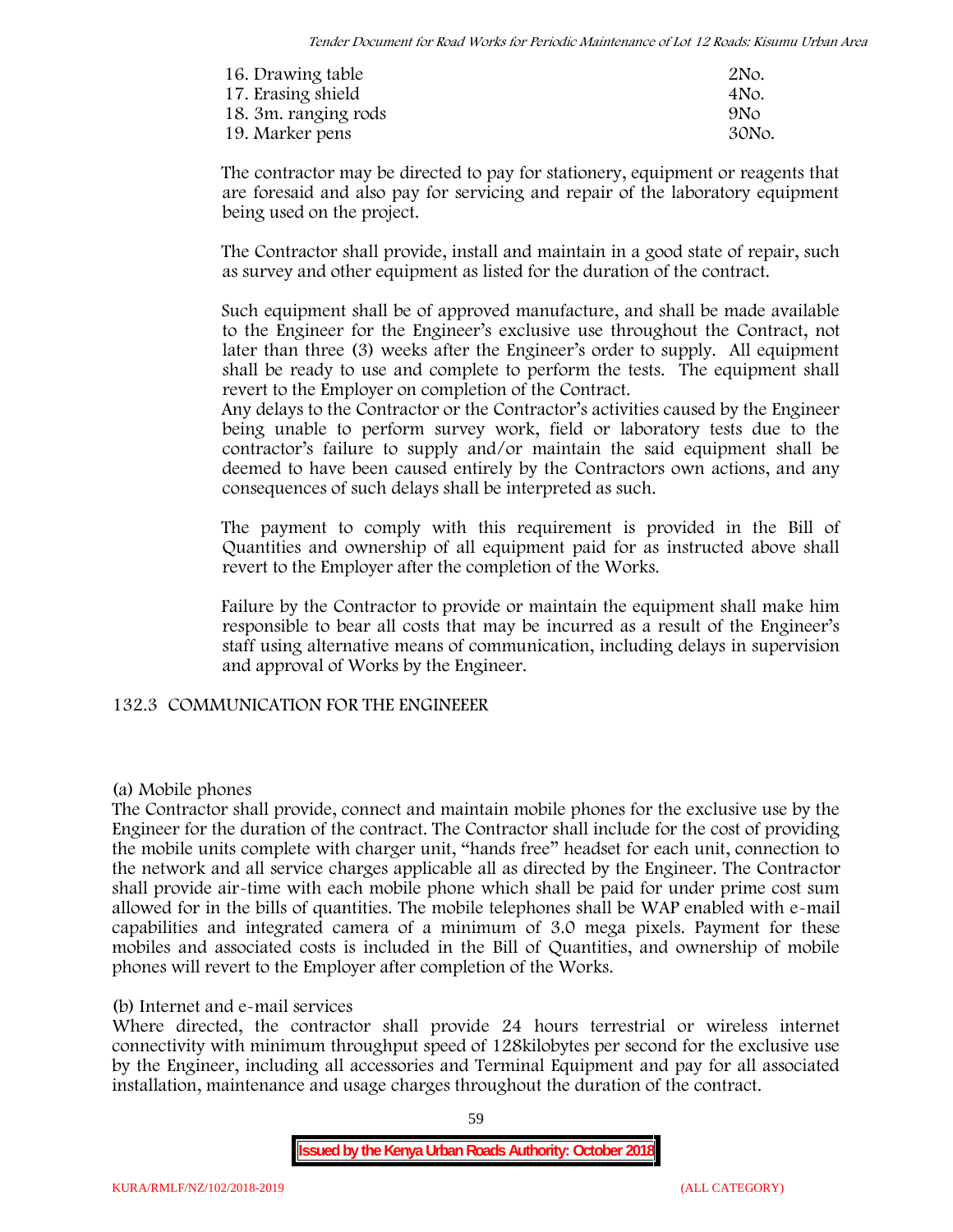The contractor shall allow for the provision and maintenance of internet connectivity and associated costs as per Appendix to item 1.17 of the Bills of Quantities.

# **137 ATTENDANCE UPON THE ENGINEER AND HIS STAFF**

In addition to the staff stated in Clause 135, the following staff will be provided for the supervision of work: 1No. Artisans, 2No. Labourers, 1No. Office assistants, 2No. Lab attendants. Additional attendant staff, as required by the Engineer, shall be paid for under Item 01-80-030 of the Bill of Quantities.

# **138 VEHICLES AND DRIVERS FOR THE ENGINEER AND HIS STAFF AND METHOD OF PAYMENT**

In addition to provisions of the Clause 138 of the Standard Specification, the Contractor shall when instructed, provide and maintain in good working condition for the exclusive use of the Engineer and his staff throughout the Contract, the following types and numbers of brand new vehicles or as specified. The Engineer shall approve the type of vehicles and confirm the number of each type to be provided. The Contractor shall insure the vehicles comprehensively for any licensed drivers and shall provide competent drivers during normal working hours and whenever required by the Engineer. The cost of provision of the vehicle shall be inclusive of the first 4,000 kilometers travelled in any month.

.Should any vehicle supplied not be in roadworthy condition, the Contractor shall provide an acceptable equivalent replacement vehicle until such a time as the original vehicle is repaired to the satisfaction of the Engineer and returned for use.

# **(a) Type 1 Vehicles (Double Cabin 4WD Pick up)**

Type 1 Vehicles should be four Wheel Drive (4WD), with power assisted steering, Double wishbone independent suspension at front axle and rigid axle with leaf springs at rear, diesel propelled engine maximum 2,500 cc. The starting mileage of the vehicles shall not exceed 60,000km odometer reading. The vehicles should be fitted with other accessories below:

- (a) Spare tyre and wheel jack;
- (b) FM radio and CD player;
- (c) Power Windows;
- (d) Full Air-conditioning;
- (e) Immobilizer and antitheft security system;
- (e) Driver and passenger SRS Airbags;
- (f) Canvas cover over the carrying deck at the back.

At the end of the contract, all type 1 vehicles shall revert to the Contractor.

# **(c) Type 2 Vehicles (station wagon/saloon)**

Specifications for Type 2 Vehicles shall be station wagon/saloon vehicles; petrol propelled engine maximum 1,800 cc. The starting mileage of the vehicles shall not exceed 60,000km odometer reading and shall in addition be fitted with a fibre glass body or similar and two columns of sitting benches on the carting deck at the back.

The Contractor shall insure comprehensively the vehicles for any licensed drivers and shall provide competent drivers during normal working hours and whenever required by the Engineer.

At the end of the contract, all type 2 vehicles shall revert to the Contractor.

60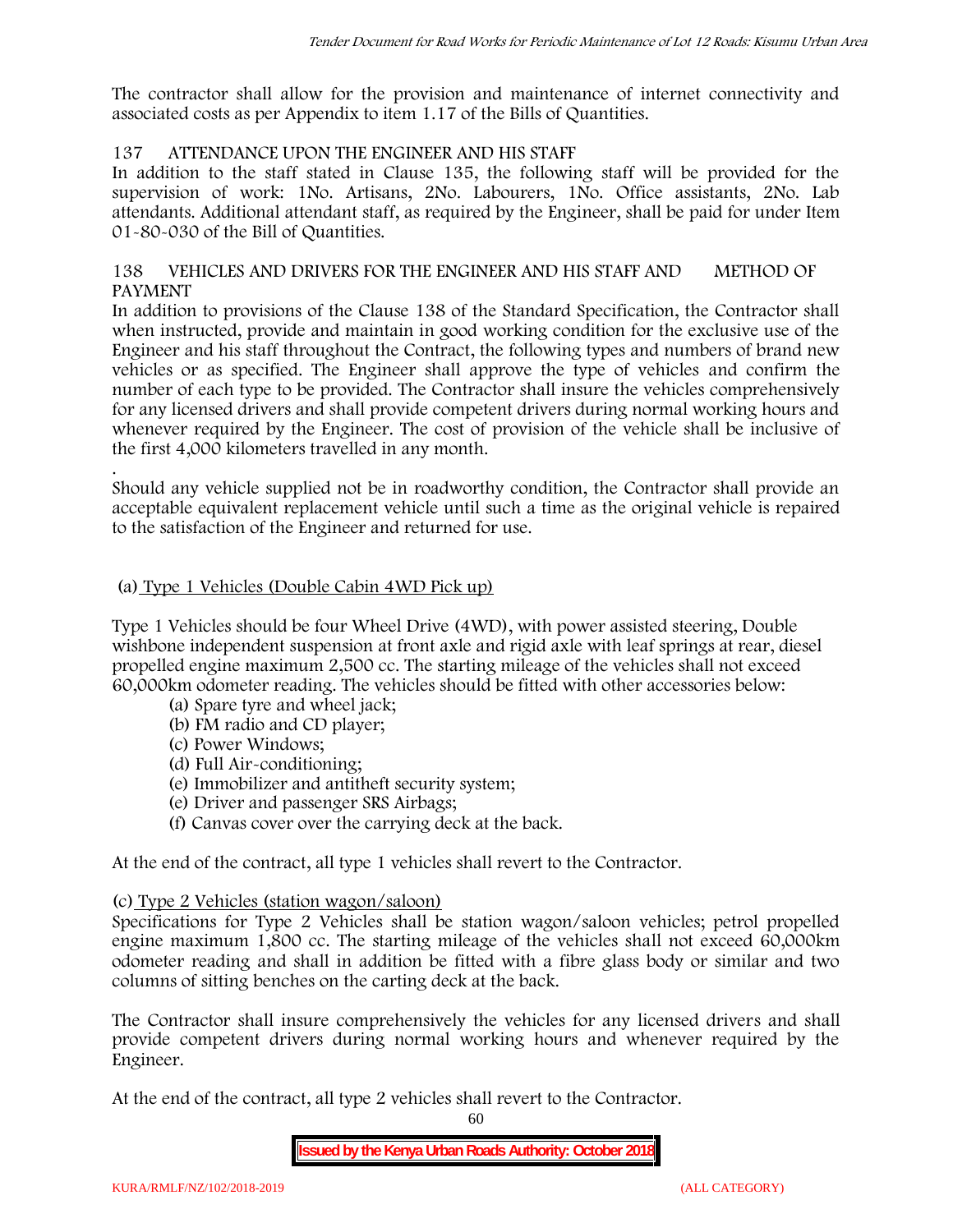Payment of vehicle shall be per vehicle month in item 01-80-017/18 of the BOQ.

# **139 MISCELLANEOUS ACCOUNTS**

The Contractor maybe instructed by the Engineer to make payments of general miscellaneous accounts for such items as stationary, stores and equipment and miscellaneous supervision personnel and claims or the Engineer may direct the Contractor to purchase or pay for the above. The Contractor will be paid on a prime cost basis plus a percentage for overheads and profits under appropriate items in the Bills of Quantities.

# **142 ENVIRONMENTAL PROTECTION**

The Contractor shall comply with the Statutory Regulations in force in Kenya regarding environmental protection and waste disposal, and shall liaise with the National Environmental Management Agency (NEMA).

The Contractor shall ensure so far as is reasonably practicable and to the satisfaction of the Engineer; that the impact of the construction on the environment shall be kept to a minimum and that appropriate measures are taken to mitigate any adverse effects during the construction.

- (a) The Contractor shall exercise care to preserve the natural landscape and shall conduct his construction operations so as to prevent any unnecessary destruction, scarring, or defacing of the natural surroundings in the vicinity of the work. Except where clearing is required for permanent works, all trees, native shrubbery, and vegetation shall be preserved and shall be protected from damage by the Contractor's construction operations and equipment. All unnecessary destruction, scarring, damage or defacing resulting from the Contractor's operations shall be repaired, replanted, reseeded or otherwise corrected as directed by the Engineer, and at the Contractor's expense.
- (b) The Contractor shall ensure that measures are in place to control soil erosion and water pollution, by use of berms, dykes, silt fences, brush barriers, dams, sediment basins, filter mats, netting, gravel, mulches, grasses, slope drains, contour banks, and other erosion control devices and methods. Temporary erosion control provisions shall be coordinated with permanent erosion control features to assure economical, effective and continuous measures throughout the period of the works. The Contractor's attention is drawn to the requirements of Clause 502, in that works need to be progressively finished so that permanent vegetation can establish quickly to mitigate soil erosion and erosion of drains.
- (c) The Contractor shall provide all the labour, equipment, materials, and means required and shall carry out proper and efficient measures wherever and as often as necessary to minimise the dust nuisance.
- (d) The Contractor shall comply with all applicable Kenyan laws, orders and regulations concerning the prevention, control and abatement of excessive noise. Blasting, use of jackhammers, pile driving, rock crushing, or any other activities producing highintensity impact noise may be performed at night only upon approval of the Engineer.
- (e) Immediately after extraction of materials, all borrows pits shall be backfilled to the satisfaction of the Engineer. In particular borrow pits near the project road shall be backfilled in such a way that no water collects in them.

61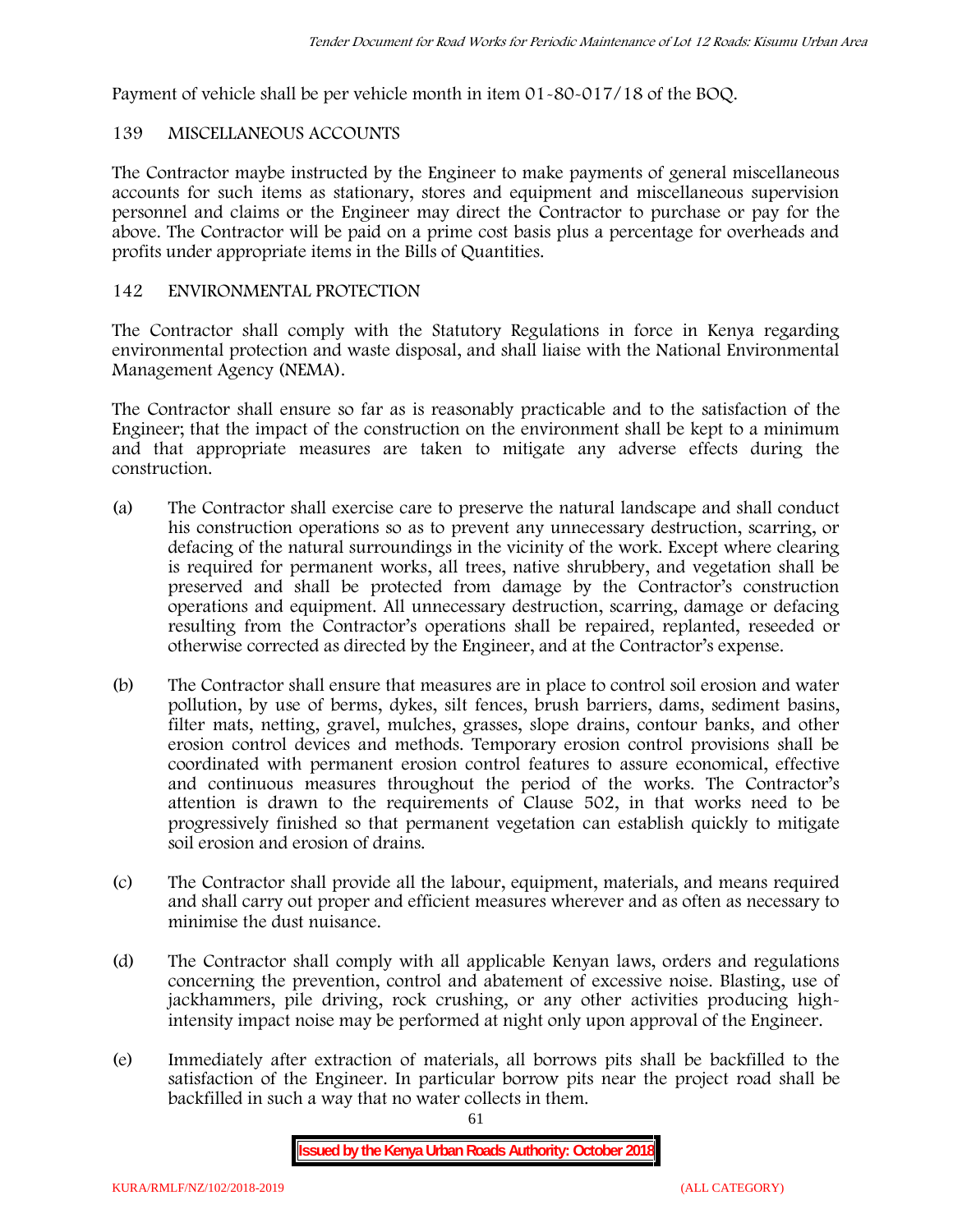- (f) Spilling of bitumen fuels Oils and other pollutants shall be cleared up.
- (g) The Contractor's attention is drawn to the requirements of the Standard Specification in regard to the environment and in particular to the following clauses: Clause 115: Construction Generally

| Clause 110. Construction denerally                                  |
|---------------------------------------------------------------------|
| Clause 116: Protection from Water                                   |
| Clause 136: Removal of Camps                                        |
| Clause 605: Safety and Public Health Requirements Clause            |
| Clause 607: Site Clearance and Removal of Topsoil and<br>Overburden |

(h) No additional payment will be made to the Contractor to cover costs arising from the requirements for this Clause and the Contractor must include these costs in the rates inserted into the Bills of Quantities.

### **143 STAFF TRAINING**

The Contractor shall allow for training of engineers, technicians and other support staff as may be instructed by the Engineer.

The payment of the allowances of such staff shall be made as instructed by the Engineer under the relevant provisions in the Bills of Quantities.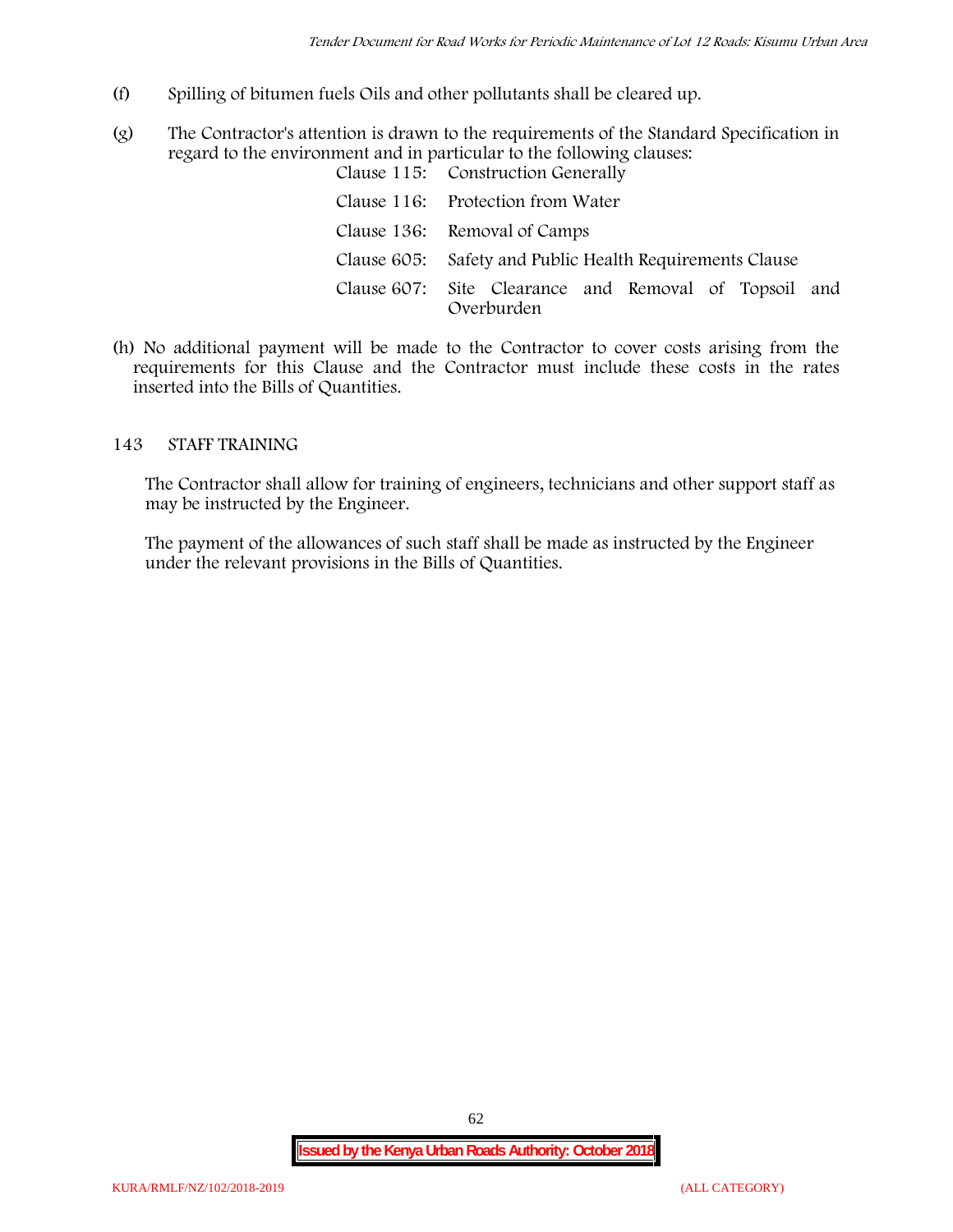# **SECTION 2 - MATERIALS AND TESTING OF MATERIALS**

All materials testing shall be in accordance with Section 2 of the Standard Specifications.

### **SECTION 3 - SETTING OUT & TOLERANCES**

### **301 SETTING OUT**

a) In addition to the provisions of clause 3.01(a) if the traverse points to be used for the setting out are close to the existing carriageway and interfere with construction works then the Contractor will have to relocate them to a location where they will not be disturbed. The co ordinates and heights of all traverse points so located shall be listed and provided to the Engineer for checking and/or approval. Contractor shall also monument the new centreline every 200m along straight and all salient points along curves by a pin in the concrete beacon before commencement of any works.

The road reserve boundary posts shall have 12mm diameter steel pins embedded in concrete, 200mm long with 25mm exposed to the air, sticking out form its top surface. This pin shall be co-ordinated and heighted and result of the same shall be provided to the Engineer for approval. Cost of these works shall be included in the rates as no separate item has been provided.

Commencement of the works shall not be permitted until this basic survey data has been provided and approved by the Engineer for at least 2 Kms of the road.

b) Detailed Setting Out

Reference pegs shall be 50mm by 50mm in section 600mm long driven 400mm firmly into ground and painted white above the ground. The offset from centre line shall be indicated by small nail 20mm to 25mm long with its head driven flush with the top of the peg.

Chainages, offset and reference elevation shall be clearly indicated to the sides of the peg to the satisfaction of the Engineer.

After cutting of benches and prior to commencement of earthworks or subgrade works, Contractor shall take cross-sections again and submit the copy of the same to Engineer for agreement. These cross-sections shall then be used as basis of measurement for all subsequent layers, unless otherwise stated.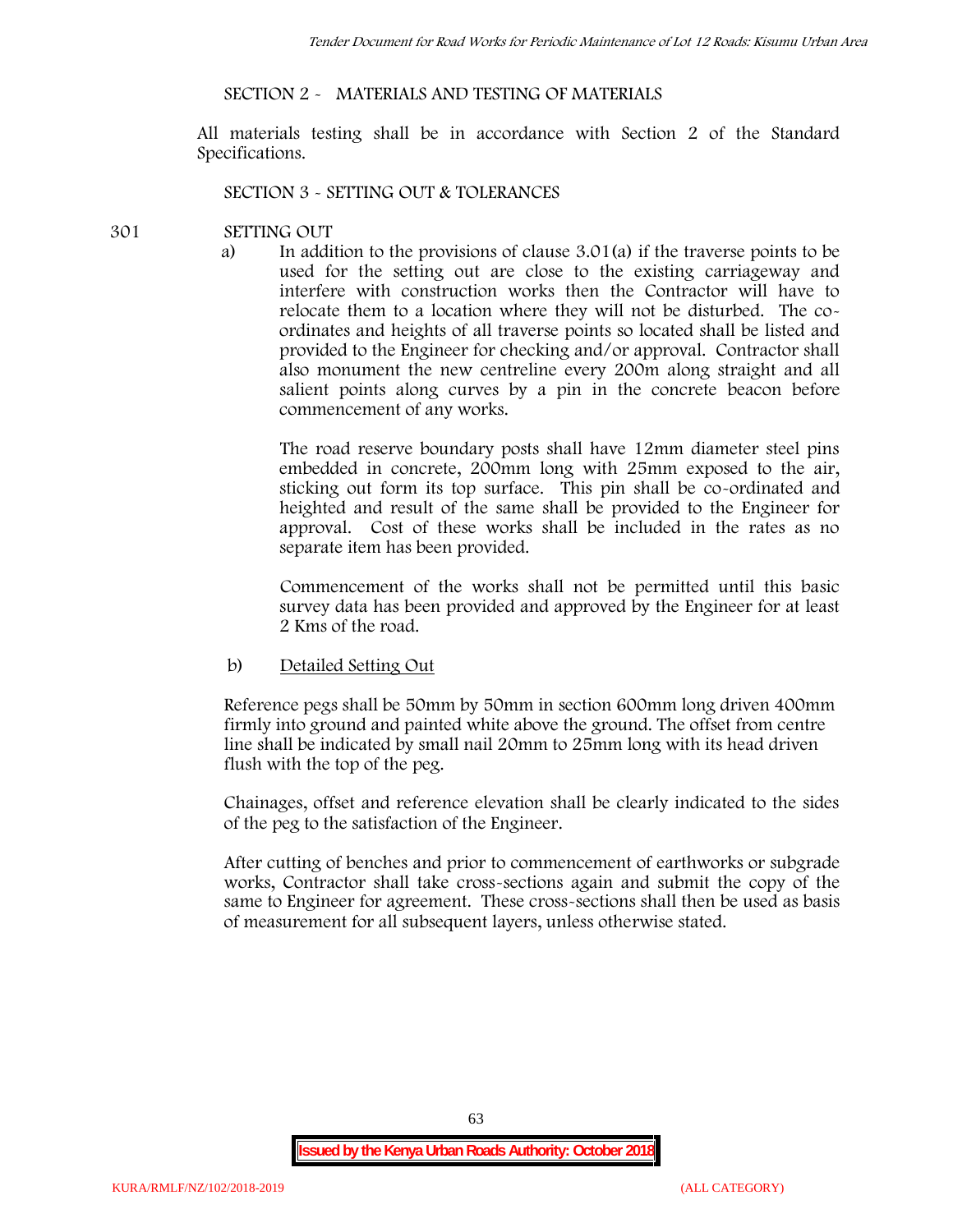**SECTION 4- SITE CLEARANCE AND TOP SOIL STRIPPING**

# **401 SITE CLEARANCE**

Site Clearance shall be carried out as directed by the Engineer.

**402 REMOVAL OF TOPSOIL**

Topsoil shall include up to 200mm depth of any unsuitable material encountered in existing or newly constructed drains, drainage channels, and accesses.

**403 REMOVAL OF STRUCTURES, FENCES AND OBSTRUCTIONS**

When instructed by the Engineer, the Contractor shall demolish or remove any structure and payment for this shall be made on day works basis.

**SECTION 5 - EARTHWORKS**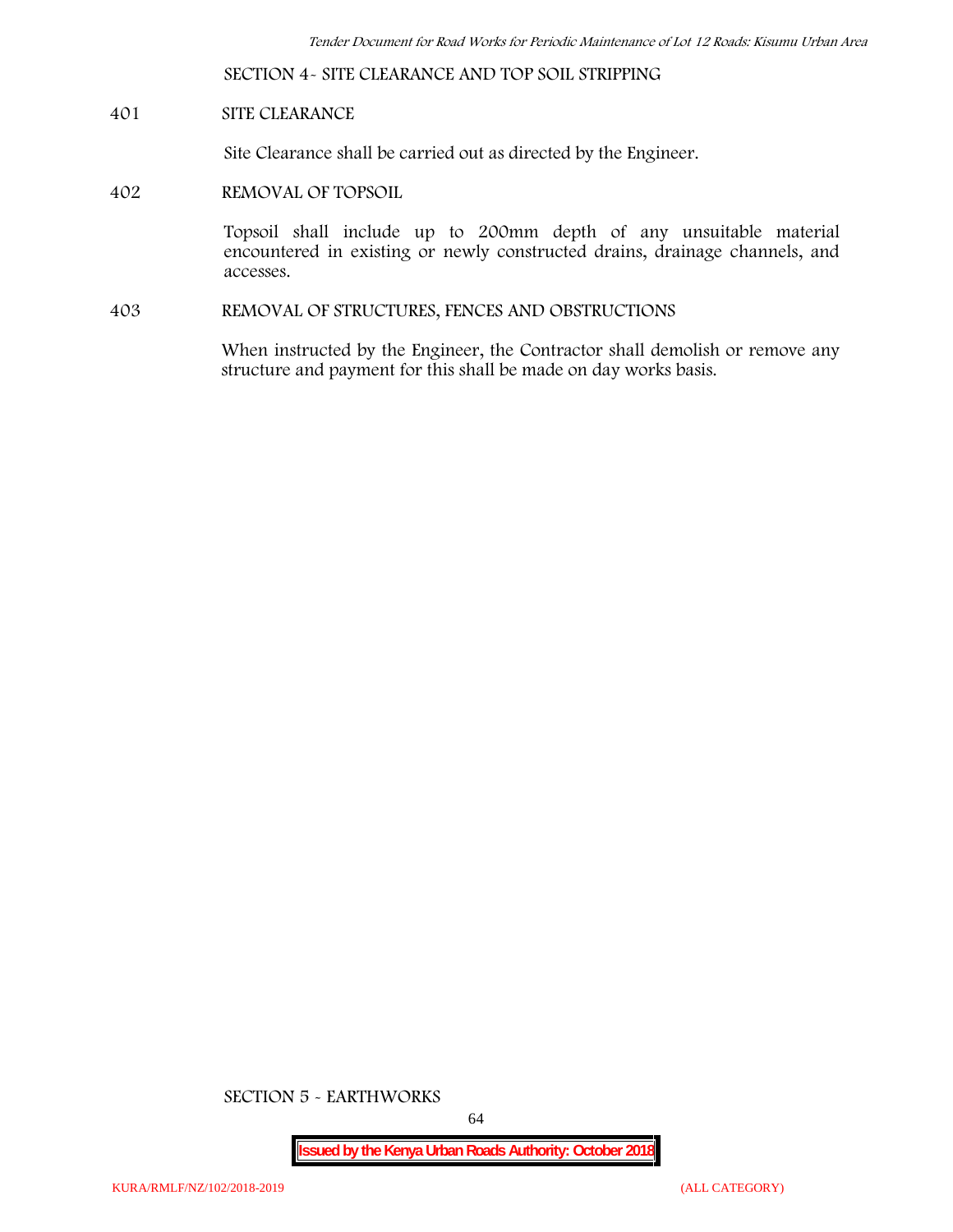# **504 PREPARATION PRIOR TO FORMING EMBANKMENT**

Where benching is required for existing pavement to accommodate earthworks subgrade or subbase for widening the road, the rate for compaction of existing ground shall be deemed to cover this activity.

Excavation in the pavement of the existing road shall be kept dry. In the event of water penetrating the underlying layer, construction of the subsequent layers shall be postponed until the underlying layers are dry enough to accommodate the construction plant without deforming or otherwise showing distress.

Step construction shall be carried out per layer at the joint where excavating both vertically and perpendicular to the direction of the travel. The step shall be 500mm perpendicular to the direction of the travel and 150mm vertical unless otherwise instructed by the Engineer.

Special care shall be taken when compacting the new material at the joint ensuring that specified density is achieved.

# **505 CONSTRUCTION OF EMBANKMENTS**

Only material approved by the Engineer shall be used for fill in embankments. Material with high swelling characteristics or high organic matter content and any other undesirable material shall not be used, unless specifically directed by the Engineer. Unsuitable material shall include:

- (i) All material containing more than 5% by weight or organic matter (such as topsoil, material from swamps, mud, logs, stumps and other perishable material)
- (ii) All material with a swell of more than 3% (such as black cotton soil)
- (iii) All clay of plasticity index exceeding 50.
- (iv) All material having moisture content greater than 105% of optimum moisture content (Standard Compaction)

Subgrade: Shall mean upper 300mm of earthworks either insitu or in fill and subgrade shall be provided for as part of earthworks operation and payment shall be made as "fill". The material for subgrade shall have a CBR of not less than 8% measured after a 4 day soak in a laboratory mix compacted to a dry density of 100% MDD (AASHTO T99) and a swell of less than 1%.

Subgrade repair: Where directed by the Engineer, any localized failure in the subgrade shall be repaired by filling in selected soft, hard or natural of minimum CBR 30% and compacted in accordance with clauses in the specifications applying to normal subgrade.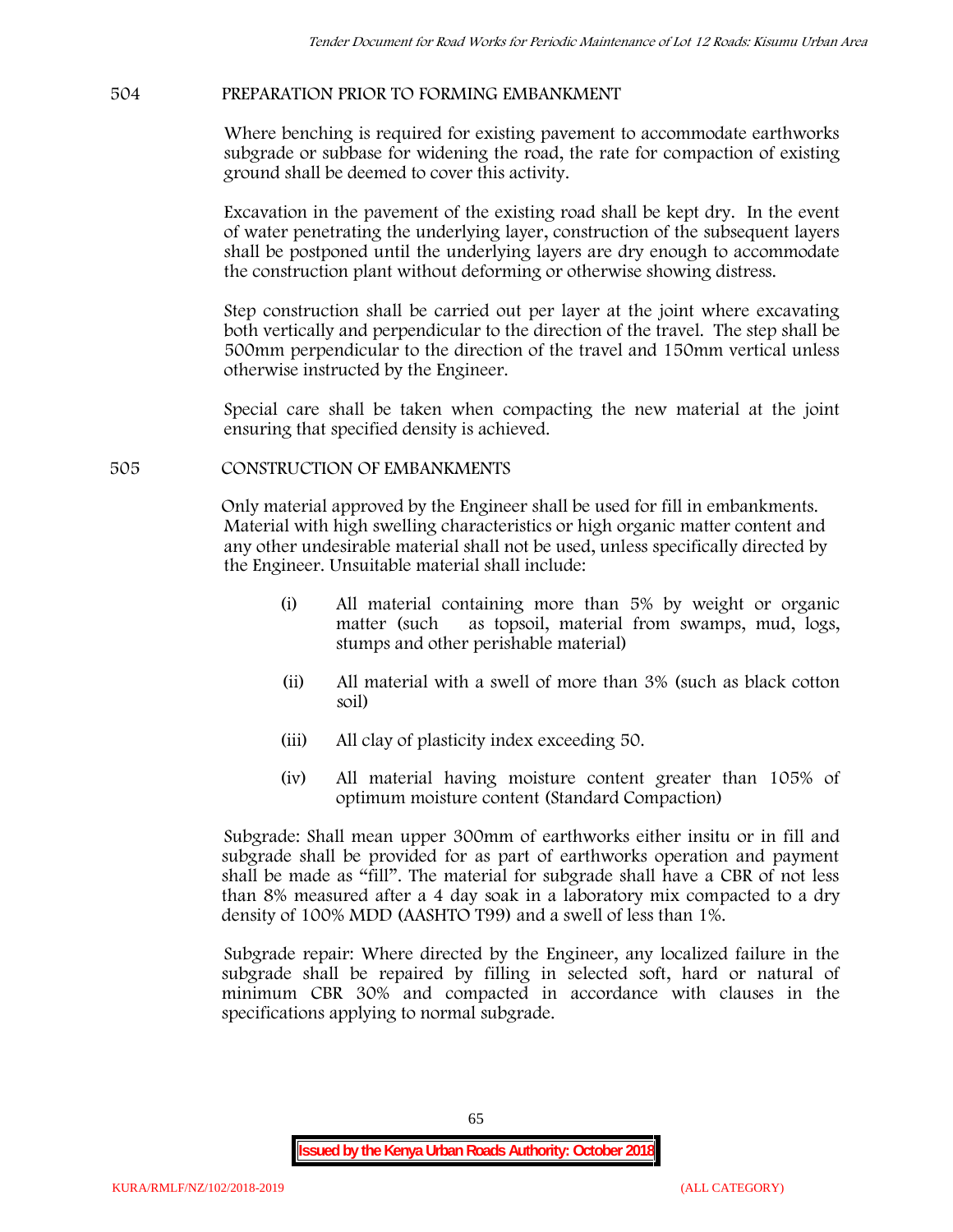Embankment repair: Where directed by the Engineer, any localized filling in soft, hard or natural; selected material requirements shall be executed in accordance with Clause 505.

### **508 COMPACTION OF EARTHWORKS**

At pipe culverts, all fill above ground level around the culverts shall be compacted to density of 100% MDD (AASHTO T.99) up to the level of the top of the pipes or top of the surround(s), if any and for a width equal to the internal diameter of the pipe on either side of the pipe(s) or surround(s) as applicable.

At locations adjacent to structures, all fill above ground level upto the underside of the subgrade shall be compacted to density of 105% MDD (AASHTO T.99). In case of fill around box culverts this should be carried out for the full width of the fill and for a length bounded by the vertical plane passing through the ends of the wingwalls.

Notwithstanding the provision of clause 503 of the standard Specification, Compaction of subgrade material (i.e. material immediately below formation) in cut areas shall not be carried out by the contractor in areas where the formation is formed in hard material, unless specific instructions to the contrary are issued by the Engineer.

Where improved sub-grade material shall be required, this shall be compacted and finished to the same standards and tolerances as those required for normal subgrade and clauses in the specifications applying to normal subgrade shall also apply.

# **511 BORROW PITS**

The first part of the Standard Specification is amended as follows:

Fill material which is required in addition to that provided by excavation shall be obtained from borrow pits to be located and provided by the Contractor but to the approval of the Engineer contrary to what has been stated.

#### **517 MEASUREMENT AND PAYMENT**

Notwithstanding the provisions of clause 517 of the standard specifications, the rate for compaction of fill in soft material shall allow for the requirements of clause 508 of the special specification and no extra payment shall be made for compaction around pipe culverts (100% MDD AASHTO T.99).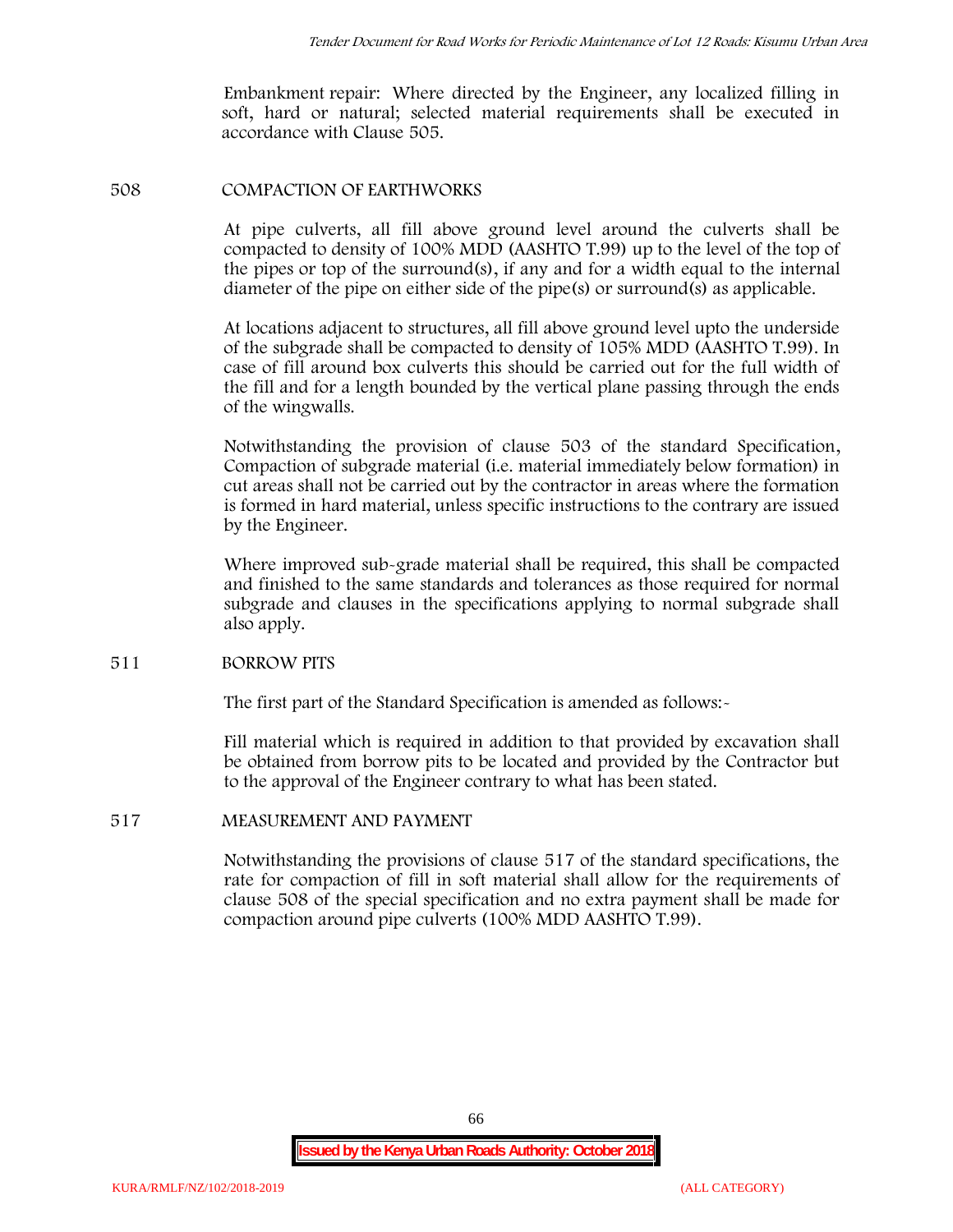**SECTION 6 - QUARRIES, BORROW PITS, STOCKPILES AND SPOIL AREAS**

#### **601 GENERAL**

Notwithstanding any indications to the contrary in the Standard specification the Engineer will not make available to the Contractor any land for quarries, borrow pits, stockpiles and spoil areas, except for those areas in road reserves specifically approved by him.

The contractor will be entirely responsible for locating suitable sources of materials complying with the Standard and Special Specifications, and for the procurement, Wining, haulage to site of these materials and all costs involved therein. Similarly the contractor will be responsible for the provision and costs involved in providing suitable areas for stockpiling materials and spoil dumps. Should there be suitable sites for spoil dumps or stockpiles within the road reserve forming the site of the works the Contractor may utilise these subject to the approval of the Engineer.

No additional payment will be made to the Contractor to cover costs arising from the requirements for this Clause and the Contractor must include these costs in the rates inserted into the Bills of Quantities.

### **602 MATERIAL SITES**

The information on possible material sites is given for the general guidance of bidders. Bidders are however advised to conduct their own investigation as the information contained therein is neither guaranteed nor warranted

#### **603 PROVISION OF LAND**

Notwithstanding any indications to the contrary in the Standard specification the Engineer will not make available to the Contractor any land for quarries, borrow pits, stockpiles and spoil areas, except for those areas in road reserves specifically approved by him.

The contractor will be entirely responsible for locating suitable sources of materials complying with the Standard and Special Specifications, and for the procurement, Wining, haulage to site of these materials and all costs involved therein. Similarly the contractor will be responsible for the provision and costs involved in providing suitable areas for stockpiling materials and spoil dumps. Should there be suitable sites for spoil dumps or stockpiles within the road reserve forming the site of the works the Contractor may utilise these subject to the approval of the Engineer.

No additional payment will be made to the Contractor to cover costs arising from the requirements for this Clause and the Contractor must include these costs in the rates inserted into the Bills of Quantities.

#### **605 SAFETY AND PUBLIC HEALTH REQUIREMENTS**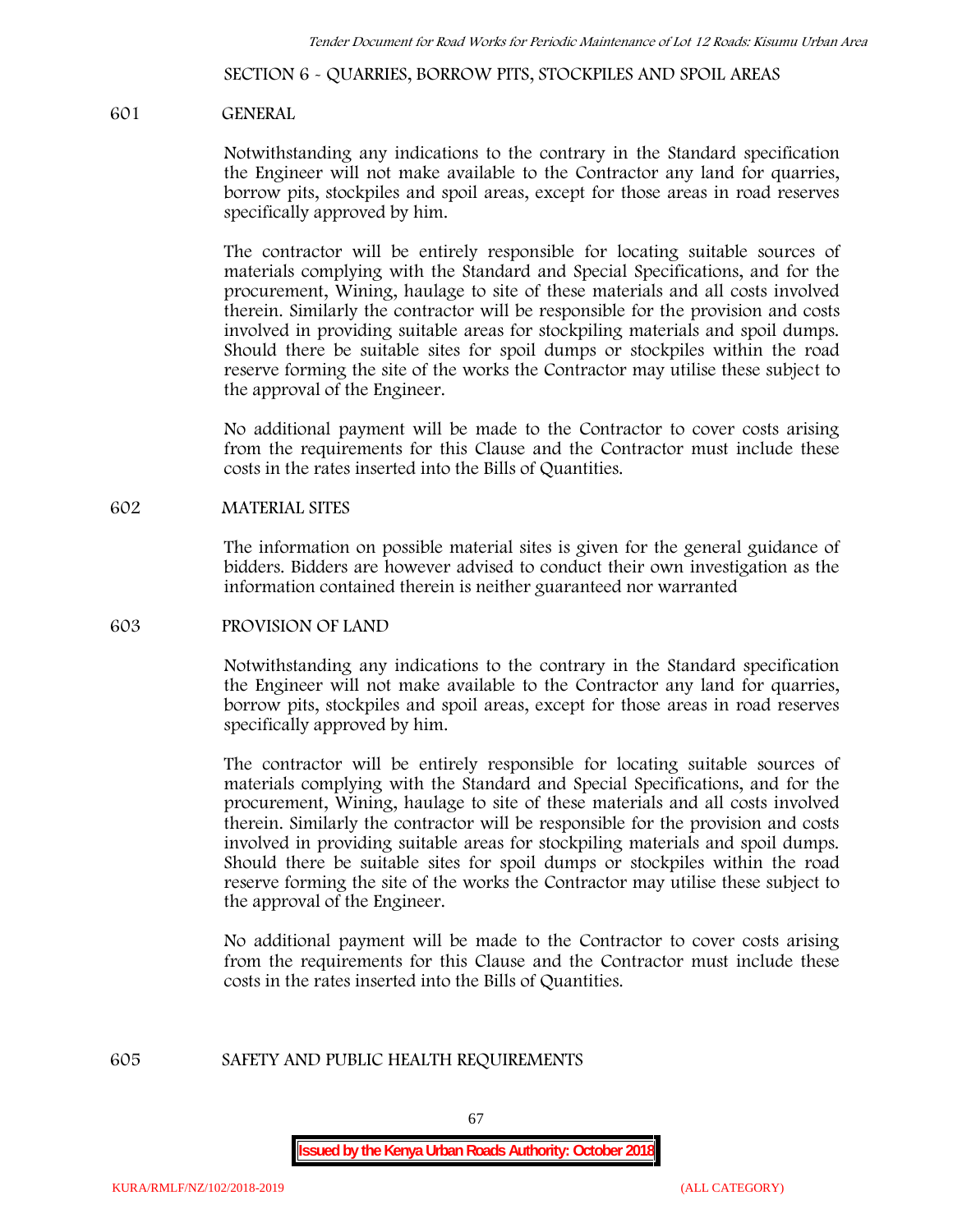In addition to clause 605, the contractor shall allow for professionals to conduct lectures to the workers regarding the spread of HIV/Aids.

**SECTION 7 - EXCAVATION AND FILLING FOR STRUCTURES**

### **703 EXCAVATION OF FOUNDATIONS FOR STRUCTURES**

Unless otherwise instructed by the Engineer, all excavated surfaces in material other than hard material, on which foundations for structures shall be placed, shall be compacted to 100% MDD (AASHTO T.99) immediately before structures are constructed.

Paragraph 4, last line: - Replace "95%" with "100%".

### **707 BACKFILLING FOR STRUCTURES**

Unless otherwise instructed by the Engineer, all backfilling material shall be compacted to a minimum of 100% MDD (AASHTO T.99).

# **709 EXCAVATIONS FOR RIVER TRAINING AND NEW WATER COURSES**

Payments for river training and establishment of new watercourses shall only be made where such work constitute permanent works. Works done for road deviation or other temporary works shall not qualify for payment.

### **710 STONE PITCHING**

Stone pitching to drains, inlets and outlets of culverts to embankments and around structure shall consist of sound unweathered rock approved by the Engineer.

The stone as dressed shall be roughly cubical in shape with minimum dimensions of 150 x 150mm for normal thickness of stone pitching.

The surface to receive the pitching shall be compacted and trimmed to slope and the stone laid, interlocked and rammed into the material to give an even finished surface.

In areas where stone pitching has been damaged, the Contractor shall identify such areas and notify the Engineer for his agreement of the extent of the Works required and his approval and instructions to proceed with the Works. Stone Pitching Repair and Reconstruction shall be carried out in accordance with Clause 710 of the Standard Specifications.

The Works shall involve removal of the damaged stone pitching and reconstruction of the said areas in accordance with Clause 710 of the Standard Specifications by use of the sound salvaged material together with any necessary additional material where all such materials shall comply with Section 7 of the Standard Specifications.

Contrary to clause 713 of the standard specifications, the rates inserted for stone pitching shall allow for grouting.

68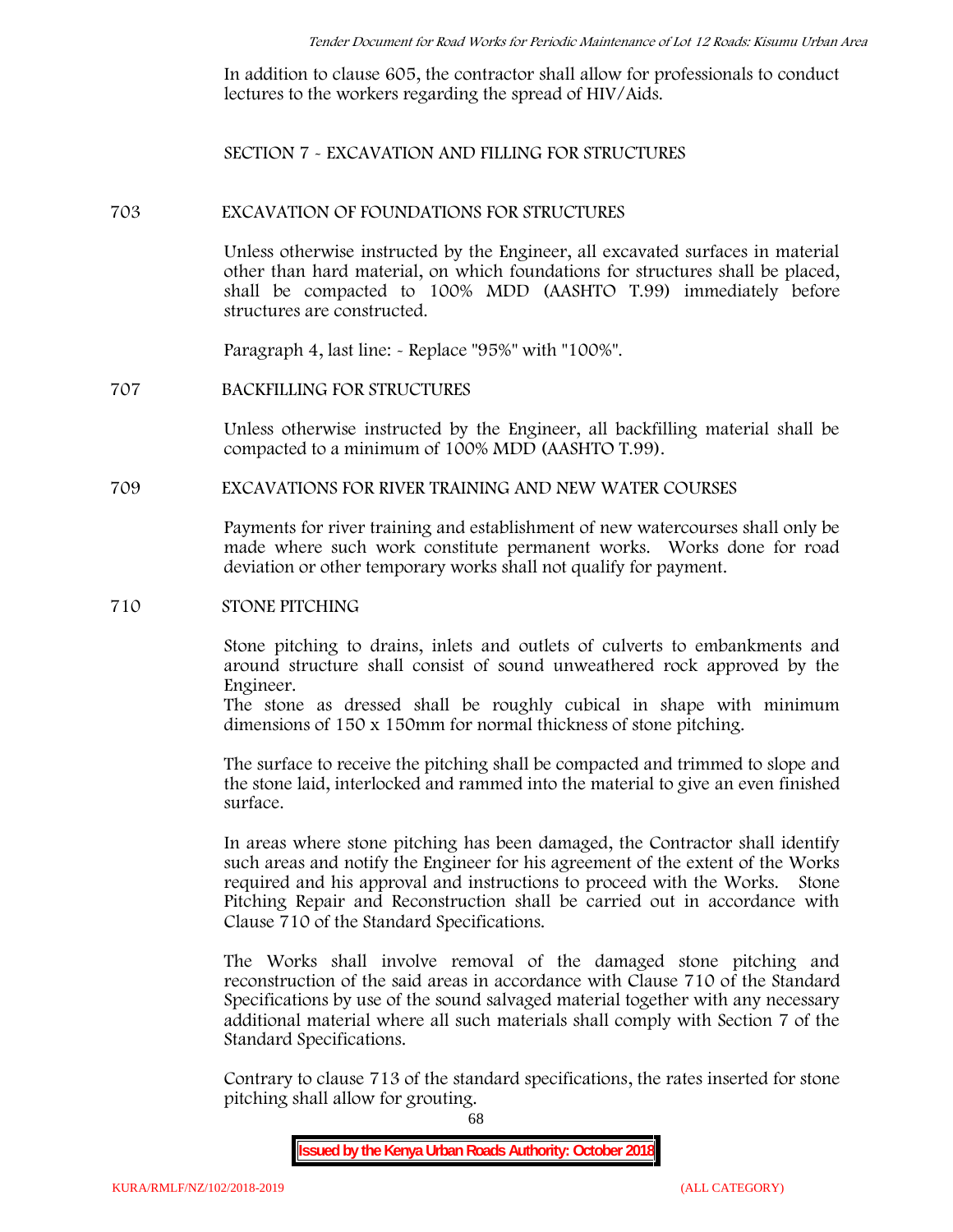# **711 GABIONS**

Where instructed by the Engineer the Contractor will install gabions as protection works to washout areas or bridge Piers and or Abutments. Gabions shall be constructed in accordance with Clause 711 of the Standard Specification.

I n cases where existing gabions have been damaged, the Contractor shall identify them and notify the Engineer for his agreement of the extent of the Work required and his approval and instructions to proceed with the Works.

The Works shall involve removal of the damaged gabions / rocks, excavation to the correct levels and grades as directed by the Engineer, and in accordance with Clause 711 of the Standard Specifications and reconstruction with new gabions and other necessary materials as necessary. The damaged gabions shall be recovered and transported to the nearest KURA'S Yard or M.O. R &P.W Department depot.

# **712 RIP-RAP PROTECTION WORK**

Quarry waste or similar approved material shall be used to backfill scoured and eroded side, outfall and cut-off drain. The material shall be compacted to form a flat or curved surface preparatory to stone [pitching of drainage channels, existing and new scour checks as directed by the Engineer.

The surface to receive the pitching shall be compacted and trimmed to slope and the stone hand laid, interlocked and rammed into the material to give an even finished surface. The interstices of the Pitching shall be rammed with insitu material. The insitu material immediately behind the pitching shall be compacted to minimum density of 100% MDD compaction (AASHTO T.99)

# **714 BACKFILL BELOW STRUCTRURES**

Where instructed this shall be carried out in compliance with the requirements of Clause 507 and 804 of the Standard Specification.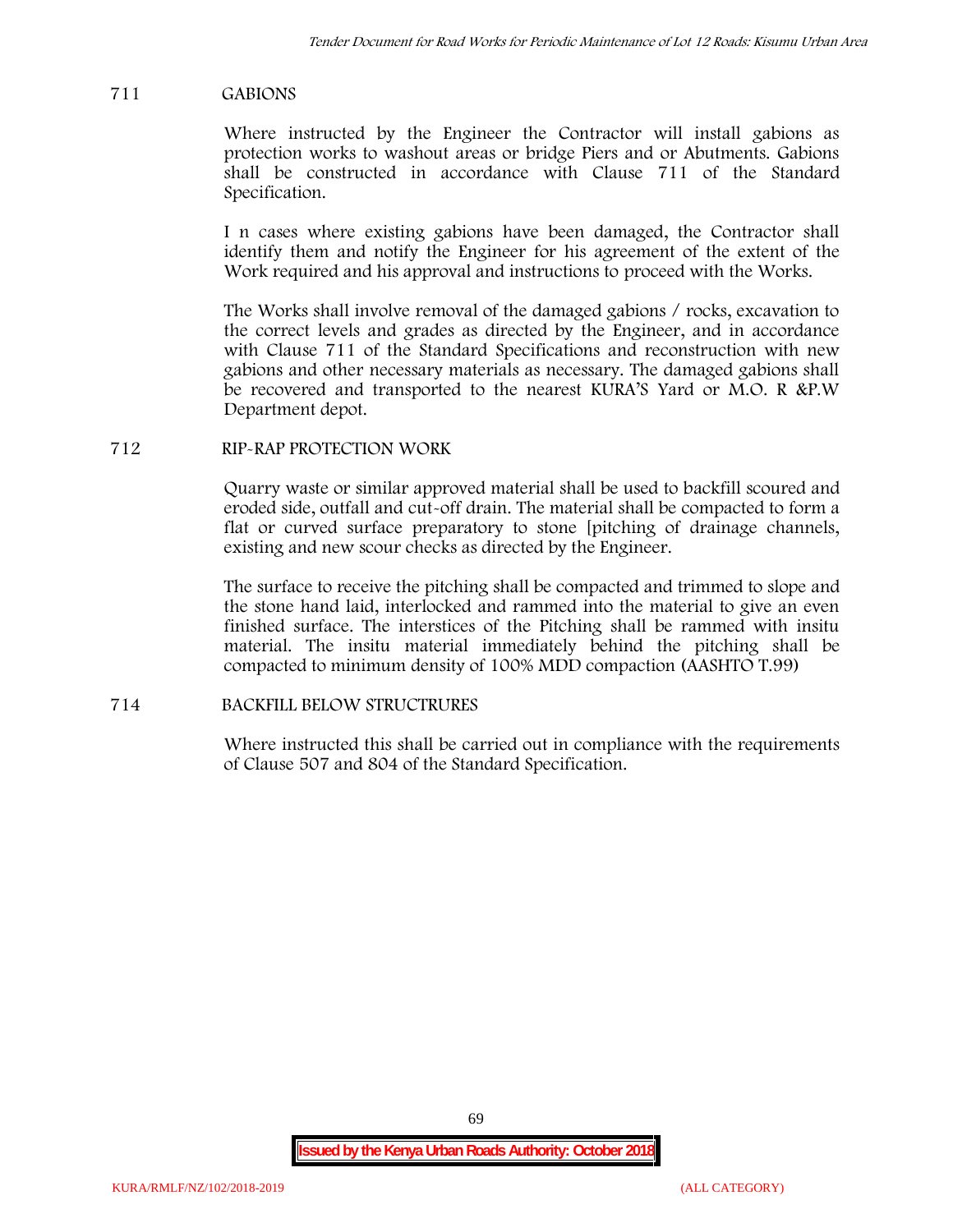**SECTION 8 - CULVERTS AND DRAINAGE WORKS**

### **801 SCOPE OF SECTION**

The operations specified in this section apply to the installation of drainage works and reinstatement and improvement of the same.

In addition, this Section covers: -

- Extending of existing 450mm, 600mm and 900mm diameter pipes to be compatible with the increased road width or access.
- Desilting and cleaning of existing pipes and outfall drains to make them free flowing.

**804 EXCAVATION FOR CULVERTS AND DRAINAGE WORKS**

In the Standard Specifications, make the following amendments: -

- (a) In paragraph 6, line 3, and in paragraph 7, line 5 and in paragraph 11, line 6, delete "95%" and insert "100%".
- (b) Removal of Existing Pipe Culverts

Where instructed by the Engineer, the Contractor shall excavate and remove all existing blocked or collapsed culvert pipes of 450mm, 600mm and 900mm diameter including concrete surround, bedding, inlet and outlet structure.

The void left after removal of culvert pipes shall be widened as necessary to accommodate new concrete bedding, pipe and haunching. The payment of this work shall be per linear metre of pipes removed,

and the volume in m<sup>3</sup> of inlet/outlet structure removed. The void left by removal of these pipes shall be carefully preserved in order to accommodate replacement of 450mm, 600mm or 900mm diameter pipe culverts as shall be directed by the Engineer.

- (c) Removal of Other Existing Drainage Structures When instructed by the Engineer, the Contractor shall demolish or remove any other structure and payment for this shall be made on day work basis.
- (d) Excavation for Culverts and Drainage Works The Contractor shall carry out all excavations for new culverts and drainage works to the lines, levels, inclinations, and dimensions shown on the drawings or as instructed by the Engineer.

#### **805 EXCAVATION IN HARD MATERIAL**

In the Standard Specifications, Sub-clauses 805(a) and 805 (b) delete "95%" and insert "100%".

In sub-clause 809(a), paragraph 1, line 1, substitute "95%" with "100%".

70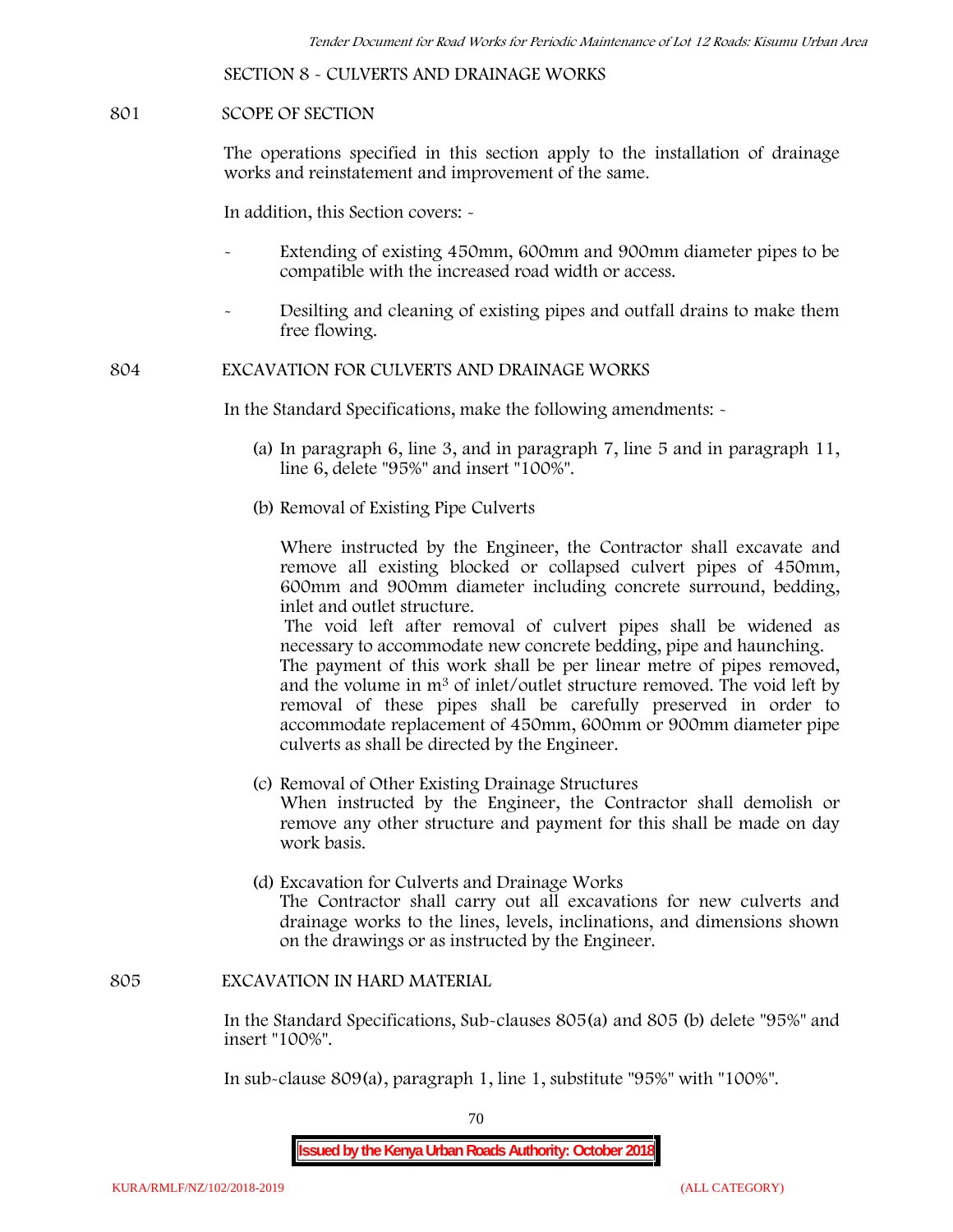In sub-clause 809(c), paragraph 2, line 4, between the words "compacted" and "and shaped" insert the words "to 100% MDD (AASHTO T.99)".

Hard material is material that can be excavated only after blasting with explosives or barring and wedging or the use of a mechanical breaker fitted with a rock point in good condition and operated correctly. Boulders of more than 0.2m<sup>3</sup> occurring in soft material shall be classified as hard material.

### **809 BEDDING AND LAYING OF PIPE CULVERTS**

Concrete pipes shall be laid on a 150mm thick concrete bed of class 15/20 and the pipes shall be bedded on a 1:3 cement: sand mortar at least 50mm thick, 150mm wide and extending the full length of the barrel.

The rates inserted shall allow for compaction of the bottom of excavation to 100% MDD (AASHTO T.99).

### **810 JOINTING CONCRETE PIPES**

The concrete pipes for the culverts shall have ogee joints and will be jointed by 1:2 cement: sand mortar and provided with fillets on the outside as described in clause 810 of the Standard Specification.

### **812 BACKFILLING OVER PIPE CULVERTS**

In the Standard Specifications, clause 812

a) Wherever the expression "dry density of 95% MDD (AASHTO T. 99)" occurs delete and replace with "dry density of 100% MDD (AASHTO T.99)".

The rates entered for laying of pipe culverts shall allow for backfilling to pipe culverts and compacting to 100% MDD (AASHTO T.99) and these works shall not be measured and paid for separately.

# **814 SUBSOIL DRAINS**

In the event of excavation for repairs exposing local seepage, springs or unacceptably high water table, the Engineer may instruct the provision of counter fort or French drains.

These drains shall consist of a trench excavated to the alignment, width, depth and gradient instructed by the Engineer, and backfilled with approved compacted clean hard crushed rock material as specified in clause 815 of the standard specification. Where these drains lie within the carriageway the carriageway shall be reinstated with compacted stabilised gravel and surfaced with hot asphalt or a surface dressing as instructed by the Engineer.

### **815 INVERT BLOCK DRAINS AND HALF ROUND CHANNELS**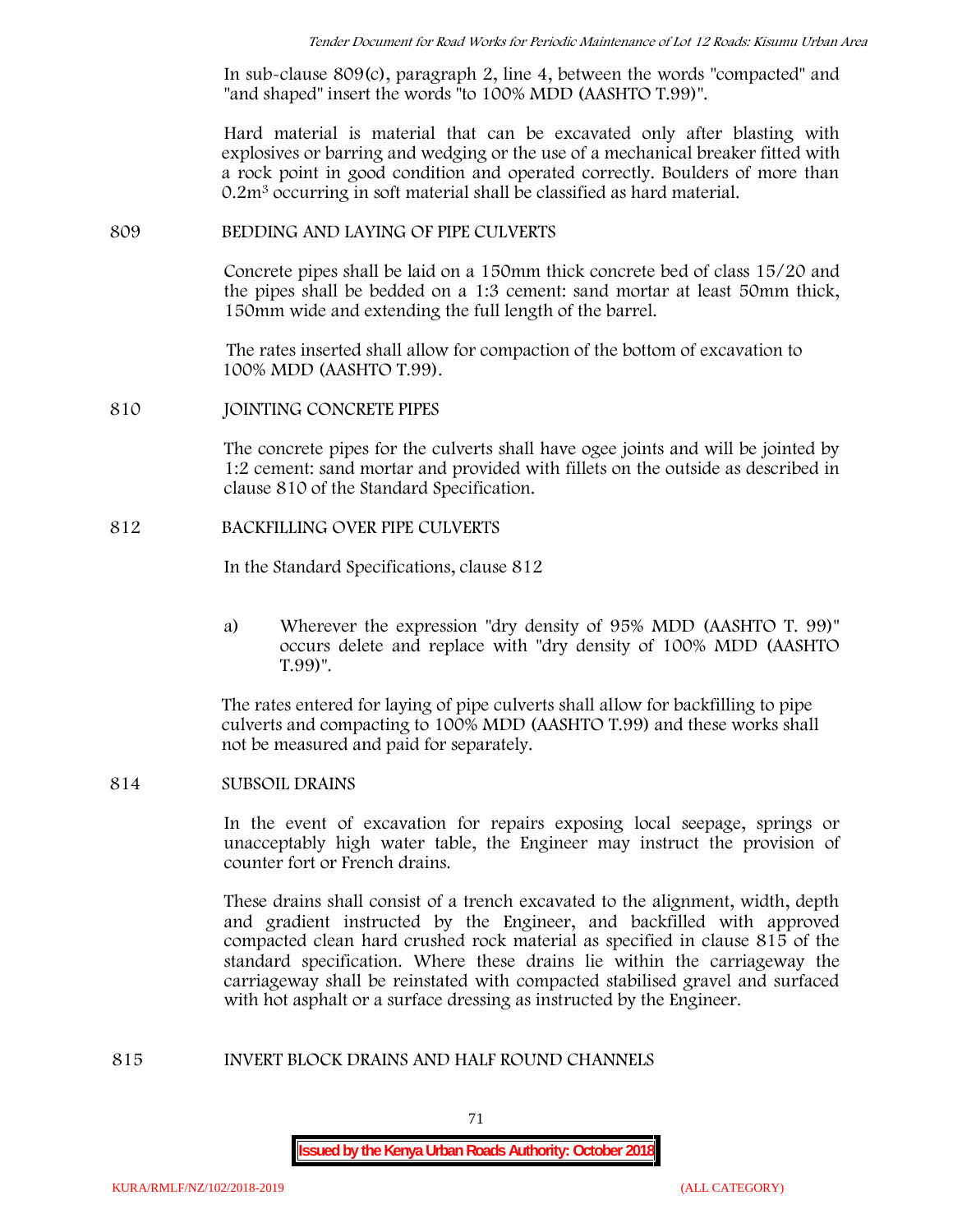Invert Block Drains and Half Round Channels shall be constructed as shown in the drawings provided in accordance with the Standard Specifications where directed by the Engineer.

- **817 REPAIRS TO DRAINS**
- **817.1 Cleaning and Repair of Existing Drains**

In areas of existing side drains, mitre or outfall drains where such are blocked, the Engineer shall instruct the Contractor to clean and clear the drains to free flowing condition.

The work shall consist of:

- (a) Stripping and removal of any extraneous material to spoil including vegetation and roots in the drains to the satisfaction of the engineer.
- (b) Spreading of any spoil to the satisfaction of the Engineer.

Shaping the drains to free flowing condition as directed by the Engineer. Removing any broken side slabs for inverted block drains and replacing with a new removing any broken inverted block drains and replacing with a new one well jointed.

Measurement and Payment for cleaning drains shall be by linear metre of drain cleaned measured as the product of plan area and vertical depth of extraneous material instructed to be removed. No extra payment will be made for removal of vegetation and roots.

**817.2 Channels**

The Engineer may instruct that the Contractor provides open channels in place of existing subdrains where the latter may be damaged or in any other place. The rates entered by the Contractor in the bills of quantities must include for removal and disposal of any subdrain material, excavation to line and level, backfilling and compaction as directed by the engineer. The channels shall be constructed of precast class 20/20 concrete of minimum 80mm thickness and lengths or widths not exceeding 1000mm. Joints shall be at least 15mm wide filled with 1:2 cement sand mortar.

**817.3 Rubble fills for protection work**

Quarry waste or similar approved material shall be used to back fill scoured and eroded side, outfall and cut-off drains. The material shall be compacted to form a flat or curved surface preparatory to stone pitching of drainage channels, existing and new scour checks as directed by the Engineer.

## **817.4 Stone Pitching**

Stone pitching shall be constructed in accordance with clause 710 of the standard Specification.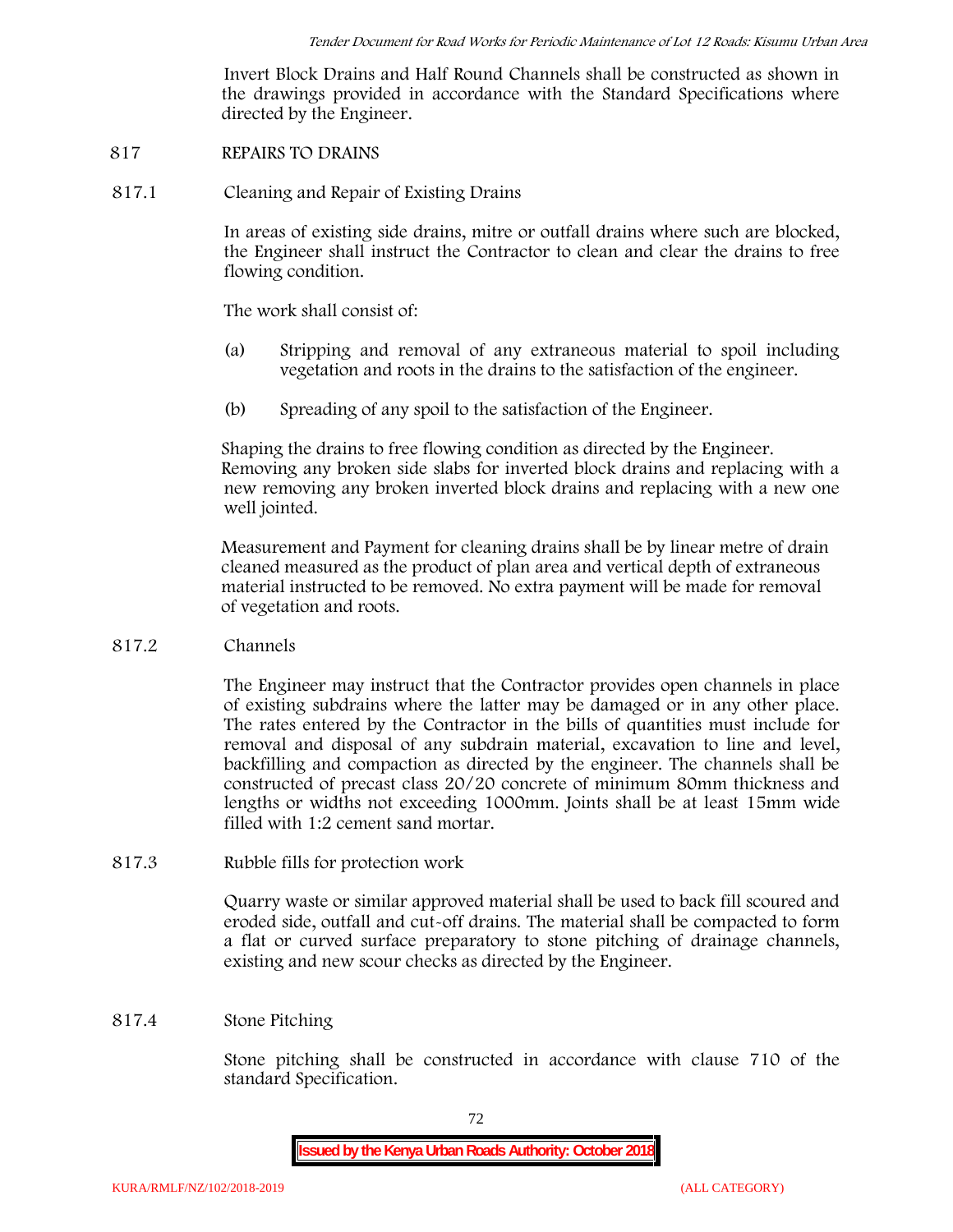**817.5 Gabions**

Gabions shall be constructed in accordance with clause 711 of the standard Specification.

#### **817.6 Spoil Material**

The Contractor shall be responsible for removal from site of all materials excavated in the course of undertaking works in this section of the specifications, unless suitable for re-use, and deposit of the material in a spoil dump to be approved by the Engineer.

### **818 SCOUR CHECKS**

Scour checks are to be constructed in mass concrete in accordance with clause 818 of the standard Specifications and the drawings as shall be provided.

**819 CLEANING AND MAINTENANCE**

## **819.1 Desilting of Pipe Culverts**

Where instructed, Contractor shall desilt the existing pipe culverts by removing all the material from the pipe to make them clean and free flowing.

Measurement and payment shall be by the linear metres of pipes de-silted, regardless of diameter size.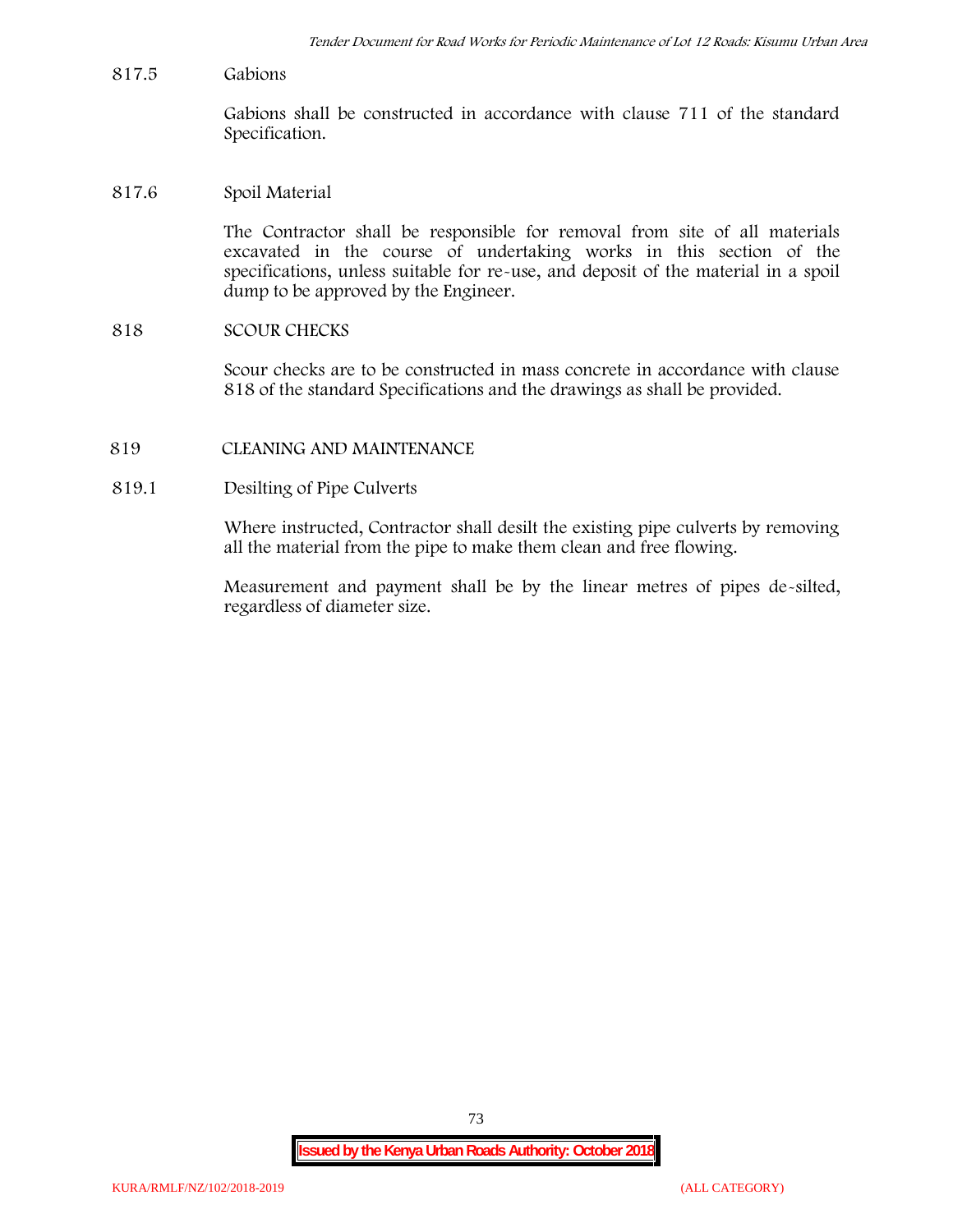**SECTION 9 - PASSAGE OF TRAFFIC**

#### **901 SCOPE OF THE SECTION**

The Contractor shall so arrange his work to ensure the safe passage of the Traffic at all times and if necessary construct and maintain an adequate diversion for traffic complete with all the necessary road traffic signs.

The contractor shall provide to the satisfaction of the Engineer adequate warning signs, temporary restriction signs, advance warning signs, barriers, temporary bumps and any other device and personnel equipped with two way radios to ensure the safe passage of traffic through the works.

When carrying out the Works the Contractor shall have full regard for the safety of all road users.

The Contractor shall also provide sign posts and maintain to the satisfaction of the Engineer all deviations necessary to complete the works. The contractor should allow for the costs of complying with the requirements of this clause in his rates.

The contractor will be deemed to have inspected the site and satisfied himself as to the adequacy of his bid for these works and no additional payments will be made to the contractor for any expenditure on traffic control or the provision of deviations. The employer shall not be liable for inadequate prior investigations of this nature by the contractor.

### **903 MAINTENANCE OF EXISTING ROADS**

The Contractor shall when instructed, maintain the existing project road ahead of works using compacted asphalt concrete type I in accordance with the provisions in clause 1601B – 1607B of the Special Specifications or gravel material depending on the nature of the wearing course surface.

### **904 CONSTRUCTION OF DEVIATIONS**

(a) **General**

In addition to requirement of this clause, the Contractor shall when instructed construct and complete deviations to the satisfaction of the Engineer before commencing any permanent work on the existing road. Also during these works the contractor is supposed to provide a detour of adequate pipe culverts for pedestrian and traffic crossing where there is bridge works.

Subject to the approval by the Employer, the Contractor may maintain and use existing roads for deviation. Payment for this, made in accordance with clause 912 (a) (i), shall be by the Kilometre used depending on the type of road used, whether bituminous or earth/gravel. The rates shall include for the provision of materials and the works involved.

b) **Geometry**

74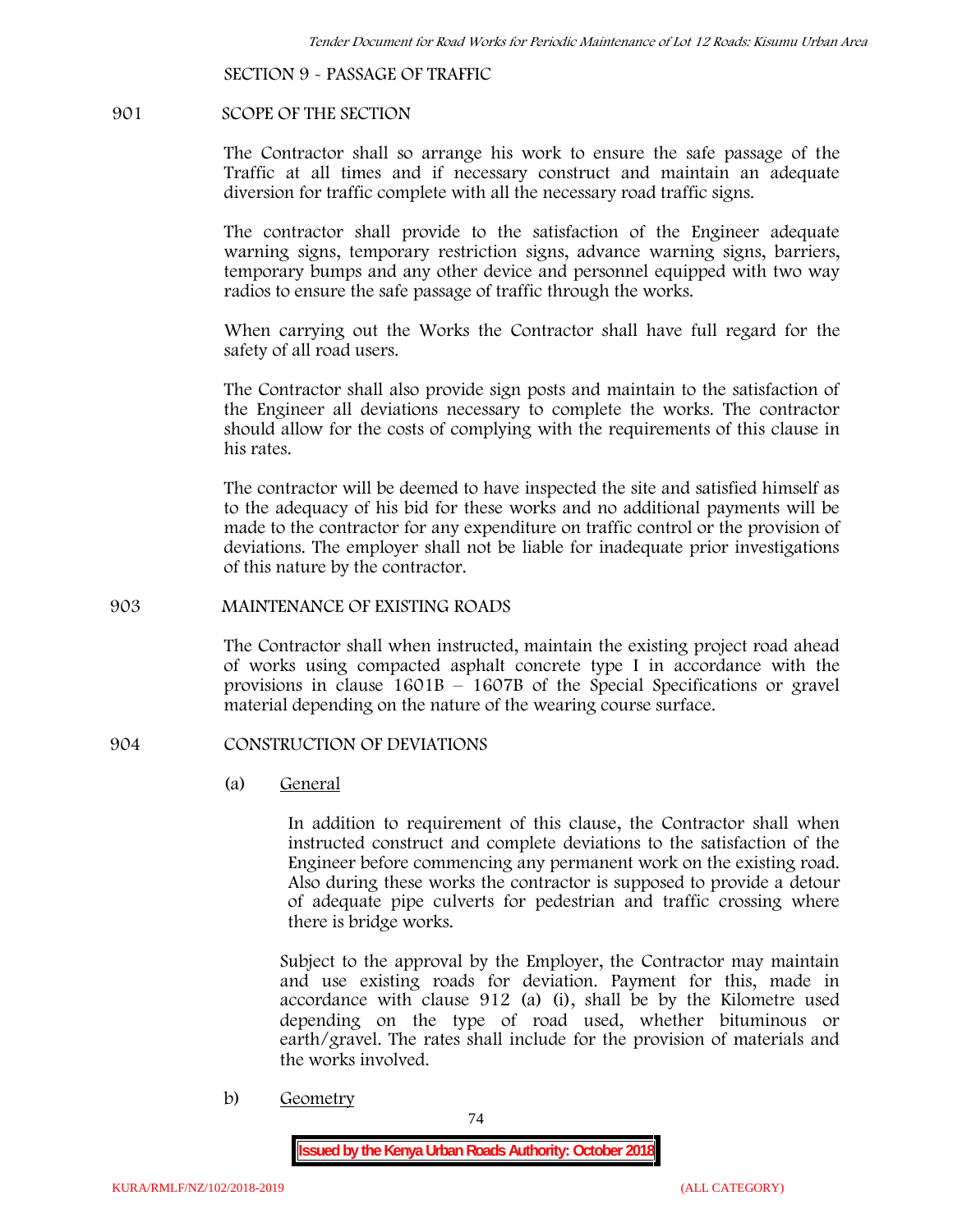The carriageway width of the deviations shall not be less than 6m wide and suitable for 2-way lorry traffic unless otherwise specified.

c) **Construction**

Unless otherwise instructed gravel wearing course for the deviation shall be 150mm compacted thickness complying with section 10 of the Standard Specification. The Contractor shall allow in his rate for removal of any unsuitable material before placing of gravel wearing course, as this will not be paid for separately.

In addition to provision of this clause, Contractor is required to sprinkle water at least 4 times a day at the rate of  $1$  to  $1.4$  litres/ $M<sup>2</sup>$  in regular interval to minimise the effects of dust. Latest sprinkling time shall be one hour before the sunset.

Where existing neighbouring roads are used as deviation, Contractor shall carry out repairs and maintenance in parent materials used for the existing base and surfacing of the road being used.

# **906 PASSAGE OF TRAFFIC THROUGH THE WORKS**

The Contractor shall arrange for passage of traffic through the works during construction whenever it is not practicable to make deviations.

Any damage caused by passing traffic through the works shall be made good at the contractor's own cost.

## **907 SIGNS, BARRIERS AND LIGHTS**

Contractor shall provide signs, barriers and lights as shown in the drawing in Book of Drawings at the locations where the traffic is being carried off the existing road to the deviation and back again to existing road. The Contractor shall provide ramps and carry out any other measures as instructed by the Engineer to safely carry traffic from the road to deviation.

Contrary to what has been specified in this clause the road signs provided shall be fully reflectorised and in conformity with clause 9.1 of the "Manual for Traffic Signs in Kenya Part II".

# **909 ASSISTANCE TO PUBLIC**

In addition to provision of clause 909, Contractor shall maintain close liaison with the relevant authorities to clear any broken down or accident vehicles from the deviations and the main road, in order to maintain smooth and safe flow of the traffic. Further, the Contractor shall provide a traffic management plan to be approved by the Engineer before the commencement of any construction works and execute the same, to the satisfaction of the Engineer, during the entire period of project implementation. A draft traffic management plan shall be submitted with Bid.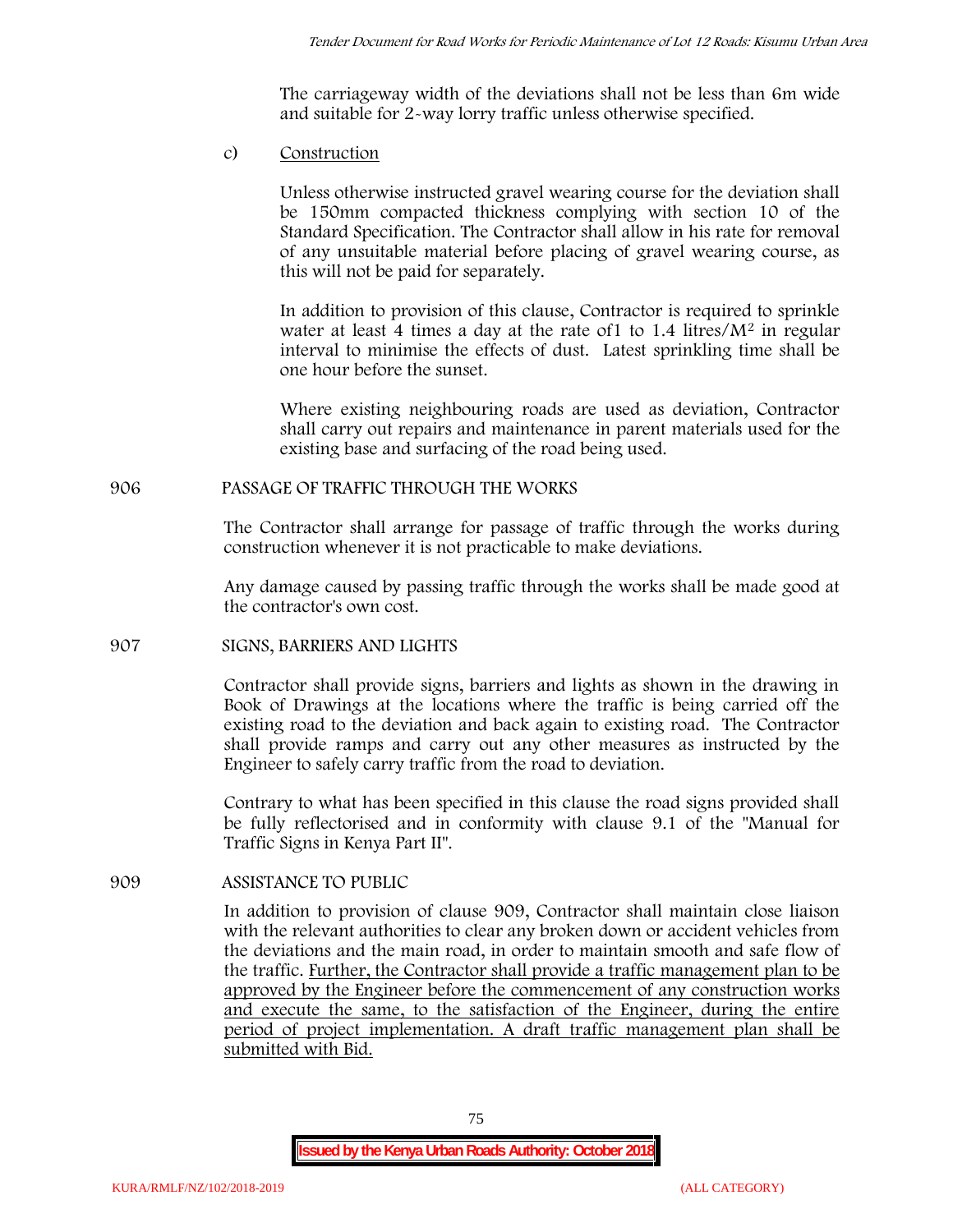# **912 MEASUREMENT AND PAYMENT**

### **Construct Deviation**

#### **Road Deviation**

The Contractor shall be paid only 50% of the rate for this when he completes deviation road to the satisfaction of the Engineer. The balance shall be paid in equal monthly instalments over the contract period, as he satisfactorily maintains the deviation (as per clause 904 and 905 above) when it is in operation.

Where existing neighbouring road has been used as deviation, payment shall be by the kilometre rate and shall include the cost of repairs and maintenance of the road carried out in parent base and subbase materials.

### **Deviation using Pipe Culverts**

The Contractor shall be paid only 50% of the rate for this when he completes deviation to the satisfaction of the Engineer. The balance shall be paid in equal monthly instalments over the contract period, as he satisfactorily maintains the deviation when it is in operation. The Contractor shall be paid full amount when the bridge under construction will be in use.

### **Maintain existing road**

Asphalt Concrete or gravel for maintaining the existing road shall be measured by the cubic metre placed and compacted upon the road

#### **Passage of traffic through the works**

Payment shall be made on Lump Sum basis.

#### **Assistance to Public**

The Contractor will be deemed to have included cost of this item in other items and no separate payment shall be made.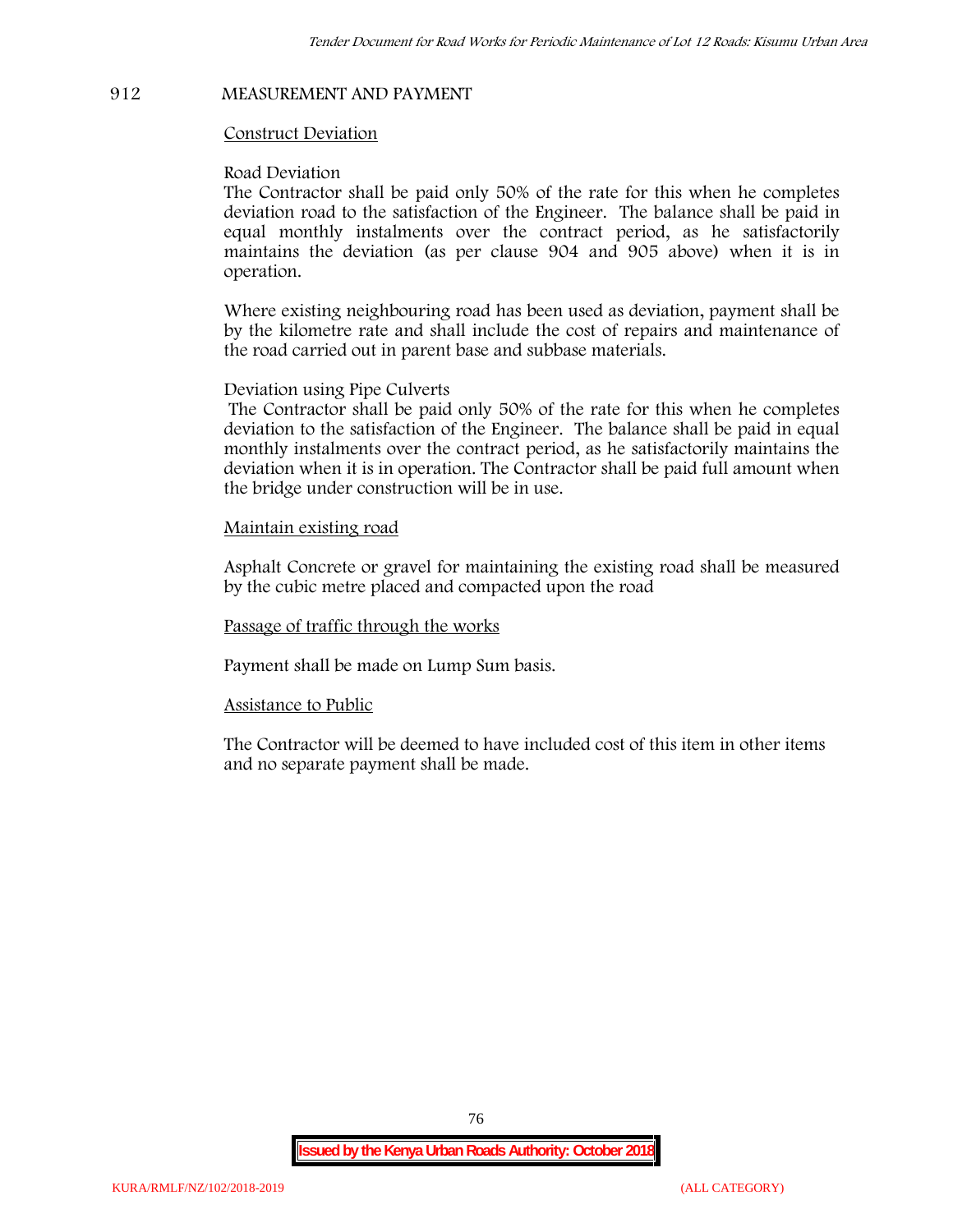### **SECTION 10 – GRADING AND GRAVELLING**

### **1001 GENERAL**

Grading covers the works involved in the reinstatement of the road carriageway to the camber by removing the high points and filling up gullies, corrugations and wheel ruts to restore smooth running surface. Gravelling consists of excavation, loading, hauling, spreading, watering and compaction of gravel or softstone wearing course material on the formation of the road carriageway.

### Ditch and Shoulder grading

The activity consists of cutting of a  $V$  – ditch and reinstating or reforming of the shoulders of road using either Towed or Motor grader.

### Carriageway grading

### **(i) Light grading**

This consists of trimming of the carriageway to control roughness and corrugations using either a towed grader or a motorized grader.

### **(ii) Heavy grading**

This consists of scarifying the existing carriageway surface, cutting high spots and moving materials to fill potholes, corrugations and wheel ruts and reshaping of the surface to the specified camber, using either a towed grader or a motorized grader. All loose rocks, roots, grasses shall be removed and disposed well clear off the drains.

Heavy grading will be considered if 70% of the road has potholes, corrugations and wheel ruts of over 200mm deep.

The material shall be bladed toward the center of the road starting from both edges until the specified camber is achieved.

## **1002 MATERIALS**

Gravel shall include lateritic gravel, quartzitic gravel, calcareous gravel, decomposed rock, softstone/quarry waste material, clayey sand and crushed rock.

#### **1003 MATERIAL REQUIREMENTS**

Gravel material shall conform to the requirements given below:

GRADING REQUIREMENTS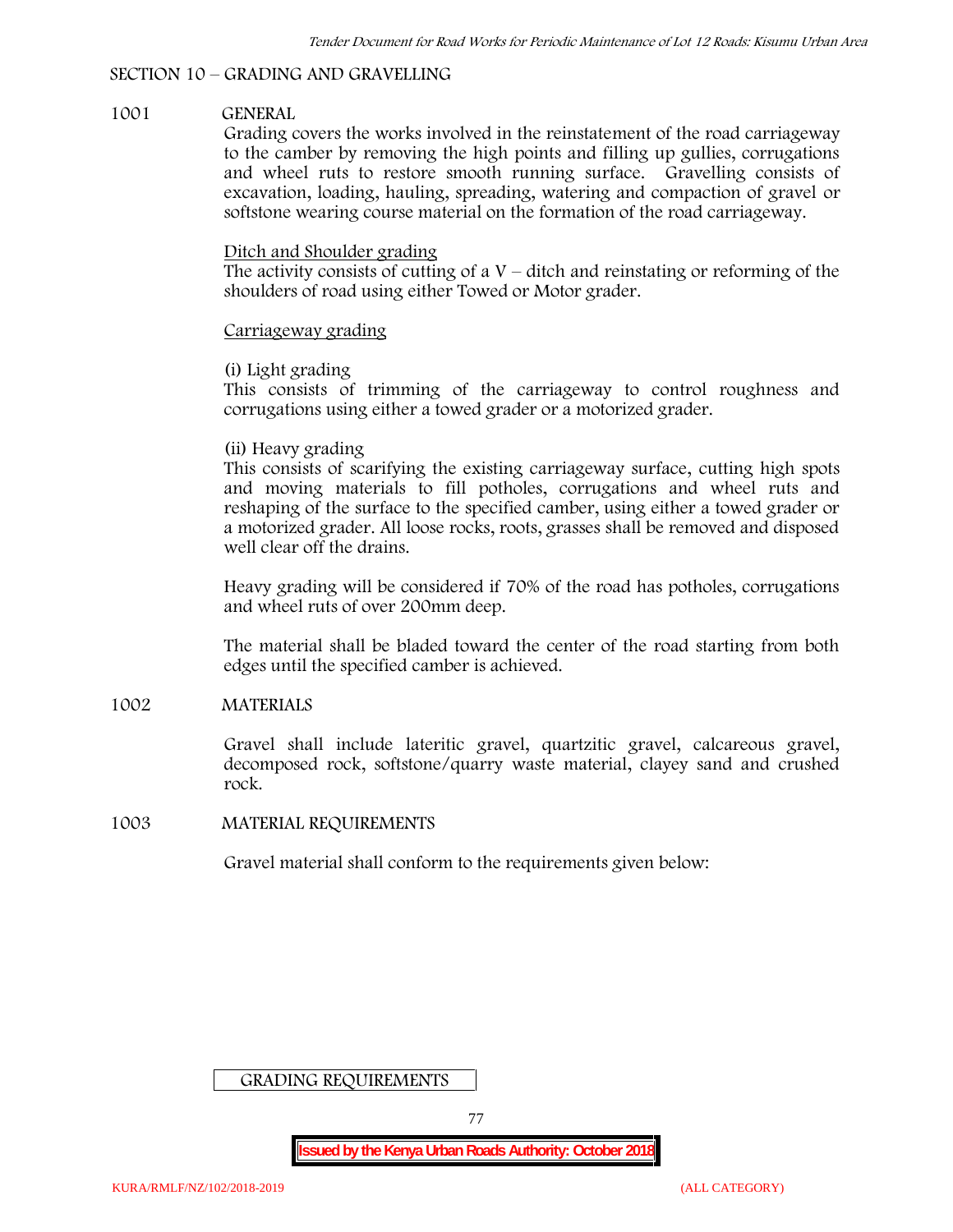| <b>AFTER COMPACTION</b> |                                  |     |
|-------------------------|----------------------------------|-----|
| Sieve                   | % by weight                      |     |
| (mm)                    | passing                          |     |
| 40                      | 100                              |     |
| 28                      | $95 - 100$                       |     |
| 20                      | $85 - 100$                       |     |
| 14                      | $65 - 100$                       |     |
| 10                      | $55 - 100$                       |     |
| 5                       | $35 - 92$                        |     |
| 2                       | $23 - 77$                        |     |
| 1                       | $18 - 62$                        |     |
| 0.425                   | $14 - 50$                        |     |
| 0.075                   | $10 - 40$                        |     |
|                         | PLASTICITY INDEX REQUIREMENTS PI |     |
| Zone                    | Min                              | Max |
| <b>WET</b>              | 5                                | 15  |
| DRY                     | 10                               | 25  |

| BEARING STRENGTH REQUIREMENTS                   |            |                |  |  |
|-------------------------------------------------|------------|----------------|--|--|
| Traffic                                         | <b>CBR</b> | DCP Equivalent |  |  |
| Commercial                                      |            | mm/Blow        |  |  |
| VPD                                             |            |                |  |  |
| Greater than                                    | $2\Omega$  | 11             |  |  |
| 15                                              |            |                |  |  |
| Less than 15                                    | 15         | 14             |  |  |
| CBR at 95% at MDD, Modified AASHTO and 4        |            |                |  |  |
| days soak                                       |            |                |  |  |
| Lower quality material (CBR 15) may be accepted |            |                |  |  |
| if no better material can be found              |            |                |  |  |

NB: Wet Zone – mean annual rainfall greater than 500mm Dry Zone – mean annual rainfall less than 500mm

**SECTION 11 – SHOULDERS TO PAVEMENT**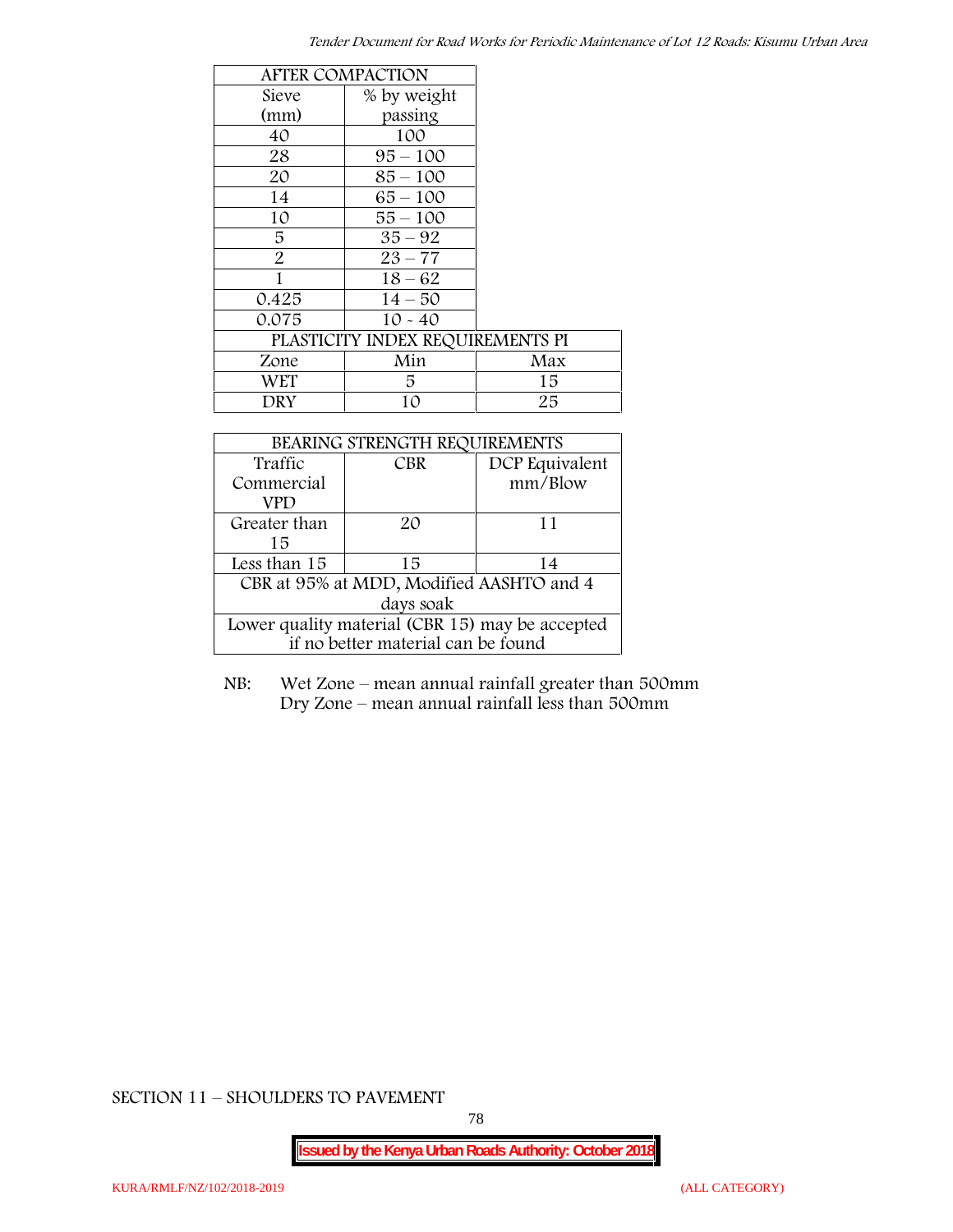## **1101 GENERAL**

Shoulders shall be constructed in accordance with guidelines given in 1102 and as directed by the Engineer.

For sections where shoulders are extremely low and requires fill material before the shoulder is reconstructed, the construction of fill embankment shall be in accordance with Section 5 of this specification.

## **1102 MATERIAL FOR CONSTRUCTION OF SHOULDERS**

The shoulders shall be 1.0m wide both sides and shall be formed of 150mm thick well compacted soft stone material and topsoiled with red coffee soil and planted with grass.

Low shoulder shall be reconstructed by cutting benches, filling and compacting approved fill material to form the formation to the shoulders.

Shoulder reconstruction shall be same in all sections including the slip roads.

## **1105 SURFACE TREATMENT OF SHOULDERS**

The shoulders shall be planted with creeping type kikuyu grass.

### **1106 MEASUREMENT AND PAYMENT**

Payment for shoulder construction shall be in accordance with the relevant clauses in sections 11, 12, 14, 15 and 23 of the relevant Specifications. Payment for fill material on shoulder shall be in accordance with Section 5 of this specification.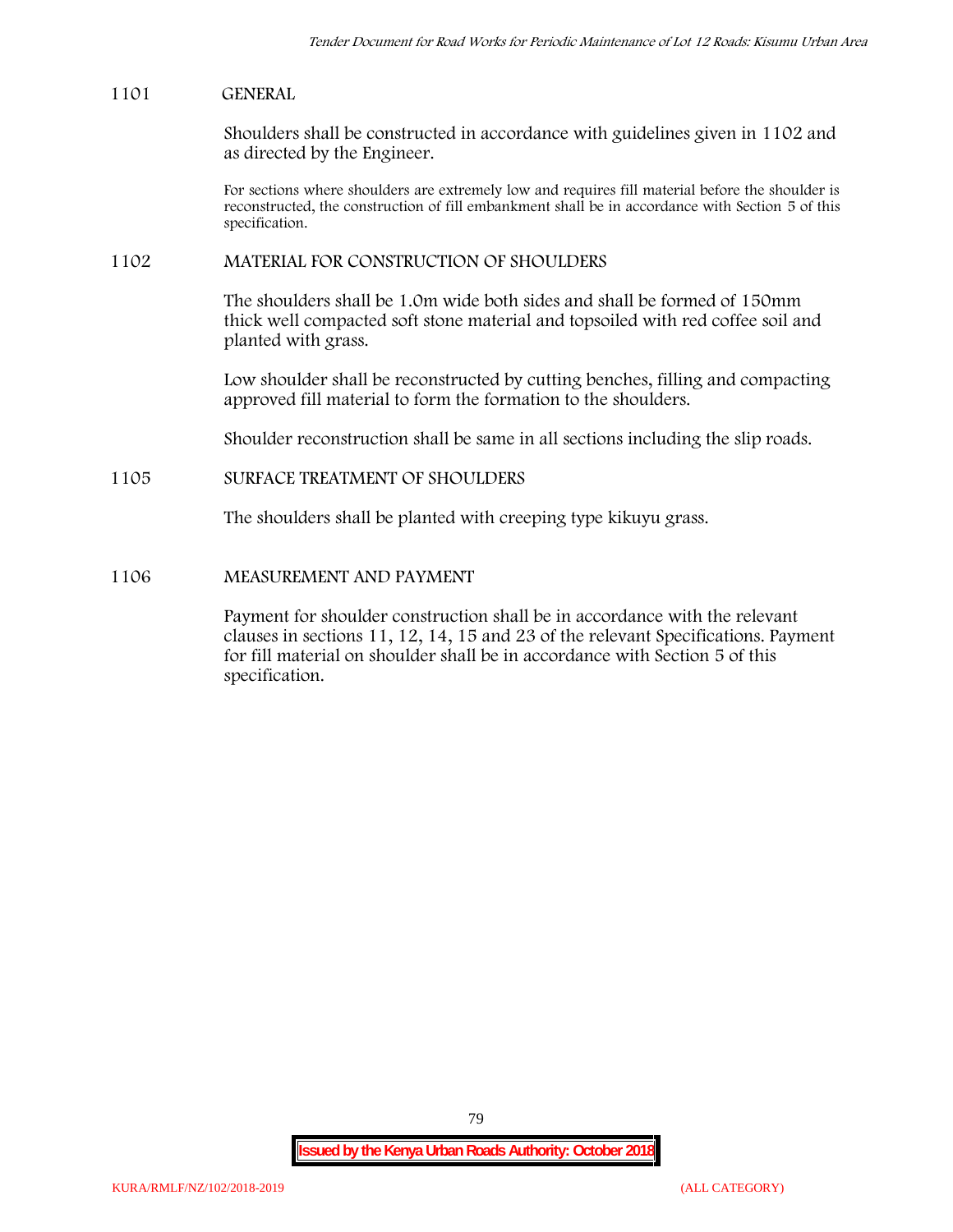#### **SECTION 12 - NATURAL MATERIAL SUBBASE AND BASE**

#### **1201 GENERAL**

Where instructed by the Engineer, the Contractor shall undertake repairs, widening and reprocessing to the existing carriageway and shoulders in accordance with sections 12 and 14 of the Special Specifications.

**a) Areas to be scarified and reprocessed**

The contractor will scarify, add new material and reprocess sections as determined by the Engineer.

**b) Pavement repairs**

The Contractor will carry out repairs to base and subbase as directed by the Engineer and according to Specifications given in Sections 12 and 14 of the Standard Specifications.

**c) Pavement widening**

The Contractor shall, as directed by the Engineer, bench and compact the subgrade to 100% MDD (AASHTO T99), provide lay and compact material for subbase and base as directed by the Engineer and in accordance with Sections 5 and 12 of the Standard Specifications.

#### **1203 MATERIAL REQUIREMENTS**

Natural materials for base and subbase shall conform to the specifications given in Section 12 of the Standard Specifications for Road and Bridge Construction for cement and lime improved base and subbase.

**1209 MEASUREMENT AND PAYMENT**

Natural material for subbase and base shall be measured by the cubic metre placed and compacted upon the road calculated as the product of the compacted sectional area laid and the length.

**1210 HAND PACKED STONE**

Hand packed stone base is a layer of hand laid stone of defined size and durable in nature, laid in a manner such that when proof rolled and compacted it forms a stable and dense matrix as a road base.

**a) Material for Hand Packed Stone Base**

This shall consist of durable stone with nominal base dimensions of 75 mm square and minimum height of 150 mm or when compacted to give a layer of 150 mm. The stone shall be class C with the following requirements: **LAA 45 max ACV 32 max SSS 12 max**

80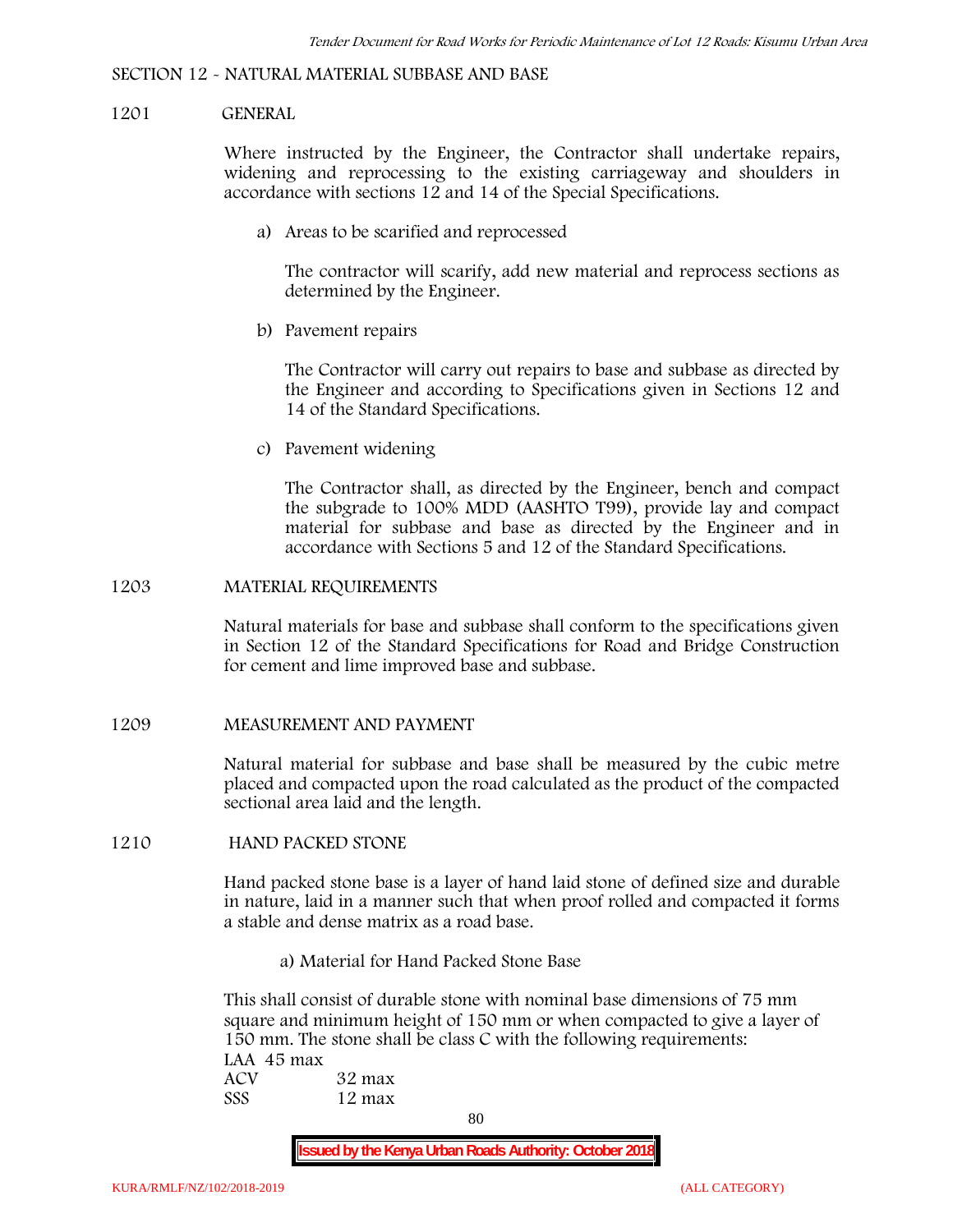| FI | 30 max  |
|----|---------|
| CR | 60 min. |

It shall be free from foreign matter. The fines passing 0.425 mm sieve shall be **NONPLASTIC**

## **b) Laying**

The stone shall be laid by hand closely together. The stone shall be carefully bedded and tightly wedged with suitable spalls. The base of the stone shall alternate with the apex in all directions or as directed by the Engineer. The layer shall be proof rolled with a loaded scrapper or truck with a minimum axle load of 8 tonnes in the presence of the Engineer who shall approve of its stability before compaction.

## **c) Compaction**

This shall be by a steel wheeled roller of at least five tonnes per metre width of roll. It shall consist of four static runs or until there is no movement under the roller. There shall follow vibratory compaction until an average dry density of 85% minimum of specific gravity of stone has been achieved. No result shall be below 82% of specific gravity. The surface of the compacted layer shall then be levelled by quarry dust (0/6 mm). The dust shall have the following specifications:

| Grading    |            |  |  |  |
|------------|------------|--|--|--|
| Sieve Size | % Passing  |  |  |  |
| 10         | 100        |  |  |  |
| 6.3        | $90 - 100$ |  |  |  |
|            | 75-95      |  |  |  |
| 2          | $50 - 70$  |  |  |  |
|            | $33 - 50$  |  |  |  |
| 0.425      | 20-33      |  |  |  |
| 0.300      | 16-28      |  |  |  |
| 0.150      | $10 - 20$  |  |  |  |
| 0.075      | $6 - 12$   |  |  |  |

The stone shall be class C

The dust shall be free from foreign matter and fines passing 0.425 mm sieve shall be **NON-PLASTIC**. The maximum layer shall be 40 mm or as directed by the Engineer

## **d) Measurement and Payment**

Payment shall be by the cubic metre laid  $(m<sup>3</sup>)$ . Measurement of volume shall be determined as the product of length and compacted thickness laid. The rate quoted for this item should include the cost for laying the levelling quarry dust layer, as no extra payment shall be made for this layer.

# **1211 REPROCESSING EXISTING PAVEMENT LAYERS**

**(b) General**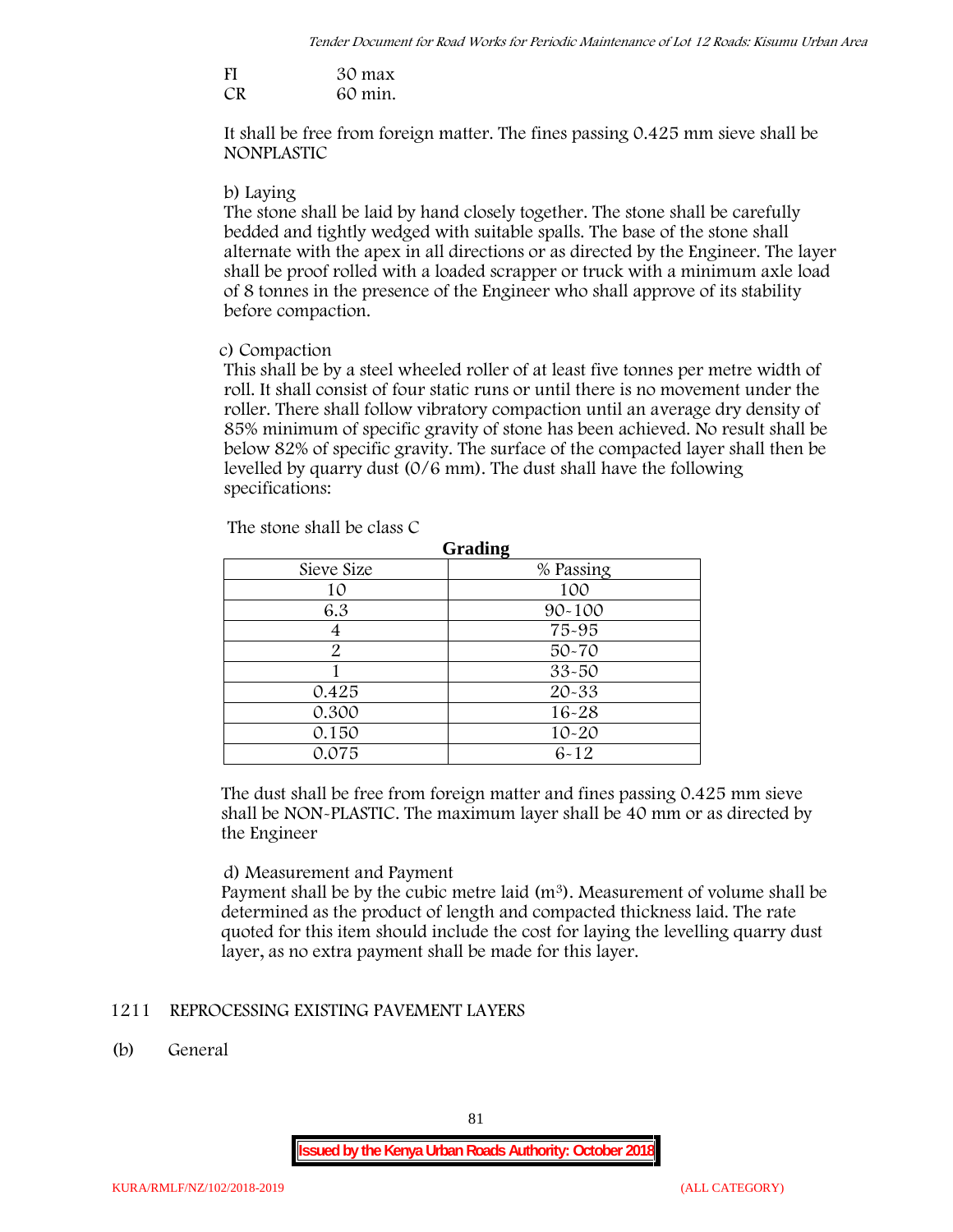The existing surfacing and the base shall be reprocessed with additional material and the composite mixture shall be compacted to form the subbase layer.

Before commencement of the work the Contractor shall propose plants and equipments he proposes to use for this activity.

The Contractor after approval of his proposal shall carry out test section in accordance with Section 3 of the Standard Specifications.

- (c) The existing surfacing and base course shall be broken up to specified depth and reprocessed in place, where required. The underlying layers shall not be damaged, and material from one layer may normally not be mixed with that of another layer. Where unauthorized mixing occurs or where the material is contaminated in any way by the actions of the Contractor, and the contaminated material does not meet the specified requirements of for the particular layer, he shall remove such material and replace it with other approved material, all at his own expense.
- (d) Any mixture composition of the new layer must not contain more than 30% of the bituminous material by volume. The mixture must not contain pieces of bound bituminous material larger than 37.5mm, and any such material shall be removed at the Contractor's cost.
- (e) The requirements for imported material used in the respective pavement layers shall comply with the limitations, norms, sizes and strengths specified in the Standard Specifications clause 1203(b) and (d) and shall be worked as per Section 14 of the Standard Specification.
- (f) Material reworked in-situ or that obtained from existing pavement is not expected to comply with the material requirements but the reworking should achieve the specified requirements.
- (g) Where the thickness of any existing pavement layer requires to be supplemented within reprocessing and the thickness of the additional material after compaction will be less than 100mm, the existing layer shall be scarified to a depth that will give a layer thickness of at least 100mm after compacting the loosened existing and the additional material.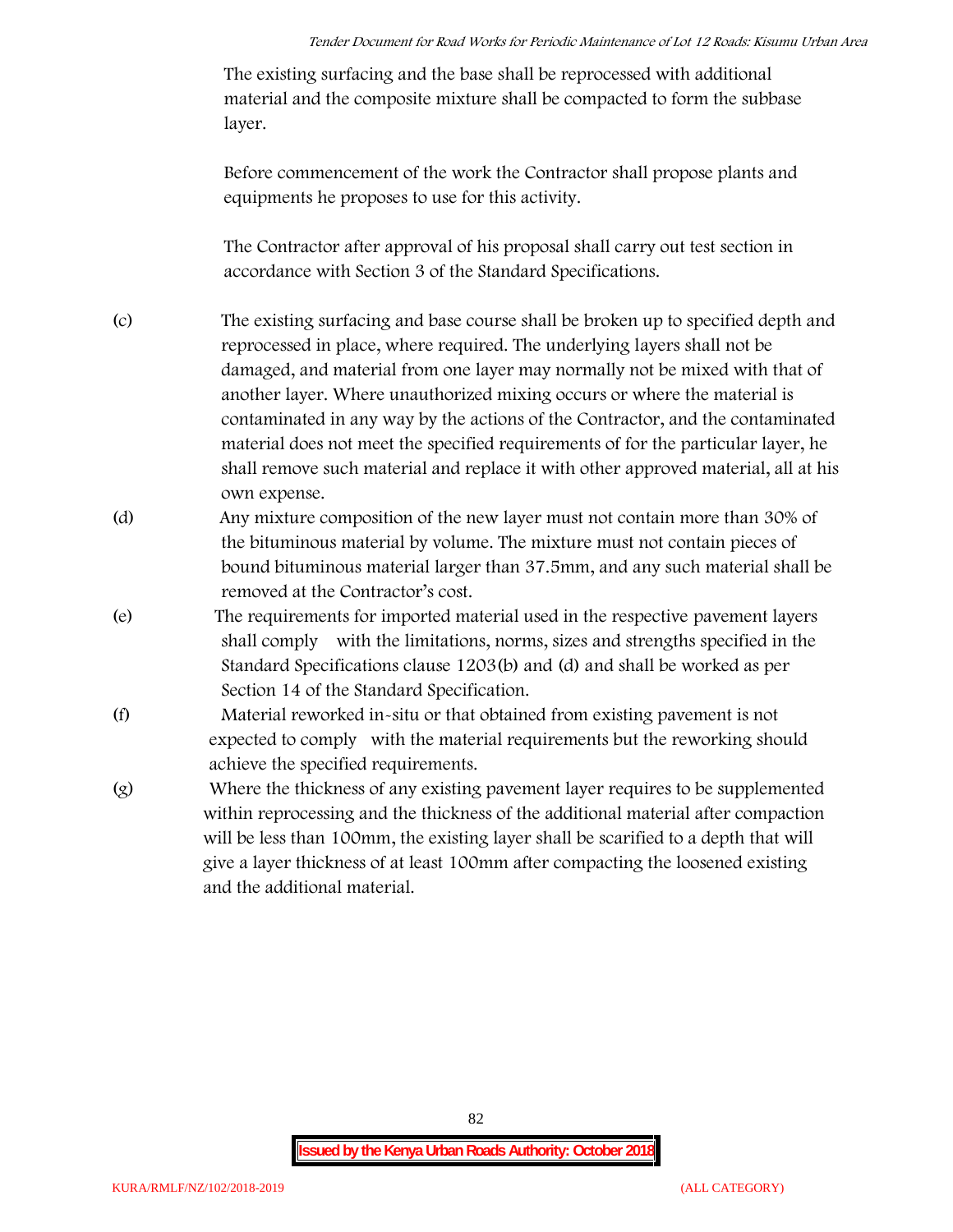# **Controlling the Reworked Depth**

The Contractor shall submit a proven method to method to control the depth of excavation, or layer to be reworked, to the Engineer for approval. The Engineer may order a trial section to be reprocessed before any major length of the road is rehabilitated.

# **Excavations**

Excavations in the pavement shall be kept dry. In the event of water penetrating the underlying layers, construction of the consecutive layers shall be postponed until the underlying layers are dry enough to accommodate the construction plant without deforming or otherwise showing distress.

Step construction shall be carried out per layer at the joint when excavating, both longitudinally (if appropriate) and perpendicular to the direction of travel. The step width shall be 500mm perpendicular to the direction of travel, and 150mm long longitudinally, unless otherwise instructed by the Engineer.

Special care shall be taken when compacting the new material at the joint, ensuring that the specified density is achieved.

# **Measurement and Payment**

(a) Item: In-situ reprocessing of existing pavement layers as subbase compacted to specified density (95% MDD AASHTO T180) and thickness.

## Unit: M<sup>3</sup>

The tendered rate shall include full compensation for breaking up the existing pavement layer to specified depth, breaking down and preparing the material and the spreading and mixing in of any additional material

(b)Item: The addition of extra gravel to subbase.

Unit: M<sup>3</sup>

The tendered rate shall include full compensation for procuring and addition of the material to the in-situ scarified layers and the transportation of the material over unlimited free-haul distance. The tendered rates will also include full compensation for prospecting for materials and any payments necessary to acquire the specified quality material.

(c) Excavation of existing bituminous pavement materials including unlimited free-haul.

Unit: M<sup>3</sup>

The tendered rates shall include full compensation for excavating the existing bituminous material from the pavement layers and for loading, transporting the material for unlimited free-haul, off-loading and disposing of the materials as specified.

(d) Excavation of the existing pavement

Unit:  $M^3$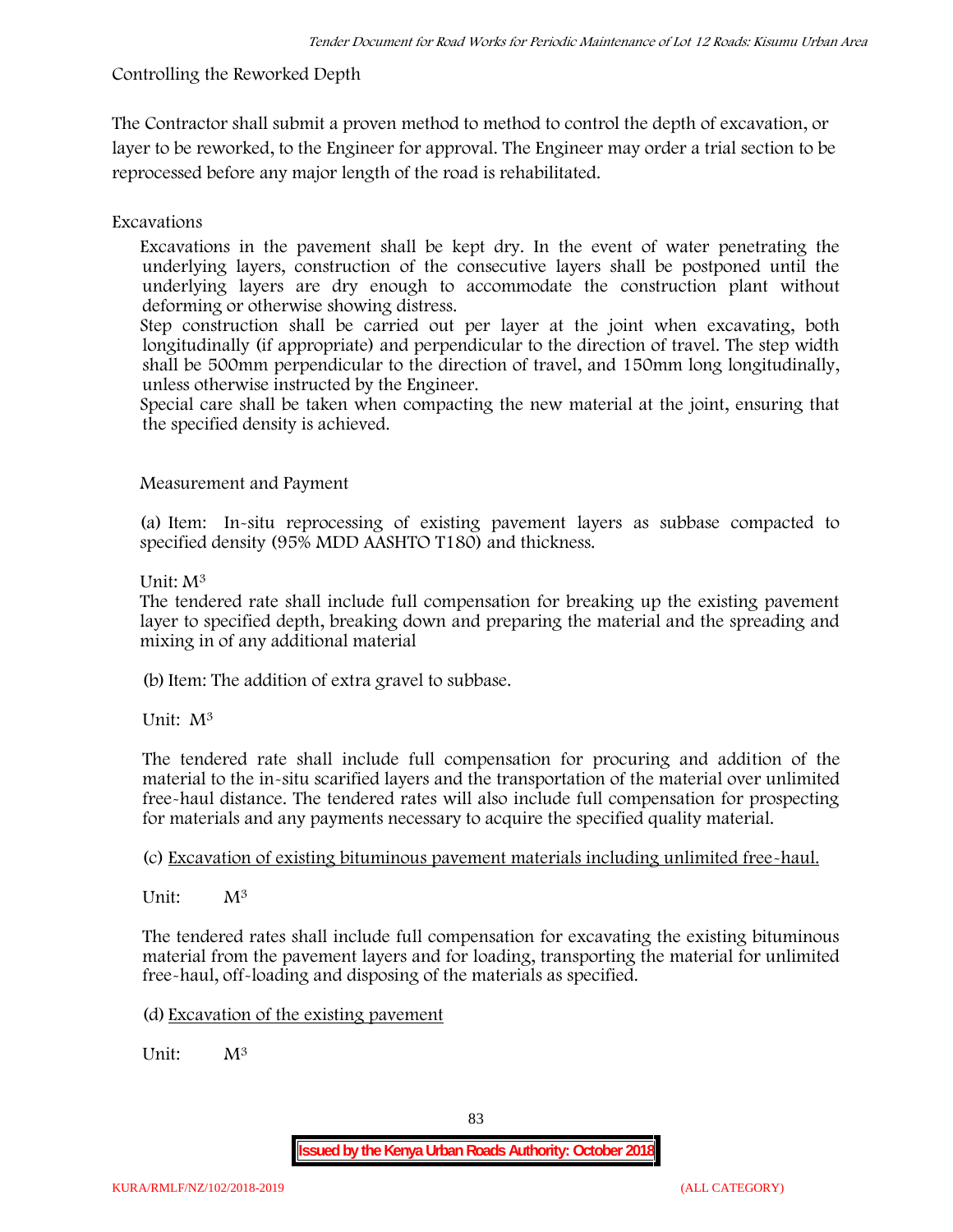The tendered rate shall include full compensation for excavating the existing material from the pavement layers and for loading, transporting the material for unlimited free-haul distance, off-loading and disposing of the material as specified.

Payment will only be made for breaking up and excavating existing pavement layers to the specified depth if the material is to be removed to spoil.

## **SECTION 15 - BITUMINOUS SURFACE TREATMENTS**

## **1501B PREPARATION OF SURFACE**

In addition to requirements of Clause 1503B of the Standard Specifications, the contractor shall prepare and Repair Cracks, Edges, Potholes and Other Failures as follows: **-**

a) **Cracks 3.0mm or less in width**

The entire crack area shall be cleaned by brushing with a wire brush and then blowing with a compressed air jet and the crack sealed with 80/100 cutback bitumen using a pouring pot or pressure lance and hand squeegee. The surface shall then de dusted with sand or crushed dust.

b) **Cracks greater than 3.0mm in width**

Before these cracks are filled a steel wire brush or router shall be used to clean them and then a compressed air jet shall be used to clean and remove any foreign or lose material in the crack until the entire crack area is clean.

When the crack and surrounding area have been thoroughly cleaned, dry sand shall be forced into the crack until it is sealed in the manner specified for cracks less than 3.0mm width.

c) **Potholes, edges and other repair areas**

Where instructed, the Contractor shall prepare areas for the repair of potholes, road edges and other repair areas by excavating off unsuitable or failed material and debris, trimming off excavated edges, cleaning and compacting the resulting surfaces and applying MC 30 or MC 70 cut-back bitumen prime coat at a rate of  $0.8-1.2$  litres/m<sup>2</sup>, all as directed by the Engineer. Measurement and payment shall be made under the relevant item of Bill No 15. Where the surface repair on potholes and edges are to be carried out, Asphalt Concrete Type I (0/14gradation) shall be used. Bituminous material for repair of failures and other repair areas shall be paid for under the relevant item of Bill No 16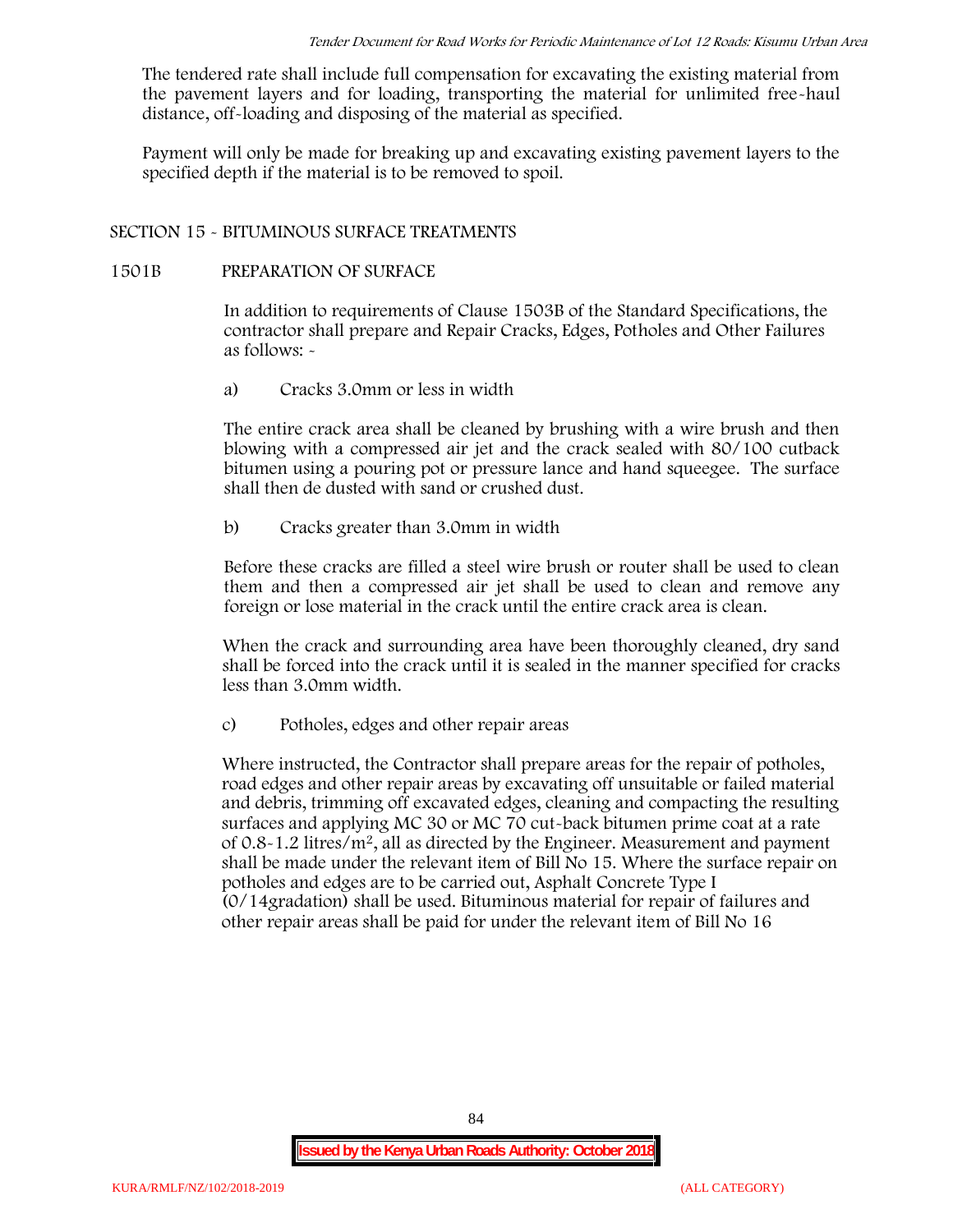#### **PART B - PRIME COAT**

### **1502B MATERIALS FOR PRIME COAT AND TACK COAT.**

For prime coat, the binder shall be a medium-curing cutback MC 70 unless otherwise directed by the Engineer.

The rate of spray of bituminous prime coat refers to the gross volume of the cutback bitumen, that is to say the volume of the bitumen plus dilatants.

Prime coat shall be applied to gravel areas that are to receive bituminous mixes as directed by the Engineer.

The tack coat shall consist of bitumen emulsion KI-60 unless otherwise directed by the Engineer.

The rates of spray of the binder shall be as instructed by the Engineer and shall generally be within the range 0.8-1.2 litres/square metre.

## **1511C MEASUREMENT AND PAYMENT**

(a) Seal coat

Seal coats shall be measured by the litre, for each type of bituminous binder for each seal coat, calculated as the product of the area in square metres sprayed and the rate of application in litres/square metres, corrected to 15.6  $\circ$  C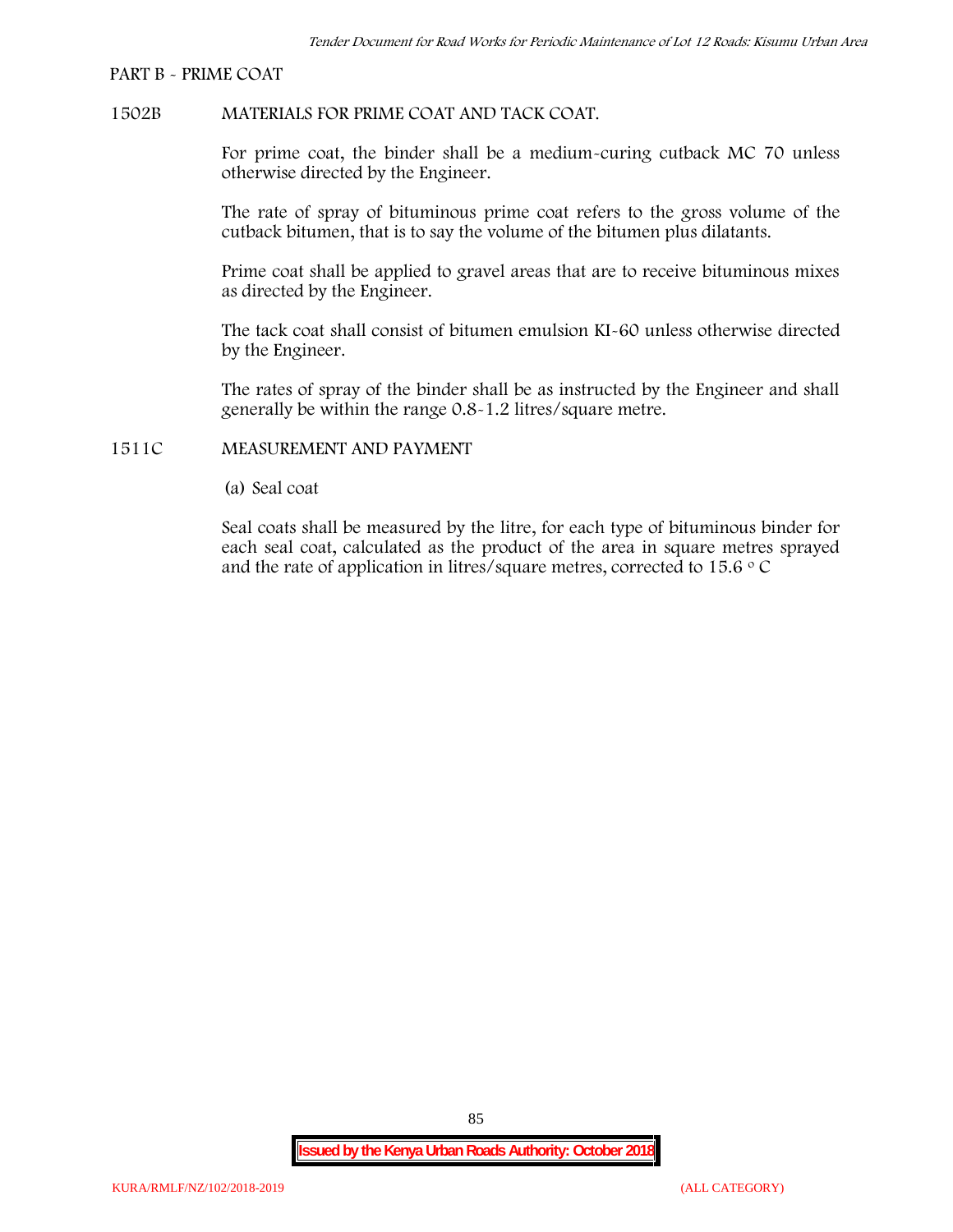**SECTION 16 - BITUMINOUS MIX BASES, BINDER COURSES AND WEARING COURSES**

This section covers different types of bituminous mixes for base and surface (wearing and binder courses) and is divided into the following parts: -

- Part A General
- Part B Asphalt Concrete for carriageway

## **PART A –GENERAL**

## **1601A SCOPE OF PART A**

Part A comprises all the general requirements for bituminous mixes, which apply to Part B as well.

### **1602A REQUIREMENTS FROM OTHER SECTIONS**

The following sections of this Specification apply to Part B of this section and shall be read in conjunction therewith:-

| Section 2  | Materials and Testing of Materials                 |
|------------|----------------------------------------------------|
| Section 3  | Setting Out and Tolerances                         |
| Section 6  | Quarries, Borrow Pits, Stockpile and Spoil Areas   |
| Section 15 | Bituminous Surface Treatments and Surface Dressing |

## **1603A CONSTRUCTION PLANT**

(a) **General**

The Contractor shall submit to the Engineer in accordance with Section 1 of its Specification, full details of the construction plant he proposes to use and the procedures he proposes to adopt for carrying out the permanent Works.

The Engineer shall have access at all times to construction plant for the purposes of inspection. The Contractor shall carry out regular calibration checks in the presence of the Engineer and shall correct forthwith any faults that are found.

All construction plant used in the mixing, laying and compacting of bituminous mixes shall be of adequate rated capacity, in good working condition, and shall be acceptable to the Engineer. Obsolete or worn-out plant will not be allowed on the work.

## (b) **Mixing Plant**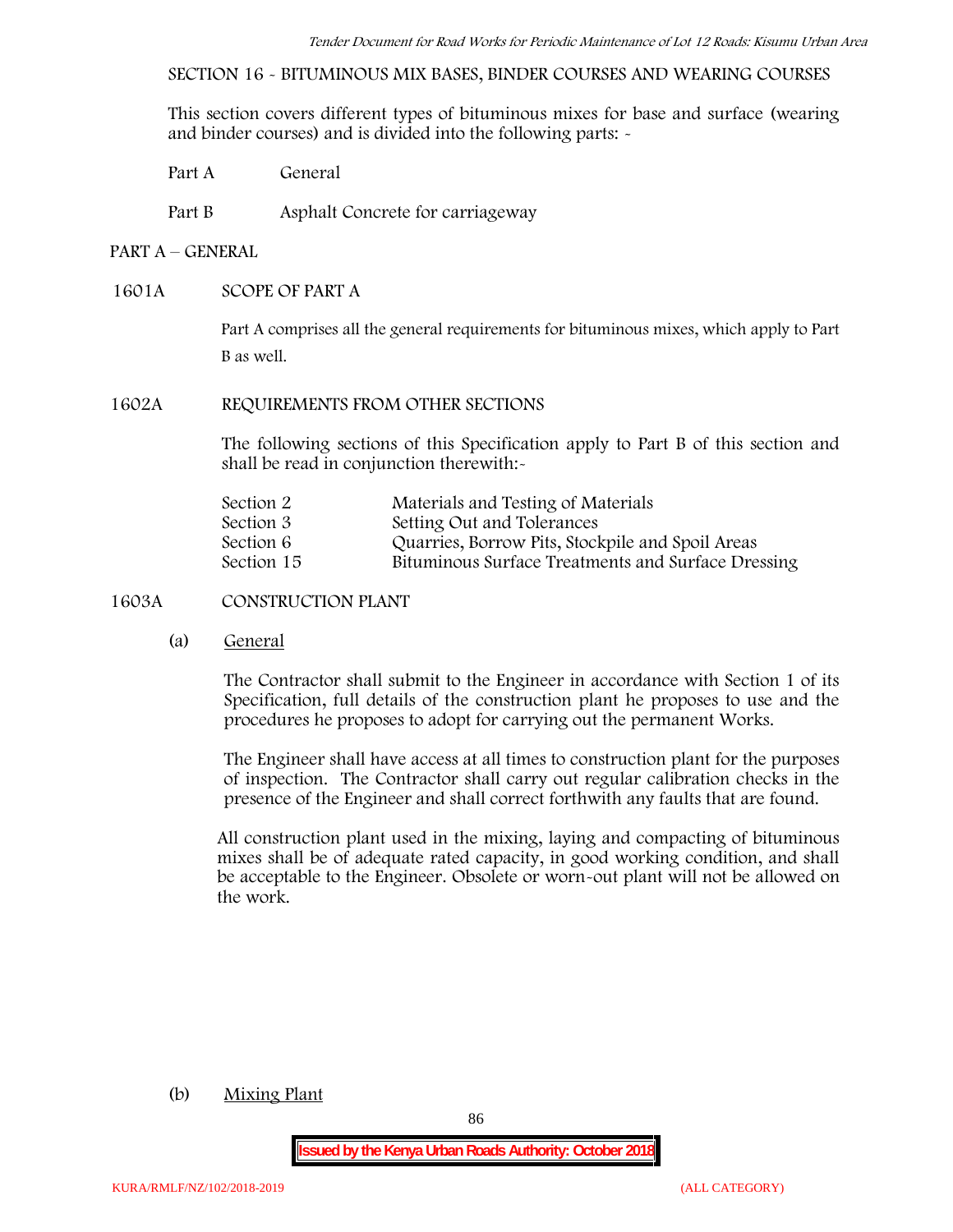Bituminous materials shall be mixed in a plant complying with ASTM Designation D995 and shall be located on the Site unless otherwise agreed by the Engineer. It shall be equipped with at least three bins for the storage of heated aggregates and a separate bin for filler. All bins shall be covered to prevent the ingress of moisture.

The plant may be either the batch-mix type or the continuous-mix type and shall be capable of regulating the composition of the mixture to within the tolerances specified in Clause 1614A of this Specification.

The bitumen tank shall be capable of maintaining its contents at the specified temperature within a tolerance of  $5^{\circ}$ C and a fixed thermometer easily read from outside the tank. Any bitumen that has been heated above  $180^{\circ}$ C or has suffered carbonisation from prolonged heating shall be removed from the plant and disposed of.

# (c) **Laying Plant**

Bituminous materials shall be laid by a self-propelled spreader finisher equipped with a hopper, delivery augers and a heated adjustable vibrating screed. It shall be capable of laying bituminous materials with no segregation, dragging, burning or other defects and within the specified level and surface regularity tolerance. Delivery augers shall terminate not more than 200mm from the edge plates.

# (d) **Compaction Plant**

The Contractor shall provide sufficient rollers of adequate size and weight to achieve the specified compaction. Prior to commencing the laying of bituminous mixes in the permanent Works the Contractor shall carry out site trials in accordance with Section 2 of this Specification to demonstrate the adequacy of his plant and to determine the optimum method of use and sequence of operation of the rollers.

It is important to achieve as high a density as possible at the time of construction and it is expected that vibrating rollers will be required to produce the best results. However, it is essential that thorough pre-construction trials are carried out to ensure that:-

- (a) The roller is set up to have the optimum amplitude and frequency of vibration for the particular material being laid
- (b) That the roller does not cause breakdown of the aggregate particles.
- (c) That the optimum compaction temperatures are established which allow compaction without causing ripple effects or other distortions of the surfacing.

**1604A PREPARATION OF SURFACE**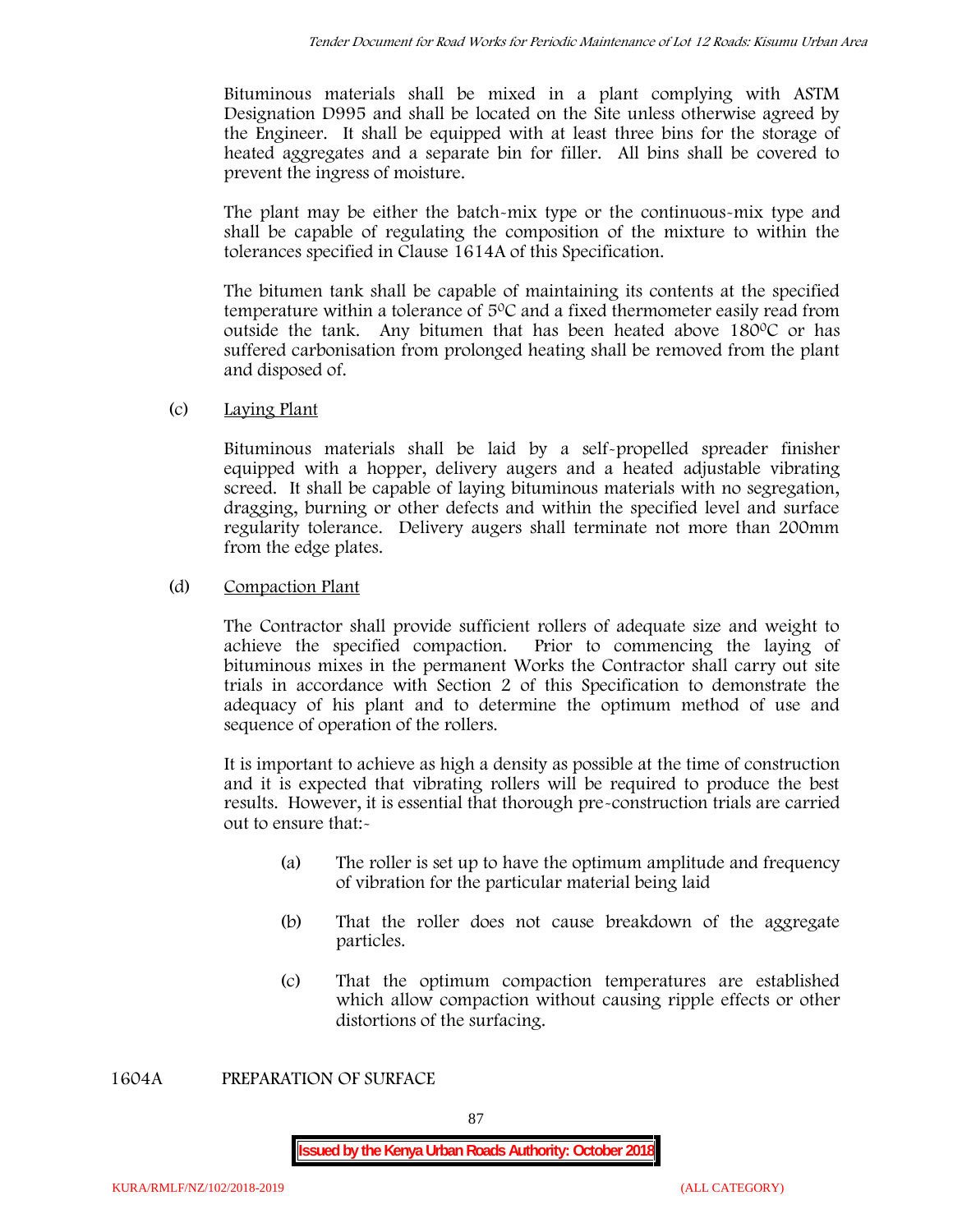Immediately before placing the bituminous mix in the pavement, the existing surface shall be cleaned of all material and foreign matter with mechanical brooms or by other approved methods. The debris shall be deposited well clear of the surface to be covered.

Any defect of the surface shall be made good and no bituminous mix shall be laid until the Engineer has approved the surface.

A tack coat shall be applied in accordance with Section 15 of this Specification. If the Engineer considers a tack coat is required prior to laying the bituminous mix or between layers of the bituminous mix, due solely to the

Contractor's method of working, then such tack coat shall be at the Contractor's expense.

## **1605A DESIGN AND WORKING MIXES**

At least two months prior to commencing work using a bituminous mix, the Contractor shall, having demonstrated that he can produce aggregates meeting the grading requirements of the Specification, submit samples of each constituent of the mix to the Engineer. The Engineer will then carry out laboratory tests in order to decide upon the proportion of each constituent of the initial design mix or mixes to be used for site trials to be carried out in accordance with Clause 1606A of this Specification.

Should the Engineer conclude from the site trials that the mix proportion or aggregate grading are to be changed, the Contractor shall submit further samples of the constituents and carry out further site trials all as directed by the Engineer.

The Engineer may instruct the alteration of the composition of the -75 micron fraction of the aggregates by the addition or substitution of mineral filler. The Engineer may also instruct the alteration of all or part of the -6.3mm fraction of the aggregates by the addition or substitution of natural sand.

The Contractor shall make the necessary adjustments to his plant to enable the revised mix to be produced.

Following laboratory and site trials the Engineer will determine the proportions of the working mix and the Contractor shall maintain this composition within the tolerances given in Clause 1614A.

Should any changes occur in the nature or source of the constituent materials, the Contractor shall advise the Engineer accordingly. The procedure set out above shall be followed in establishing the new mix design.

## **1606A SITE TRIALS**

Full scale laying and compaction site trials shall be carried out by the Contractor on all asphalt pavement materials proposed for the Works using the construction plant and methods proposed by the Contractor for constructing the Works. The trials shall be carried out with the agreement, and in the presence of the Engineer, at a location approved by the Engineer.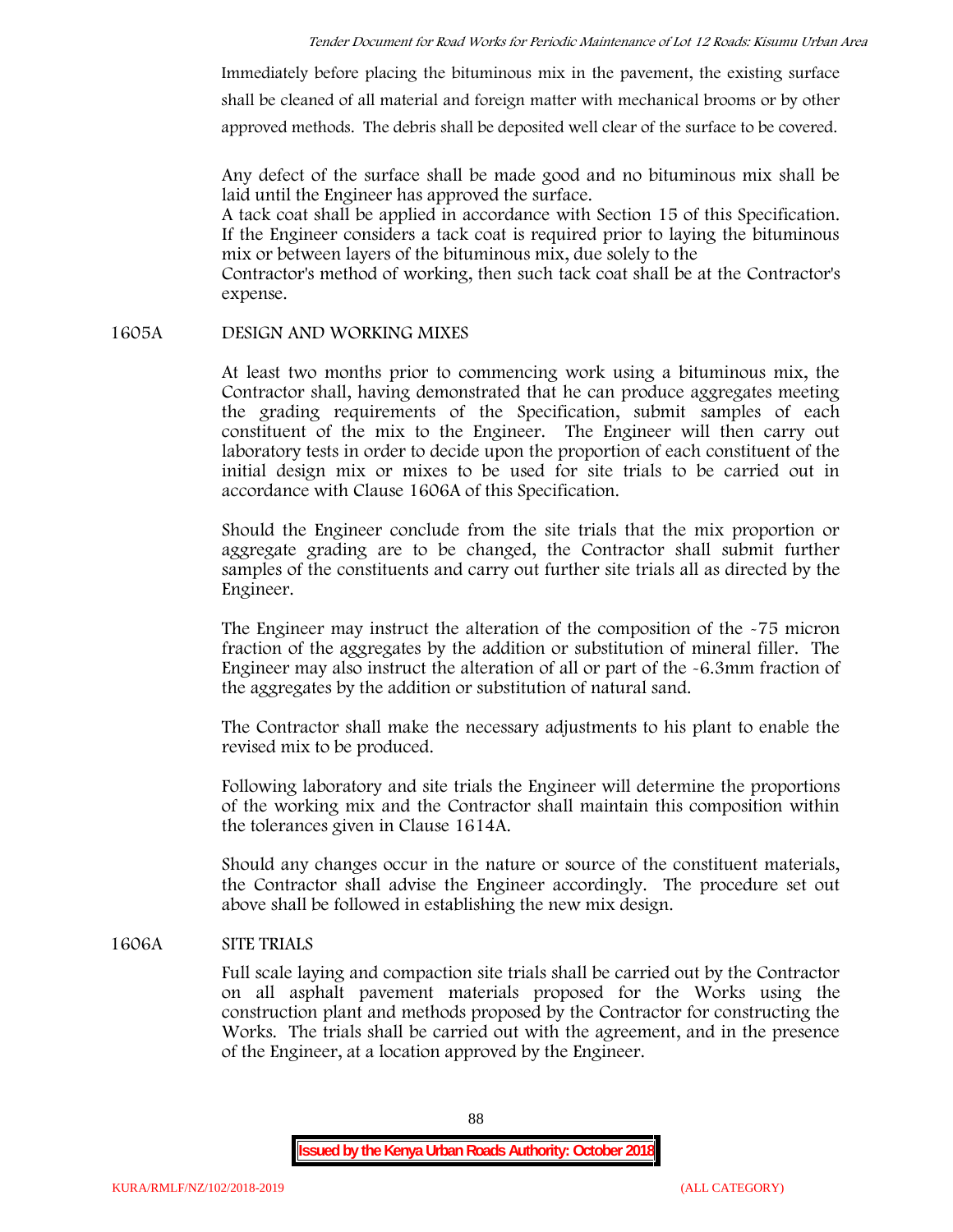The trials shall be carried out to:  $\sim$ 

- a) Test materials, designed in the laboratory, so that a workable mix that satisfies the specification requirements can be selected.
- b) To enable the Contractor to demonstrate the suitability of his mixing and compaction equipment to provide and compact the material to the specified density and to confirm that the other specified requirements of the completed asphalt pavement layer can be achieved.

Each trial area shall be at least 100 metres long and to the full construction width and depth for the material. It may form part of the Works provided it complies with this Specification. Any areas that do not comply with this Specification shall be removed.

The Contractor shall allow in his programme for conducting site trials and for carrying out the appropriate tests on them. The trial on any pavement layer shall be undertaken at least 21 days ahead of the Contractor proposing to commence full-scale work on that layer.

The Contractor shall compact each section of trial over the range of compactive effort the Contractor is proposing and the following data shall be recorded for each level of compactive effort at each site trial:  $\sim$ 

- i. The composition and grading of the material including the bitumen content and type and grade of bitumen used.
- ii. The moisture content of aggregate in the asphalt plant hot bins.
- iii. The temperature of the bitumen and aggregate immediately prior to entering the mixer, the temperature of the mix on discharge from the mixer and the temperature of the mix on commencement of laying, on commencement of compaction and on completion of compaction. The temperature of the mixture is to be measured in accordance with BS 598, Part 3, Appendix A.
- iv. The type, size, mass, width of roll, number of wheels, wheel load, tyre pressures, frequency of vibration and the number of passes of the compaction equipment, as appropriate for the type of roller.
- v. The target voids and other target properties of the mix together with the results of the laboratory tests on the mix.
- vi. The density and voids achieved.
- vii. The compacted thickness of the layer.
- viii. Any other relevant information as directed by the Engineer.

At least eight sets of tests shall be made by the Contractor and the Engineer on each 100 metres of trial for each level of compactive effort and provided all eight sets of results over the range of compactive effort proposed by the Contractor meet the specified requirements for the material then the site trial shall be deemed successful. The above data recorded in the trial shall become the agreed basis on which the particular material shall be provided and processed to achieve the specified requirements.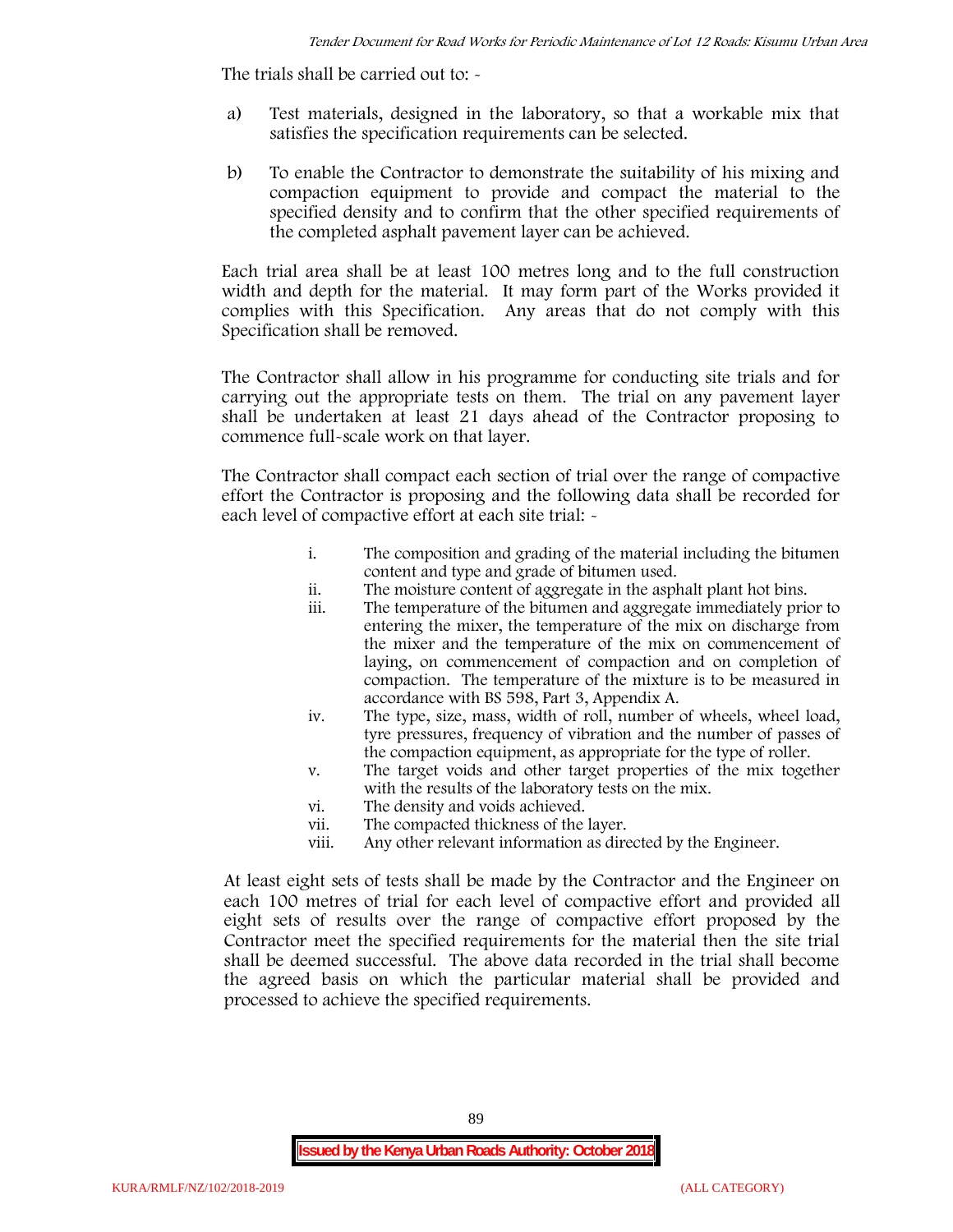#### **1607A MIXING OF AGGREGATES AND BITUMEN**

The bitumen shall be heated so that it can be distributed uniformly and care shall be taken not to overheat it. The temperature shall never exceed  $170^{\circ}$ C for 80/100-penetration grade bitumen.

The aggregates shall be dried and heated so that they are mixed at the following temperatures: -

125-1650C when 80/100 bitumen is used

The dried aggregates shall be combined in the mixer in the amount of each fraction instructed by the Engineer and the bitumen shall then be introduced into the mixer in the amount specified. The materials shall then be mixed until a complete and uniform coating of the aggregate is obtained.

The mixing time shall be the shortest required to obtain a uniform mix and thorough coating. The wet mixing time shall be determined by the Contractor and agreed by the Engineer for each plant and for each type of aggregate used. It shall normally not exceed 60 seconds.

**1608A TRANSPORTING THE MIXTURE**

The bituminous mix shall be kept free of contamination and segregation during transportation. Each load shall be covered with canvas or similar covering to protect it from the weather and dust.

### **1609A LAYING THE MIXTURE**

Immediately after the surface has been prepared and approved, the mixture shall be spread to line and level by the laying plant without segregation and dragging.

The mixture shall be placed in widths of one traffic lane at a time, unless otherwise agreed by the Engineer. The compacted thickness of any layer shall be at least 2.5 times the maximum size of the aggregate for wearing course and at least 2 times for binder course. The minimum thickness shall be 25mm.

Only on areas where irregularities or unavoidable obstacles make the use of mechanical laying impracticable, may the mixture be spread and compacted by hand.

## **1610A COMPACTION**

Immediately after the bituminous mixture has been spread, it shall be thoroughly and uniformly compacted by rolling.

The layer shall be rolled when the mixture is in such a condition that rolling does not cause undue displacement or shoving.

The number, weight and type of rollers furnished shall be sufficient to obtain the required compaction while the mixture is in a workable condition. The sequence of rolling operations shall be as agreed with the Engineer and proved

90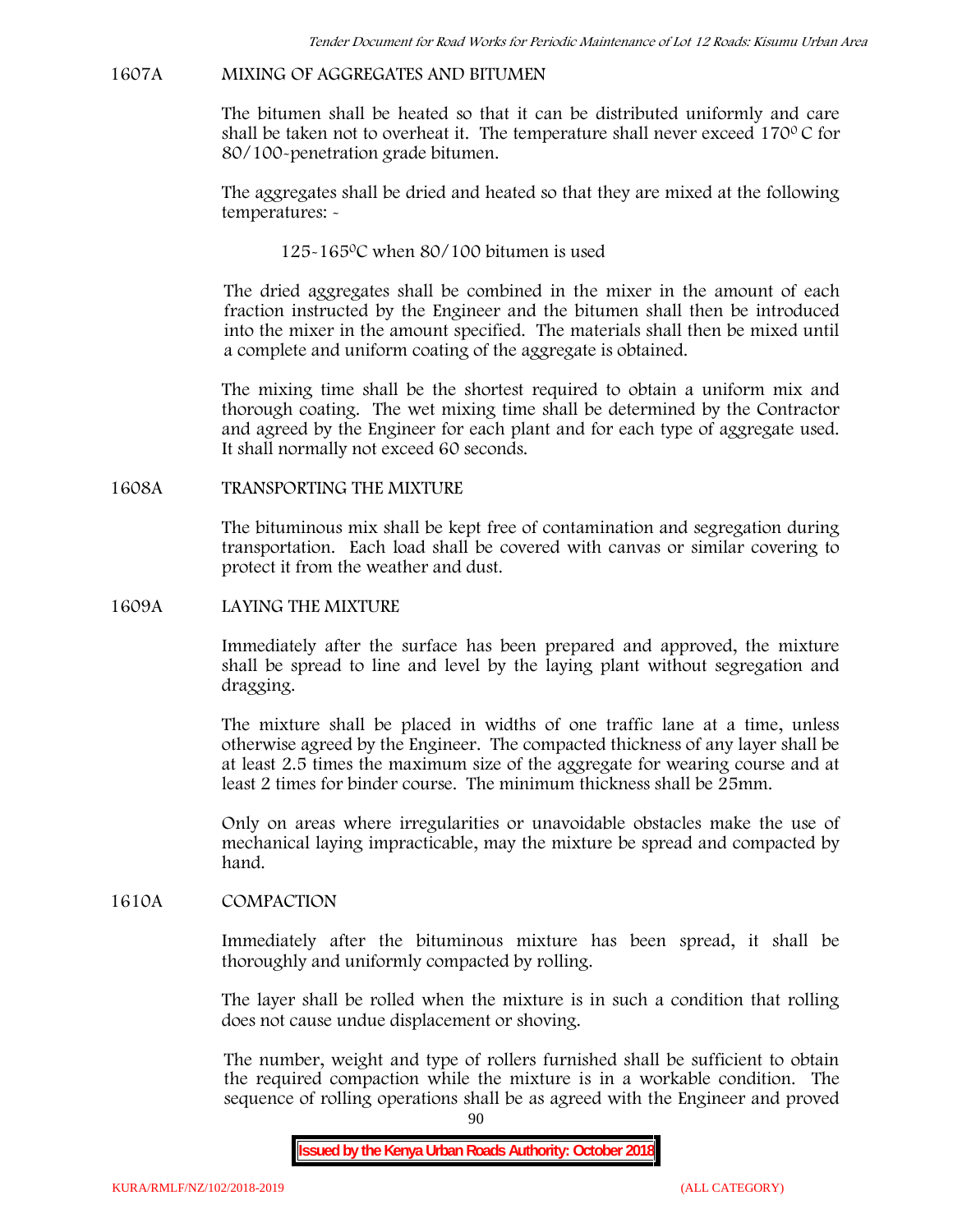during site trials. Initial rolling with steel tandem or three-wheeled roller shall follow the laying plant as closely as possible. The rollers shall be operated with the drive roll nearest the laying plant, at a slow and uniform speed (not exceeding 5 Km/Hr).

Rolling shall normally commence from the outer edge and proceed longitudinally parallel to the centreline, each trip overlapping one half of the roller width. On super elevated curves, rolling shall begin at the low side and progress to the high side. Where laying is carried out in lanes care must be taken to prevent water entrapment.

Intermediate rolling with a pneumatic-tyred or vibratory roller shall follow immediately. Final rolling with a steel-wheeled roller shall be used to eliminate marks from previous rolling.

To prevent adhesion of the mixture to the rollers, the wheels shall be kept lightly moistened with water.

In areas too small for the roller, a vibrating plate compactor or a hand tamper shall be used to achieve the specified compaction.

# **1611A FINISHING, JOINTS AND EDGES**

Any mixture that becomes loose and broken, mixed with dirt or foreign matter or is in any way defective, shall be removed and replaced with fresh hot mixture, which shall be compacted to conform to the surrounding area.

Spreading of the mixture shall be as continuous as possible. Transverse joints shall be formed by cutting neatly in a straight line across the previous run to expose the full depth of the course. The vertical face so formed shall be painted lightly with hot 80/100 penetration grade bitumen just before the additional mixture is placed against it.

Longitudinal joints shall be rolled directly behind the paving operation. The first lane shall be placed true to line and level and have an approximately vertical face. The mixture placed in the abutting lane shall then be tightly crowded against the face of the previously placed lane. The paver shall be positioned to spread material overlapping the joint face by 20-30mm. Before rolling, the excess mixture shall be raked off and discarded.

When the abutting lane is not placed in the same day, or the joint is destroyed by traffic, the edge of the lane shall be cut back as necessary, trimmed to line and painted lightly with hot 80/100 penetration grade bitumen just before the abutting lane is placed.

Any fresh mixture spread accidentally on the existing work at a joint shall be carefully removed by brooming it back on to uncompacted work, so as to avoid formation of irregularities at the joint. The finish at joints shall comply with the surface requirements and shall present the same uniformity of finish, texture and density as other sections of the work.

The edges of the course shall be rolled concurrently with or immediately after the longitudinal joint. In rolling the edges, roller wheels shall extend 50 to 100mm beyond the edge.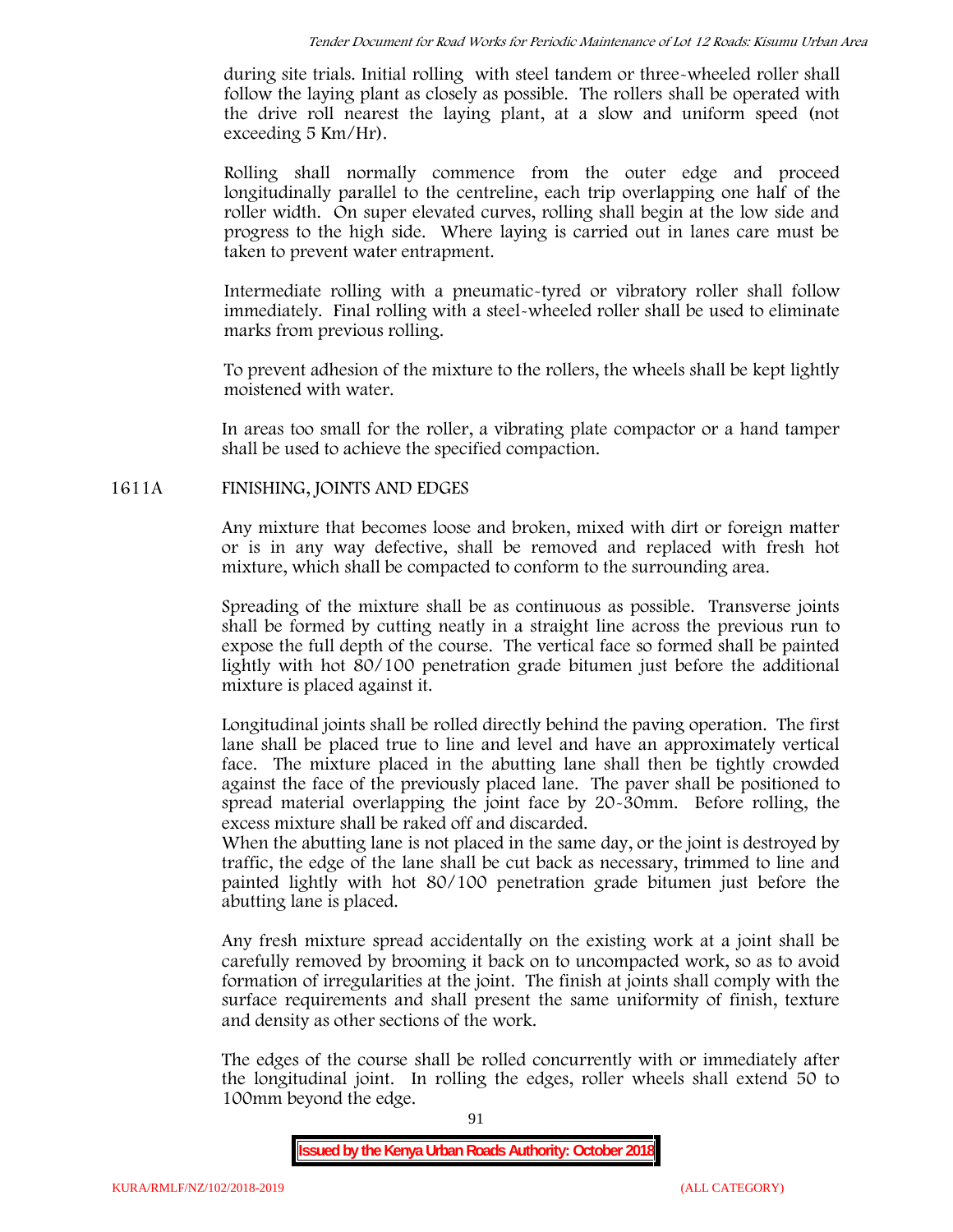#### **1612A SAMPLING AND TESTING OF BITUMINOUS MIXTURES**

The sampling of bituminous mixtures shall be carried out in accordance with AASHTO T168 (ASTM Designation D979).

#### **1613A QUALITY CONTROL TESTING**

During mixing and laying of bituminous mixtures, control tests on the constituents and on the mixed material shall be carried out in accordance with Clause 1612A and Section 2 of this Specification.

If the results of any tests show that any of the constituent materials fail to comply with this Specification, the Contractor shall carry out whatever changes may be necessary to the materials or the source of supply to ensure compliance.

If the results of more than one test in ten on the mixed material show that the material fails to comply with this Specification, laying shall forthwith cease until the reason for the failure has been found and corrected. The Contractor shall remove any faulty material laid and replace it with material complying with this Specification all at his own expense.

#### **1614A TOLERANCES**

Surfacing courses and base shall be constructed within the geometric tolerances specified in Section 3 of this Specification.

The Contractor shall maintain the composition of the mixture as determined from the laboratory and site trials within the following tolerances, per single test: -

| Bitumen Content         | 0.3% (by total weight of total mix)                               |
|-------------------------|-------------------------------------------------------------------|
| Passing 10mm sieve      | 6% (by total weight of dry aggregate                              |
| and larger sieves       | including mineral filler)                                         |
| Passing sieves between  | 4% (by total weight of dry aggregate                              |
| 10mm and 1.0mm sieves   | including mineral filler)                                         |
| Passing sieves between  | 3% (by total weight of dry aggregate                              |
| 1.0mm and 0.075mm sieve | including mineral filler)                                         |
| Passing 0.075mm sieve   | 2% (by total weight of dry aggregate<br>including mineral filler) |

The average amount of bitumen in any length of any layer, calculated as the product of the bitumen contents obtained from single tests and the weight of mixture represented by each test, shall not be less than the amount ordered.

The average amount of bitumen for each day's production calculated from the checked weights of mixes shall not be less than the amount ordered.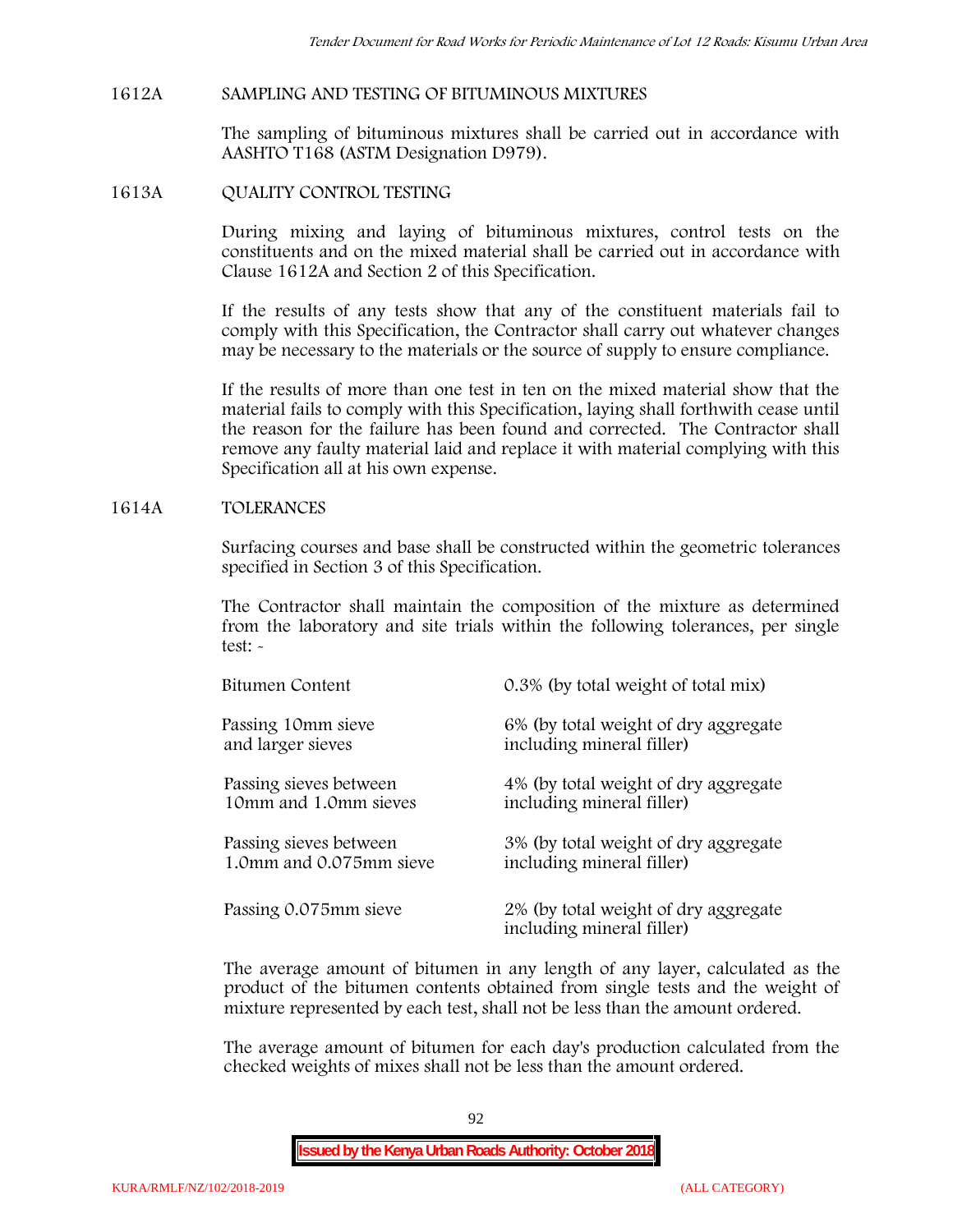The average amount of bitumen in any length of any layer, calculated as the product of the bitumen contents obtained from single tests and the weight of mixture represented by each test, shall not be less than the amount ordered.

The average amount of bitumen for each day's production calculated from the checked weights of mixes shall not be less than the amount ordered.

The final average overall width of the upper surface of a bituminous mix layer measured at six equidistant points over a length of 100m shall be at least equal to the width specified. At no point shall the distance between the centreline of the road and the edge of the upper surface of a bituminous mix layer be narrower than that specified by more than 13mm.

#### **1615A MEASUREMENT AND PAYMENT**

No separate measurement and payment shall be made for complying with the requirements of Clauses 1601A to 1614A inclusive and the Contractor shall be deemed to have allowed in his rates in Parts B and C of Section 16 of this Specification for the costs of complying with the requirements of Part A of Section 16 of this Specification

93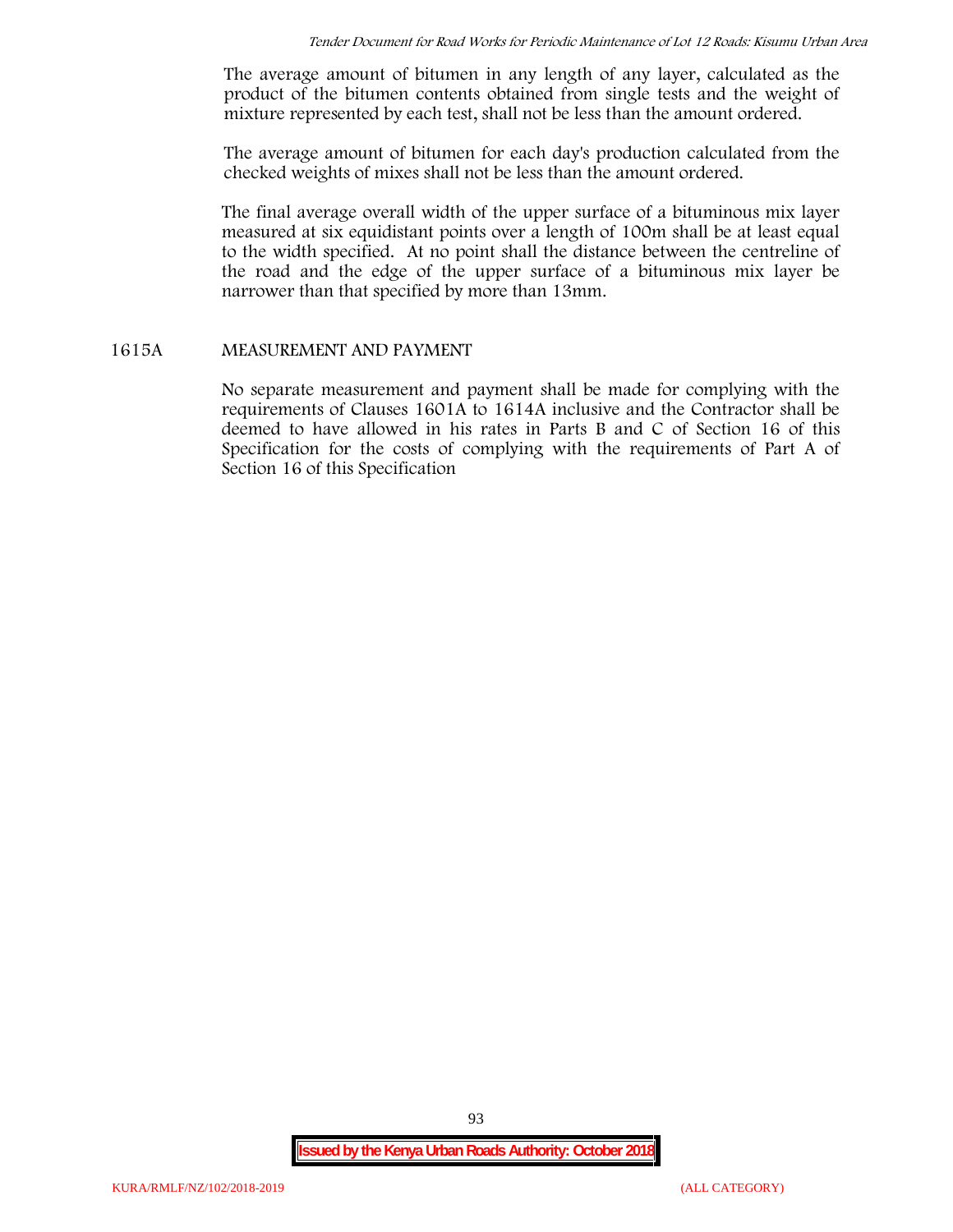## **PART B - ASPHALT CONCRETE FOR SURFACING**

#### **1601B DEFINITION**

Asphalt concrete means a thoroughly controlled, hot-mixed, hot-laid, plant mixture of well-graded dried aggregate and penetration grade bitumen, which, when compacted forms a dense material.

A distinction is drawn between asphalt concrete Type I (High Stability) and asphalt concrete Type II (Flexible). The asphalt concrete type to be used will be Type I.

## **1602B MATERIALS FOR ASPHALT CONCRETE TYPE 1**

a) **Type of bituminous material**

The type of material to be used on severe sites will be of the continuously graded type similar to Asphaltic Concrete or Close Graded Macadam. It is essential that these materials are sealed with a single or double surface dressing or a Cape seal.

b) **Penetration Grade Bitumen**

Bitumen shall be 80/100 penetration grade since material is being laid at an altitude of more than 2,500m.

c) **Aggregate**

Coarse aggregate (retained on a 6.3mm sieve) shall consist of crushed stone free from clay, silt, organic matter and other deleterious substances. The aggregate class will be specified in the Special Specification and it shall comply with the requirements given in Table 16B-1(b). The grading for 0/20 mm for carriageway and 0/14mm for shoulders for binder course is as specified below:

| <b>Sieve size</b> | 0/20       | 0/14       |
|-------------------|------------|------------|
| 28                | 100        |            |
| 20                | $90 - 100$ | 100        |
| 14                | 75-95      | $90 - 100$ |
| 10                | 60-82      | 70-90      |
| 6.3               | $47 - 68$  | $52 - 75$  |
| 4                 | $37 - 57$  | $40 - 60$  |
| $\overline{2}$    | 25-43      | $30 - 45$  |
|                   | 18-32      | $20 - 35$  |
| 0.425             | $11 - 22$  | $12 - 24$  |
| 0.300             | $9 - 17$   | $10 - 20$  |
| 0.150             | $5 - 12$   | $6 - 14$   |
| 0.075             | $3 - 7$    | $4 - 8$    |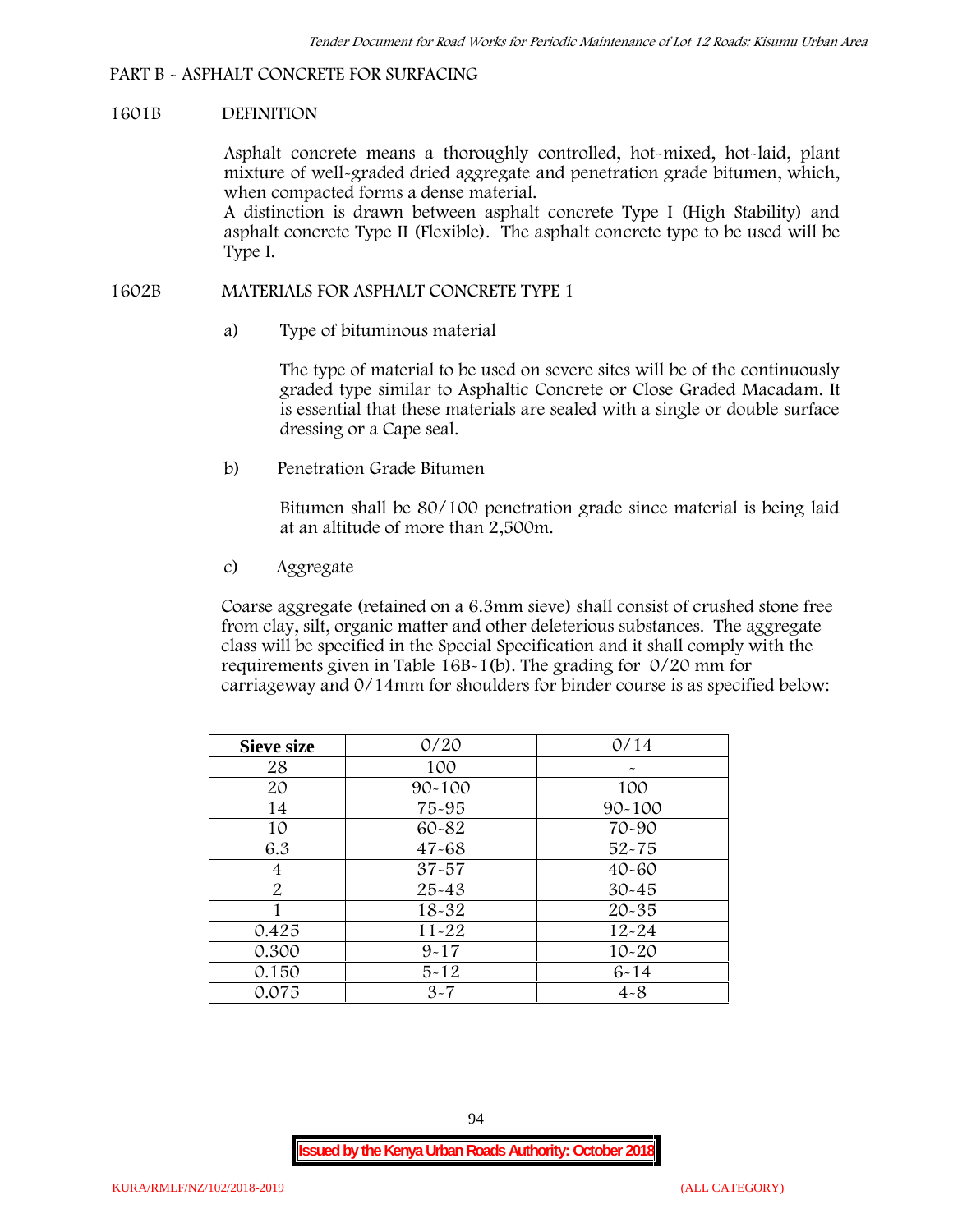### **TABLE 16B-1(b) - REQUIREMENTS FOR COARSE AGGREGATE**

| Coarse Aggregate<br>(Retained on a 6.3mm Sieve) |                      |  |  |  |
|-------------------------------------------------|----------------------|--|--|--|
| Test                                            | Maximum Value        |  |  |  |
| LAA<br><b>ACV</b><br>SSS                        | 30<br>25<br>12<br>25 |  |  |  |

Fine aggregate (passing a 6.3mm sieve) shall be free from clay, silt, organic and other deleterious matter and shall be non-plastic. Unless otherwise specified in the Special Specification it shall consist of entirely crushed rock produced from stone having a Los Angeles Abrasion of not more than 40. The Sand Equivalent of the fine aggregate shall not be less than 40 and the SSS not more than 12.

### **b) Mineral Filler**

Mineral Filler shall consist of ordinary Portland Cement

## **1603B GRADING REQUIREMENTS**

The grading of the mixture of coarse and fine aggregate shall be within and approximately parallel to the grading envelopes given in Table 16B-1(b), for 0/14mm as specified for binder course, as described below.

## **GRADING REQUIREMENTS**

To arrive at a suitable design it is necessary to investigate a number of gradings so that a workable mix, which also retains a minimum of 3 % voids at refusal density, is identified.

The largest particle size used should not be more than 25mm so that the requirements of the Marshall test method can be complied with.

Although the complete range of nominal maximum particle sizes is shown in the Tables, the total thickness of material laid should not be more than 75mm.

#### **1604B REQUIREMENTS FOR ASPHALT CONCRETE TYPE 1**

The mixture shall comply with the requirements given in Table 16B-2 as specified in the Specification. In addition, minimum Marshall Stability for 2 x 75 blows shall be 9 kN and maximum 18 kN and at compaction to refusal shall have 3% VIM.

The proportion, by weight of total mixture, of bitumen shall be  $5.0 - 6.5 %$  for  $0/14$  mm and  $4.5 - 6.5$  % for  $0/20$ mm. This shall be termed the nominal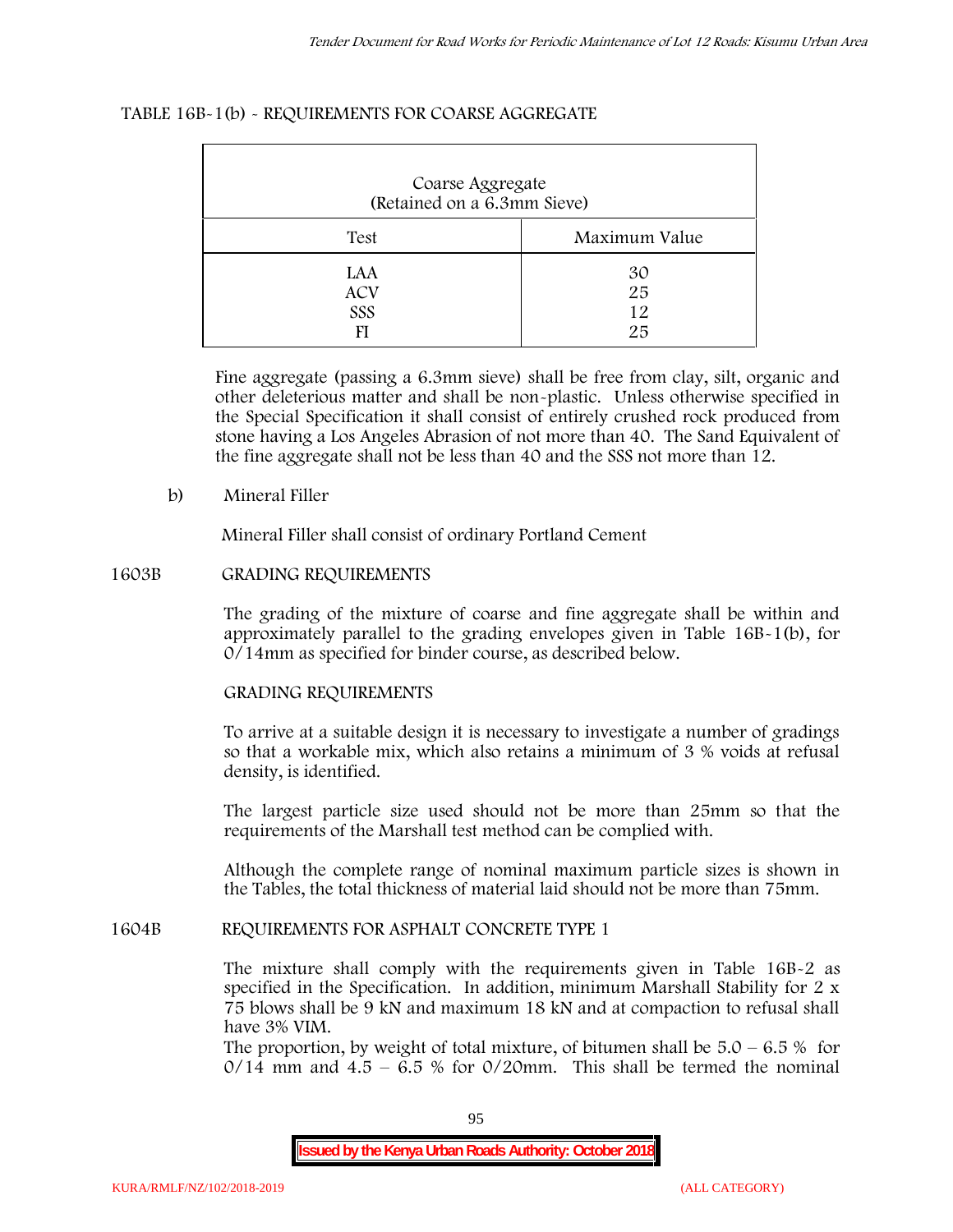binder content. The binder content of the working mix will be instructed by the Engineer following laboratory and site trials.

In order to determine the suitability of a coarse aggregate source a Marshall test programme shall be carried out. It will be advantageous to use a crushed rock which is known from past experience to give good results in this test procedure. A grading conforming to the Type I Binder Course detailed in Table 16B-1(a) 0/20 of this Specification should be tested (but with 100% passing the 25mm sieve) and it shall meet the requirements of Table 16B-2 of this Specification.

Having established the suitability of the aggregate source several grading shall be tested in the laboratory, including that used for the Marshall test, to establish relationships between bitumen content and VIM at refusal density. For each mix, samples will be made up to a range of bitumen contents and compacted to refusal using a gyratory compactor and a vibratory hammer in accordance with the procedure described in BS 598 (Part 104 : 1989), with one revision.

It should first be confirmed that compaction on one face of the sample gives the same refusal density as when the same compaction cycle is applied to both faces of the same sample. The procedure, which gives the highest density, must be used.

From the bitumen content-VIM relationship it will be possible to identify a bitumen content which corresponds to a VIM of 3 - 7%. If it is considered that the workability of the mix may be difficult then compaction trials should be undertaken. It is advisable to establish two or more gradings for compaction trials.

The mixes identified for compaction trials should be manufactured to the laboratory design bitumen content and to two other bitumen contents of +0.5% and +1% additional bitumen. Cores will be cut to determine the density of the compacted material, having completed this the core will then be reheated to  $145+/5$  C in the appropriate mould and compacted torefusal in the vibrating hammer test. To be acceptable the cores cut from the compaction trial must have a density equivalent to at least 95% of refusal density.

The compaction trials will identify a workable mix which can be made to a bitumen content which gives 3% VIM at refusal density.

## **1605B MIXING AND LAYING HEAVY DUTY ASPHALT**

The temperature of the bitumen and aggregates when mixed shall be 110+/- 3C above the softening point (R&B) of the bitumen.

Compaction should commence as soon as the mix can support the roller without undue displacement of material and completed before the temperature of the mix falls below 900C.

The minimum thickness of individual layers should be as follows:-

| a) | For the 37.5mm mix | 65mm |  |
|----|--------------------|------|--|
| b) | For the 25.0mm mix | 60mm |  |
| C) | For the 19.0mm mix | 50mm |  |
| d) | For the 12.5mm mix | 40mm |  |
|    |                    |      |  |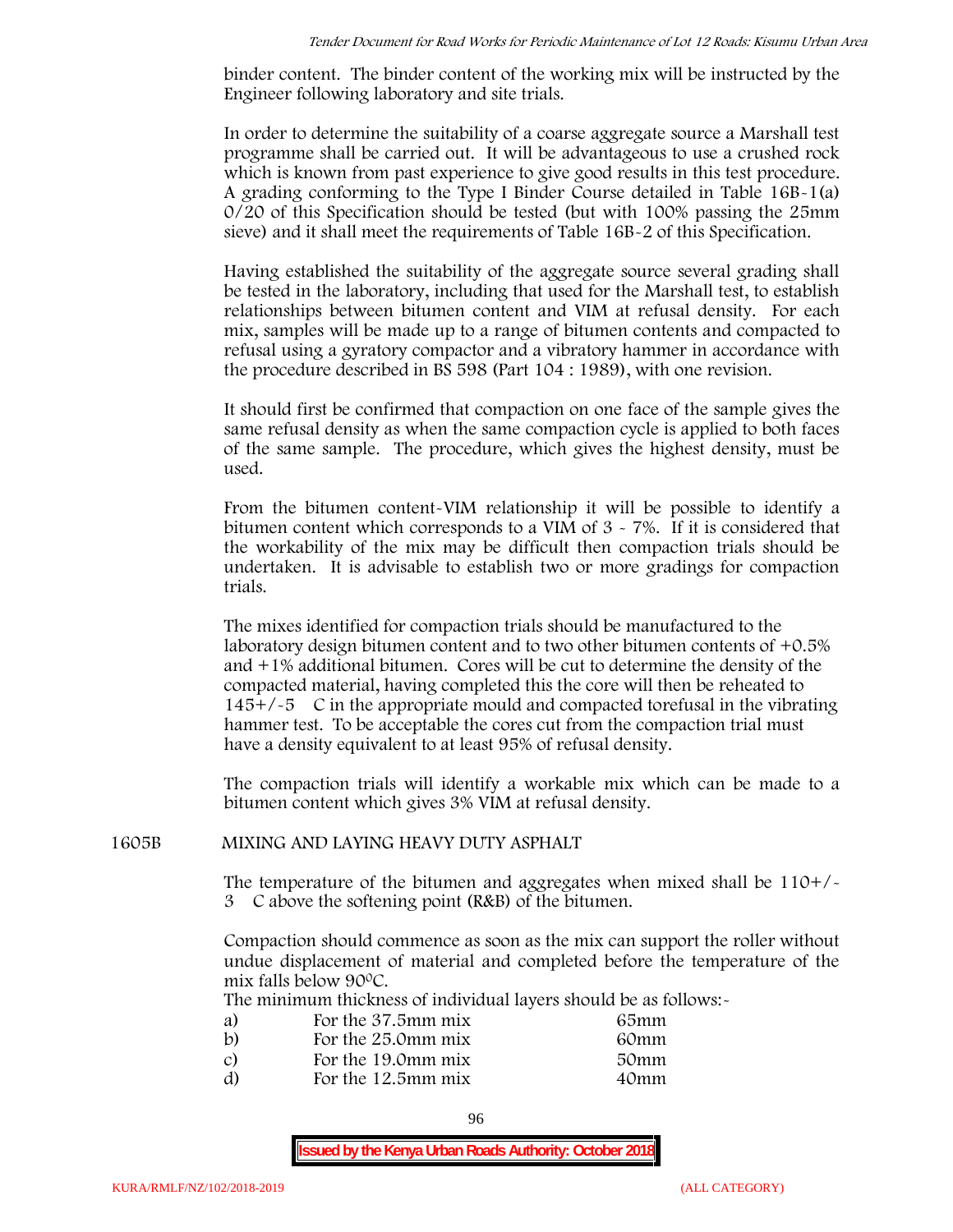#### **1606B COMPACTION**

Rolling shall be continued until the voids measured in the completed layer are in accordance with the requirement for a minimum density of 98% of Marshall optimum, or, a minimum mean value of 95% of refusal density (no value less than 93%) as appropriate.

## **1607B MEASUREMENT AND PAYMENT**

a) Item : Asphalt Concrete

Unit : m<sup>3</sup> of Asphalt Concrete Used

Asphalt concrete shall be measured by the cubic metre compacted on the road calculated as the product of the length instructed to be laid and the compacted cross-sectional area shown on the Drawings or instructed by the Engineer.

The rate for asphalt concrete shall include for the cost of providing, transporting, laying and compacting the mix with the nominal binder content and complying with the requirements of Parts A and B of Section 16 of this Specification.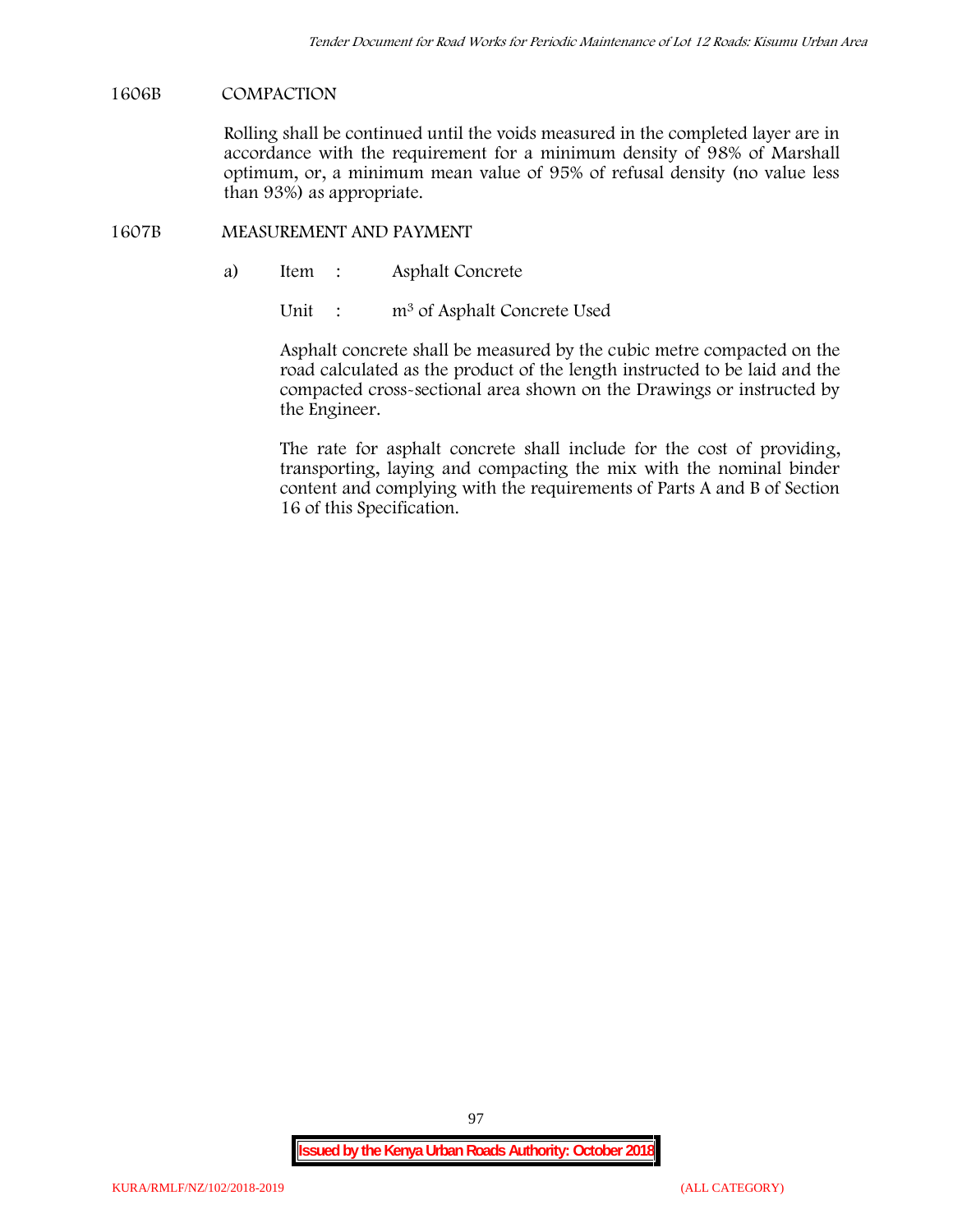## **SECTION 17 - CONCRETE WORKS**

# **1703 MATERIALS FOR CONCRETE**

This work shall consist of placing selected approved material of 250mm minimum diameter on the foundation put after excavation to receive levelling concrete in accordance with these specifications and in conformity with the lines, grades and cross sections shown on the Drawings as directed by the Engineer.

(a) **Materials**

Selected rock: The selected rock builders to be placed for this work shall be hard, sound, durable quarry stones as approved by the Engineer. Samples of the stone to be used shall be submitted to and approved by the Engineer before any stone is placed.

The maximum size of the stone boulders shall be 300mm.

(b) **Construction Method**

After completion of the structural excavation the surface of the loose soil shall be levelled and compacted. Then the stone of the above sizes shall be placed in one layer of 250mm over the compacted bed where the bottom slab will rest. Coarse sand shall be spread to fill up the voids in the stone boulders, and compaction with vibratory compactors should be performed to make this layer dense whereon a concrete of levelling course shall be placed.

(c) **Measurement and payment**

Measurement for the bedding materials shall be made in cubic metres for the completed and accepted work, measured from the dimension shown on the Drawings, unless otherwise directed by the Engineer.

Payment for the bedding Materials for Levelling Concrete Works shall be full compensation for furnishing and placing all materials, all labour equipment, tools and all other items necessary for proper completion of the work in accordance with the Drawings and specifications and as directed by the Engineer.

## **1703(A) LEVELLING CONCRETE (CLASS 15/20) FOR BOTTOM SLAB INCLUSIVE OF COST OF FORM WORKS**

This work shall consist of placing and levelling lean concrete class 15/20 over the prepared bed of stone boulders in the foundation for bottom slab and wingwalls in accordance with these specifications and which conformity with the lines, grades, thickness and typical cross-sections shown on the drawings unless otherwise directed by the Engineer.

(a) **Materials for Levelling Concrete**

Requirement for the concrete class  $15/20$  is specified as follows:-Design compressive strength (28) days : 15N/mm2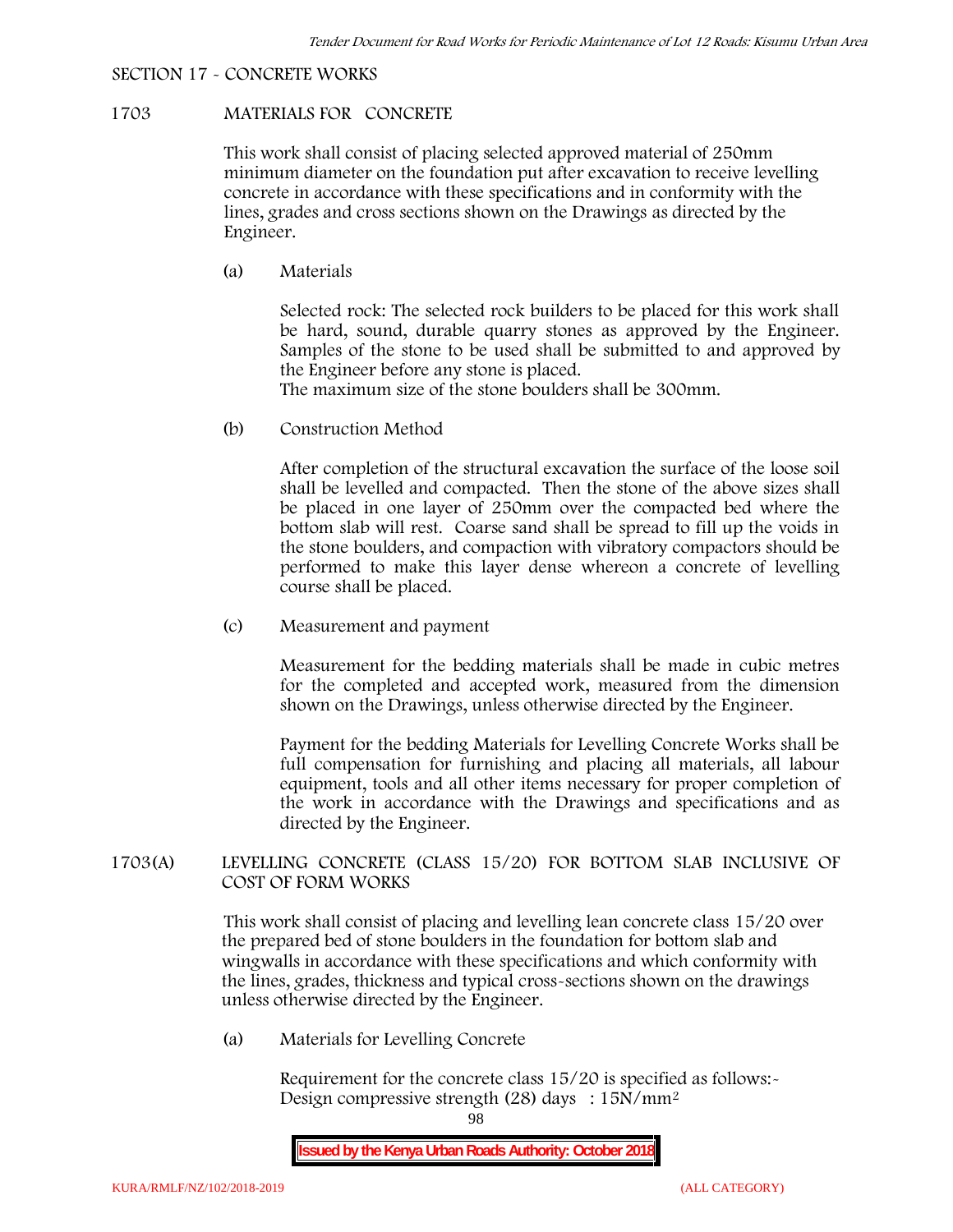Maximum size of coarse aggregate : 20mm Maximum cement content  $: 300 \text{ kg/m}^3$ . Maximum water/cement ration of 50% with slump of 80mm.

## (b) **Construction Method**

The bed of stone boulders upon which the levelling concrete will be placed shall be smooth, compacted and true to the grades and crosssection shall be set to the required lines and grades.

# **37.2** (c) **Measurement and payment**

Measurement for levelling concrete (class 15/20) shall be made in cubic metres completed and accepted levelling concrete work measured in place which is done in accordance with the Drawings and the Specifications.

Payment for this work shall be the full compensation for furnishing and placing all materials, labour, equipment and tools, and other incidentals to Specifications and as directed by the Engineer.

Pay item No. 17/02 Levelling Concrete Works (Class 15/20) for Box Culvert and wingwalls inclusive of Cost of Form works.

# **1703 (C) FORMWORK FOR CULVERT WALLS**

This work shall consist of all temporary moulds for forming the concrete for culvert walls and slabs together with all temporary construction required for their support. Unless otherwise directed by the Engineer all formworks shall be removed on completion of the walls and slabs.

(a) **Materials**

Forms shall be made of wood or metal and shall conform to the shape, lines and dimensions shown on the Drawings.

All timber shall be free from holes, loose material, knots, cracks, splits and warps or other defects affecting the strength or appearance of the finished structure.

Release Agents – Release agents shall be either neat oils containing a surface activating agent, cream emulsions, or chemical agents to be approved by the Engineer.

# (b) **Construction Method**

(i) **Formworks**

Formworks shall be designed to carry the maximum loads that may be imposed, and so be rigidly constructed as to prevent deformation due to load, drying and wetting, vibration and other causes. After forms have been set in correct location, they shall be inspected and approved by the Engineer before the concrete is placed.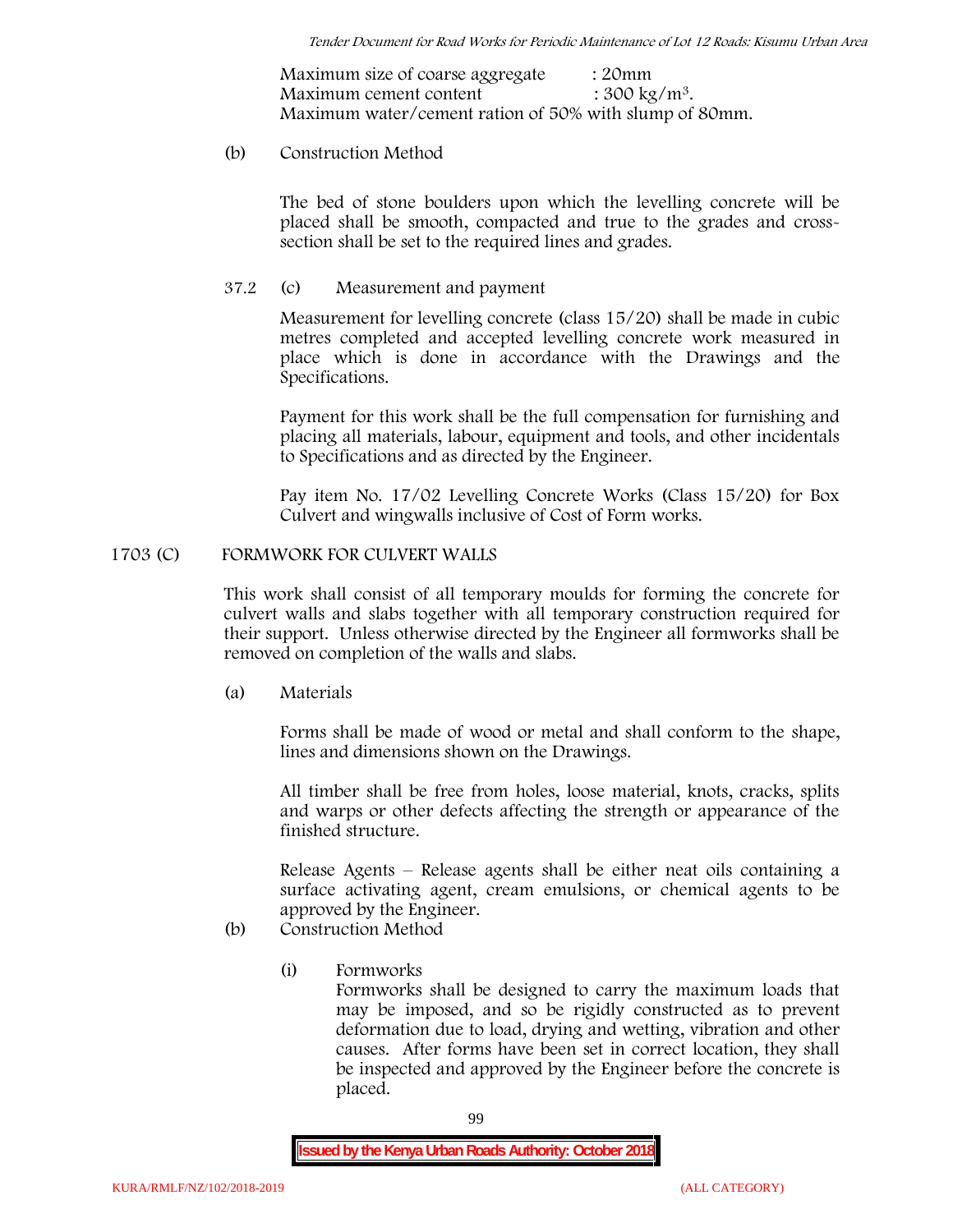If requested, the contractor shall submit to the Engineer working drawings of the forms and also, if requested, calculations to certify the rigidity of the forms.

## **1703(D) CONCRETE WORKS (CLASS 20/20) OF CULVERT WALLS AND SLABS**

This work shall consist of furnishing, mixing, delivering and placing of the concrete for the construction of culvert walls and slabs, in accordance with these Specifications and in conformity with the requirements shown on the Drawings.

Concrete class 20/20 shall be used for Culvert walls and slabs.

**(a) Concrete Materials**

(i) Cement: Cement shall be of Portland type and shall conform to the requirements of BS 12 or equivalent.

The contractor shall select only one type or brand of cement or others. Changing of type or brand of cement will not be permitted without a new mix design approved by the Engineer. All cement is subject to the Engineer's approval; however, approval of cement by the Engineer shall not relieve the Contractor of the responsibility to furnish concrete of the specified compressive strength.

Conveyance of cement by jute bags shall not be permitted. Storage in the Contractor's silo or storehouse shall not exceed more than two (2) months, and age of cement after manufacture at mill shall not exceed more than four (4) months. The Contractor shall submit to the Engineer for his approval the result of quality certificate prepared by the manufacturer.

Whenever it is found out that cement have been stored too long, moist, or caked, the cement shall be rejected and removed from the project.

## **(b) Aggregates**

Fine and coarse aggregates must be clean, hard, strong and durable, and free from absorbed chemicals, clay coating, or materials in amounts that could affect hydration, bonding, strength and durability of concrete. Grading of aggregates shall conform to the following requirements: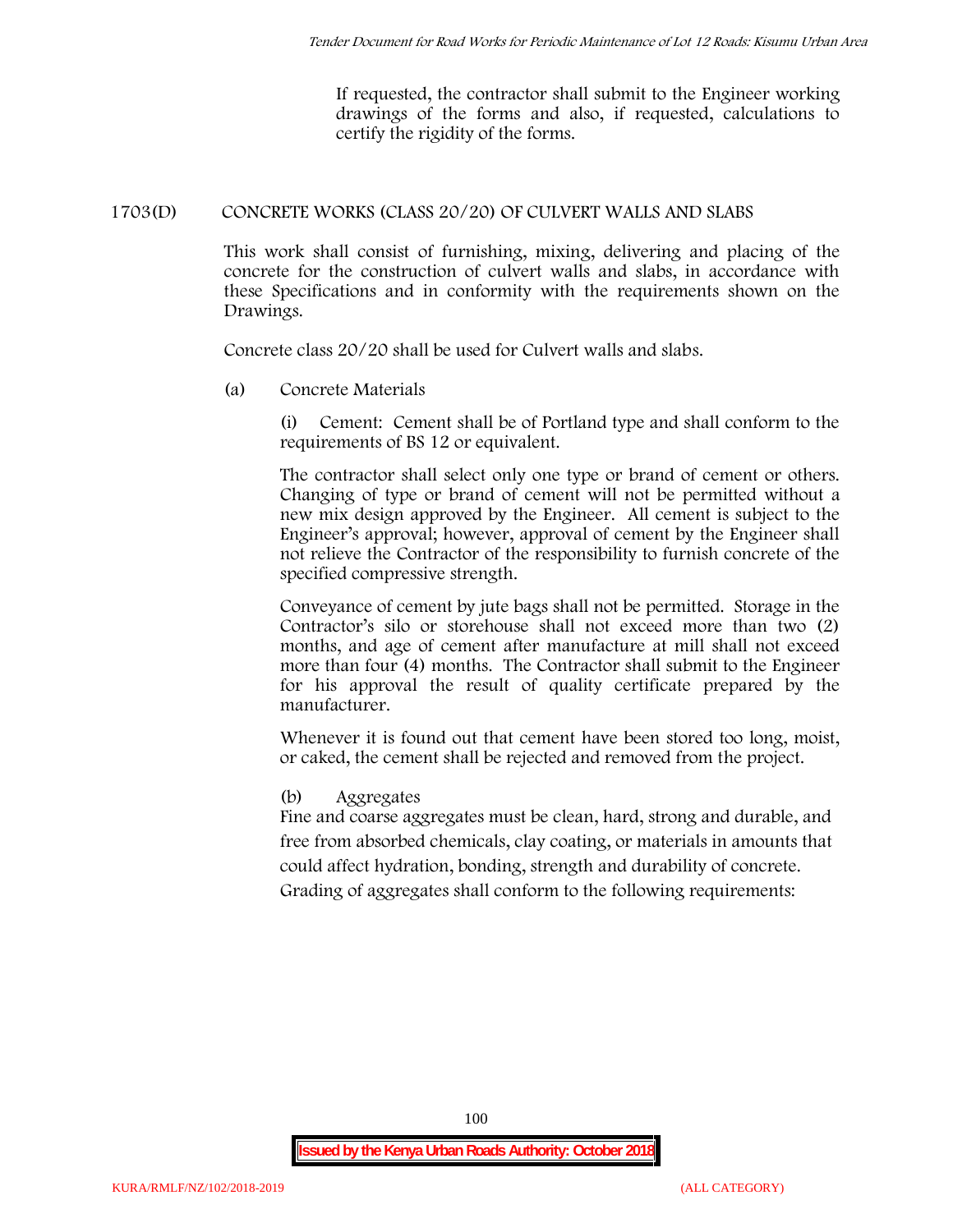# **(i) Grading of Fine Aggregates**

| <b>Sieve Size</b> | <b>Percentage by Weight Passing</b> |
|-------------------|-------------------------------------|
| 10<br>mm          | 100                                 |
| 5.<br>mm          | 89-100                              |
| $2.5$ mm          | $60 - 100$                          |
| $1.2$ mm          | $30 - 100$                          |
| $0.6$ mm          | $15 - 54$                           |
| $0.3$ mm          | $5 - 40$                            |
| $0.15 \text{ mm}$ | $0 - 15$                            |

# **(ii) Grading of Coarse Aggregates**

| Size     |                       |                           |    | of Amounts finer than each standard sieve percentage by |    |       |          |
|----------|-----------------------|---------------------------|----|---------------------------------------------------------|----|-------|----------|
| Coarse   | weight                |                           |    |                                                         |    |       |          |
| Aggregat | 40                    | 30                        | 25 | 20                                                      | 15 |       | 局        |
|          | 2.5                   |                           |    |                                                         |    |       |          |
|          | 100                   | $\widetilde{\phantom{m}}$ |    | $90 - 100$ -                                            |    | 30-69 | $0 - 10$ |
|          | $\tilde{\phantom{a}}$ |                           |    |                                                         |    |       |          |

Other requirements for aggregates are as follows:

# **(iii) Fine Aggregates**

| Fitness Modulus, AASHTO M-6                           | $: 2.3 - 3.1$         |
|-------------------------------------------------------|-----------------------|
| Sodium Sulphate Soundness, AASHTO T104: Max. 10% loss |                       |
| Content of Friable Particles AASHTO 112               | : Max $1\%$ by weight |
| Sand Equivalent, AASHTO T176                          | : Min. 75             |

**(iv) Coarse Aggregate**

| Abrasion, AASGTO T96                             | : Max. $405$ loss      |
|--------------------------------------------------|------------------------|
| Soft Fragment and shale, AASHTO M80              | : Max. $5\%$ by weight |
| Thin and elongated Pieces, AASHTO M80 : Max. 15% |                        |

**(v) Water**

All sources of water to be used with cement shall be approved by the Engineer. Water shall be free from injurious quantities of oil, alkali, vegetable matter and salt as determined by the Engineer.

**(vi) Admixture**

Only admixture, which have been tested and approved in the site laboratory through trial mixing for design proportion shall be used. Before selection of admixture, the Contractor shall submit to the Engineer the specific information or guarantees prepared by the admixture supplier.

The contractor shall not exclude the admixture from concrete proportions.

**Concrete class 20/20**

101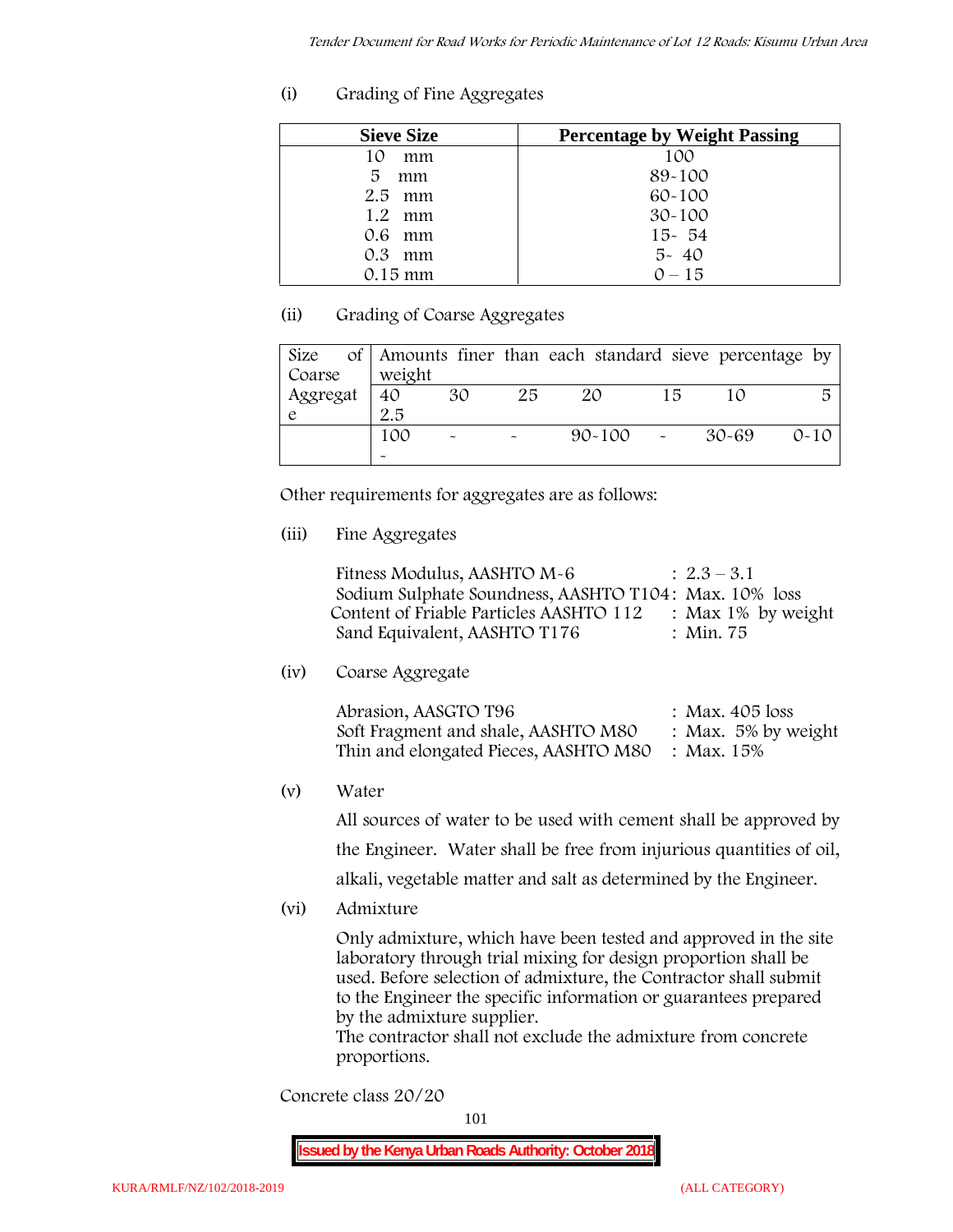Concrete class 20/20 shall be used for culvert walls and slabs. The requirements of Concrete class 20/20 are provided as follows unless otherwise the Engineer will designate any alteration.

Design compressive strength (28 days) : 20N/mm<sup>2</sup> Maximum size of coarse aggregates : 20mm Maximum water/cement ratio of 45% with slump of 80mm

(d) **Proportioning Concrete**

The Contractor shall consult with the Engineer as to mix proportions at least thirty (30) days prior to beginning the concrete work. The actual mix proportions of cement, aggregates, water and admixture shall be determined by the Contractor under supervision of the Engineer in the site laboratory.

The Contractor shall prepare the design proportions which has 120% of the strength requirement specified for the designated class of concrete.

No class of concrete shall be prepared or placed until its job-mix proportions have been approved by the Engineer.

- (e) **Concrete Work**
	- **(ii) Batching**

Batching shall be done by weight with accuracy of:

| Cement              | $\frac{1}{2}$ percent |
|---------------------|-----------------------|
| Aggregate           | $\frac{1}{2}$ percent |
| Water and Admixture | : 1 percent.          |

Equipment should be capable of measuring quantities within these tolerances for the smartest batch regularly used, as well as for larger batches.

The accuracy of batching equipment should be checked every month in the presence of the Engineer and adjusted when necessary.

**(iii) Mixing and delivery**

Slump of mixed concrete shall be checked and approved at an accuracy of +25mm against designated slump in these specifications.

**(iv) Concrete in hot weather**

No concrete shall be placed when the ambient air temperature is expected to exceed thirty three degrees celsius (330c) during placement operations).

102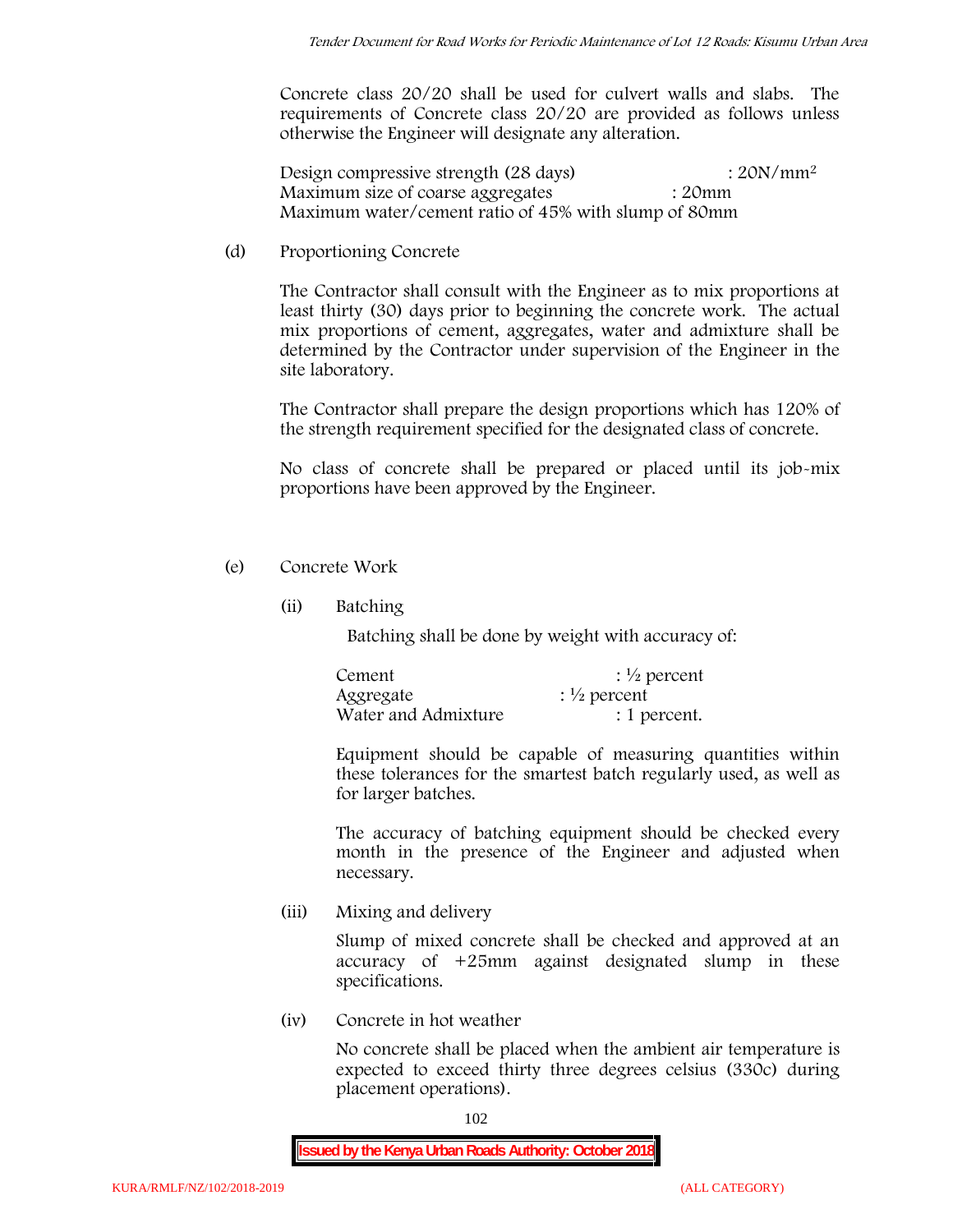*Tender Document for Road Works for Periodic Maintenance of Lot 12 Roads: Kisumu Urban Area*

**(v) Concreting at night**

No concrete shall be mixed, placed or finished when natural light is insufficient, unless an adequate approved artificial lighting system is operated; such night work is subject to approval by the engineer.

**(vi) Placing**

In preparation of the placing of concrete, the interior space of forms shall be cleaned and approved by the engineer prior to placing concrete. All temporary members except tie bars to support forms shall be removed entirely from the forms and not buried in the concrete. The use of open and vertical chute shall not be permitted unless otherwise directed by the engineer.

The Contractor shall provide a sufficient number of vibrators to properly compact each batch immediately after it is placed in the forms.

(f) **Measurement and Payment**

Measurements for the Concrete Works Class 20/20 of culvert walls and slabs shall be made in cubic metres for the walls and slabs actually constructed, measured from their dimensions shown on the Drawings. Payment for the Concrete Works (Class 20/20) of culvert walls and slabs shall be the full compensation for furnishing all materials of the concrete mixing, delivering, placing and curing the concrete, equipment and tools, labour and other incidental necessary for the completion of the work in accordance with the Drawings and these Specifications and as directed by the Engineer.

## **SECTION 20 - ROAD FURNITURE**

## **2001 ROAD RESERVE BOUNDARY POSTS**

Road reserve boundary posts shall be provided as directed by the Engineer and in compliance with Standard Specification clause 2001. They shall be placed at 50m intervals along the boundary of the road reserve.

## **2003 EDGE MARKER POST**

Edge marker post shall be provided as directed by the Engineer and in compliance with Standard Specification clause clause 2003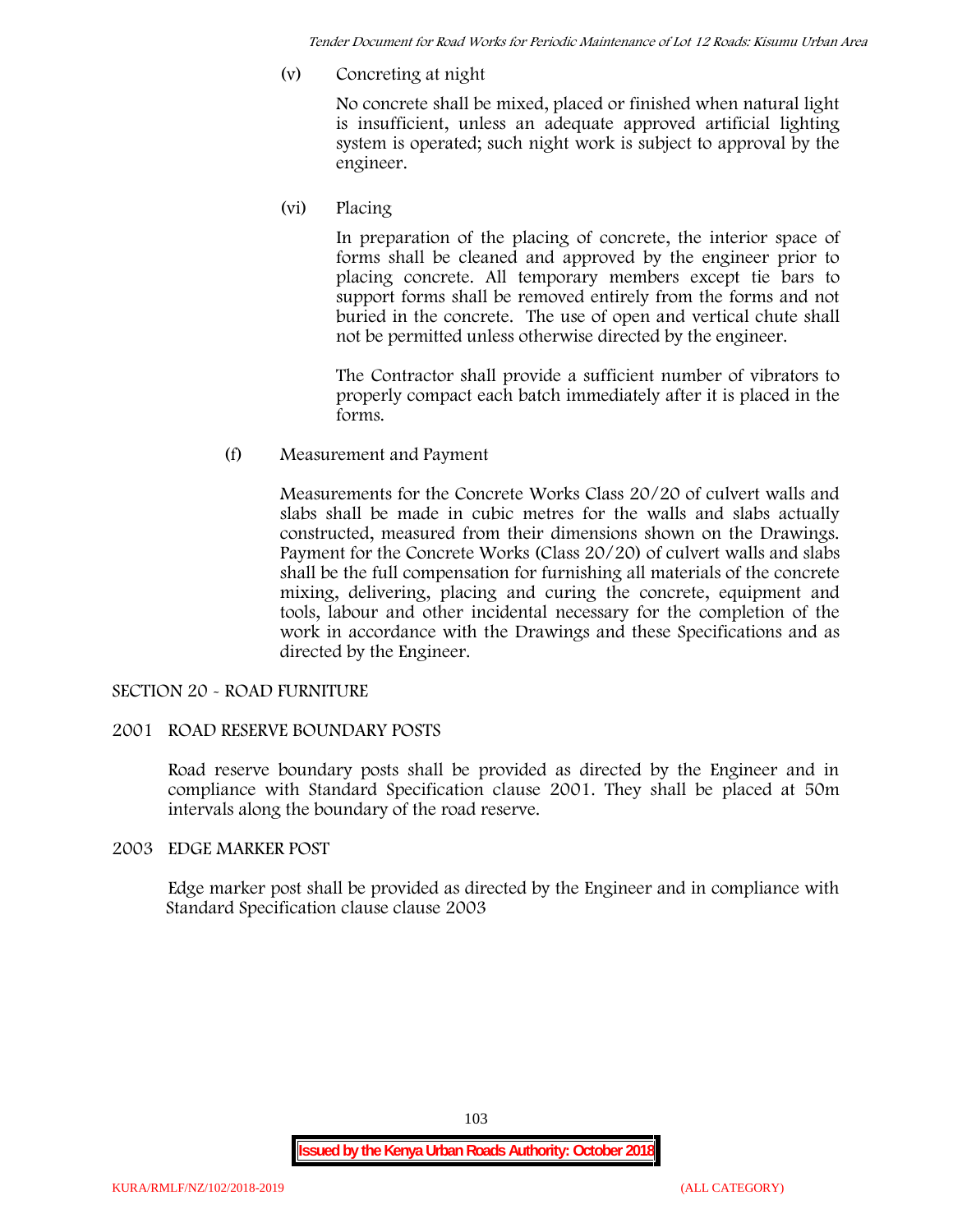#### **2004 PERMANENT ROAD SIGNS**

Permanent Road Signs shall be provided as directed by the Engineer and in compliance with the requirements of the "Manual for Traffic Signs in Kenya" Part II and standard Specification clause 2004.

#### **2004B EXISTING ROAD SIGNS**

Where directed by the Engineer, the Contractor shall take down road signs including all posts, nuts, bolts and fittings, and remove and dispose of the concrete foundation and backfill the post holes. The signs shall be stored as directed by the Engineer.

Measurement and payment for taking down road signs shall be made by the number of signs of any type and size taken down, cleaned and stored as directed.

#### **2005 ROAD MARKING**

Paint for road marking shall be internally reflectorised hot applied thermoplastic material in accordance with Clause 219 of the Standard Specification.

The rates inserted in the Bills of Quantities for road marking shall include for prior application of approved tack coat.

### **2005A RAISED PAVEMENT MARKERS – ROAD STUDS**

#### **MATERIAL**

Road studs are moulded of acrylonitrile butadiene styrene (ABS) conforming to ASTM Specification D1788 – 68, class  $5 - 2 - 2$  shell filled with inert, thermosetting compound and filler. The lens portion of the marker of the marker is of optical menthly methacrylic.

#### **CONSTRUCTION**

The road studs shall be constructed of high impact ABS containing a multi-biconvex glass lens reflector system. It shall be of monolithic construction, and not less than 98.5. m2. The height of the marker shall not exceed 17mm and the underside shall contain a non-honeycomb base (flat).

#### **REQUIREMENTS**

The markers shall conform to the following requirements

**Colour**

Shall be white, yellow or red as specified and the Retro – reflectance values should conform to the testing procedures of ASTME 809.

## **Impact Resistance**

The market shall not crack or break when tested using a 1000**-**gram weight from a height of 1 metre. (ASTM D 2444) or BS 3900 Part E3.

## **Resistance to Water Penetration**

104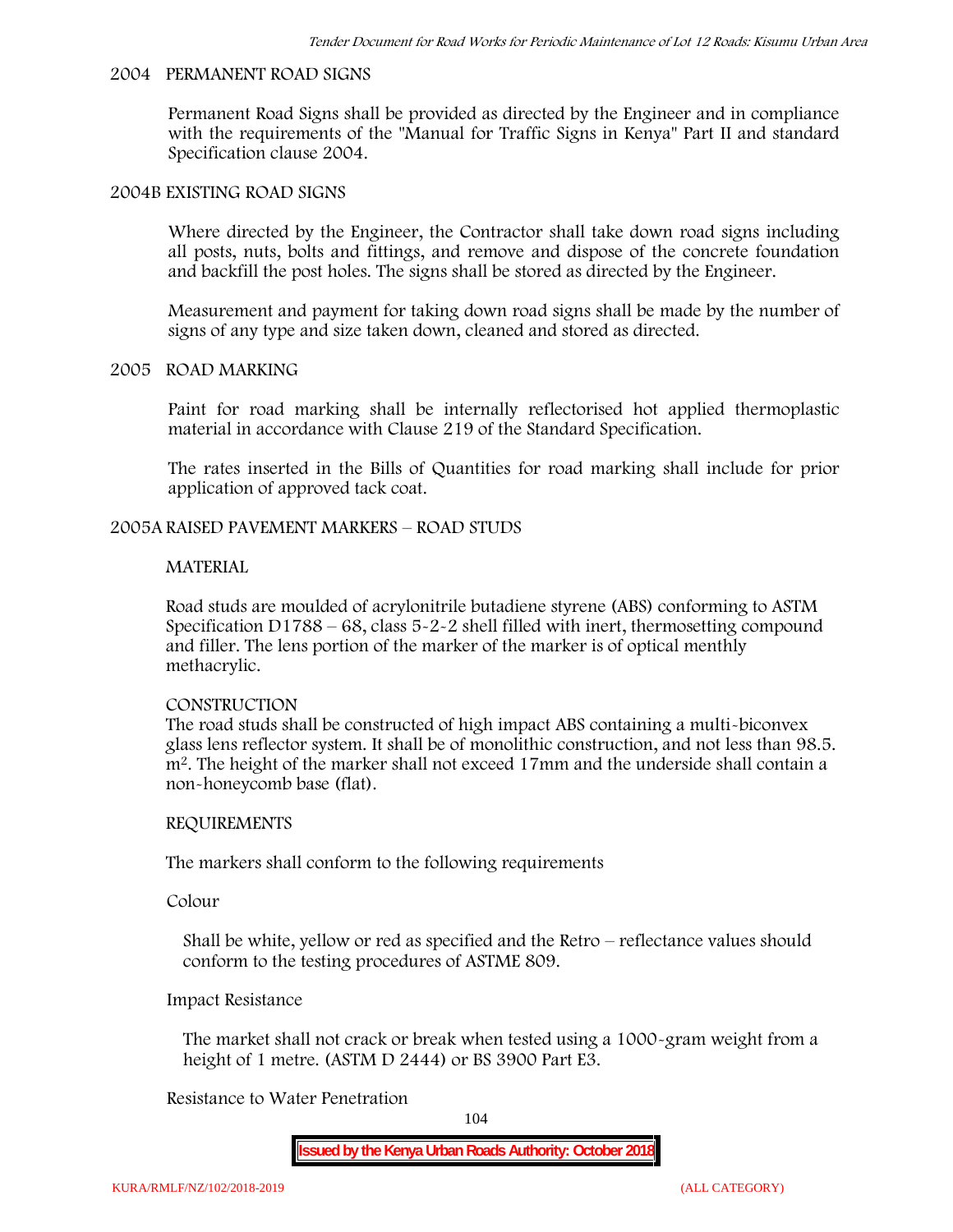Shall not have water penetration behind the lens after submerged in a water bath at 70 + 50 oF for 10 minutes. And it should still meet the reflectance Requirement. BS 998.

**Heat Resistance**

Shall comply with the initial brightness as per BS 873 Part IV of 1978

**Night Visibility**

The marker shall be bright as per BS 873 Part IV of 1978

**Compression Resistance**

There shall be no cracking sound at a pressure lower than 25 tones as per BS 873 Part IV of 1978.

**Corrosion Resistance**

After immersing a sample of Road stud in a solution containing 30g/1 of sodium chloride for 30 days, there shall not be any signs of corrosion **-**(BS998).

**NOTE**: These markers are intended for application directly to pavement surfaces and are compatible with raised pavement makers. These adhesives should be of high quality and tested for conformance to customer requirements.

### **ADHESIVES**

They shall be of Resin Type–Epoxy of 2 different components part 1 and 2 i.e Adhesive and Reactor without any volatile solvents in both.

| Pot life:             | not less than 20 minutes at 20 $\degree$ C  |
|-----------------------|---------------------------------------------|
| Rotational cure time: | between 20 and 30 minutes at 20 $\degree$ C |
| Hard cure:            | Between 40 and 60 minutes at 20 $\degree$ C |

## **APPLICATION INSTRUCTION**

**Preparation of Pavements**

Make sure that the road surface is absolutely dry and free of oil and grease**.**

**Mixing of Adhesive**

Pour component B into the container of component A. Stir mixture by hand with a wooden or metal stick until uniform Grey Tint without a striae is obtained.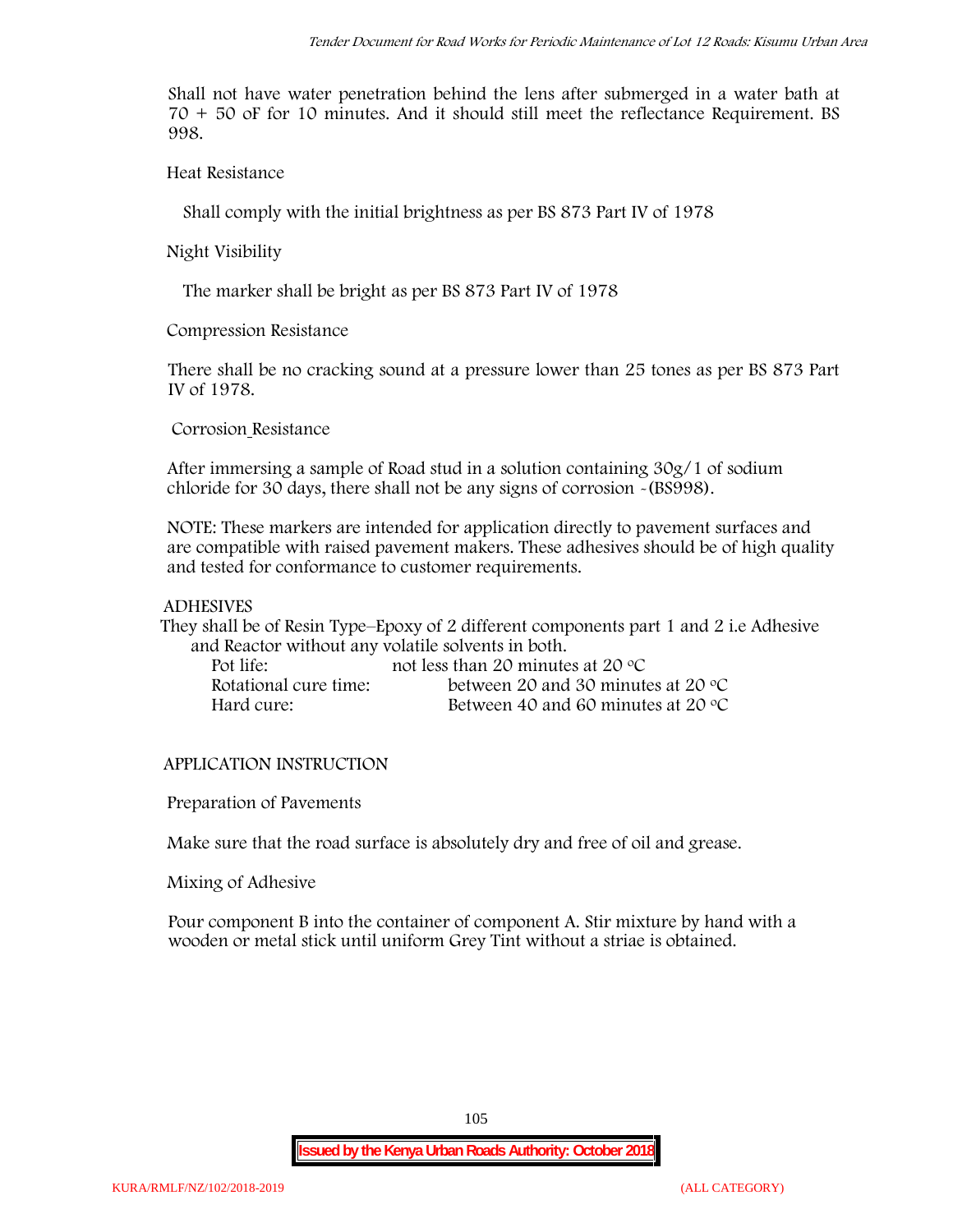## **Installation**

Pour the mixture on to the underside of the road stud. Then place the road stud firmly on the road surface. Adhesive should stand out for about 5mm to 10 mm over the edges of the stud.

**Protection from the Traffic**

Protect studs from traffic for 2 hours until the adhesive has properly hardened. Try by touching the adhesive.

**NUMBER OF STUDS NEEDED FOR LABORATORY TESTS.**

In order to approve a particular type of road stud, 4 sample road studs of each colour shall be submitted.

## **2006 GUARDRAILS**

Contrary to the Standard Specification, guardrail posts shall be concrete 200 mm diameter set vertically at least 1.2m into the shoulder as directed by the Engineer. Spacer blocks shall also be made of concrete.

Beams for guardrails shall be "Armco Flexbeam" or similar obtained from a manufacturer approved by the Engineer.

### **2007 KERBS**

a) **Vertical Joints**

Vertical joints between adjacent Kerbs shall not be greater than 5 mm in width and shall be filled with a mortar consisting of 1:3 cement: sand by volume.

# b) **Transition between flush and raised kerbs**

The transition between flush and raised kerbs (e.g. at bus bays) shall be termed as ramped kerbs. The transition between flush and raised kerbs shall occur within a length of 2.0 m.

## **2008 KILOMETRE MARKER POSTS**

Kilometre marker posts shall be provided as directed by the Engineer and in compliance with Standard Specification clause 2008.

## **2009 RUMBLE STRIPS**

Where directed by the Engineer, the Contractor shall provide, place, trim, shape and compact to line and level asphalt concrete rumble strips on the finished shoulders. This shall be done to the satisfaction of the Engineer

# **2011 MEASUREMENT AND PAYMENT**

106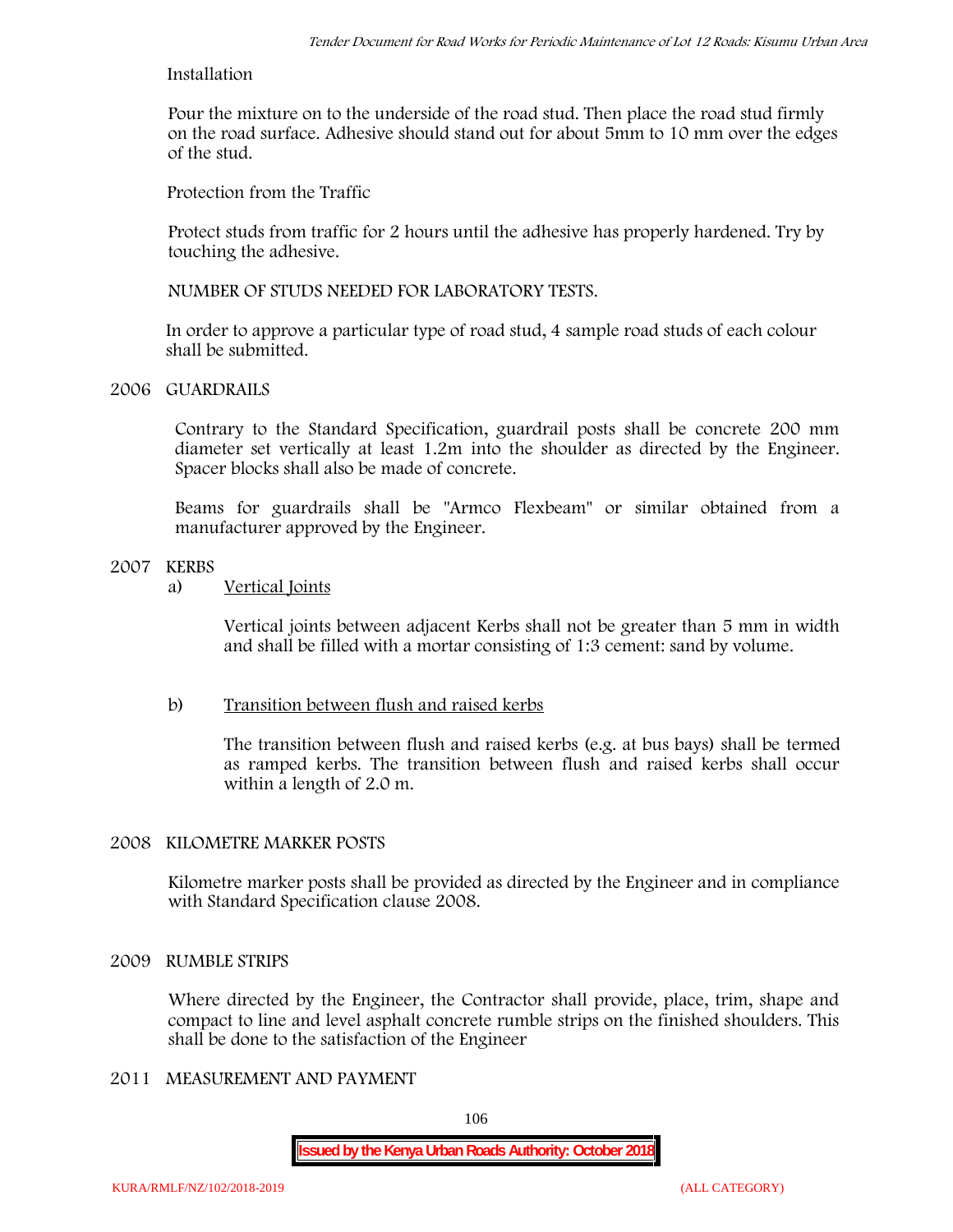### **Road reserve boundary posts**

Road reserve boundary posts shall be measured by the number erected

## **Permanent road signs**

Permanent road signs shall be measured by the number of each particular size erected.

## **Road marking**

Road markings in yellow or white material shall be measured in square metres calculated as the plan area painted.

## **Road Studs**

Road studs shall be measured by the number of each particular size erected.

### **Guardrail**

Guardrail shall be measured by the metre as the length of the guardrail constructed.

**Kerbs**

Kerbs shall be measured by the metre as the length of kerb constructed

# **SECTION 22-DAYWORKS**

## **2202 MEASUREMENTS AND PAYMENT**

(a) Plant

Where items of major plant listed in the schedule of Day works are specified by type (e.g. Concrete mixer etc.) the power rating if such items of plant are provided by the Contractor shall not be lower than the power ratings of such plant manufactured within the last two years prior to the date of BID. Any item of major plant employed upon Dayworks that has a power rating lower than specified above shall be paid for at rates lower than those in the schedule of Dayworks. The reduction in the rate payable shall be in proportion to the reduction in power rating below that specified above.

#### **SECTION 23: CONCRETE PAVING BLOCKS**

This works shall consist of providing, laying and fixing of concrete paving blocks and concrete paving slabs on a sand base on the driveway and walkways and other areas as directed by the Engineer.

## **a. Concrete Paving Blocks**

The paving blocks shall be of type S of any shape fitting within a 295 mm square coordinating space and a work size thickness of at least 30 mm. The blocks shall confirm to the requirements of BS 6717:Pt. 1:1986 or Kenya standard equivalent.

The laying shall be broken at intervals of 50 m by concrete ribs of class 25 concrete.

107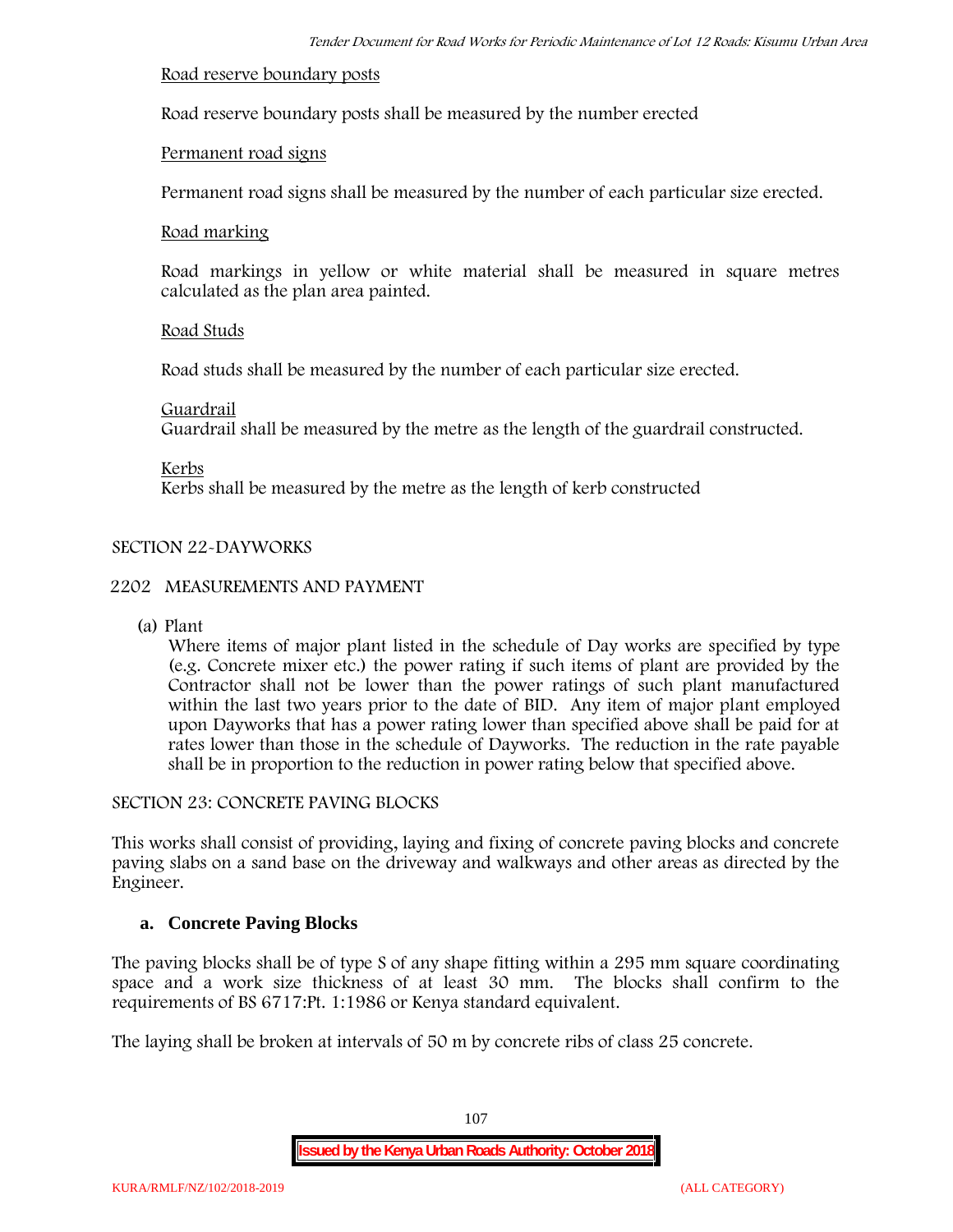The blocks shall be laid on a 40 mm minimum sand base whose specifications are as in section (b) of this specification.

#### **b. Sand For Sand Base**

Sand used as bedding for paving blocks and slabs shall be natural sand either pit or river sand. The grading shall conform and be parallel as much as possible to  $KSO2 - 95$  Parts 1 &2: 1984 for zones  $\tilde{1}, 2$  or 3. The other requirements shall be as specified in section 1703 (c) of Standard Specifications.

## **c. Measurement and Payment**

Payment for paving blocks and paving slabs shall be by square metre laid. The rate quoted would include the cost of haulage to site of the blocks, slabs and sand, as no extra payment shall be made for haulage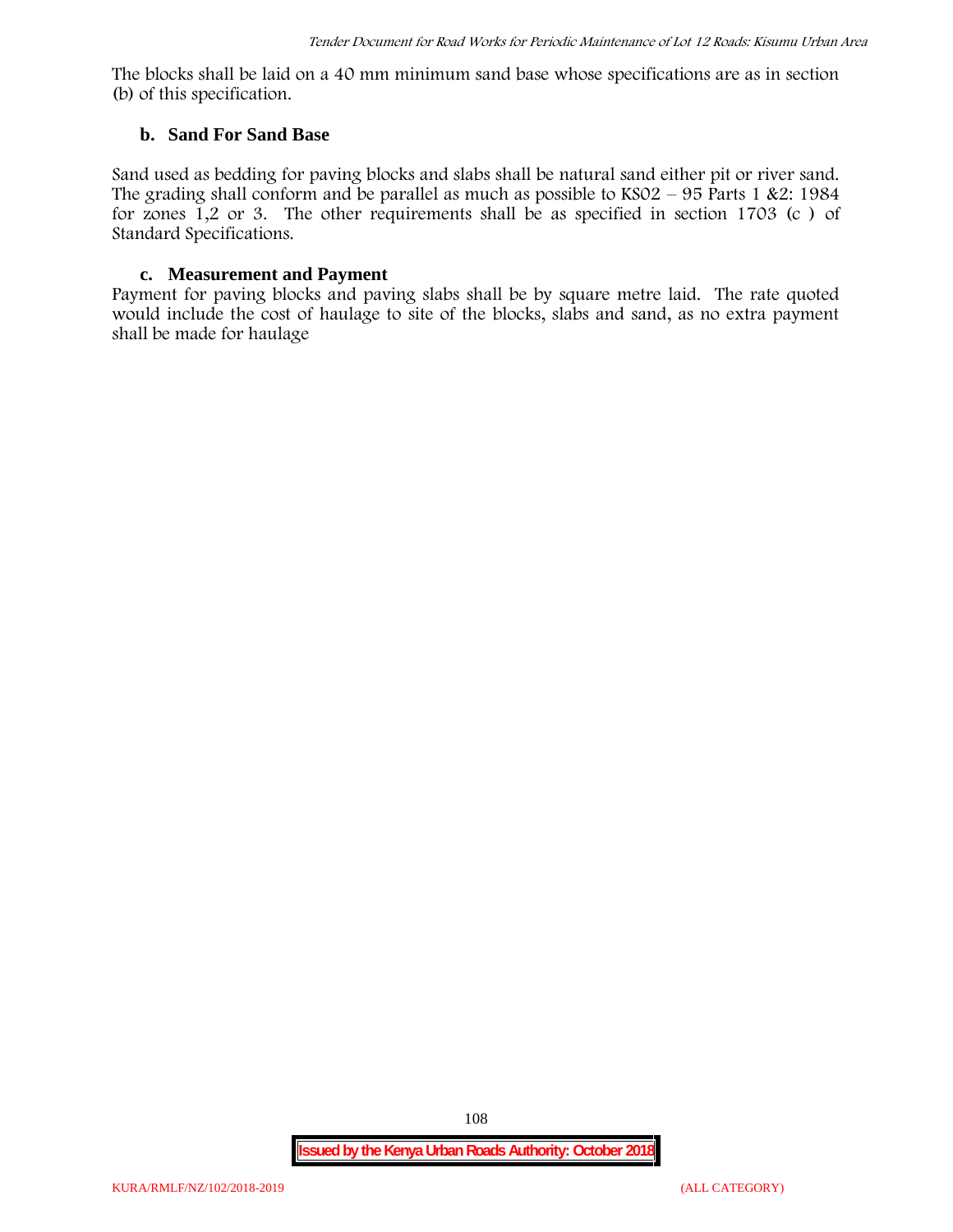**SECTION VI: SUPERVISION AND CONTRACT EVALUATION MANUAL 2012**

The Manual refers to the Ministry of Roads 'Supervision and Contract evaluation Manual for Road Maintenance Works 2012.

**Issued by the Kenya Urban Roads Authority: October 2018**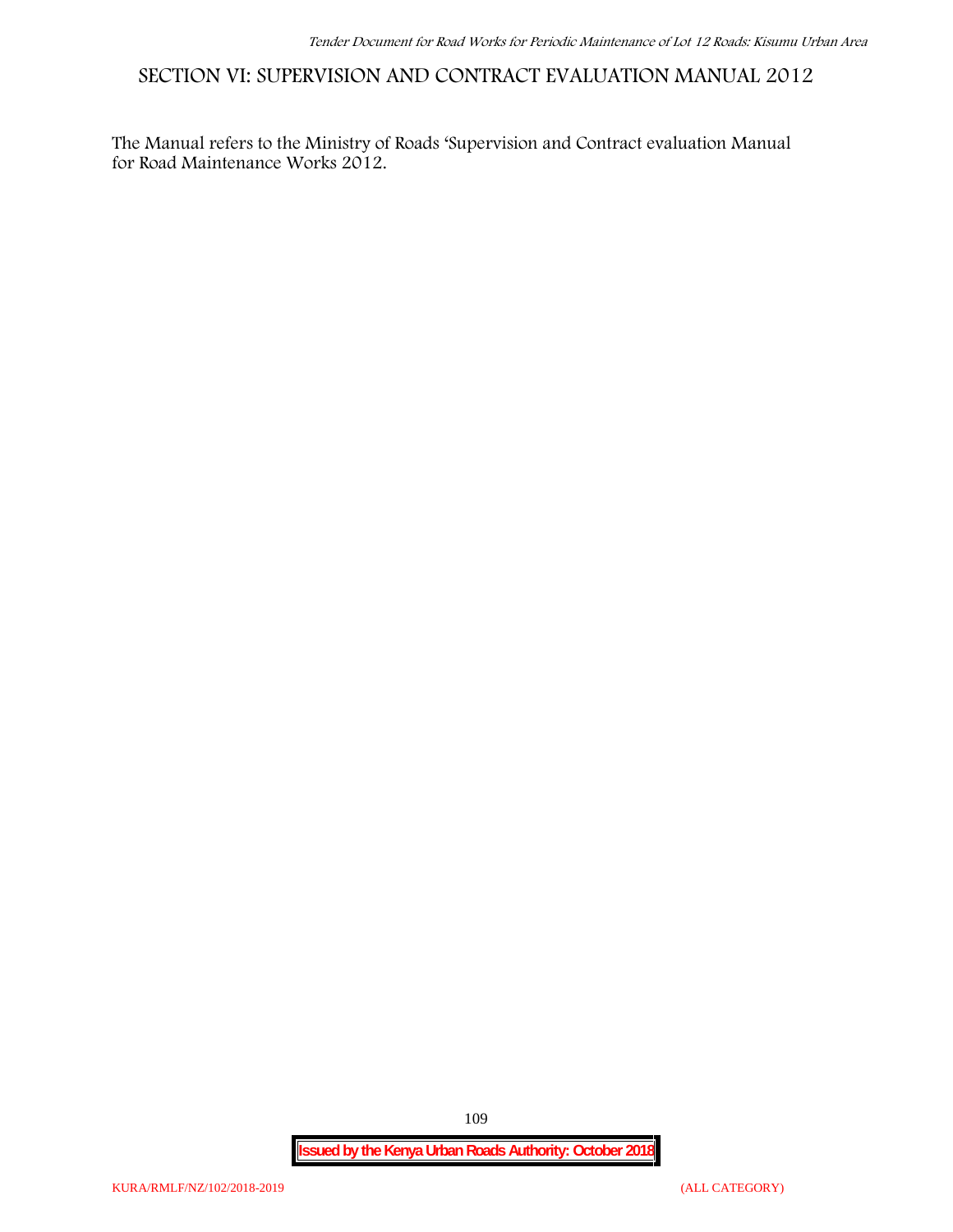# **SECTION VII: DRAWINGS**

The bidder shall provide design drawings on A3 sheets including plan and profile, typical cross-sections, layouts and standard drawings, setting out data and design reports which should include design standards used and key project features as described in section 14.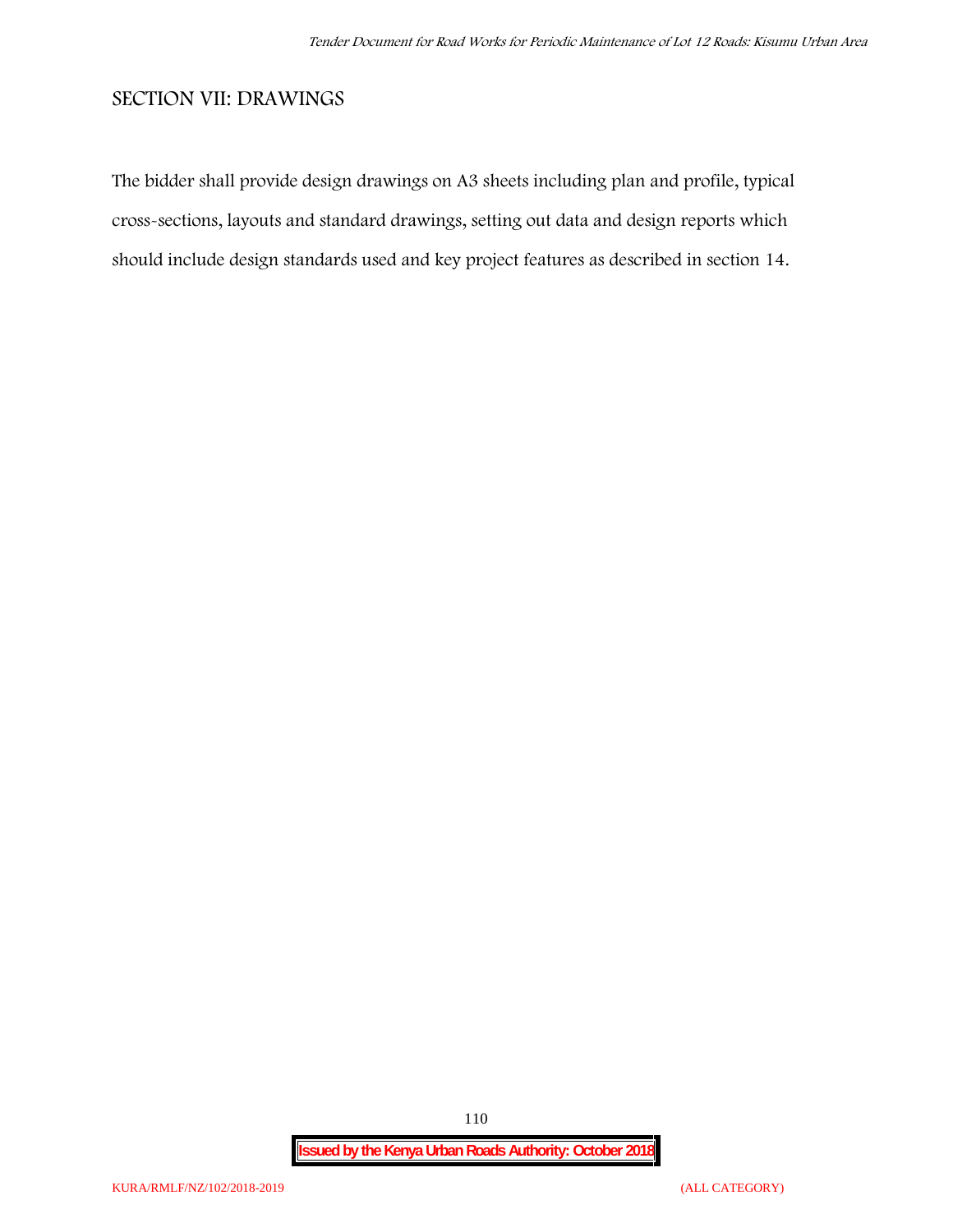# **SECTION VIII: ROAD MAINTENANCE MANUAL**

The Manual refers to the Ministry of Roads 'Road Maintenance Manual, May 2010 Edition'.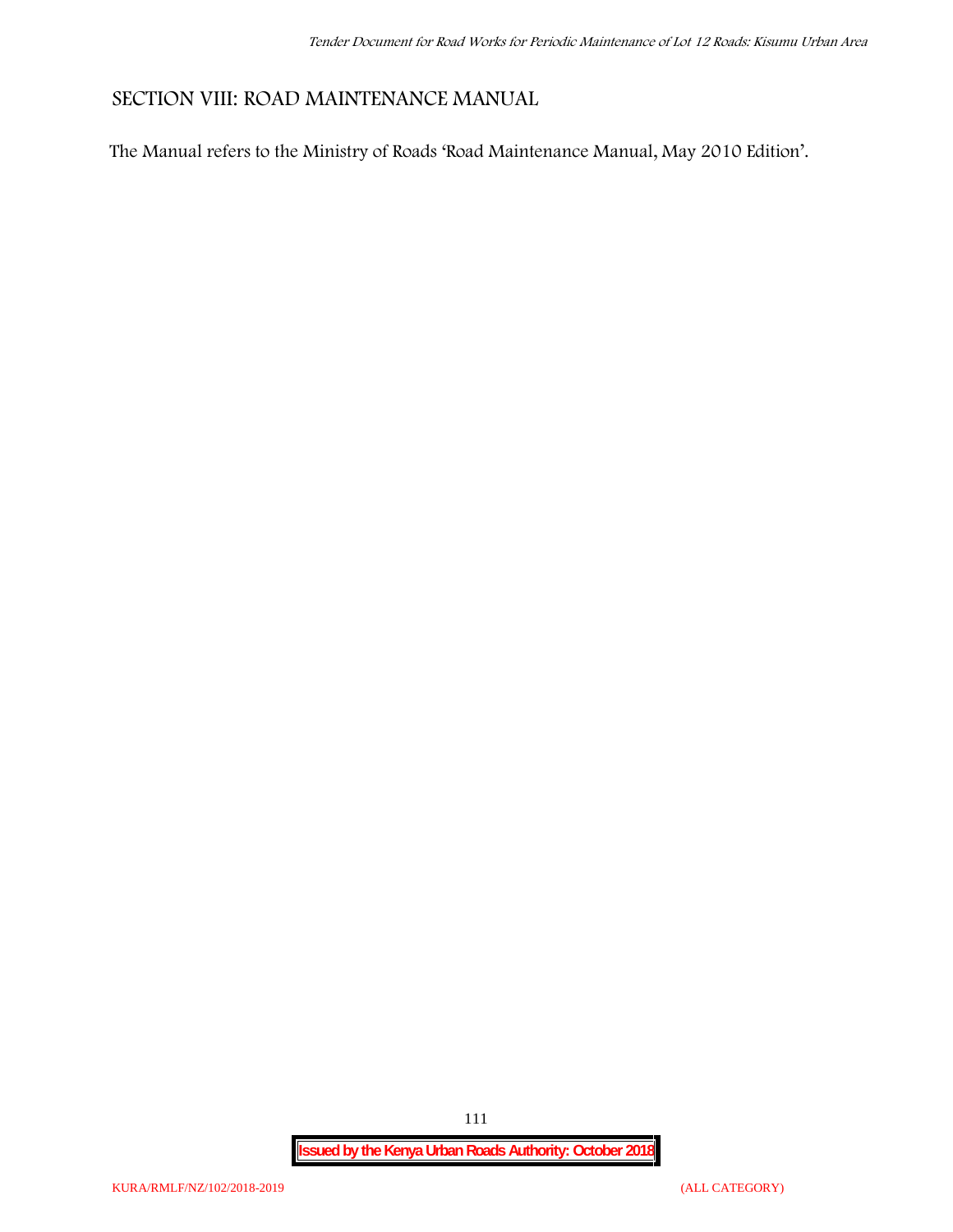# **SECTION IX: BILLS OF QUANTITIES**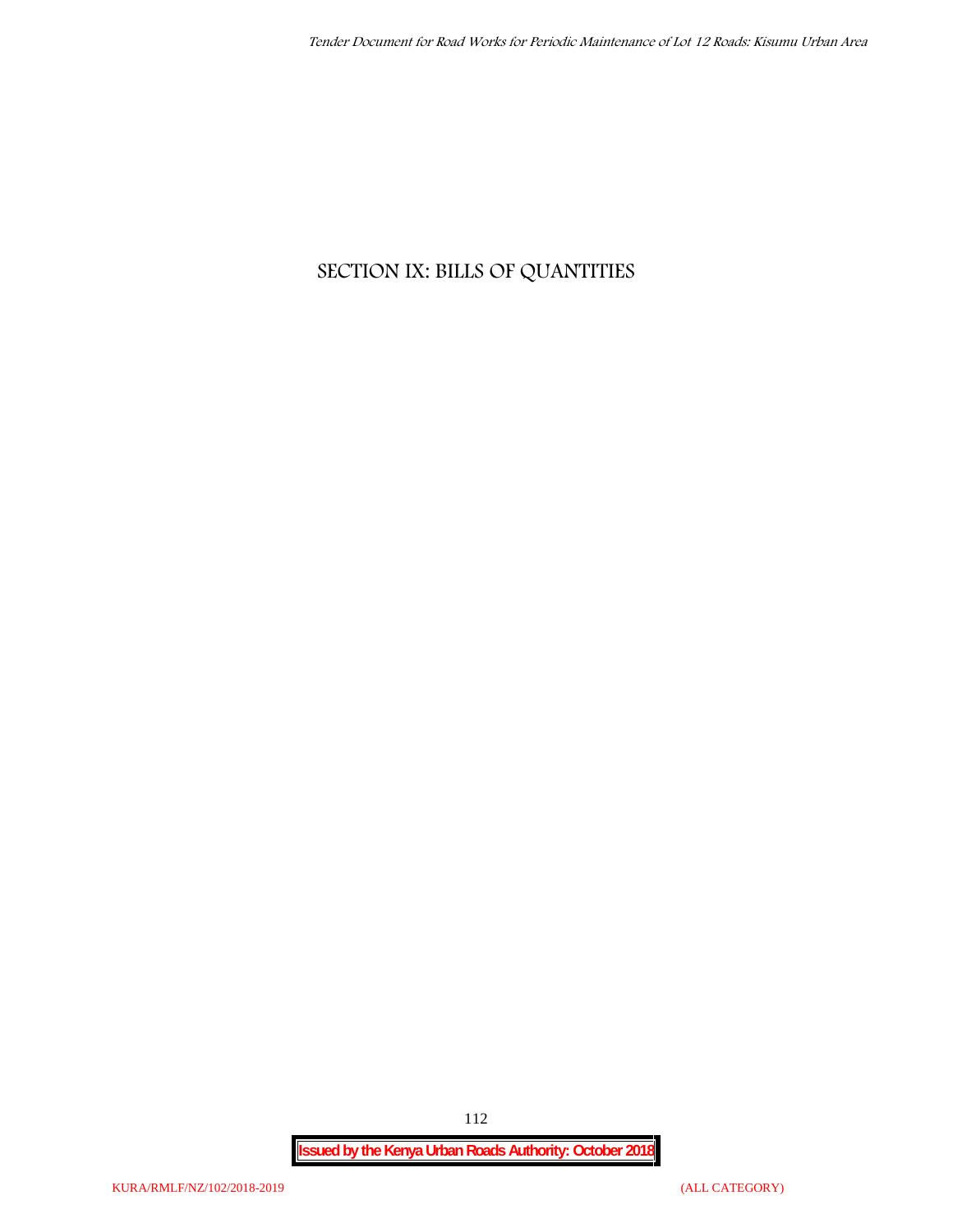#### **PREAMBLE TO BILL OF QUANTITIES**

- 1. The Bills of Quantities forms part of the Contract Documents and are to be read in conjunction with the Instructions to Bidders, Conditions of Contract Parts I and II, Specifications and Drawings.
- 2. The brief description of the items in the Bills of Quantities is purely for the purpose of identification, and in no way modifies or supersedes the detailed descriptions given in the conditions of Contract and Specifications for the full direction and description of work and materials.
- 3. The Quantities set forth in the Bills of Quantities are estimated, representing substantially the work to be carried out, and are given to provide a common basis for bidding and comparing of Bids. There is no guarantee to the Contractor that he will be required to carry out all the quantities of work indicated under any one particular item or group of items in the Bill of Quantities. The basis of payment shall be the Contractor's rates and the quantities of work actually done in fulfilment of his obligation under the Contract.
- 4. The prices and rates inserted in the Bills of Quantities will be used for valuing the work executed, and the Engineer will only measure the whole of the works executed in accordance with this Contract.
- 5. The rates inserted in any road in the tender shall apply to other roads within the same lot upon written instructions to be issued by the Engineer or his representative during execution of works and shall be used only to pay for activities of similar description and nature which may not have been included in the Bills of Quantities for that road.
- 6. A price or rate shall be entered in ink against every item in the Bills of Quantities with the exception of items that already have Provisional sums affixed thereto. The bidders are reminded that no "nil" or "included" rates or "lump-sum" discounts will be accepted. The rates for various items should include discounts if any. Bidders who fail to comply will be disqualified.
- 7. Provisional sums (including Dayworks) in the Bills of Quantities shall be expended in whole or in part at the discretion of the Engineer or his representative.
- 8. Where there are no quantities against the line item especially on dayworks, the bidder shall only fill his rates
- 9. Quantified instructions shall be extracted from the main BOQ for purposes of part implementation of the works and interim measurements/payments shall be based on the quantified instructions read together with the bills of quantities.

The price and rates entered in the Bills of Quantities shall, except insofar as it is otherwise provided under the Contract, include all Constructional plant to be used, labour, insurance, supervision, compliance testing, materials, erection, maintenance of works, overheads and profits, taxes and duties together with all general risks, liabilities and obligations set out or implied in the Contract, transport, electricity and telephones, water, use and replenishment of all consumables, including those required under the contract by the Engineer and his staff.

Errors in the pricing of the Bills of Quantities will be corrected in accordance with Clause (29) of instructions to bidders.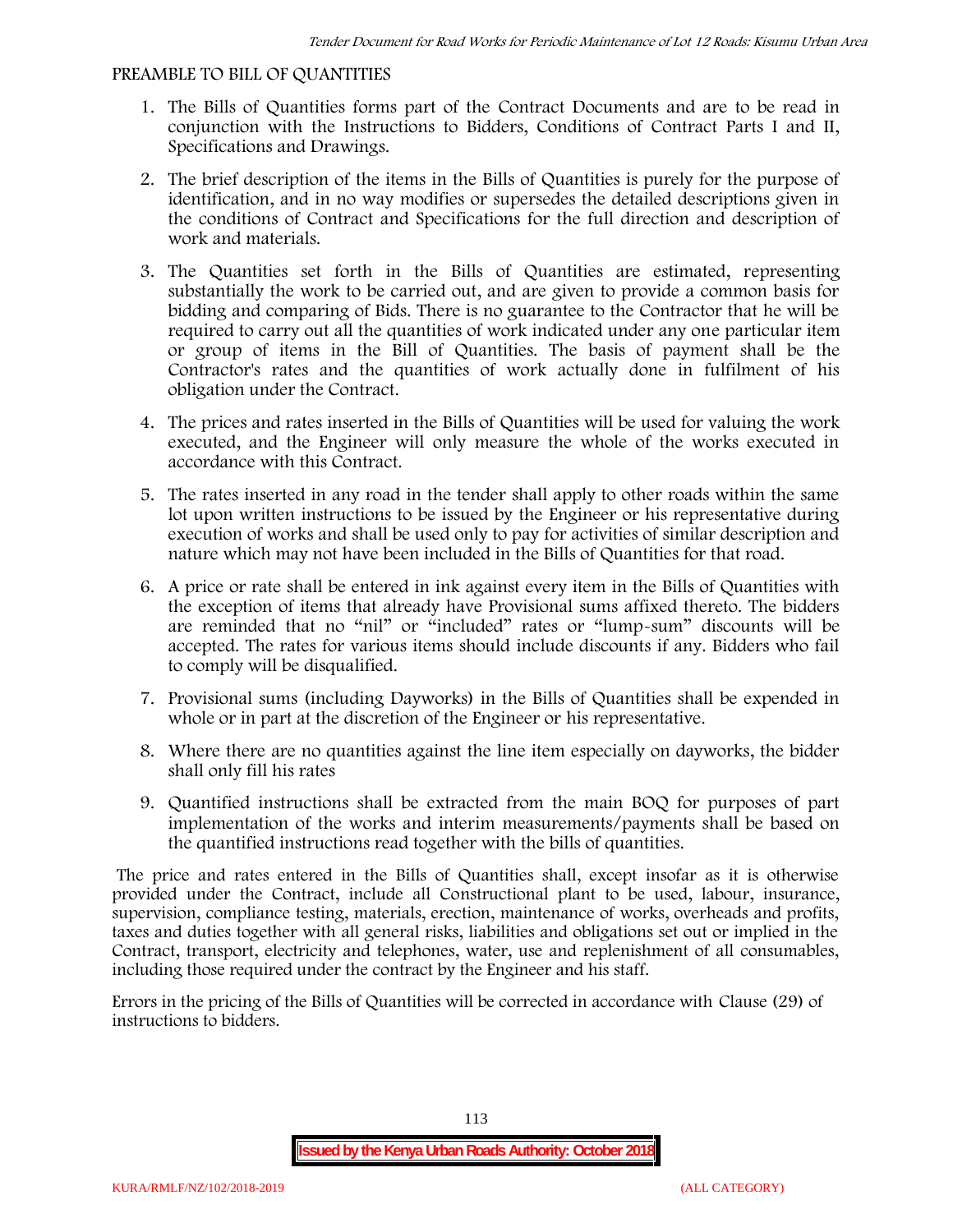**Contract Name PERIODIC MAINTENANCE OF LOT 12 ROADS (KISUMU URBAN AREA) Nyanza BILL OF QUANTITIES 2018-2019 Activity Group Title Road Code Section Name Access to Maseno University Phase III (1.0 KM)**

| Bill<br>No.    | <b>ITEM CODE</b> | <b>DESCRIPTION</b>                                                                                                                                                                                                                                              | Quantity     | <b>UNIT</b> | Unit Bid<br><b>RATE</b><br>(KShs) | <b>Bill Item</b><br>Cost<br>without<br><b>VAT</b><br>(KSHs) |
|----------------|------------------|-----------------------------------------------------------------------------------------------------------------------------------------------------------------------------------------------------------------------------------------------------------------|--------------|-------------|-----------------------------------|-------------------------------------------------------------|
| $\mathbf{1}$   | 01-80-010        | Allow a prime cost of sum for<br>material testing as directed by the<br>Engineer                                                                                                                                                                                | $\mathbf{1}$ | PC SUM      | 50,000.00                         |                                                             |
| 1              | $01 - 80 - 011$  | Extra over item 01-80-010 for<br>contractors overheads and profits                                                                                                                                                                                              | $\mathbf{1}$ | $\%$        |                                   |                                                             |
| 1              | 01-80-026        | Allow a prime cost sum for the<br>REs miscellaneous account                                                                                                                                                                                                     | $\mathbf{1}$ | PC SUM      | 20,000.00                         |                                                             |
| $\mathbf{1}$   | 01-80-027        | Extra over 01-80-026 for profits<br>and overheads                                                                                                                                                                                                               | $\mathbf{1}$ | %           |                                   |                                                             |
| 1              | 01-80-030a       | Prime cost sum for payment of<br>allowances for Engineer's site<br>staff (Permanent staff)                                                                                                                                                                      | $\mathbf{1}$ | PC SUM      | 200,000.00                        |                                                             |
| 1              | 01-80-030b       | Extra Over on Item 01-80-030a<br>for the Contractor's Overheads<br>and Profit.                                                                                                                                                                                  | $\mathbf{1}$ | $\%$        |                                   |                                                             |
| 1              | 01-80-030        | Allow a prime cost for<br>attendance to the RE,s<br>supervisory staff including<br>overtime                                                                                                                                                                     | $\mathbf{1}$ | PC SUM      | 200,000.00                        |                                                             |
| 1              | 01-80-031        | Include percentage of PC sum in<br>item 01-80-030 for contractors<br>overhead and profit                                                                                                                                                                        | $\mathbf{1}$ | $\%$        |                                   |                                                             |
| 1              | 01-80-017        | Provide fuel and maintain with<br>driver, 4WD double cabin<br>(odometer: $0 - 10000$ ) for<br>exclusive use by the Engineer<br>inclusive of the first 4,000km per<br>vehicle month in accordance<br>with clause 138 of special<br>specification.                | 9.00         | Veh.Month   |                                   |                                                             |
| $\overline{4}$ | 04-50-010        | Excavate remove & disposal of<br>concrete structures                                                                                                                                                                                                            | 50.00        | Metres      |                                   |                                                             |
| $\overline{4}$ | 04-60-001        | Clear site on road reserve<br>including removal of trees,<br>hedges, bushes and other<br>vegetation or deterious organic<br>material, grub up roots and back<br>fill to 100% MDD (AASHTO T99)<br>with approved material in<br>accordance with the specification | 1.20         | Hactares    |                                   |                                                             |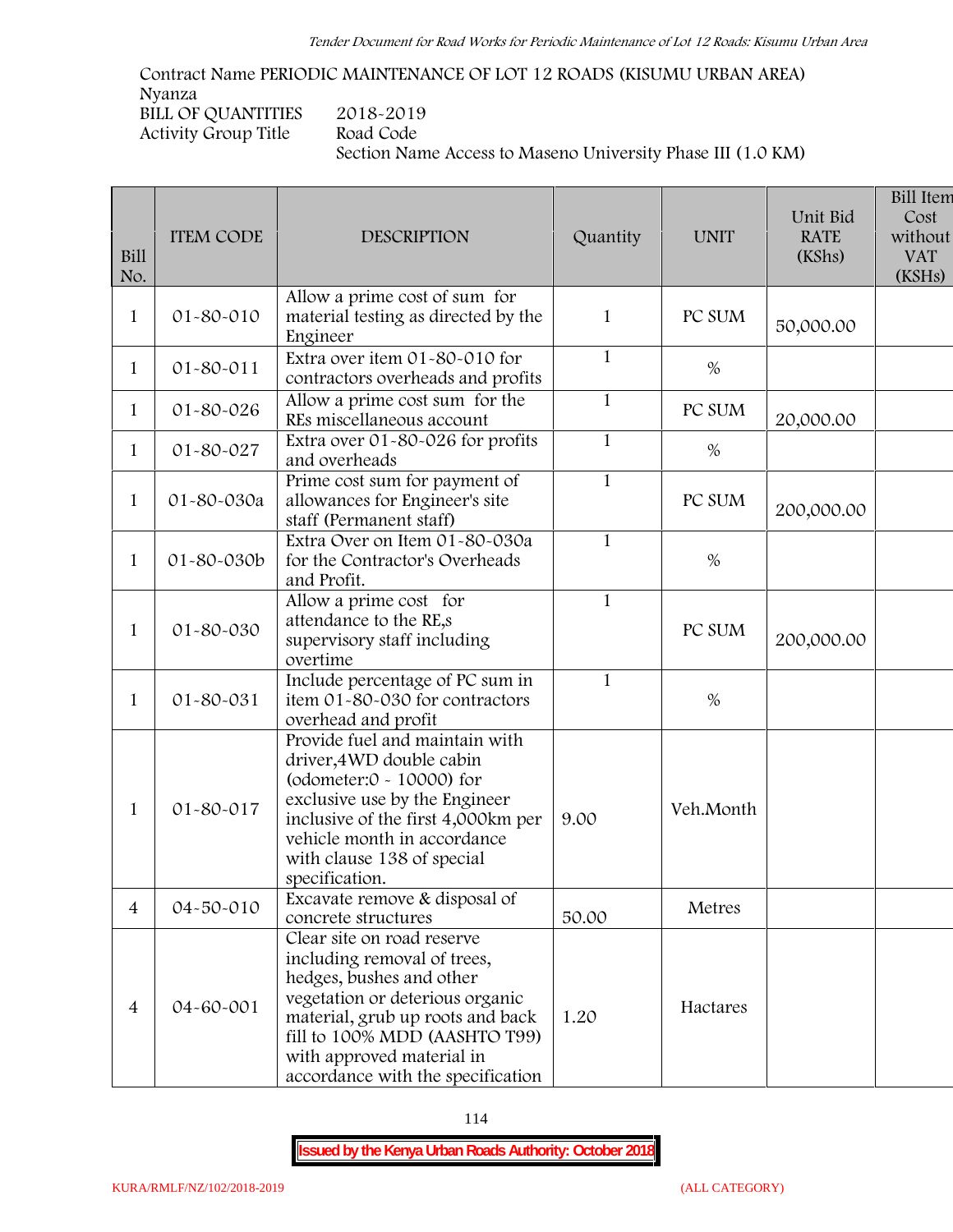| $\overline{4}$ | 04-60-002 | Remove top soil to maximum<br>depth of 200mm as directed by<br>the Engineer stockpile good<br>material for later top soiling of<br>slide slopes and landscaping of<br>quarries and borrow pits                                                                                                     | 400.00   | Cub.Metres |  |
|----------------|-----------|----------------------------------------------------------------------------------------------------------------------------------------------------------------------------------------------------------------------------------------------------------------------------------------------------|----------|------------|--|
| 5              | 05-50-006 | Fill in soft material and compact                                                                                                                                                                                                                                                                  | 1,350.00 | Cub.Metres |  |
| 5              | 05-50-008 | Cut to spoil in Soft                                                                                                                                                                                                                                                                               | 3,560.00 | Cub.Metres |  |
| 5              | 05-50-009 | Cut to spoil in Hard                                                                                                                                                                                                                                                                               | 150.00   | Cub.Metres |  |
| 5              | 05-60-005 | Compaction of top 300mm below<br>formation in cuts and fills to<br>100%^MDD                                                                                                                                                                                                                        | 1,596.00 | Cub.Metres |  |
| 8              | 08-50-005 | Ditch/Mitre drain / catch water<br>drain excavation                                                                                                                                                                                                                                                | 1,540.00 | Cub.Metres |  |
| 8              | 08-60-030 | Excavate for pipe culverts in soft<br>material                                                                                                                                                                                                                                                     | 135.00   | Cub.Metres |  |
| 8              | 08-60-033 | Provide, lay and join 600mm<br>inner dia concrete pipes                                                                                                                                                                                                                                            | 90.00    | Metres     |  |
| 8              | 08-60-035 | Concrete class 15/20 for bed and<br>sorrounds and haunches                                                                                                                                                                                                                                         | 45.00    | Cub.Metres |  |
| 8              | 08-60-036 | Concrete class 25/20 for apron,<br>wingwalls and headwalls                                                                                                                                                                                                                                         | 30.00    | Cub.Metres |  |
| 8              | 08-60-037 | Provide and place A 142 fabric<br>mesh reinforcement fabric                                                                                                                                                                                                                                        | 210.00   | Sq.Metres  |  |
| 8              | 08-60-047 | Provide and place class 25/20<br>concrete for drain lining                                                                                                                                                                                                                                         | 120.00   | Cub.Metres |  |
| 8              | 08-90-015 | Provide and place 200mm thick<br>Provide and place 200mm thick<br>stone pitching including grouting<br>to outfall drains as detailed in the<br>drawings or as directed by the<br>Engineer including grouting to<br>outfall drains as detailed in the<br>drawings or as directed by the<br>Engineer | 3,000.00 | Sq.Metres  |  |
| 12             | 12-50-002 | Provide, place and spread natural<br>gravel of CBR greater than 30%<br>for Sub base as specified and as<br>directed by the Engineer.                                                                                                                                                               | 1,260.00 | Cub.Metres |  |
| 12             | 12-50-004 | Provide, lay, and compact hand<br>packed stone material including<br>filling of voids with stone dust<br>and watering for Base Layer as<br>directed by the Engineer.                                                                                                                               | 1,142.50 | Cub.Metres |  |
| 15             | 15-92-001 | Provide and Spray MC 30 cut-<br>back bitumen as prime coat to<br>carriageway, shoulders, busbays<br>and junctions at rate 0.8-1.2<br>lts/m2 as prime coat                                                                                                                                          | 7,200.00 | Litres     |  |

115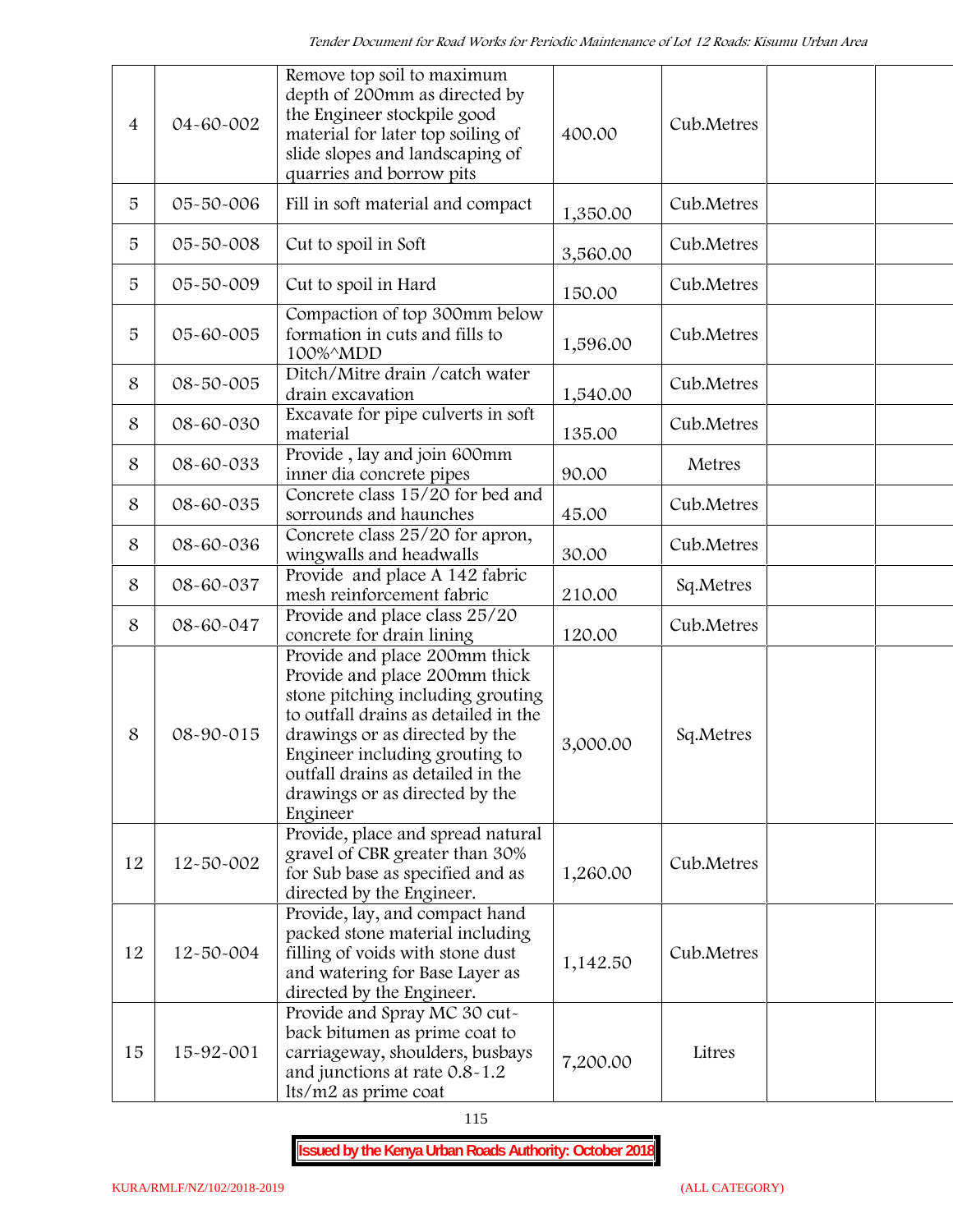| 16 | 16-80-001  | Provide, lay and roll asphalt<br>concrete type 1 (bitument<br>content 5-6% by weight) as<br>directed by the Engineer                                                            | 360.00    | Cub.Metres     |  |
|----|------------|---------------------------------------------------------------------------------------------------------------------------------------------------------------------------------|-----------|----------------|--|
| 16 | 16-80-003  | Provide and spray K-160 as tack<br>coat at a rate of 0.8-1.0 L/sq<br>metre as directed by the<br>Engineer                                                                       | 7,000.00  | Litres         |  |
| 20 | 20-50-015  | Speed bump construction with<br>Asphalt concrete                                                                                                                                | 10.00     | Cub.Metres     |  |
| 20 | 20-70-002  | Provide and erect warning type<br>signs 750mm size                                                                                                                              | 8.00      | No.            |  |
| 20 | 20-70-004  | Provide and erect standard<br>informatory signs                                                                                                                                 | 3.00      | No.            |  |
| 20 | 20-70-015  | Excavate for, provide and place<br>250*125mm precast concrete<br>kerbs in suport to carriageway,<br>walkways and junctions as<br>directed by the Engineer (1)<br>Straight Kerbs | 1,600.00  | Metres         |  |
| 20 | 20-70-016  | Ditto 100x125 flush kerbs in<br>support ofcarriageway                                                                                                                           | 1,100.00  | Metres         |  |
| 20 | 20-70-041  | Provide thermoplastic material<br>for road marking and mark lines<br>on the road as directed by the<br>Engineer                                                                 | 400.00    | Sq.Metres      |  |
| 22 | 22-50-002  | Unskilled Labour                                                                                                                                                                | 300.00    | Person<br>days |  |
| 23 | 23-50-001  | Supply, lay and compact 80mm<br>thick precast concrete paving<br>blocks to walkway including<br>50mm thick quary dust bed                                                       | 2,390.00  | Sq.Metres      |  |
| 25 | 25-50-001a | Implement HIV/AIDS awareness<br>campaign amongst the workers<br>for the duration of the Contract                                                                                | 50,000.00 | PC SUM         |  |
| 25 | 25-50-001b | Extra Over on Item 25-50-030<br>for the Contractor's Overheads<br>and Profit.                                                                                                   | 50,000.00 | $\%$           |  |
| 25 | 25-50-029a | Collect, erect, brand, maintain<br>publicity sign and return to the<br>employer upon expiry of the<br>contract period as intructed by<br>the Engineer.                          | 1.00      | No.            |  |
|    |            |                                                                                                                                                                                 |           |                |  |
|    |            | Sub Total                                                                                                                                                                       |           |                |  |
|    |            | VAT @ 16%<br>Total taken to Summary                                                                                                                                             |           |                |  |
|    |            |                                                                                                                                                                                 |           |                |  |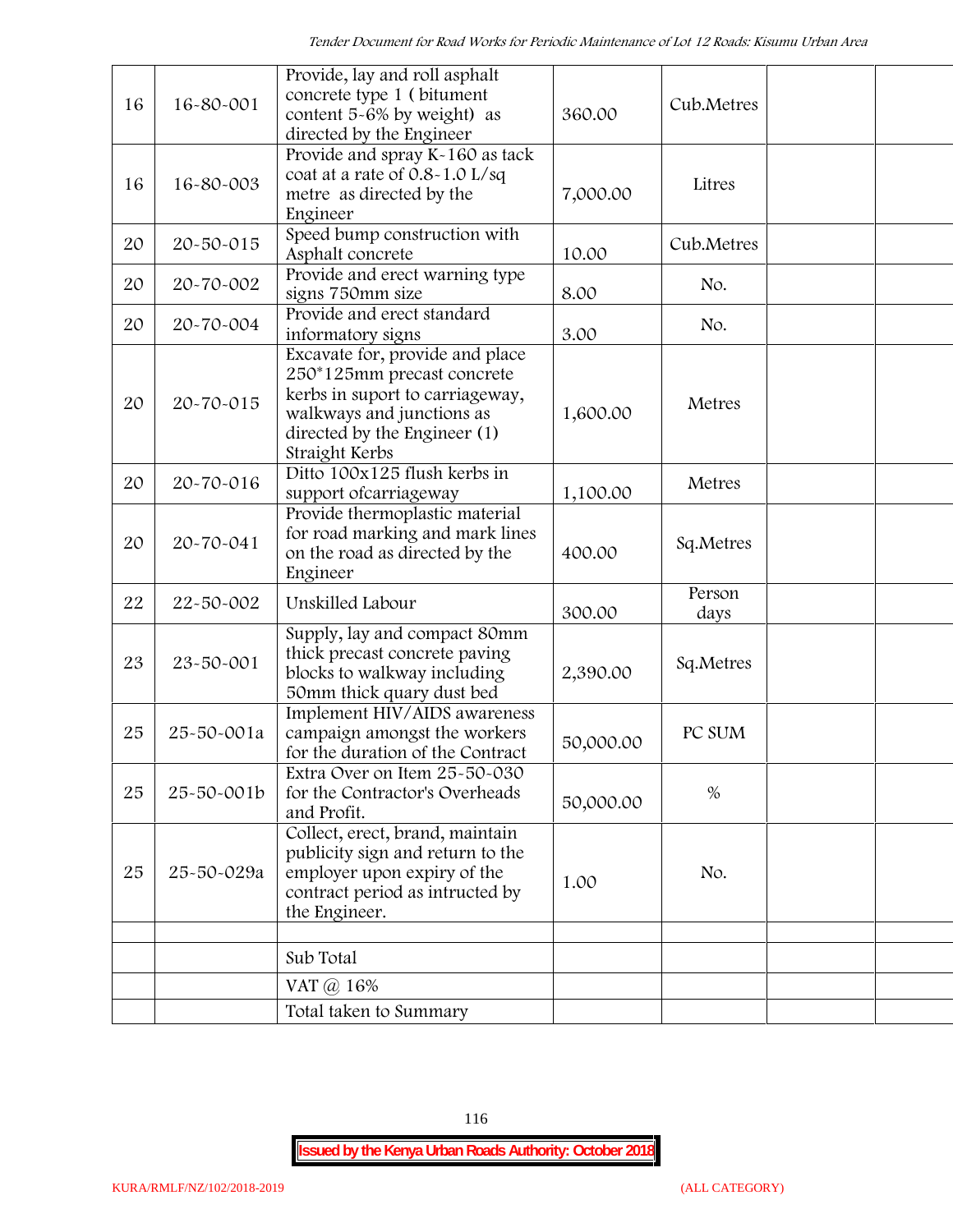| SUMMARY OF LOT 12 ROADS                   |                                            |                |  |  |
|-------------------------------------------|--------------------------------------------|----------------|--|--|
| Road Name<br>$S/NO$ .                     |                                            | Amount (Kshs.) |  |  |
| Access to Maseno University Phase 3<br>1. |                                            |                |  |  |
|                                           | Grand Total Carried Forward to Form of Bid |                |  |  |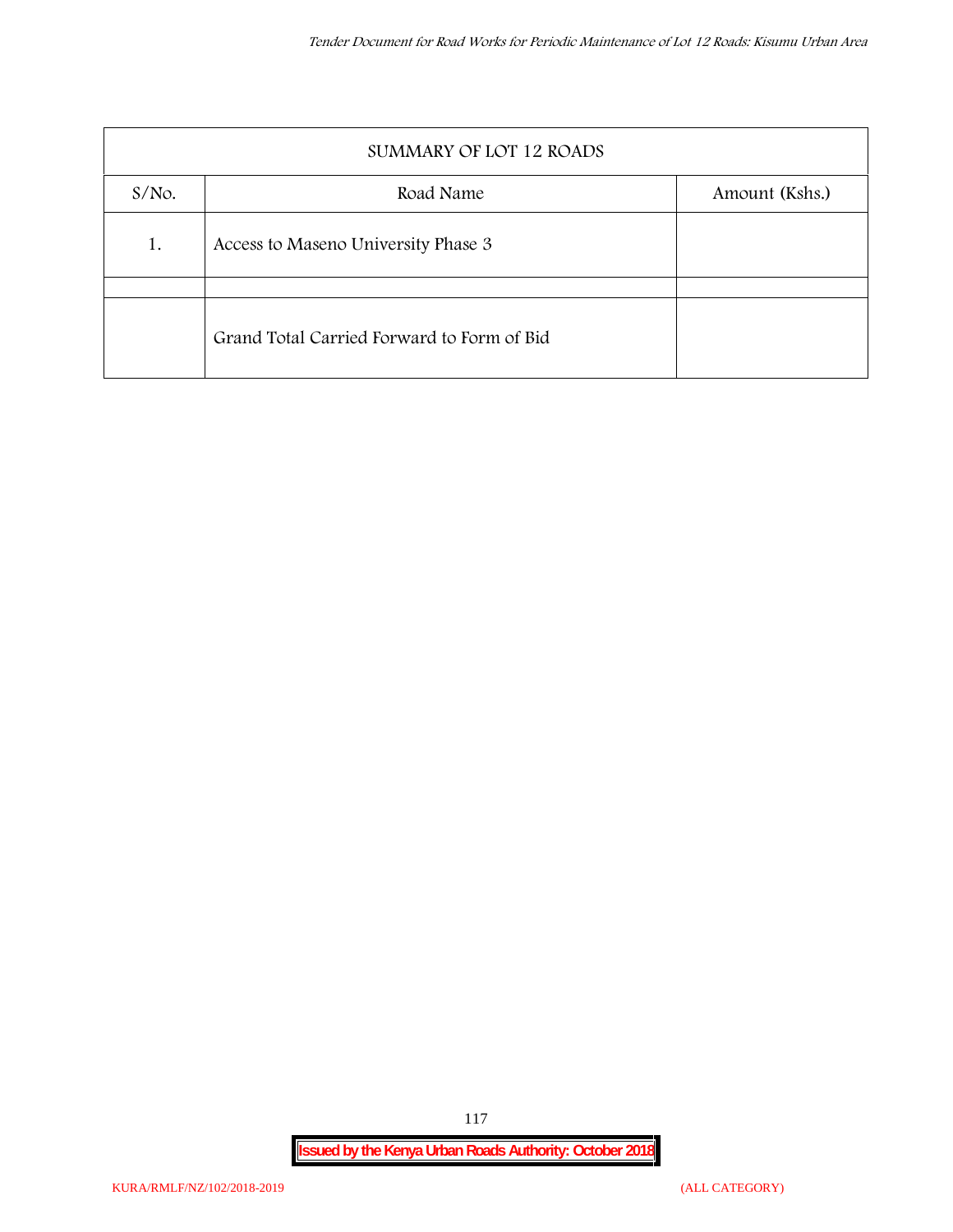# **SECTION X: STANDARD FORMS**

**Issued by the Kenya Urban Roads Authority: October 2018**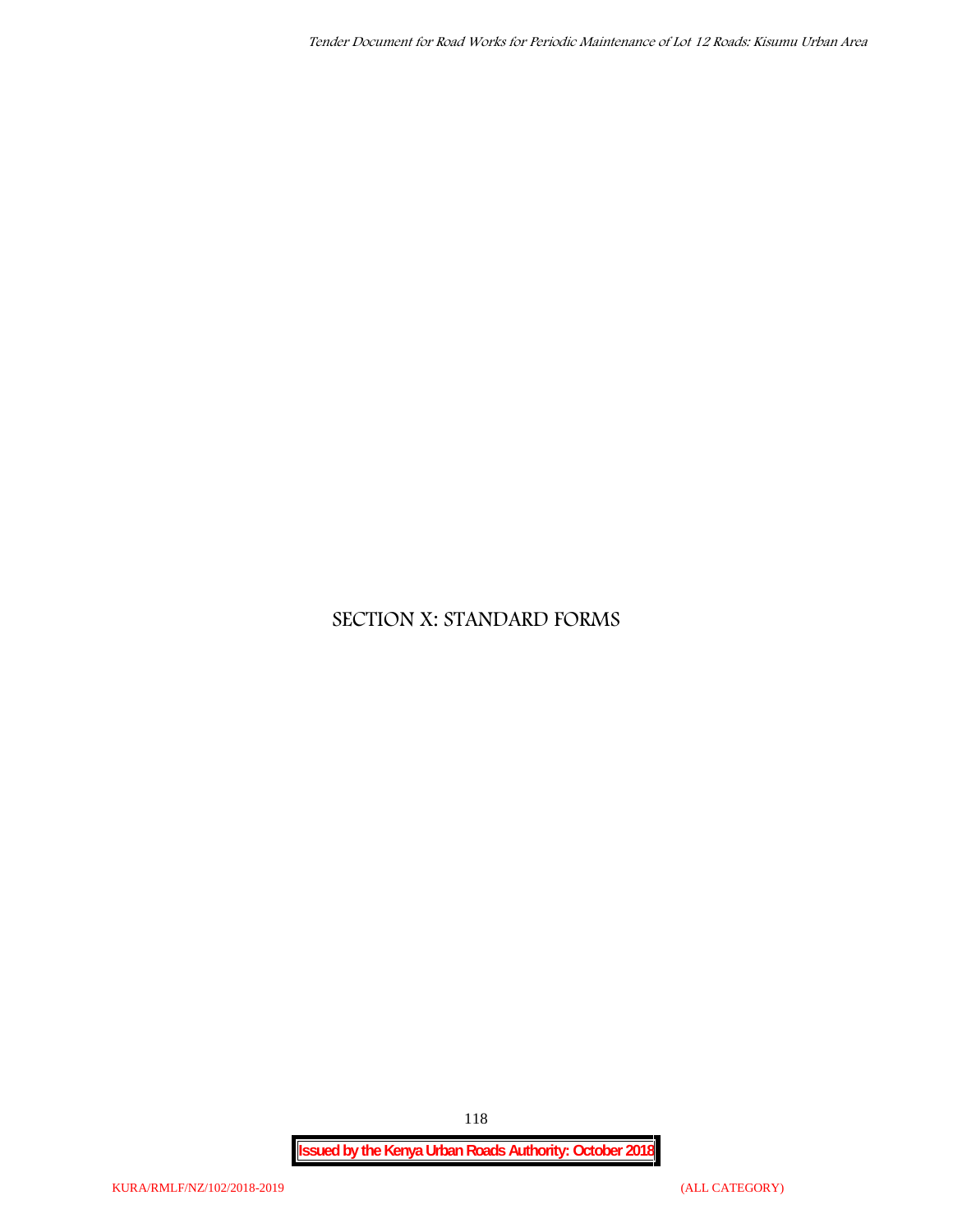# **Form of Bid**

(NOTE: The Appendix forms part of the Bid. Bidders are required to fill all the blank spaces in this form of Bid and Appendix)

**NAME OF CONTRACT:**

# **PERIODIC MAINTENANCE OF LOT 12 ROADS: KISUMU URBAN AREA**

TO: Director General, Kenya Urban Roads Authority, P. O. Box 41727-00100, **NAIROBI, KENYA**

Sir,

1. Having examined the Conditions of Contract, Specifications, Bill of Quantities, and Drawings for the execution of the above-named works we, the undersigned, offer to construct and install such works and remedy any defects therein in conformity with the said Bill of Quantities, Conditions of Contract, Specifications and Drawings for the sum of

(Insert amount in words)

………………………………………………………………………………………………..

…………………………………………………………………………………………………

(Insert amount in figures)…………………………………………………………………

as specified in the Appendix to Bid or such other sums as may be ascertained in accordance with the said Conditions.

- 2. We undertake, if our bid is accepted, to commence the works within fourteen (14) days of receipt of the Engineer's order to commence, and to complete and deliver the whole of the works comprised in the contract within the time stated in the Appendix to Bid.
- 3. If our bid is accepted we will, when required, obtain the guarantee of a Bank or other sureties (to be approved by you) to be jointly and severally bound with us in a sum not exceeding 5% of the above named sum for the due performance of the contract under the terms of a Bond to be approved by you.
- 4. We agree to abide by this bid for the period of 90 days from the date fixed for receiving the same and it shall remain binding upon us and may be extended at any time before the expiration of that period.
- 5. We understand that you are not bound to accept the lowest or any bid you may receive.
- 6. On the basis of our previous experience we are fully experienced and competent in the type of work included in this tender and we have adequate financial resources to carry

119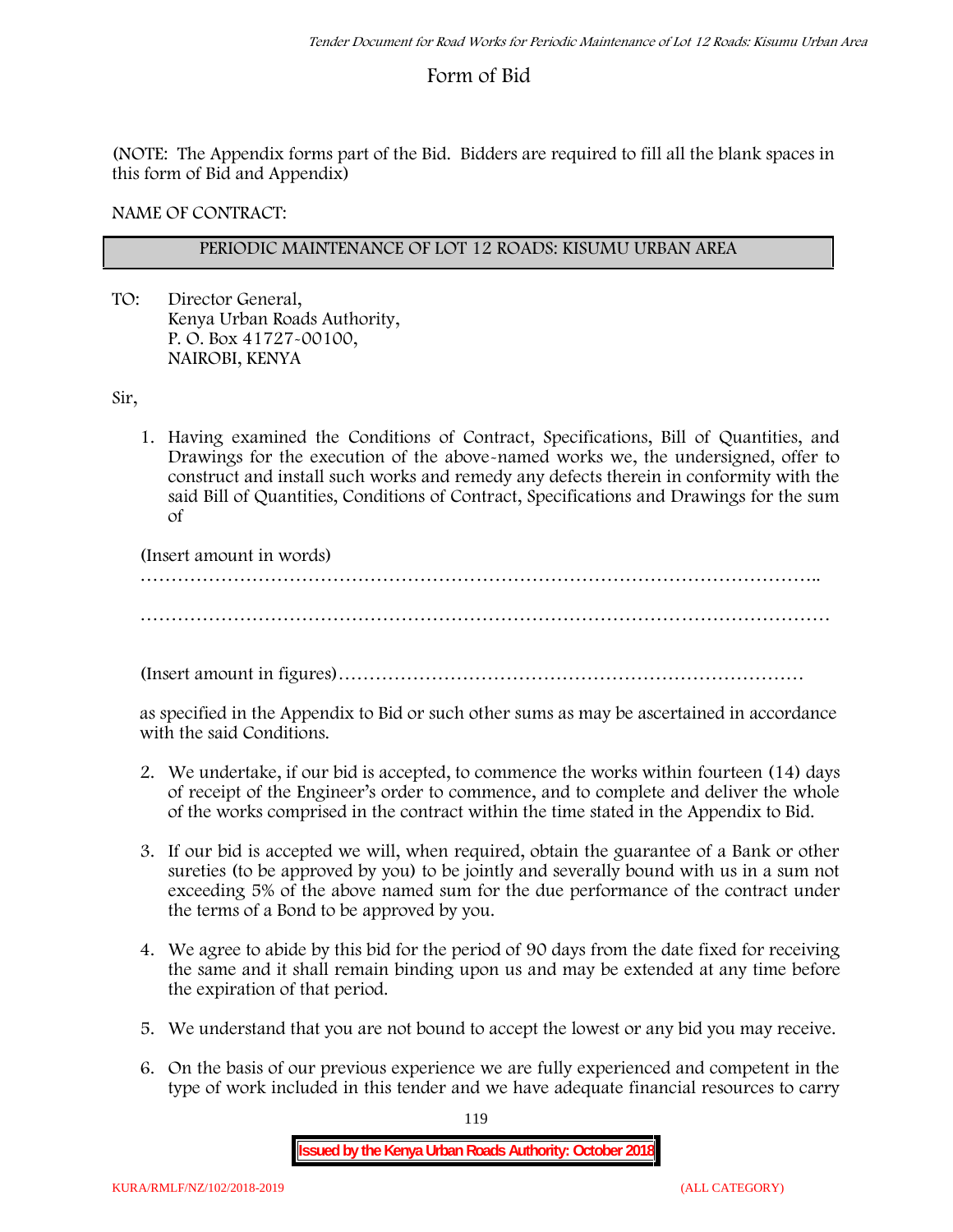out the works described within the period for completion. We are in a position to fulfil the contract for which we have tendered.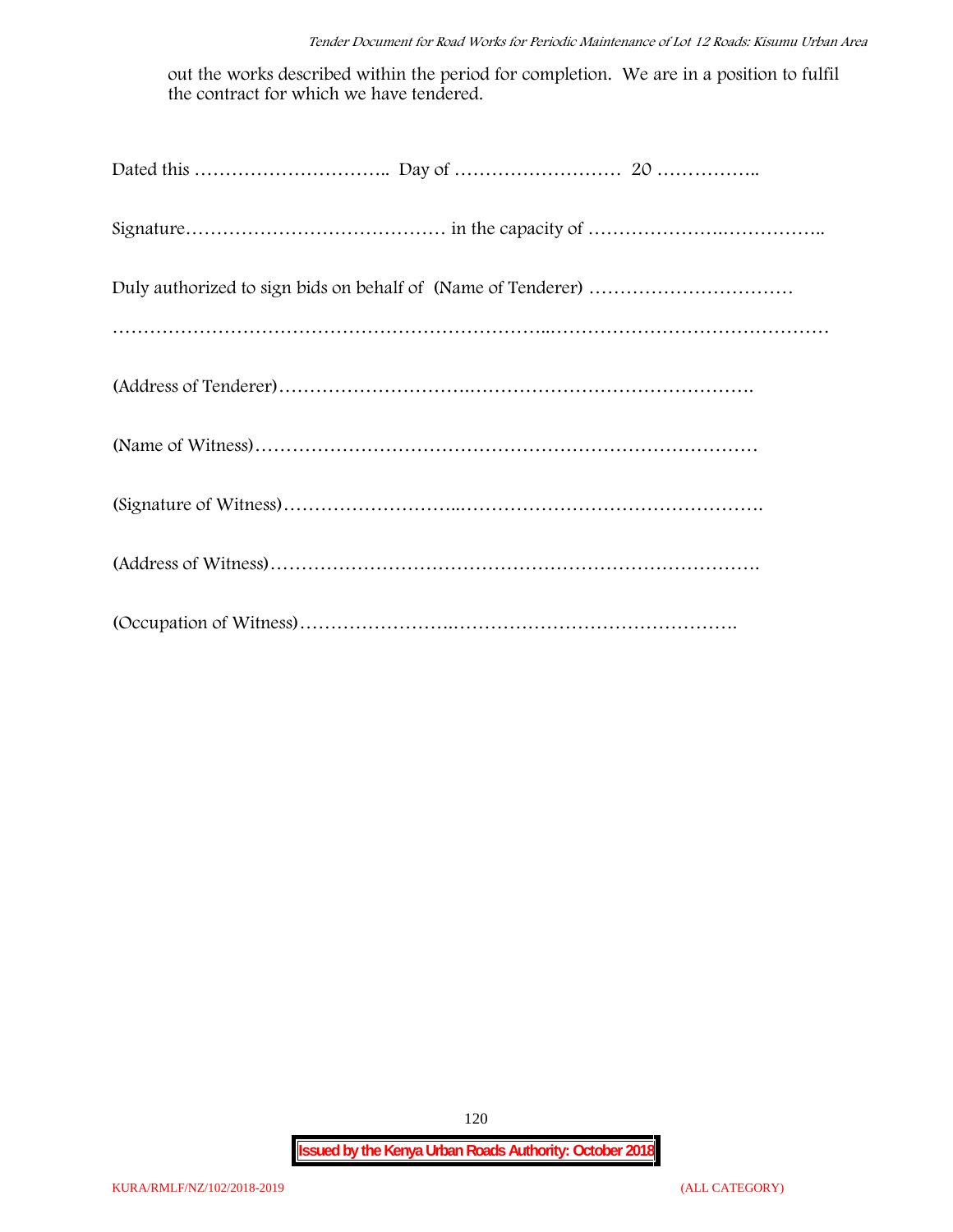**Appendix to Form of Bid**

**Issued by the Kenya Urban Roads Authority: October 2018**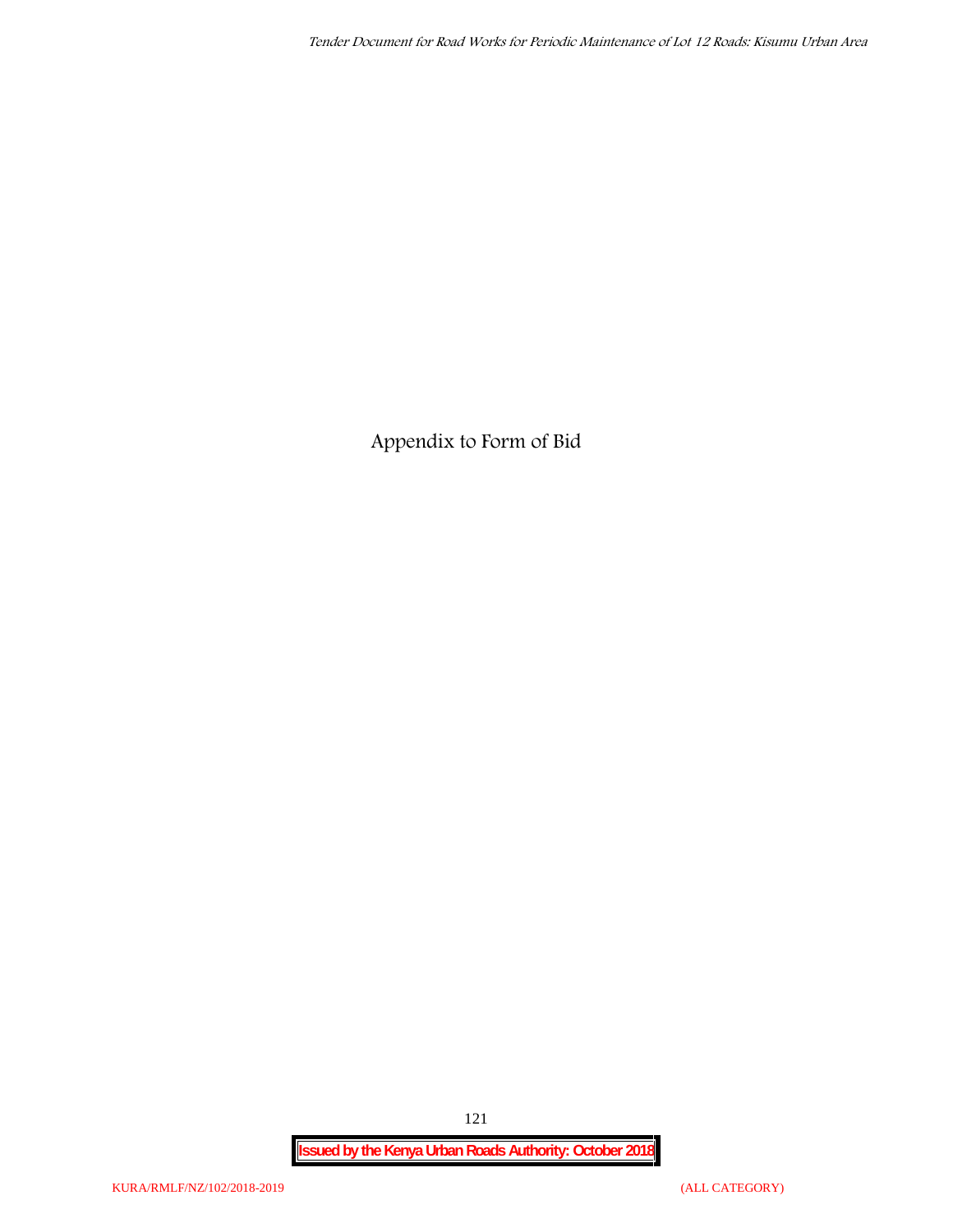| (This appendix forms part of the bid)          |               |                                            |
|------------------------------------------------|---------------|--------------------------------------------|
| CONDITIONS OF CONTRACT                         | <b>CLAUSE</b> | <b>AMOUNT</b>                              |
| <b>Bid Security</b>                            |               | Kshs. 1,000,000.00 (Unconditional bank     |
|                                                |               | guarantee only)                            |
| Instructions in Writing                        | 2.5           | Execution of works under site instructions |
|                                                |               | from Resident Engineer to commence         |
|                                                |               | within three (3) days                      |
| Amount of Performance Security                 | 10.1          | 5 per cent of Tender Sum in the form of    |
| (Unconditional Bank Guarantee)                 |               | Unconditional Bank Guarantee               |
| Program to be submitted                        | 14.1          | Immediately after issuance of Order to     |
|                                                |               | Commence                                   |
| Cash flow estimate to be submitted             | 14.3          | Immediately after issuance of Order to     |
|                                                |               | Commence                                   |
| Minimum amount of Third Party Insurance        | 23.2          | 1% of the Contract Sum                     |
| Period for commencement, from Engineer's       | 41.1          | 14 days                                    |
| order to commence                              |               |                                            |
| Time for completion                            | 43.1          | (9) months                                 |
| Amount of liquidated damages                   | 47.1          | 0.05% of Contract Sum per day              |
| Limit of liquidated damages                    | 47.1          | 5% of Contract Sum                         |
|                                                |               |                                            |
| Defects Liability period                       | 60.3          | 6 months                                   |
| Percentage of Retention                        | 60.3          | 5% of Interim Payment Certificate          |
| Limit of Retention Money                       | 60.3          | 5% of Contract Sum                         |
| Minimum amount of interim certificates         | 60.2          | Kshs 5,500,000.00                          |
| Time within which payment to be made after     | 60.10         | 28 days                                    |
| Interim Payment Certificate signed by Engineer |               |                                            |
| Time within which payment to be made after     | 60.10         | 28 days                                    |
| Final Payment Certificate signed by Engineer   |               |                                            |
| Appointer of Adjudicator                       | 67.3          | The Chartered Institute of Arbitrators     |
|                                                |               | (Kenya)                                    |
| Notice to Employer and Engineer                | 68.2          | The Employers address is:                  |
|                                                |               | The Director General,                      |
|                                                |               | Kenya Urban Roads Authority (KURA),        |
|                                                |               | P.O. Box 41727 - 00100                     |
|                                                |               | <b>NAIROBI</b>                             |
|                                                |               |                                            |
|                                                |               | The Engineer's address is:                 |
|                                                |               | Director (Road Asset and Corridor          |
|                                                |               | Management),                               |
|                                                |               | Kenya Urban Roads Authority (KURA),        |
|                                                |               | P.O. Box 41727 - 00100                     |
|                                                |               | <b>NAIROBI</b>                             |

# **Appendix to Form of Bid**

Signature of Tenderer…………………………………….……. Date ………………………

122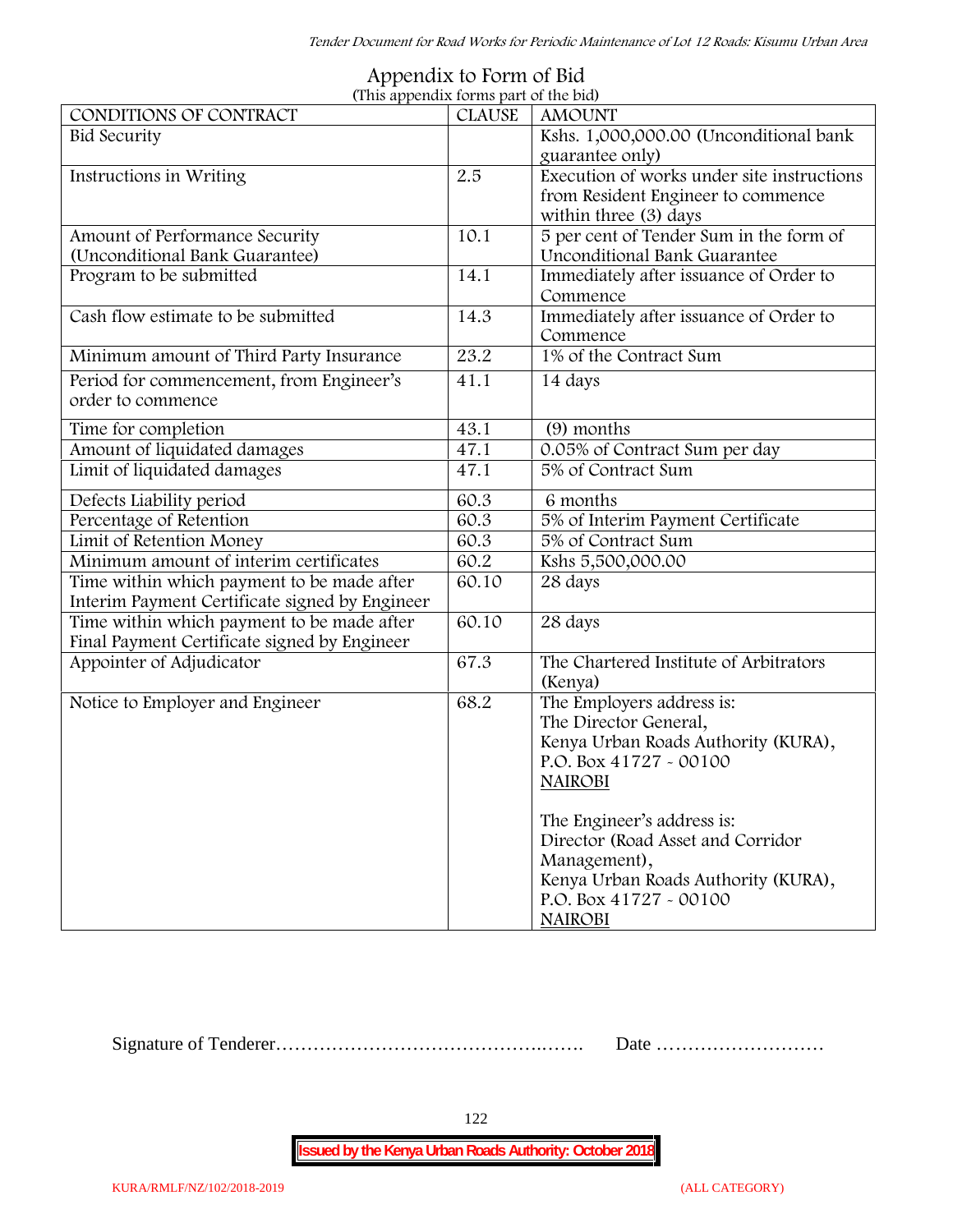**Form of Bid Security**

**Issued by the Kenya Urban Roads Authority: October 2018**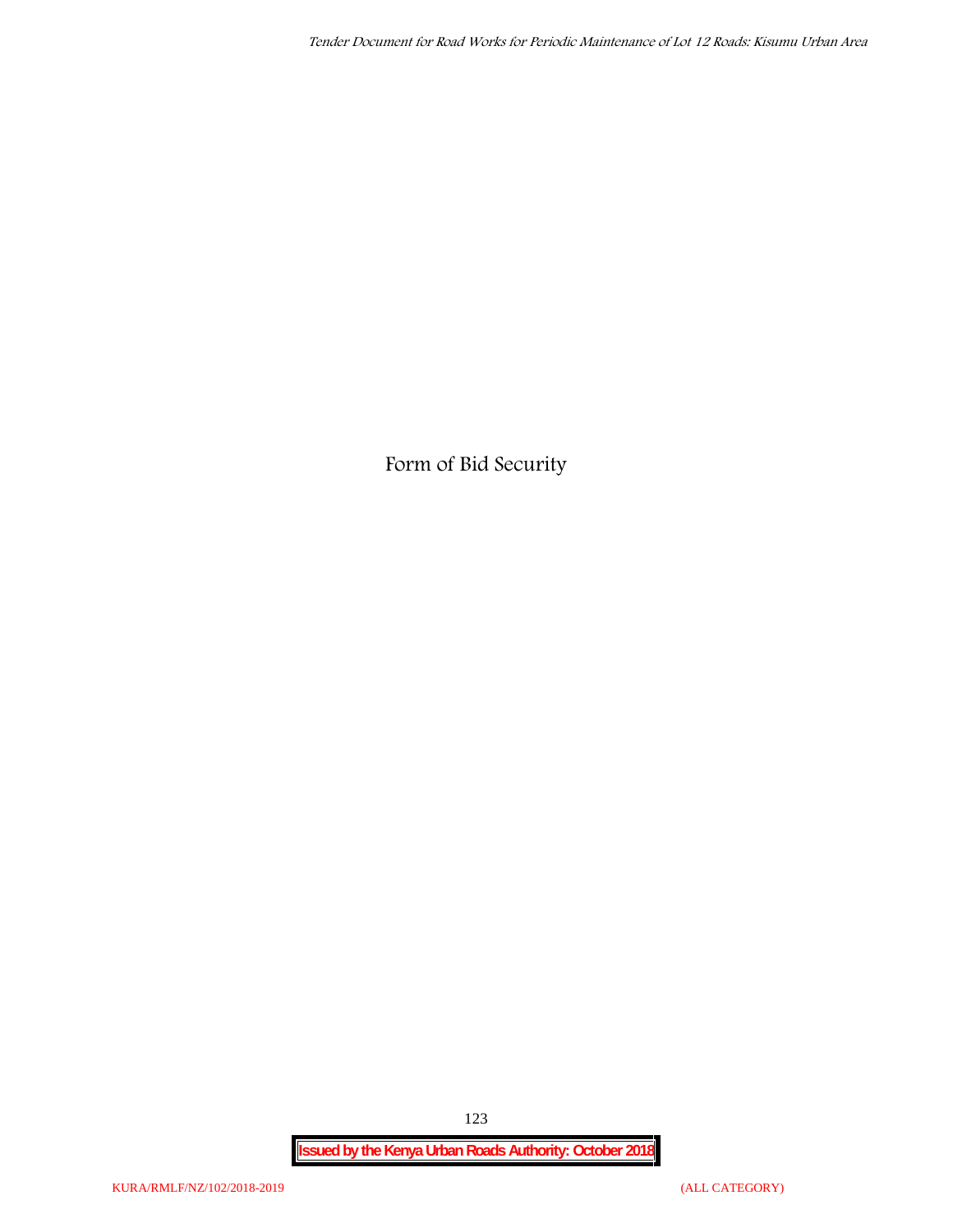#### **TENDER BANK GUARANTEE**

Note: The bidder shall complete only this form of Bank guarantee. No other Form of Bid Bond or any other forms of security will be accepted. Bidders who fail to comply with this requirement will be disqualified.

WHEREAS [*Name of bidder*]. ………………………………………………………………………………………………

(herein after called "the Bidder") has submitted his bid dated ………….…………

**for the**

# **PERIODIC MAINTENANCE OF LOT 12 ROADS: KISUMU URBAN AREA**

, hereinafter called "the bid"

KNOW ALL MEN by these presents that we [*Name of Bank*]

………………………………………………………………………………………………………

of [Name of Country]

………………………………………………………………………………………………

having our registered offices at

………………………………………………………………………………………………

(hereinafter called the Bank) are bound unto the Director General, Kenya Urban Roads Authority, (hereinafter called "the Employer") in the sum of

(in words Kshs)………………………………………………………………………….

……………………………………………………………………………………………

(In figures Kshs)……………………………………………………

for which payment will be well and truly made to the said Employer the Bank binds itself, its successors and assigns by these presents.

SEALED with the common Seal of the said Bank this ……………………… day of 20……..

124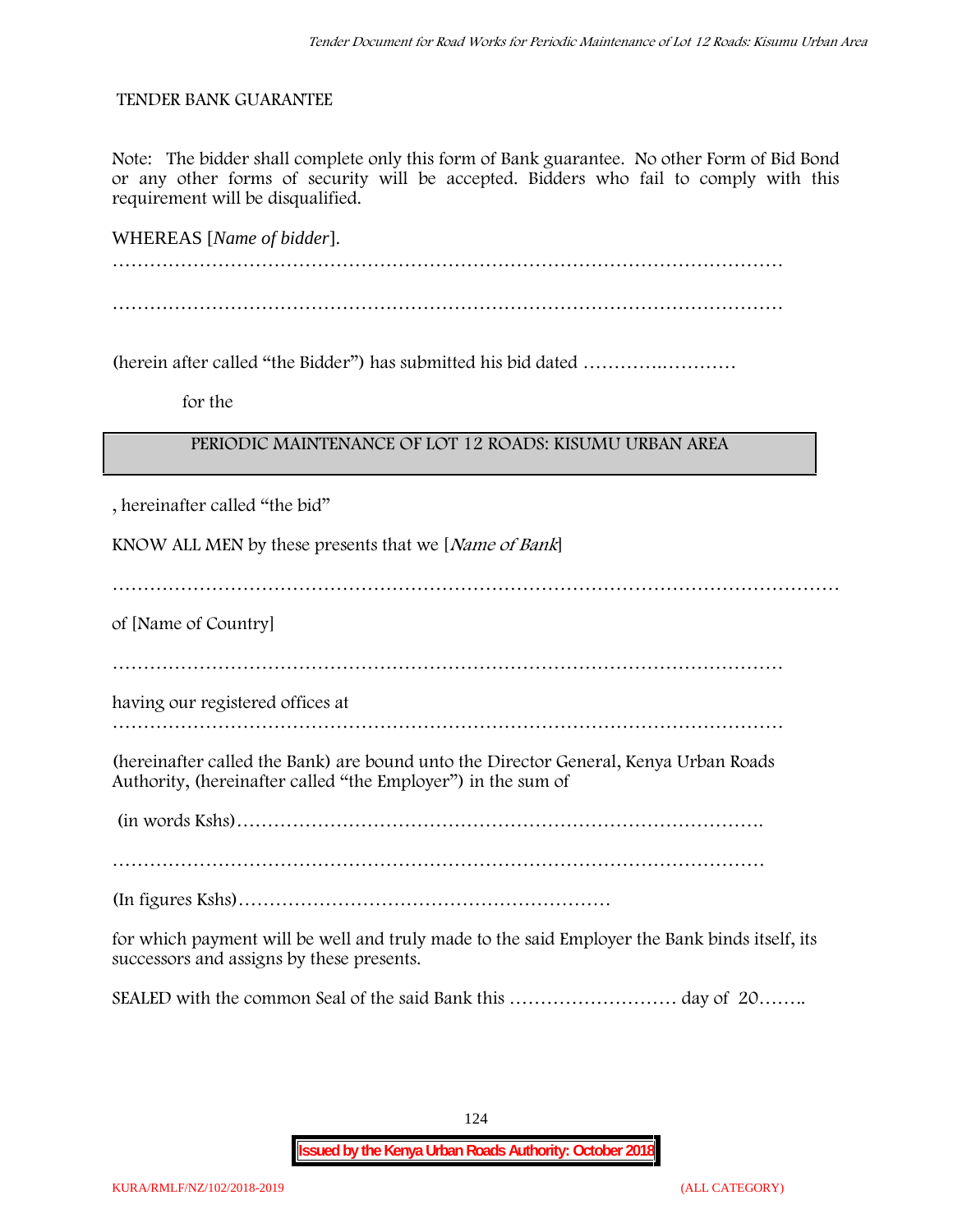#### THE CONDITIONS of this obligation are:

- 1. If the bidder withdraws his Bid during the period of bid validity specified by the Bidder on the Bid Form; or
- 2. If the Bidder refuses to accept the correction of errors in his bid; or
- 3. If the Bidder having been notified of the acceptance of his bid by the Employer during the period of bid validity

(i) Fails or refuses to execute the Form of Agreement in accordance with the Instructions to Tenderers when required or

(ii) Fails or refuses to furnish the Performance Security, in accordance with the Instructions to Bidders.

We undertake to pay to the Employer up to the above amount upon receipt of his first written demand, without the Employer having to substantiate his demand, provided that in his demand the Employer will note that the amount claimed by him is due to him owing to the occurrence of any of the above conditions, specifying the occurred condition or conditions.

This guarantee will remain in force up to and including thirty days after the date of expiration of the bid validity, as stated in the Instructions to Bidders.

At the request of the Employer the Bid validity period may be extended by mutual agreement between the Employer and the Bidder and we undertake to extend the validity of this surety accordingly without you having to inform us of such an extension of the Bid validity period if within this period the Bidder has been notified of the acceptance of his Bid. This Surety shall remain valid up to the time the Contract Agreement has been executed.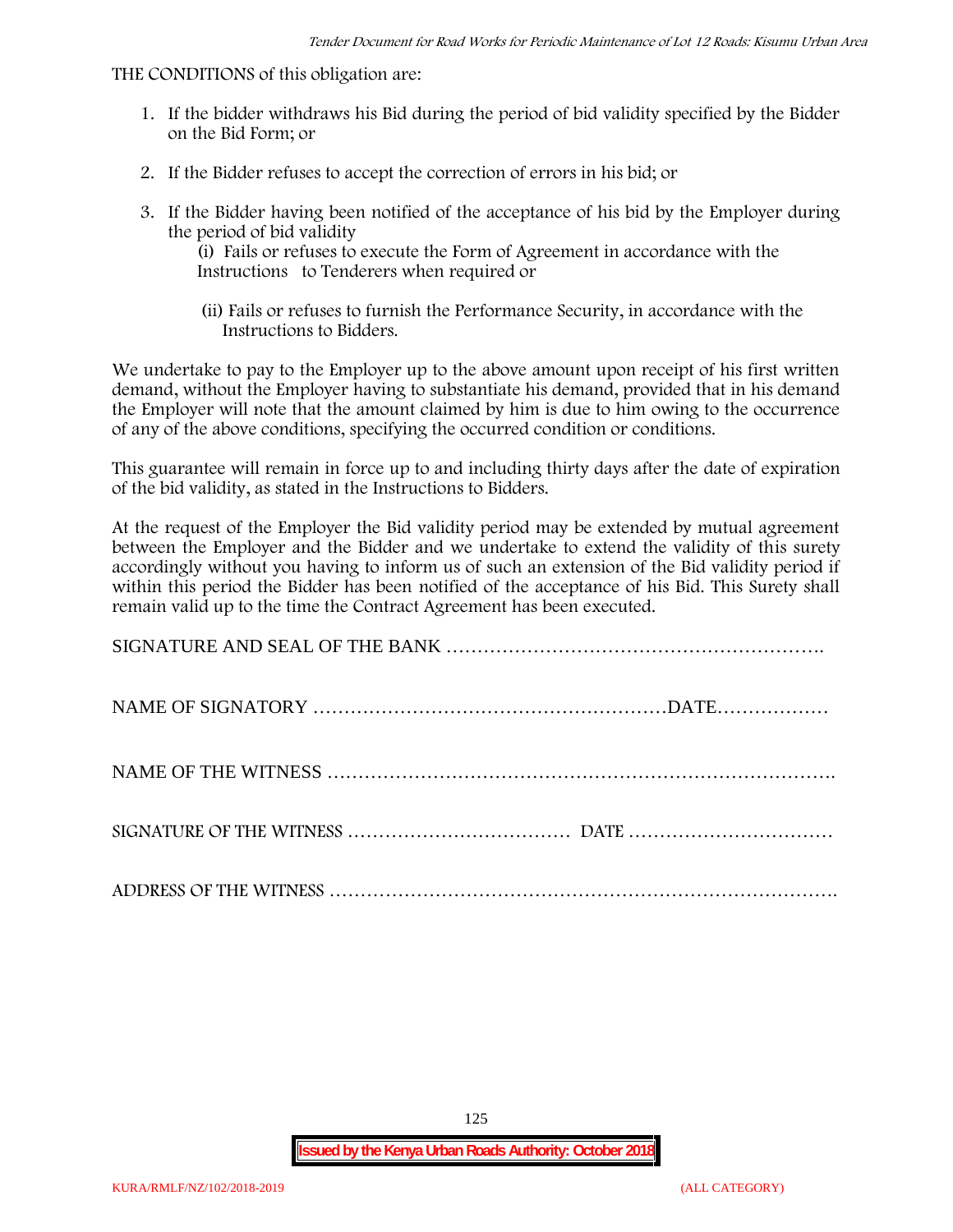# **SECTION XI: SCHEDULES OF SUPPLEMENTARY INFORMATION**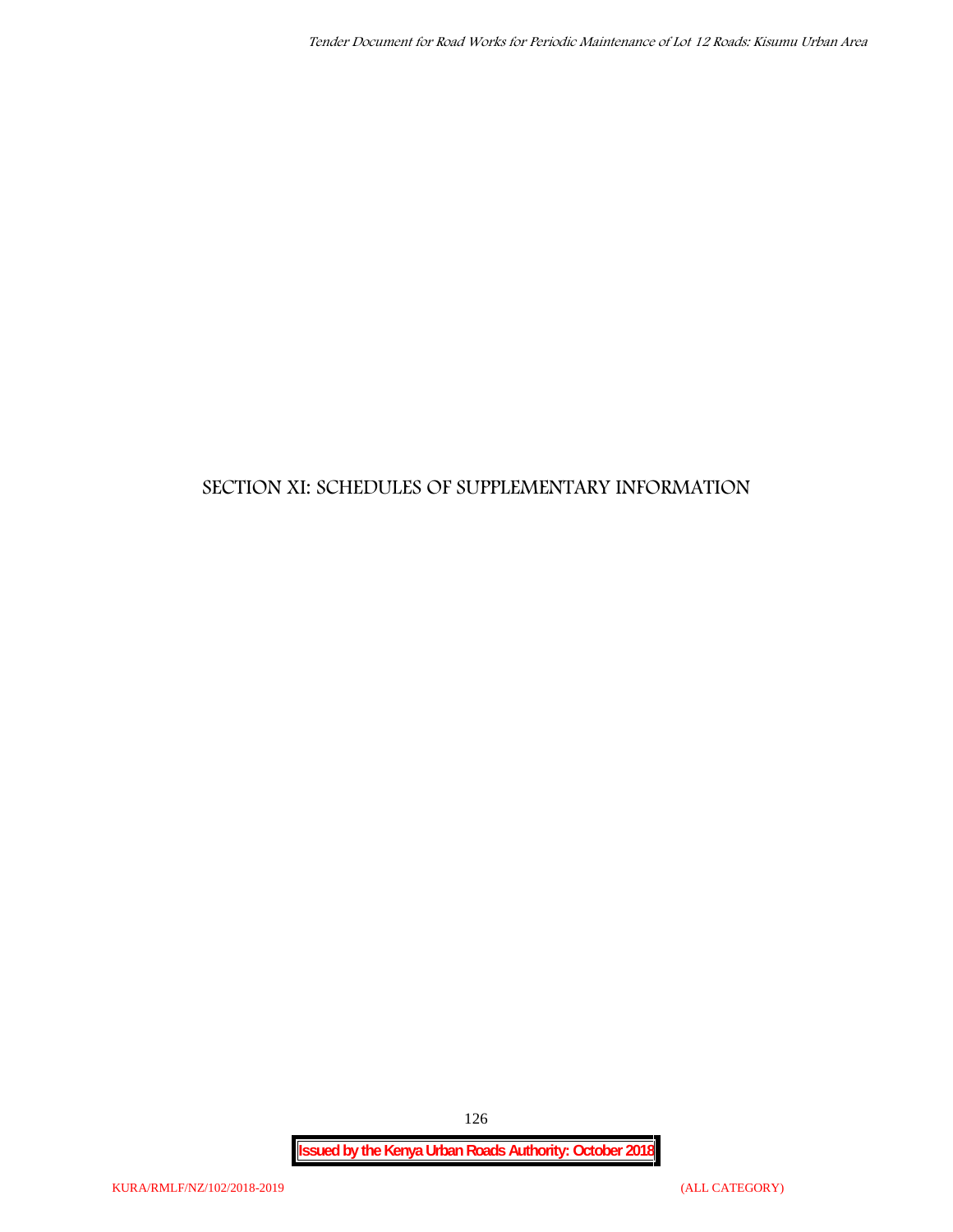| SCHEDULE 4: MAJOR ITEMS OF CONSTRUCTION PLANT AND EQUIPMENT Error! Bookmark not |  |
|---------------------------------------------------------------------------------|--|
| defined.                                                                        |  |
|                                                                                 |  |
| SCHEDULE 6: SCHEDULE OF ROADWORKS CARRIED OUT BY THE BIDER IN THE LAST          |  |
|                                                                                 |  |
|                                                                                 |  |
|                                                                                 |  |
|                                                                                 |  |
|                                                                                 |  |
| SCHEDULE 11: DECLARATION FORM (DEBARMENT)  Error! Bookmark not defined.         |  |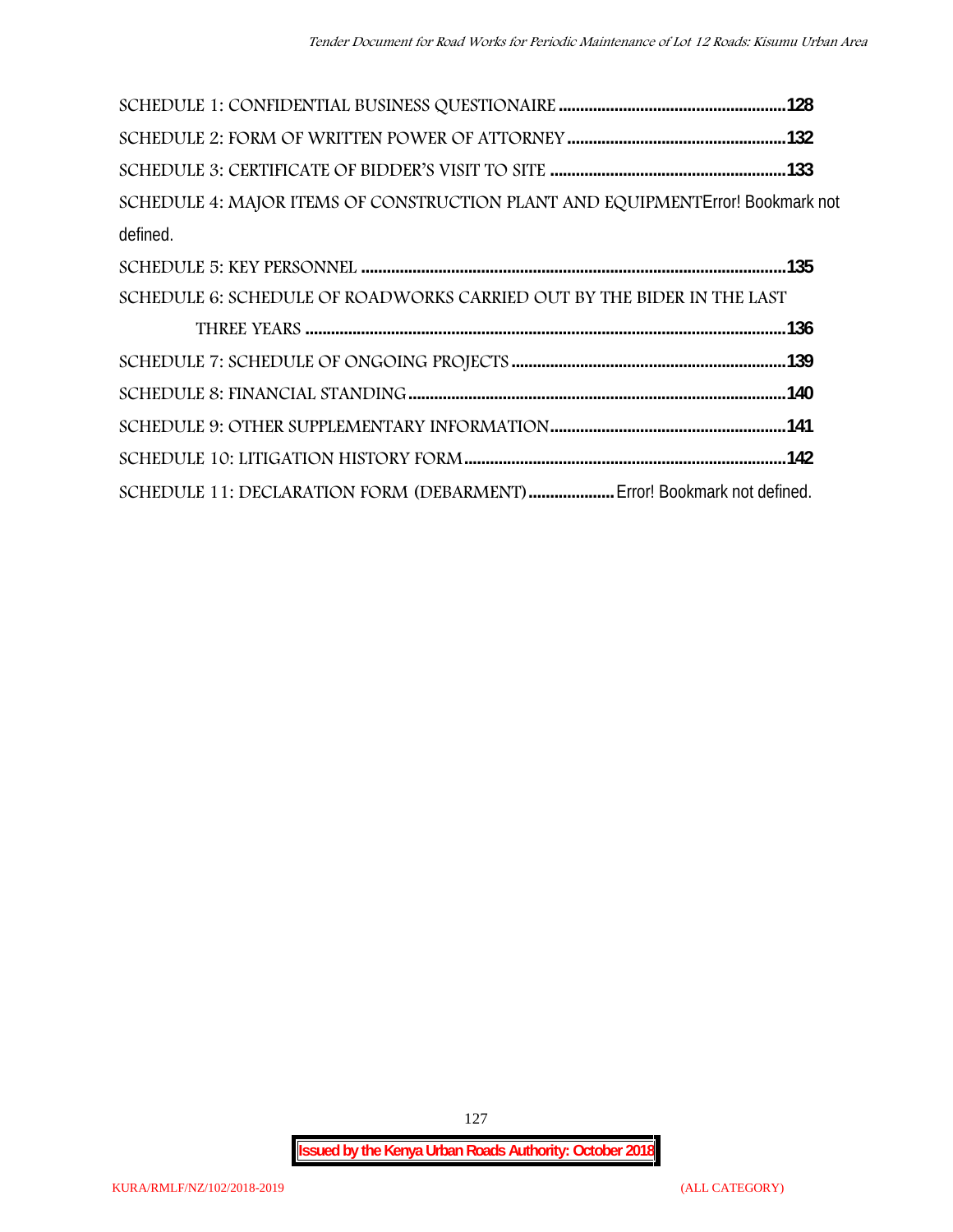**SCHEDULE 1: CONFIDENTIAL BUSINESS QUESTIONAIRE**

This Confidential Business Questionnaire of the Government of Kenya shall be completed by the Bidder.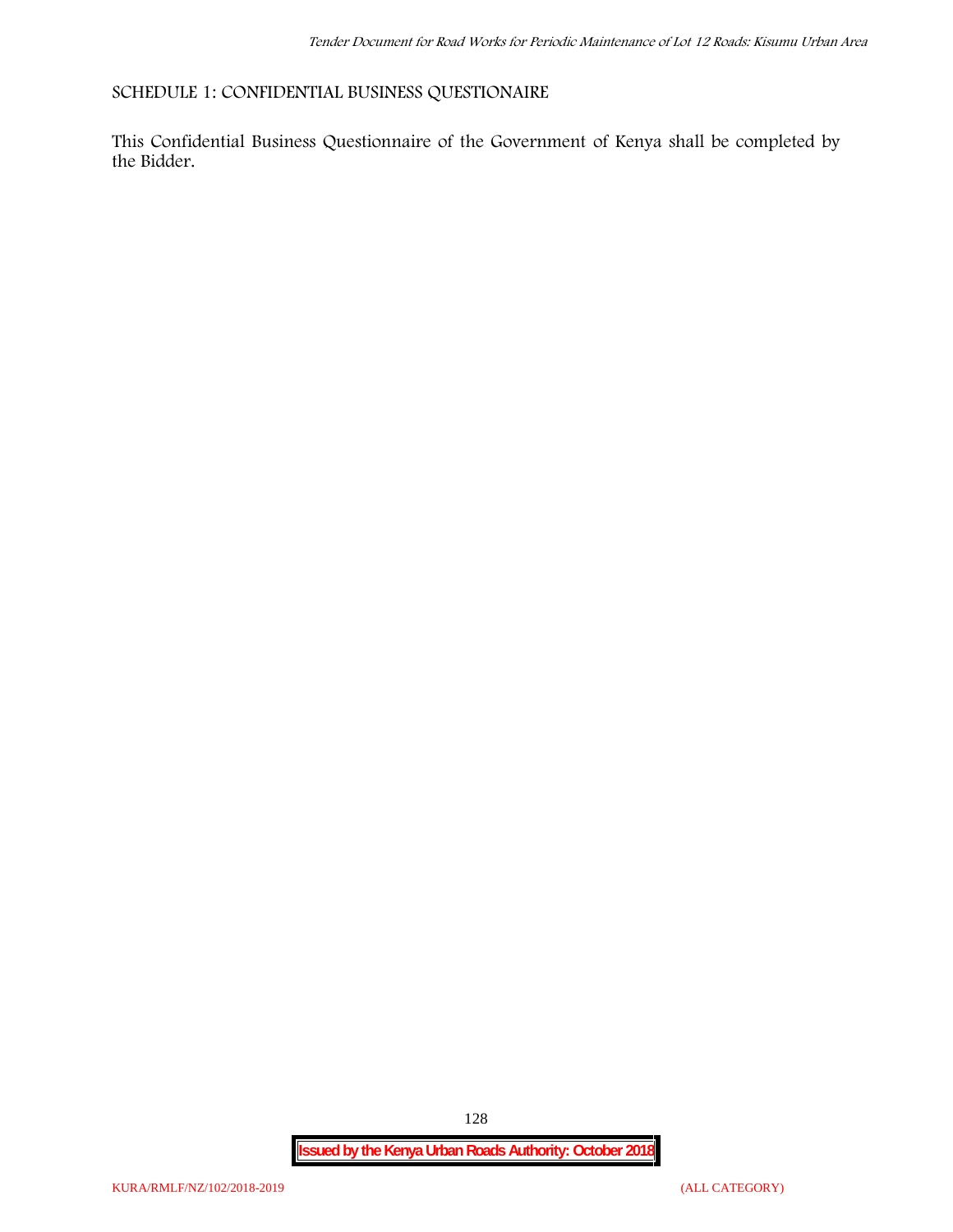# **REPUBLIC OF KENYA**

# **CONFIDENTIAL BUSINESS QUESTIONNAIRE**

| You are requested to give the particulars indicated in Part 1 and either Part 2 (a). $2(b)$ or $2(c)$<br>whichever applies to your type of business.<br>You are advised that it is a serious offence to give false information on this Form.<br>Part 1 - General. |  |  |  |  |  |
|-------------------------------------------------------------------------------------------------------------------------------------------------------------------------------------------------------------------------------------------------------------------|--|--|--|--|--|
| Business name                                                                                                                                                                                                                                                     |  |  |  |  |  |
| Location of business premises                                                                                                                                                                                                                                     |  |  |  |  |  |
|                                                                                                                                                                                                                                                                   |  |  |  |  |  |
|                                                                                                                                                                                                                                                                   |  |  |  |  |  |
|                                                                                                                                                                                                                                                                   |  |  |  |  |  |
|                                                                                                                                                                                                                                                                   |  |  |  |  |  |
| Maximum value of business which you can handle at any one time:                                                                                                                                                                                                   |  |  |  |  |  |
|                                                                                                                                                                                                                                                                   |  |  |  |  |  |
|                                                                                                                                                                                                                                                                   |  |  |  |  |  |
|                                                                                                                                                                                                                                                                   |  |  |  |  |  |
| Part 2(a) - Sole Proprietor:                                                                                                                                                                                                                                      |  |  |  |  |  |
| Your name in full                                                                                                                                                                                                                                                 |  |  |  |  |  |
|                                                                                                                                                                                                                                                                   |  |  |  |  |  |
|                                                                                                                                                                                                                                                                   |  |  |  |  |  |
|                                                                                                                                                                                                                                                                   |  |  |  |  |  |
|                                                                                                                                                                                                                                                                   |  |  |  |  |  |

129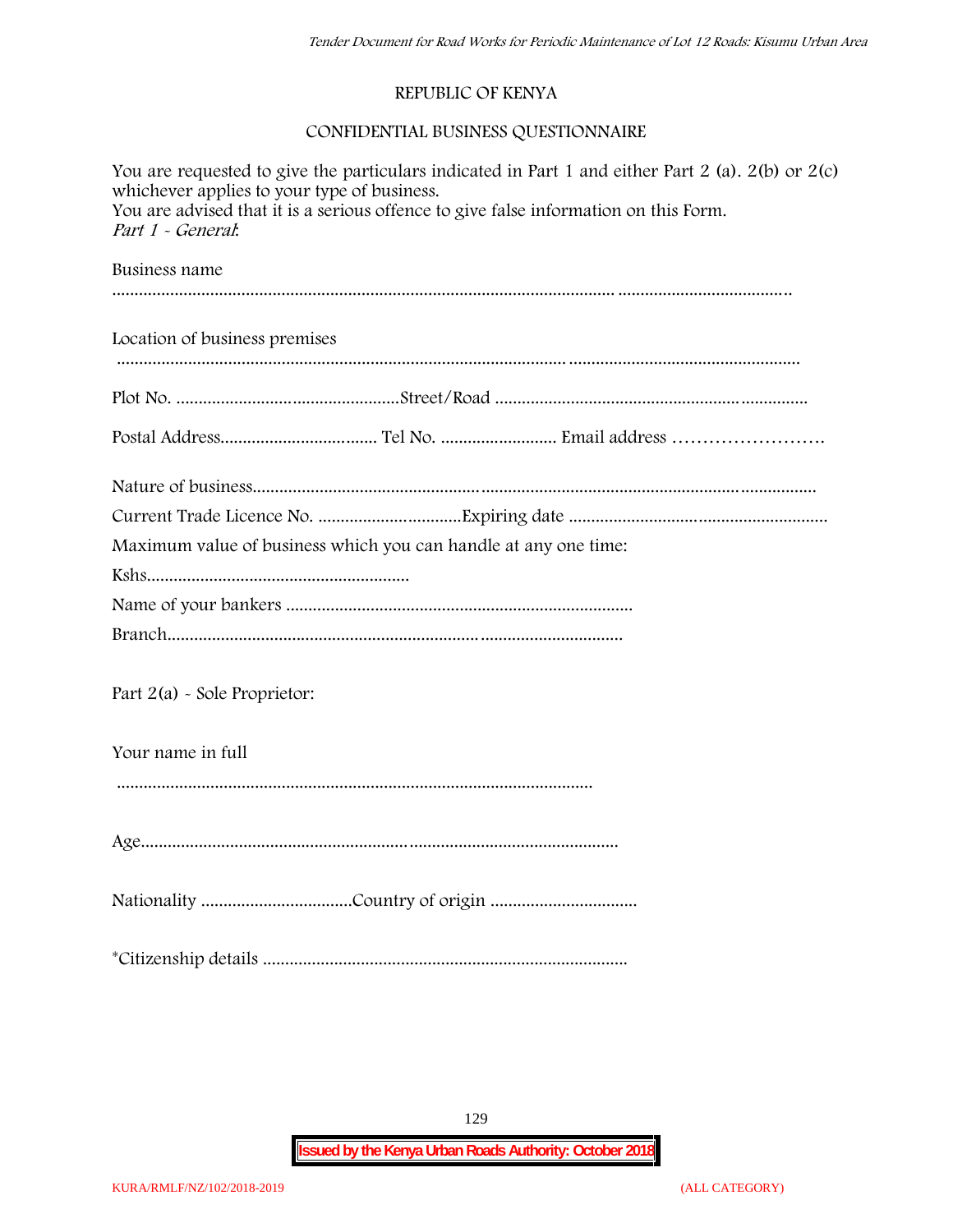| Part $2(b)$ - Partnership: |                                                      |                                  |        |
|----------------------------|------------------------------------------------------|----------------------------------|--------|
| Name                       | Give details of partners as follows:<br>Nationality  | Citizenship Details <sup>•</sup> | Shares |
|                            |                                                      |                                  |        |
|                            |                                                      |                                  |        |
|                            |                                                      |                                  |        |
|                            |                                                      |                                  |        |
|                            |                                                      |                                  |        |
|                            | Part 2(c) - Registered Company:                      |                                  |        |
|                            |                                                      |                                  |        |
|                            | State the nominal and issued capital of the company- |                                  |        |
|                            |                                                      |                                  |        |
|                            |                                                      |                                  |        |
|                            | Give details of all directors as follows:            |                                  |        |
| Name                       | Nationality                                          | Citizenship Details <sup>•</sup> | Shares |
|                            |                                                      |                                  |        |
|                            |                                                      |                                  |        |
|                            |                                                      |                                  |        |
|                            |                                                      |                                  |        |
|                            |                                                      |                                  |        |

• Attach proof of citizenship (Compulsory)

Attach certified copy of Form CR12 (Compulsory)  $\bullet$ 

130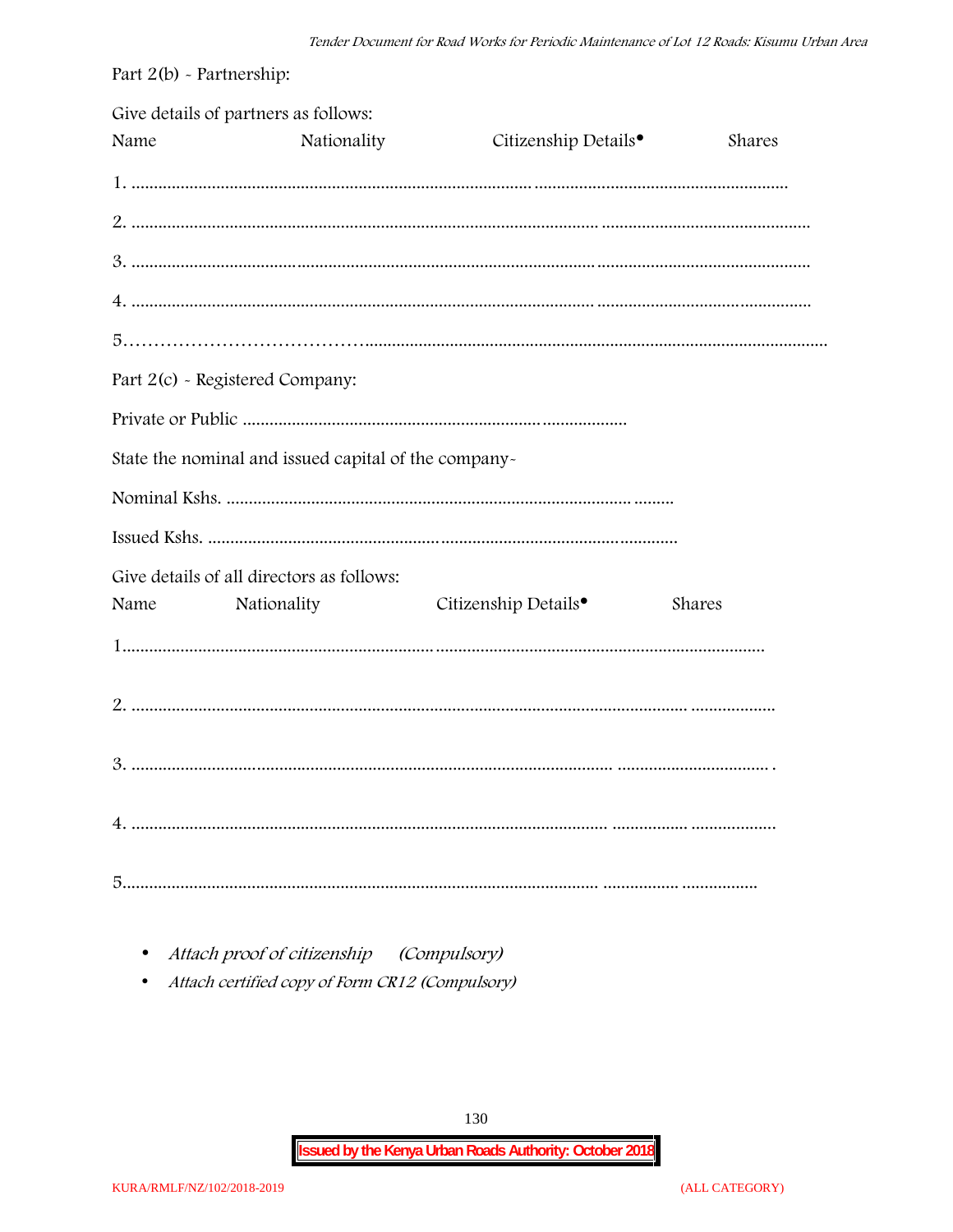Part 3: Interest in the Firm:

Is there any person / persons in the Kenya Urban Roads Authority (KURA) who has interest in this firm? Yes /No\*\*………………………….

I certify that the information given above is correct.

............................... .............................................................. Date Signature of Bidder

**\*\* Delete as necessary**

**Issued by the Kenya Urban Roads Authority: October 2018**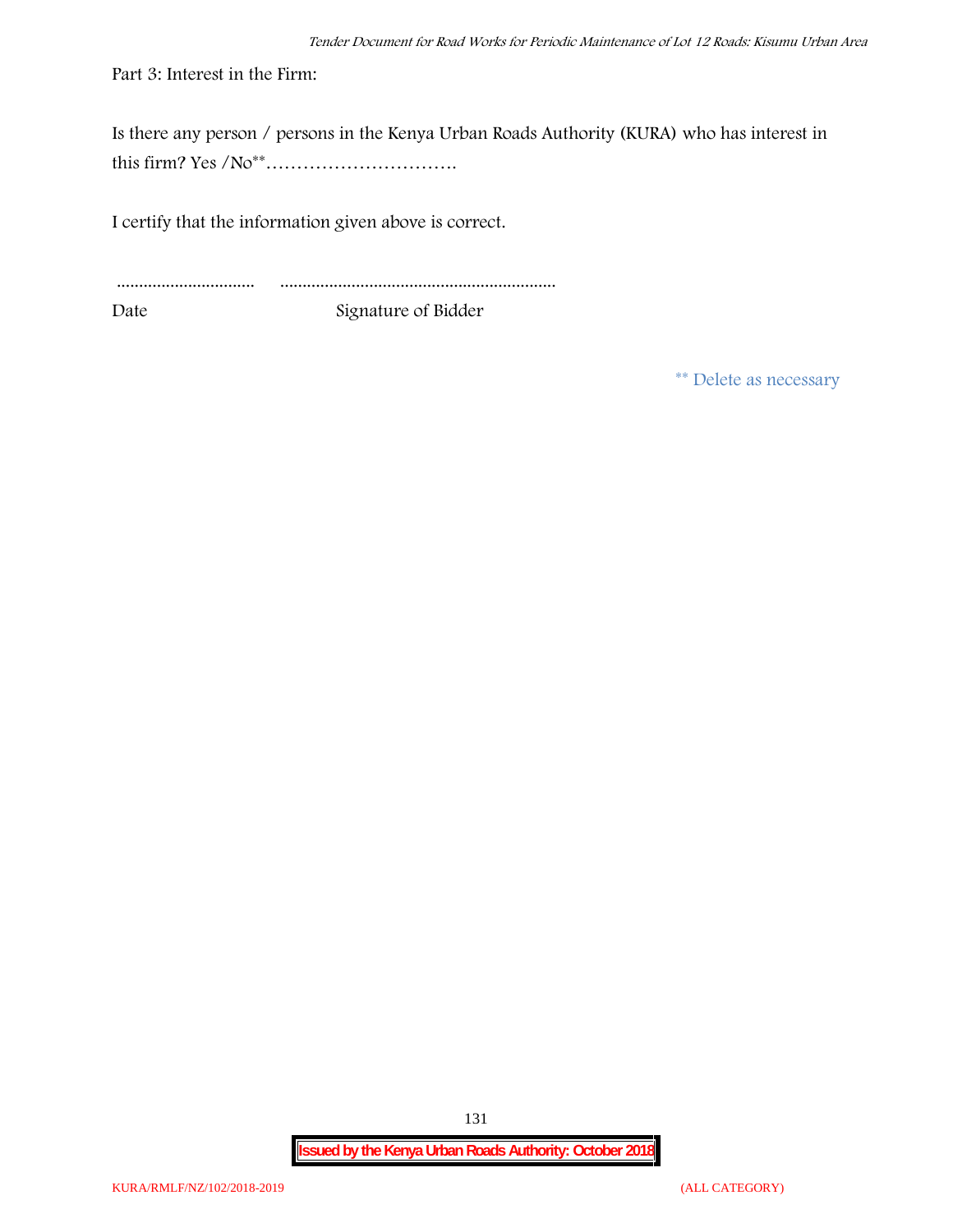# **SCHEDULE 2: FORM OF WRITTEN POWER OF ATTORNEY**

The Bidder shall state here below the name(s) and address of his representative(s) who is/are authorized to receive on his behalf correspondence in connection with the Bid.

………………………………………………………….. (Name of Bidder's Representative in block letters)

………………………………………………………….. (Address of Bidder's Representative)

………………………………………………………….. (Signature of Bidder's Representative)

Alternate:

………………………………………………………….. (Name of Bidder's Representative in block letters)

……………………………………………………………………… (Address of Bidder's Representative)

………………………………………………………….. (Signature of Bidder's Representative)

\*To be filled by all Bidders.

\*Both representative and alternate **must** attach copy of National Identification card or Passport.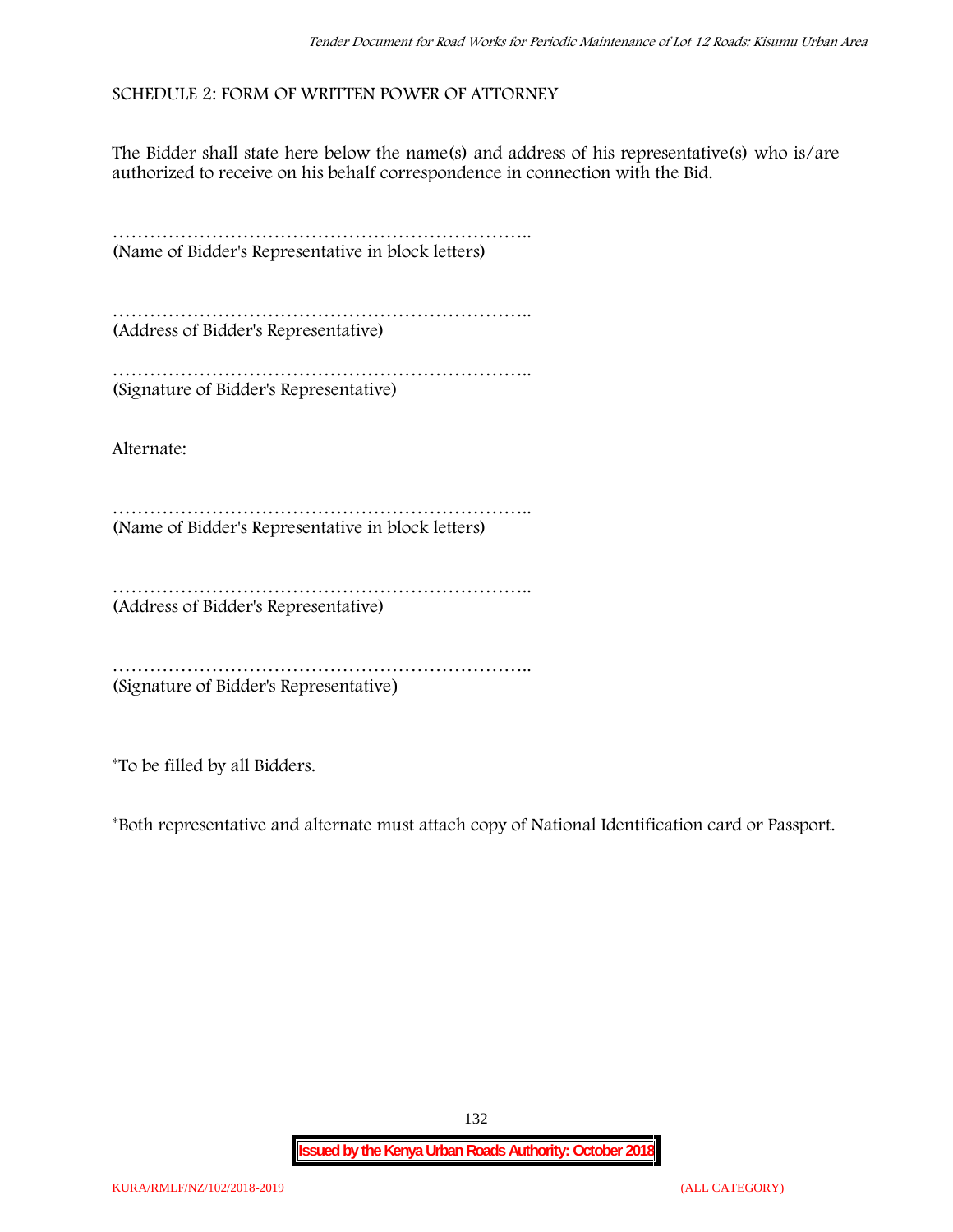**SCHEDULE 3: CERTIFICATE OF BIDDER'S VISIT TO SITE**

This is to certify that

[*Name/s*]……………………………………………………………………………………

………………………………………………………………….

Being the authorized representative/Agent of [*Name of bidder*]

…………………………………………………………………………………………………

…………………………………………………………………………………………………

participated in the organised inspection visit of the site of the works for the

# **PERIODIC MAINTENANCE OF LOT 12 ROADS: KISUMU URBAN AREA**

held on………………………. day of……………………………20……………………….

| (Employer's Representative)         |               |
|-------------------------------------|---------------|
|                                     |               |
|                                     |               |
| (Name of Employer's Representative) | (Designation) |

NOTE: This form is to be completed at the time of the organized site visit.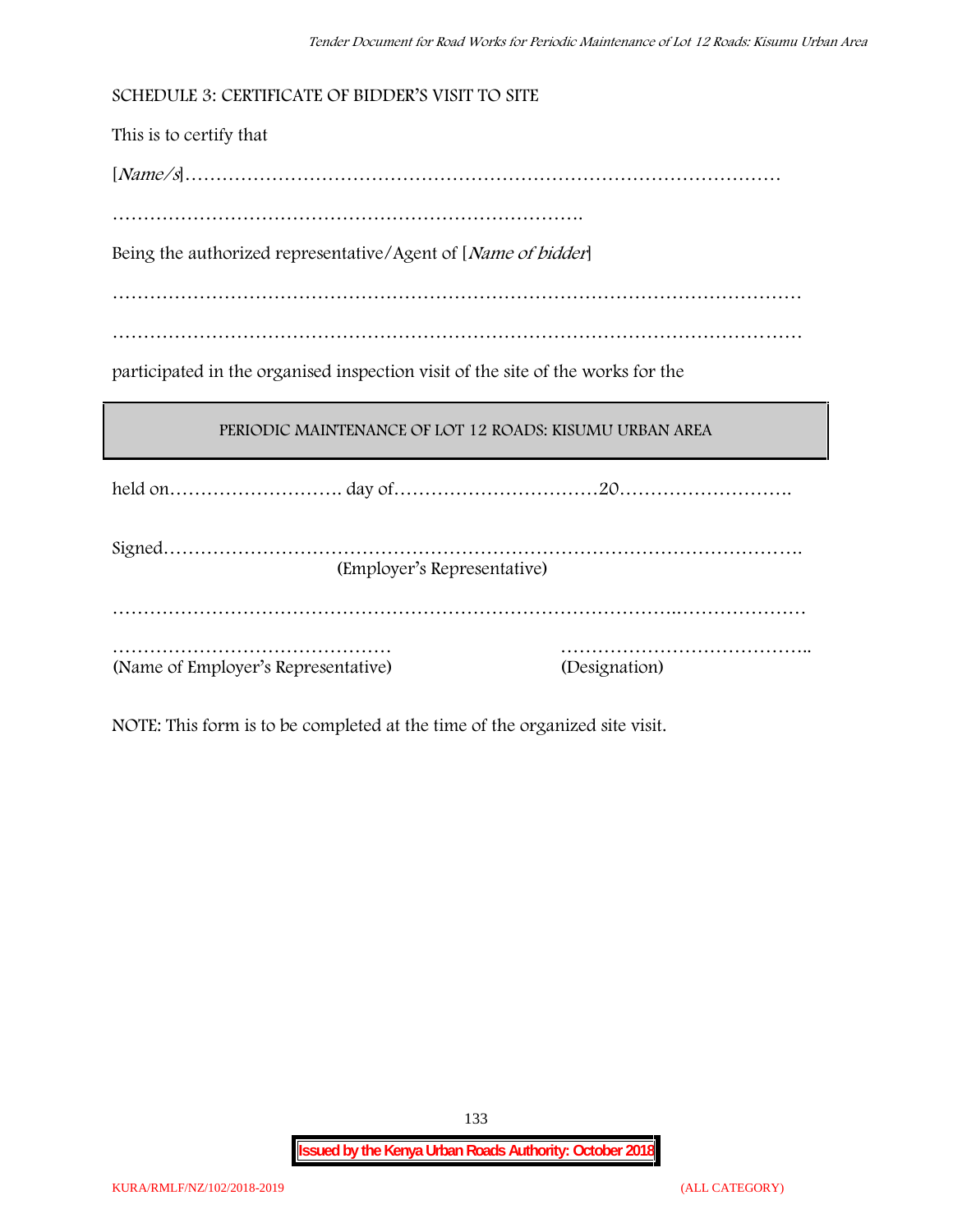## **SCHEDULE 4: MAJOR ITEMS OF CONSTRUCTION PLANT AND EQUIPMENT**

The Bidder shall enter in this schedule all major items of plant and equipment which he proposes to bring to site. Only reliable plant in good working order and suitable for the work required of it shall be shown on this Schedule. Summary of the same shall be entered in Section 5: Qualification Criteria, Part 7.

| commence)<br>(Days after<br>Arrival on<br>Date of<br>Project   |                                                  |  |  |  |
|----------------------------------------------------------------|--------------------------------------------------|--|--|--|
| Power<br>Rating                                                |                                                  |  |  |  |
| $\frac{Leased}{\text{imported}}$<br>Owned/                     |                                                  |  |  |  |
| Source                                                         |                                                  |  |  |  |
| Imported)<br>Mombasa<br>Estimated<br>CIF<br>Value<br>(If to be |                                                  |  |  |  |
| Capacity t or $\mathbf{m}^3$                                   |                                                  |  |  |  |
| New $_{\rm Used}$                                              |                                                  |  |  |  |
| Year of Manufactur $_{\rm e}$                                  |                                                  |  |  |  |
| each<br>Σά                                                     |                                                  |  |  |  |
| Description<br>Type,<br>Model,<br>Make                         |                                                  |  |  |  |
|                                                                | I certify that the above information is correct. |  |  |  |
| .<br>(Signature of Bidder)                                     | (Date)                                           |  |  |  |

134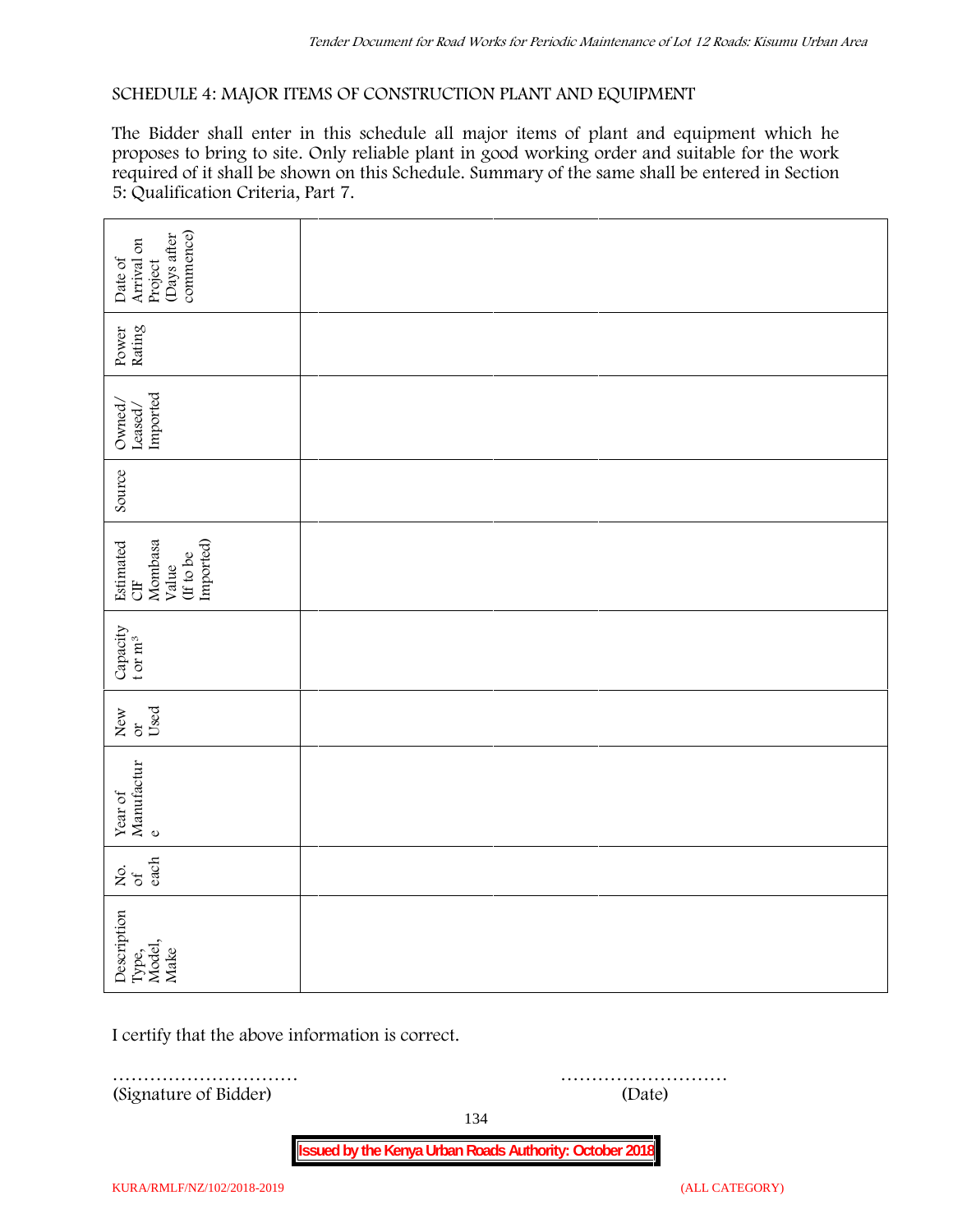#### **SCHEDULE 5: KEY PERSONNEL**

| <b>NAME</b> | <b>NATIONALITY</b> | SUMMARY OF QUALIFICATIONS AND |                                |                                 |  |
|-------------|--------------------|-------------------------------|--------------------------------|---------------------------------|--|
|             |                    | Qualifications                | General<br>Experience<br>(Yrs) | Specific<br>Experience<br>(Yrs) |  |
|             |                    |                               |                                |                                 |  |
|             |                    |                               |                                |                                 |  |
|             |                    |                               |                                |                                 |  |
|             |                    |                               |                                |                                 |  |
|             |                    |                               |                                |                                 |  |
|             |                    |                               |                                |                                 |  |
|             |                    |                               |                                |                                 |  |
|             |                    |                               |                                |                                 |  |
|             |                    |                               |                                |                                 |  |
|             |                    |                               |                                |                                 |  |
|             |                    |                               | <b>EXPERIENCE</b>              |                                 |  |

**Note:** The Bidder shall list in this schedule the key personnel he will employ from the Contractor's headquarters and from the Contractor's site office to direct and execute the work together with their qualifications, experience, position held and nationality in accordance with Clause 15.2 and 16.3 of the Conditions of Contract Part II (where required, use separate sheets to add extra data for column 4). Bidders shall attach certified copies of academic certificates, and CVs of all key staff.

I certify that the above information is correct.

(Signature of Bidder) (Date)

………………………… ………………………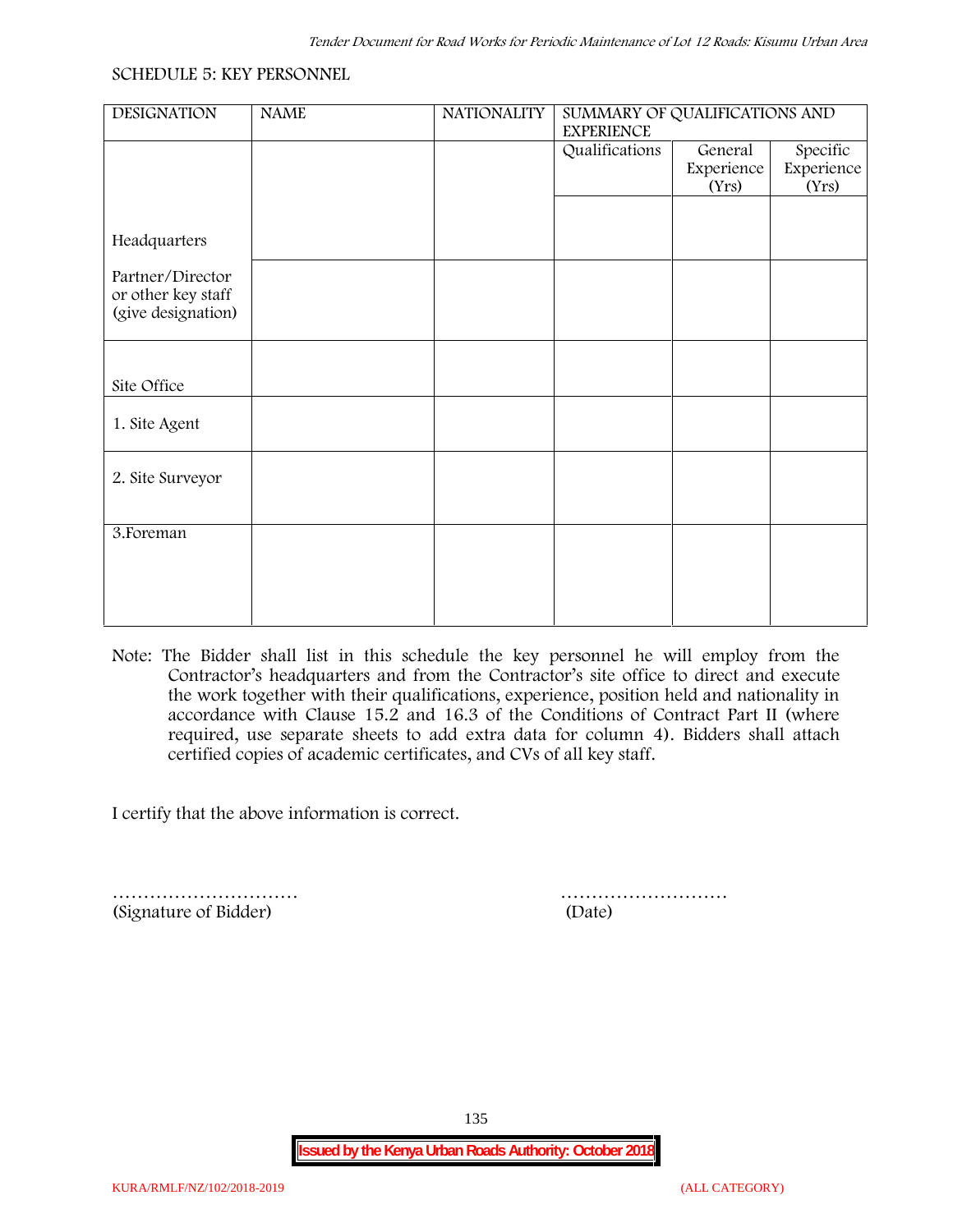#### **SCHEDULE 6: SCHEDULE OF ROADWORKS CARRIED OUT BY THE BIDER IN THE LAST THREE YEARS**

#### **SCHEDULE 6A: COMPLETED WORKS**

| DESCRIPTION OF WORKS | NAME OF CLIENT | VALUE OF<br>WORKS (KSHS) * | YEAR COMPLETED/<br><b>REMARKS</b> |
|----------------------|----------------|----------------------------|-----------------------------------|
|                      |                |                            |                                   |
|                      |                |                            |                                   |
|                      |                |                            |                                   |
|                      |                |                            |                                   |
|                      |                |                            |                                   |
|                      |                |                            |                                   |
|                      |                |                            |                                   |
|                      |                |                            |                                   |
|                      |                |                            |                                   |
|                      |                |                            |                                   |
|                      |                |                            |                                   |
|                      |                |                            |                                   |
|                      |                |                            |                                   |
|                      |                |                            |                                   |
|                      |                |                            |                                   |
|                      |                |                            |                                   |

**Note:** Bidders shall attach certified copies of letters of award (for each listed project), certified copies of completion certificates.

I certify that the above works were successfully carried out by this Bidder.

(Signature of Bidder) (Date)

………………………… ………………………

\* **Value in KShs using Central Bank of Kenya mean exchange rate at a reference date 7 days before date of BID opening**

136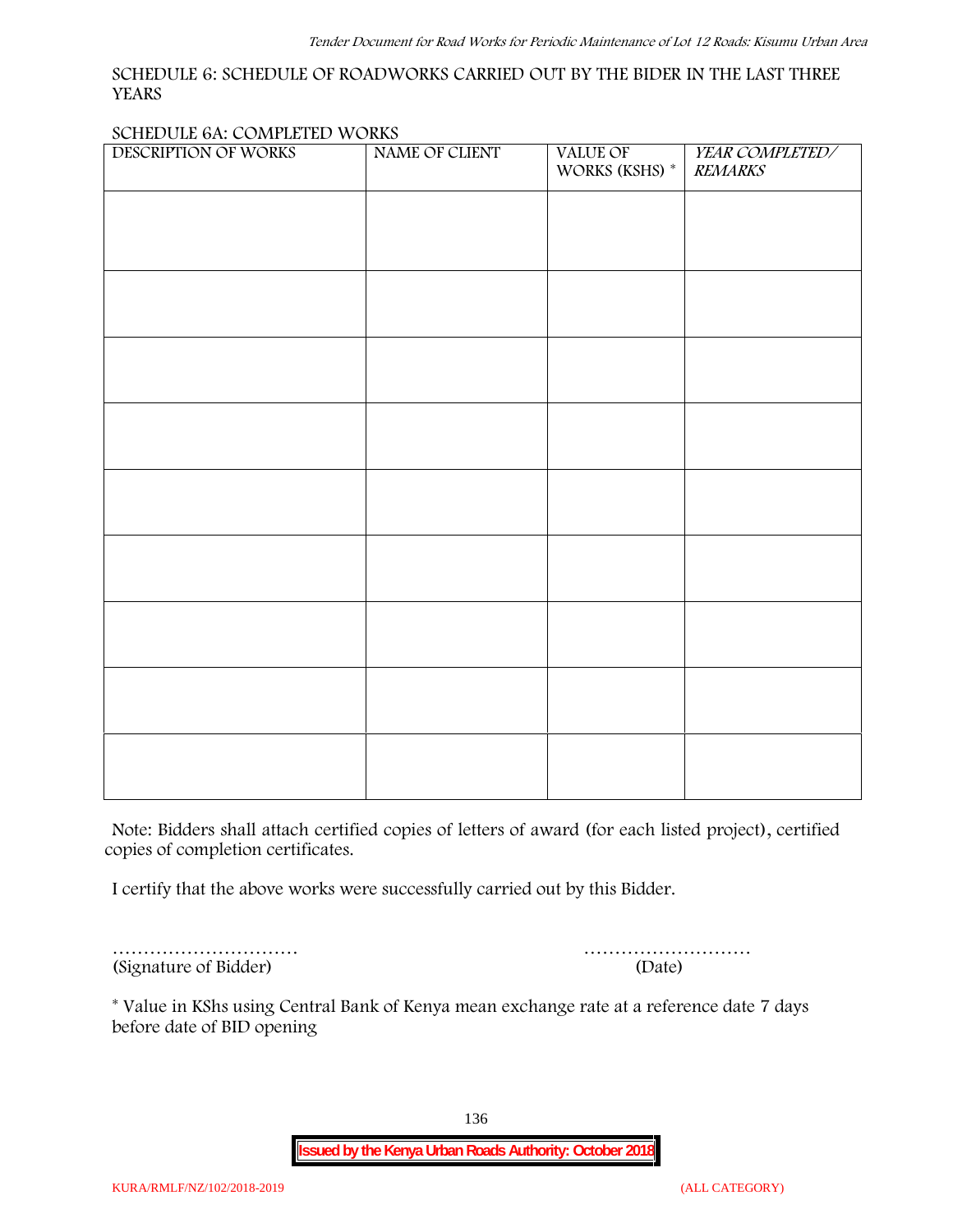#### **SCHEDULE 6B: NON-COMPLETED WORKS BEYOND COMPLETION DATE**

| DESCRIPTION OF WORKS | NAME OF CLIENT | VALUE OF<br>WORKS (KSHS) * | YEAR COMPLETED/<br><b>REMARKS</b> |
|----------------------|----------------|----------------------------|-----------------------------------|
|                      |                |                            |                                   |
|                      |                |                            |                                   |
|                      |                |                            |                                   |
|                      |                |                            |                                   |
|                      |                |                            |                                   |
|                      |                |                            |                                   |
|                      |                |                            |                                   |
|                      |                |                            |                                   |
|                      |                |                            |                                   |
|                      |                |                            |                                   |
|                      |                |                            |                                   |
|                      |                |                            |                                   |
|                      |                |                            |                                   |
|                      |                |                            |                                   |
|                      |                |                            |                                   |
|                      |                |                            |                                   |
|                      |                |                            |                                   |
|                      |                |                            |                                   |

**Note:** Bidders shall attach certified copies of letters of award (for each listed project), certified evidence for executed works for non-completed projects e.g copy of recent payment certificate.

I certify that the above works were successfully carried out by this Bidder.

(Signature of Bidder) (Date)

………………………… ………………………

\* **Value in KShs using Central Bank of Kenya mean exchange rate at a reference date 7 days before date of BID opening**

137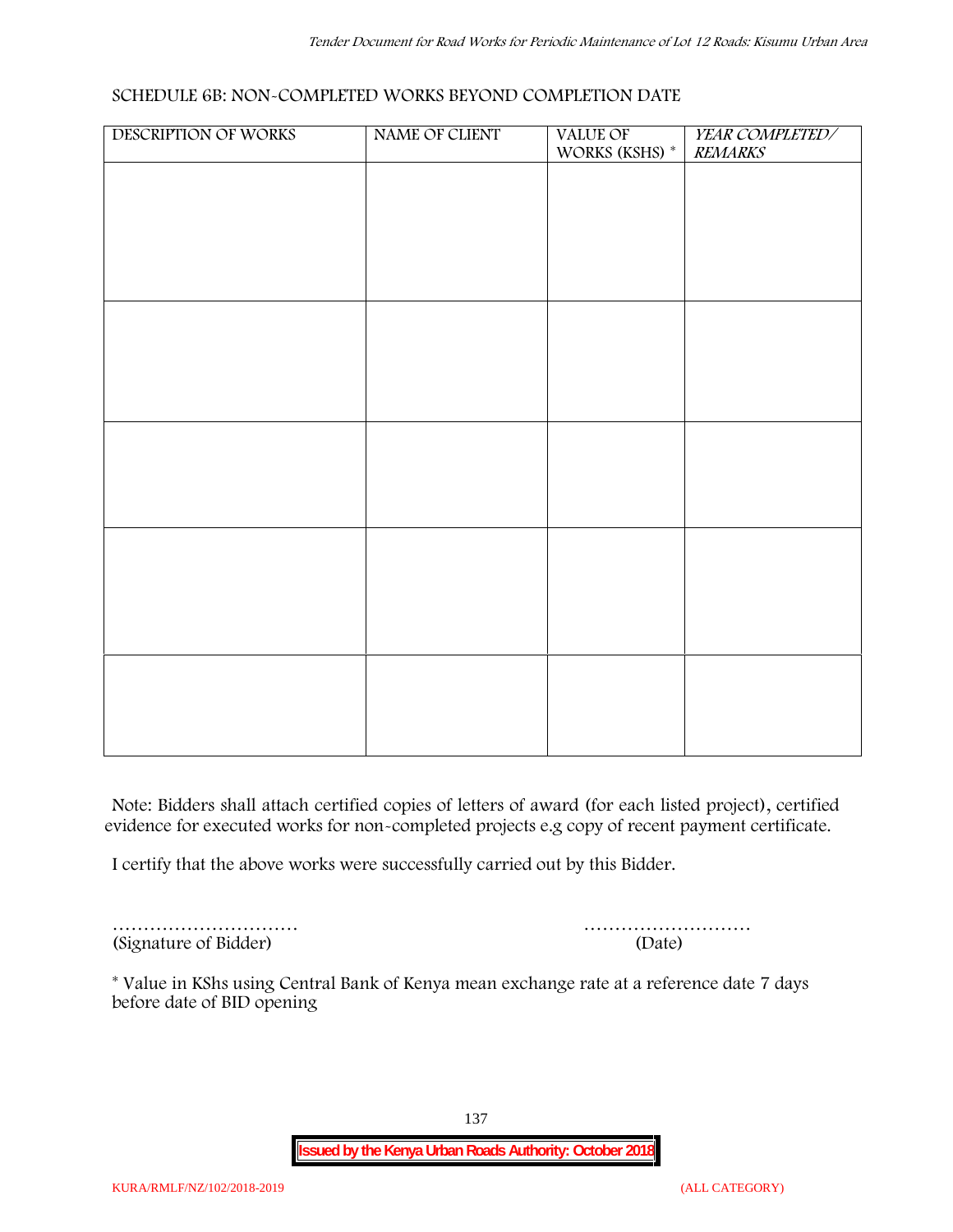# **SCHEDULE 6C: SPECIFIC EXPERIENCE**

| DESCRIPTION OF WORKS | NAME OF CLIENT | VALUE OF<br>WORKS (KSHS) * | YEAR COMPLETED/<br><b>REMARKS</b> |
|----------------------|----------------|----------------------------|-----------------------------------|
|                      |                |                            |                                   |
|                      |                |                            |                                   |
|                      |                |                            |                                   |
|                      |                |                            |                                   |
|                      |                |                            |                                   |
|                      |                |                            |                                   |
|                      |                |                            |                                   |
|                      |                |                            |                                   |
|                      |                |                            |                                   |
|                      |                |                            |                                   |
|                      |                |                            |                                   |
|                      |                |                            |                                   |
|                      |                |                            |                                   |
|                      |                |                            |                                   |
|                      |                |                            |                                   |
|                      |                |                            |                                   |
|                      |                |                            |                                   |

**Note:** Bidders shall attach certified copies of letters of award (for each listed project), certified evidence for executed works for non-completed projects e.g copy of recent payment certificate.

I certify that the above works were successfully carried out by this Bidder.

(Signature of Bidder) (Date)

………………………… ………………………

\* **Value in KShs using Central Bank of Kenya mean exchange rate at a reference date 7 days before date of BID opening**

138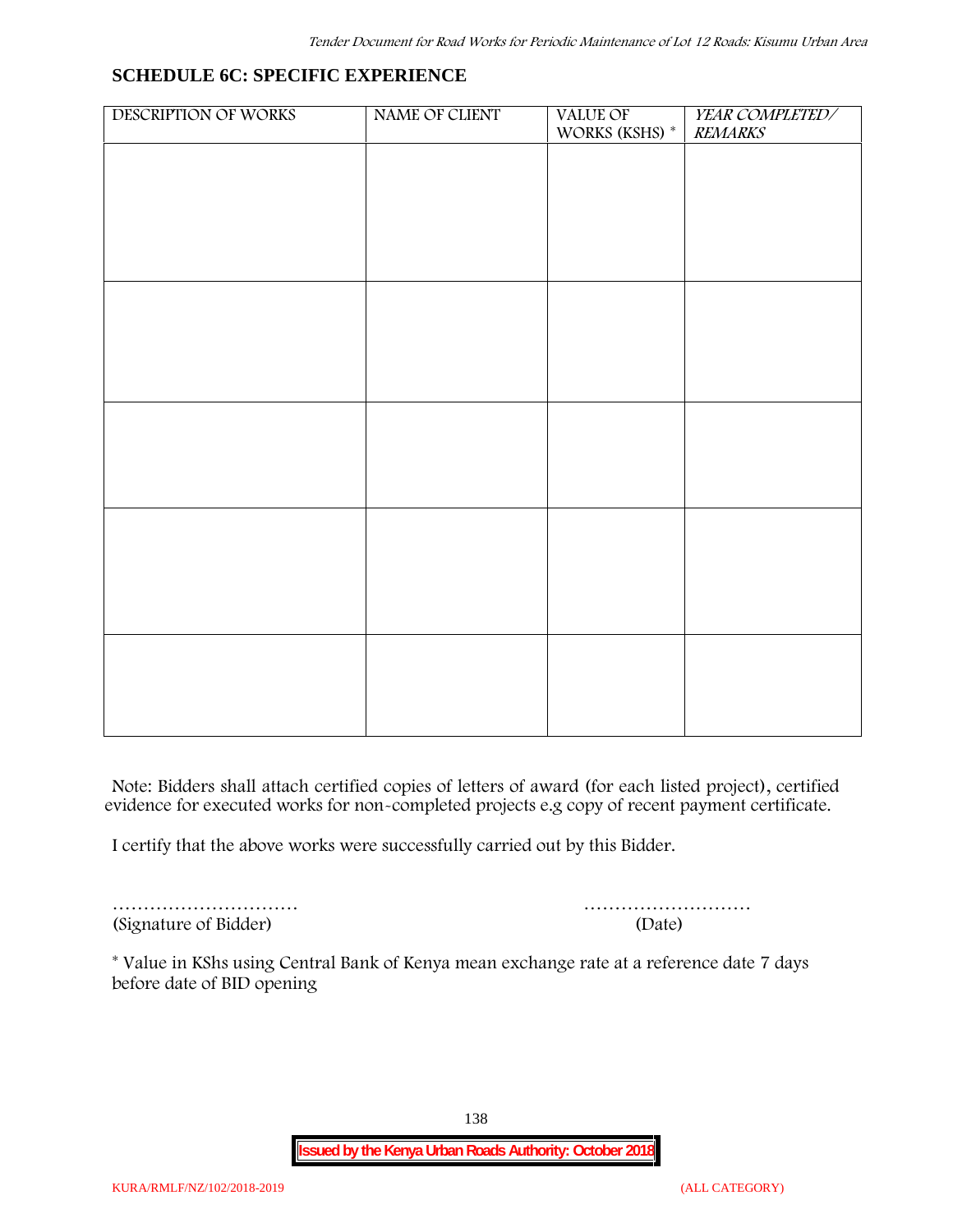#### **SCHEDULE 7: SCHEDULE OF ONGOING PROJECTS**

| DESCRIPTION OF<br>WORKS | NAME OF<br>${\rm CLIENT}$ | DATE OF<br>$\mathsf{COMMENC}$<br><b>EMENT</b> | DATE OF<br>COMPLETION | VALUE OF<br>WORKS (KSHS) | <b>VALUE</b><br>COMPLETED<br>UP TO DATE | PHYSICALLY<br>COMPLETED<br>UP TO DATE |  |
|-------------------------|---------------------------|-----------------------------------------------|-----------------------|--------------------------|-----------------------------------------|---------------------------------------|--|
|                         |                           |                                               |                       |                          | $\%$                                    | $\%$                                  |  |
|                         |                           |                                               |                       |                          |                                         |                                       |  |
|                         |                           |                                               |                       |                          |                                         |                                       |  |
|                         |                           |                                               |                       |                          |                                         |                                       |  |
|                         |                           |                                               |                       |                          |                                         |                                       |  |
|                         |                           |                                               |                       |                          |                                         |                                       |  |
|                         |                           |                                               |                       |                          |                                         |                                       |  |
|                         |                           |                                               |                       |                          |                                         |                                       |  |
|                         |                           |                                               |                       |                          |                                         |                                       |  |
|                         |                           |                                               |                       |                          |                                         |                                       |  |
|                         |                           |                                               |                       |                          |                                         |                                       |  |
|                         |                           |                                               |                       |                          |                                         |                                       |  |
|                         |                           |                                               |                       |                          |                                         |                                       |  |
|                         |                           |                                               |                       |                          |                                         |                                       |  |
|                         |                           |                                               |                       |                          |                                         |                                       |  |
|                         |                           |                                               |                       |                          |                                         |                                       |  |

**Note:** 1. Bidders shall attach certified copies of letters of award (for each listed project) and any certified evidence for executed works e.g. copy of recent payment certificate.

2. Bidders must indicate all their on-going works as at the time of bidding. Any non disclosure shall constitute non-responsiveness)

I certify that the above works are being carried out by me and that the above information is correct.

(Signature of Bidder) (Date)

………………………… ………………………

139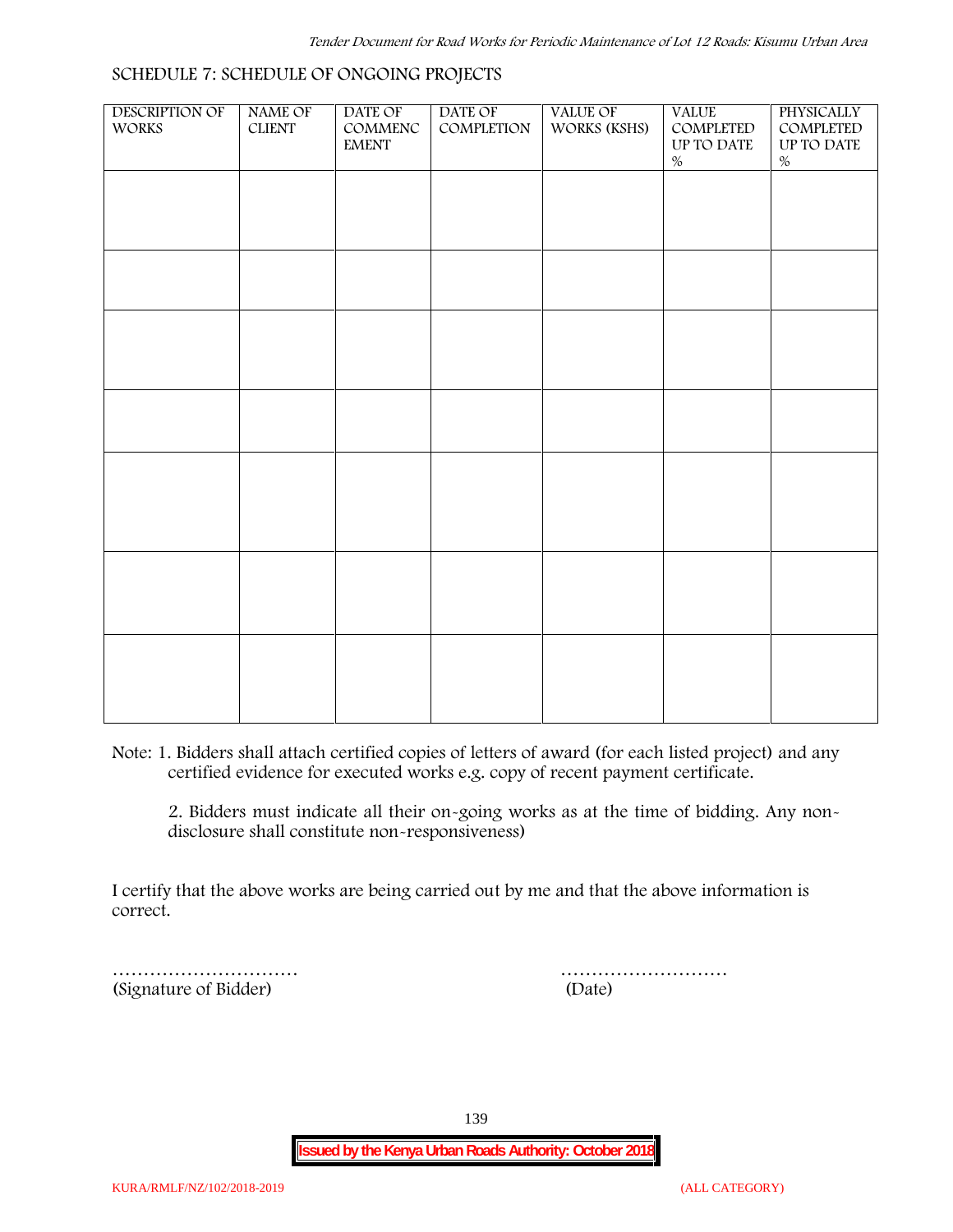#### **SCHEDULE 8: FINANCIAL STANDING**

- 1 Submit copies of audited profit and loss statements and balance sheet for the last five calendar years and estimated projection for the next two years with certified English translation where appropriate.
- 2 Give turnover figures for each of the last two (2) financial years. Quote in millions and decimal thereof.

|                               | Year 1(2016) | Year 2(2017) |
|-------------------------------|--------------|--------------|
|                               | Ksh.         | Ksh.         |
| Road works                    |              |              |
| Other civil Engineering works |              |              |
| Other (specify)               |              |              |
| Total                         |              |              |

## SUMMARY OF ASSETS AND LIABILTIES OF THE AUDITED FINANCIAL STATEMENTS OF THE LAST TWO (2) FINANCIAL YEARS.

|                              | Year 1(2016) | Year 2(2017) |
|------------------------------|--------------|--------------|
|                              | KShs.        | KShs.        |
| 1. Total Assets              |              |              |
| 2. Current Assets            |              |              |
| 3. Bank Credit Line Value    |              |              |
| 4. Total Liabilities         |              |              |
| 5. Current Liabilities       |              |              |
| 6. Net Worth $(1-4)$         |              |              |
| 7. Working capital $(2+3-4)$ |              |              |

# (a) Name/Address of Commercial Bank providing credit line

………………………………………………………………………………………………

………………………………………………………………………………………………

(b) Total amount of credit line KShs………………………………………………

Attach a certified copy of Undertaking of the Bank to provide the credit.

(c) Attach bank statements for the last six (6) months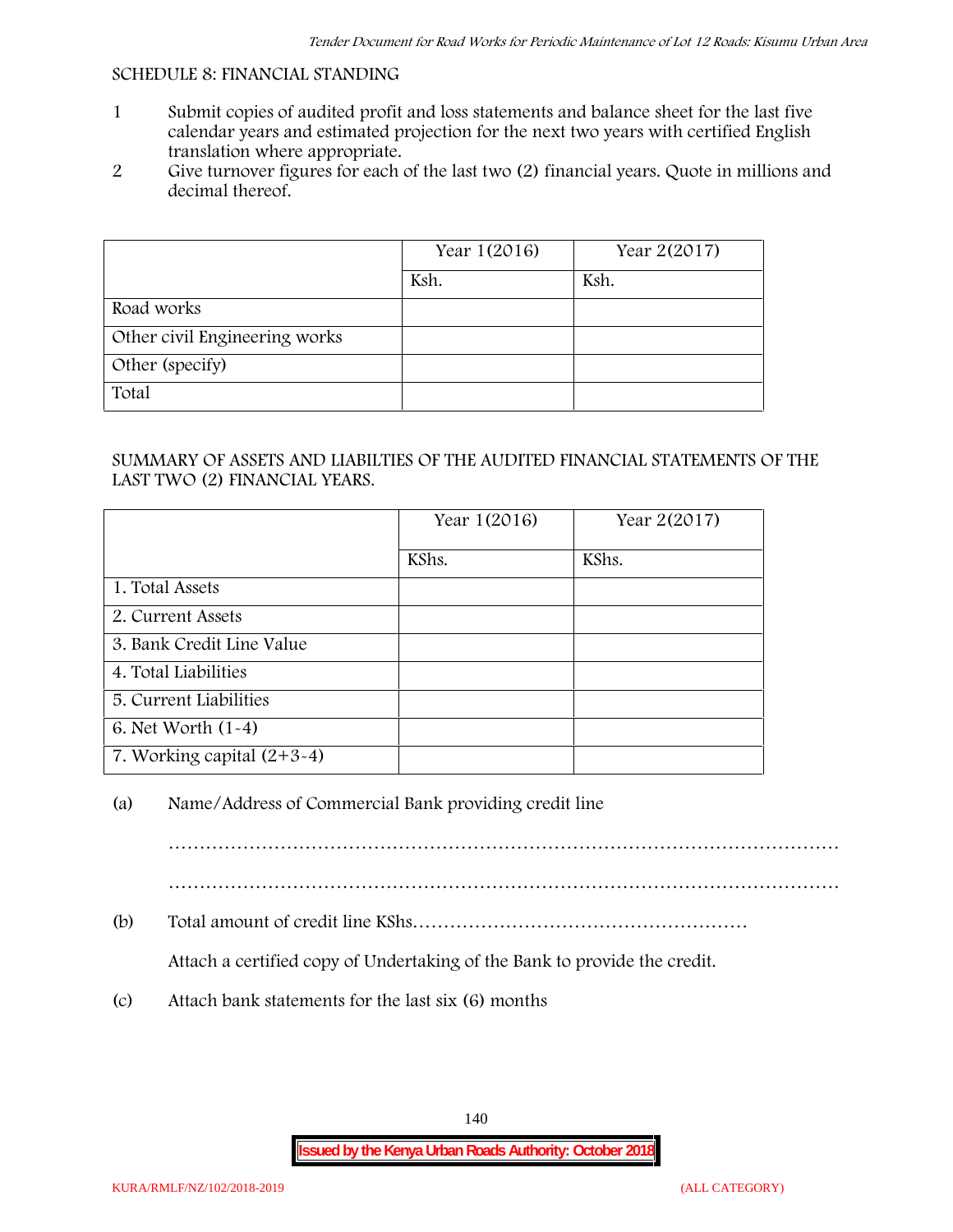## **SCHEDULE 9: OTHER SUPPLEMENTARY INFORMATION**

Financial reports for the last three years, balance sheets, profit and loss statements, auditors' reports etc. List them below and attach copies. ………………………………………………………………………………………………… ………………………………………………………………………………………………… ………………………………………………………………………………………………… ………………………………………………………………………………………………… Evidence of access to financial resources to meet the qualification requirements. Cash in hand, lines of credit etc. List below and attach copies of supporting documents ………………………………………………………………………………………………… …………………………………………………………………………………………………. ………………………………………………………………………………………………… Name, address, telephone, telex, fax numbers and email of the Bidders Bankers who may provide reference if contacted by the Contracting Authority. ……………………………………………………………………………………………….. ………………………………………………………………………………………………. ………………………………………………………………………………………………. I certify that the above information is correct. ……………………………. …………………………………….. Date Signature of Bidder

(To be signed by authorized representative and officially stamped)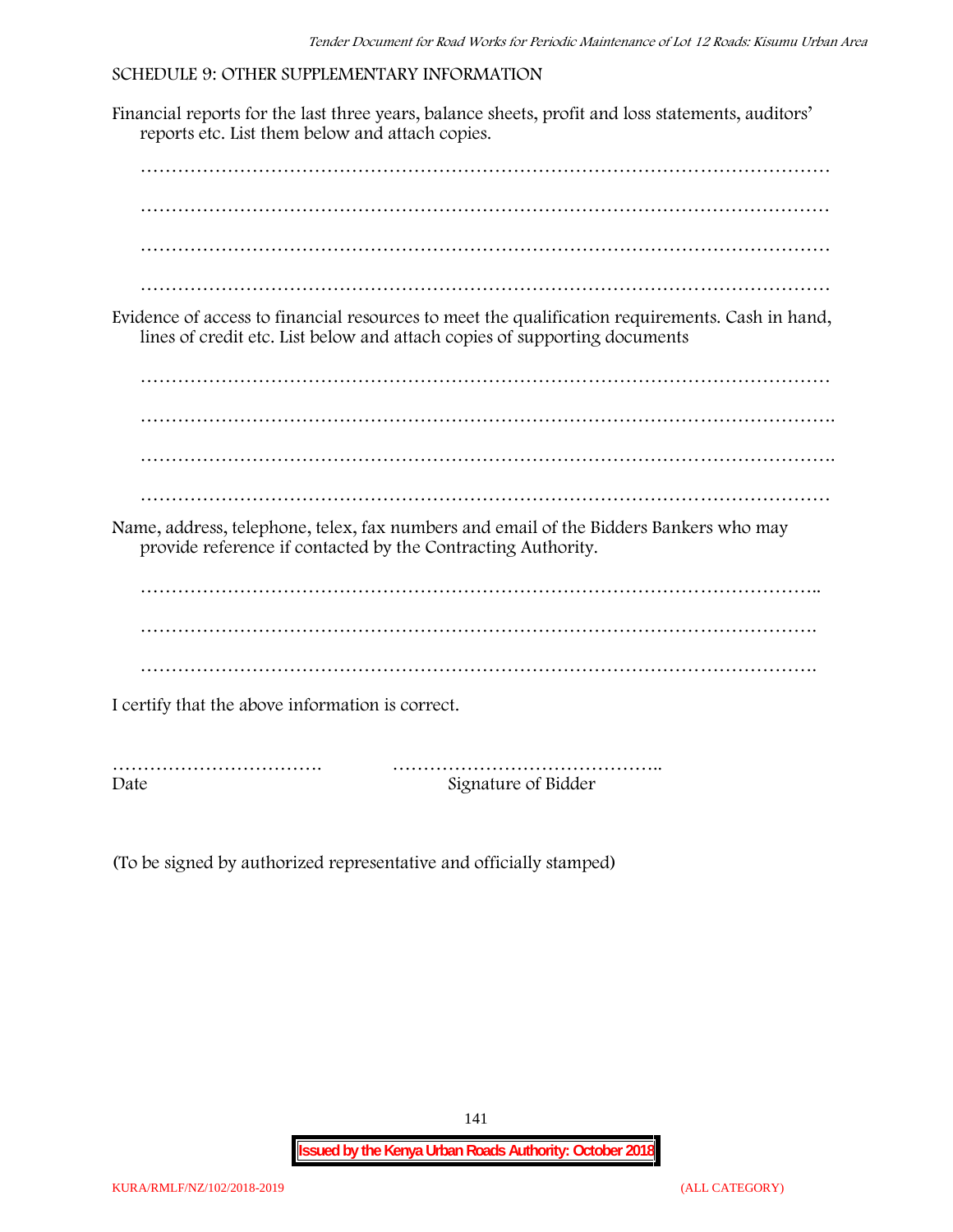## **SCHEDULE 10: LITIGATION HISTORY FORM**

Information on current litigation in which the Bidder is involved.

| <b>CAUSE OF DISPUTE</b> | AMOUNT INVOLVED (KSHS) |
|-------------------------|------------------------|
|                         |                        |
|                         |                        |
|                         |                        |
|                         |                        |
|                         |                        |

I certify that the above information is correct.

| Date | Signature of Bidder |
|------|---------------------|

(To be signed by authorized representative and officially stamped)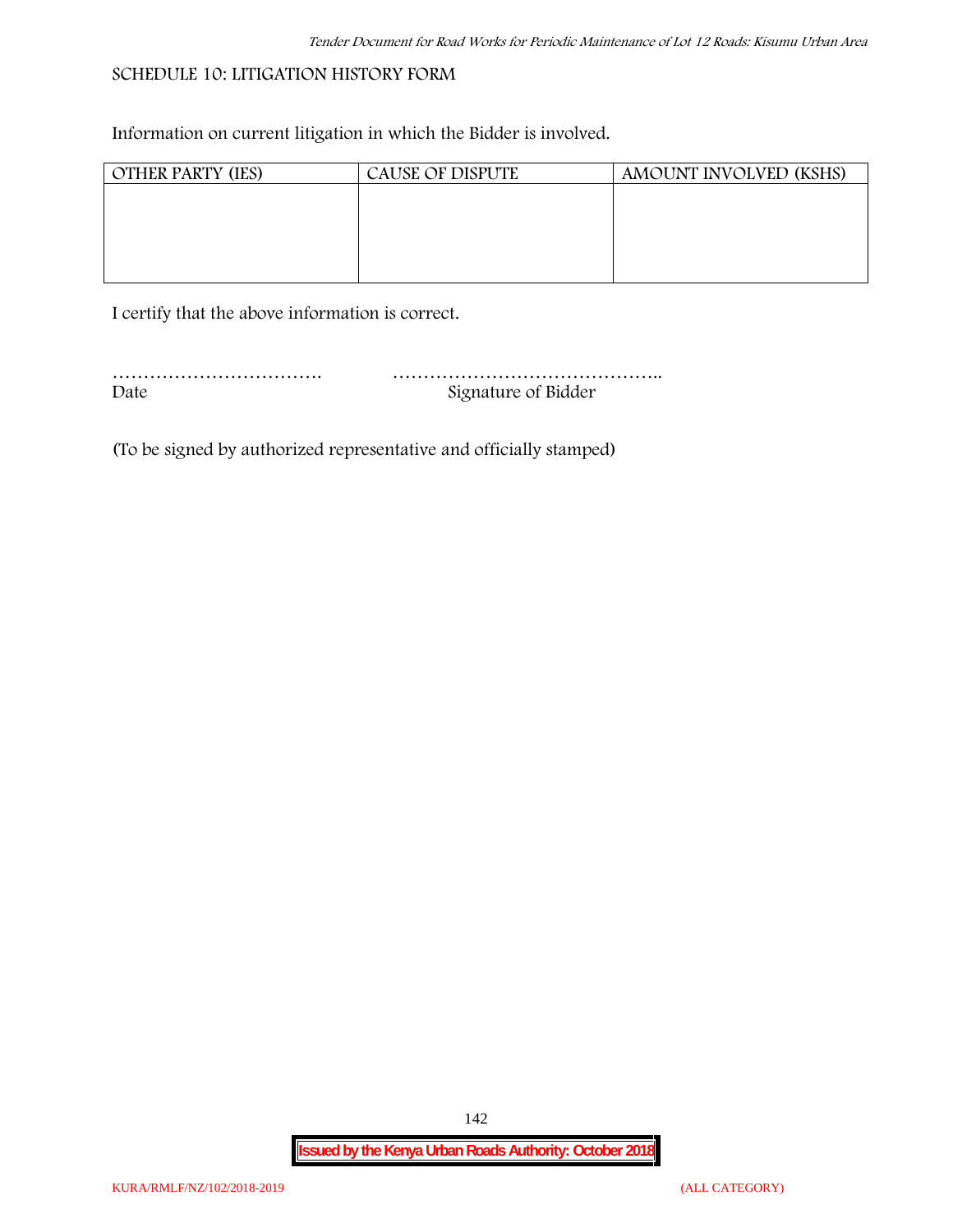## **SCHEDULE 11: DECLARATION FORM FOR BANKRUPT OR INSOLVENT**

**AND DEBARMENT** Date To The Kenya Urban Roads Authority P.O Box 41727 – 00100, IKM Place, 5th Ngong Ave, Nairobi, KENYA. Ladies and Gentlemen, The Tenderer i.e. (full name and complete physical and postal address) ……………………………………………………………………………………………………… ……………………declare the following: a) That I/ We have not been debarred from participating in public procurement by anybody,

institution or person. b) That I/ We have not been involved in and will not be involved in corrupt and fraudulent

practices regarding public procurement anywhere.

c) That I/ We are not insolvent, in receivership, bankrupt or in the process of being wound up and is not the subject of legal proceedings relating to the foregoing.

d) That I/We are not under any ongoing investigation by the Ethics and Anti-Corruption Commission (EACC) for any corrupt and/or economic crimes or practices.

e) That I/ We are not associated with any other Tenderer participating in this Tender.

f) That I/We do hereby confirm that all the information given in this tender is accurate, factual and true to the best of our knowledge.

Yours sincerely,

……………………………………………………

Name of Tenderer

………………………………………………………………………………..

Signature of duly authorised person signing the Tender

…………………………………………………………………………..

Name and Capacity of duly authorised person signing the Tender

………………………………………

Stamp or Seal of Tenderer)

143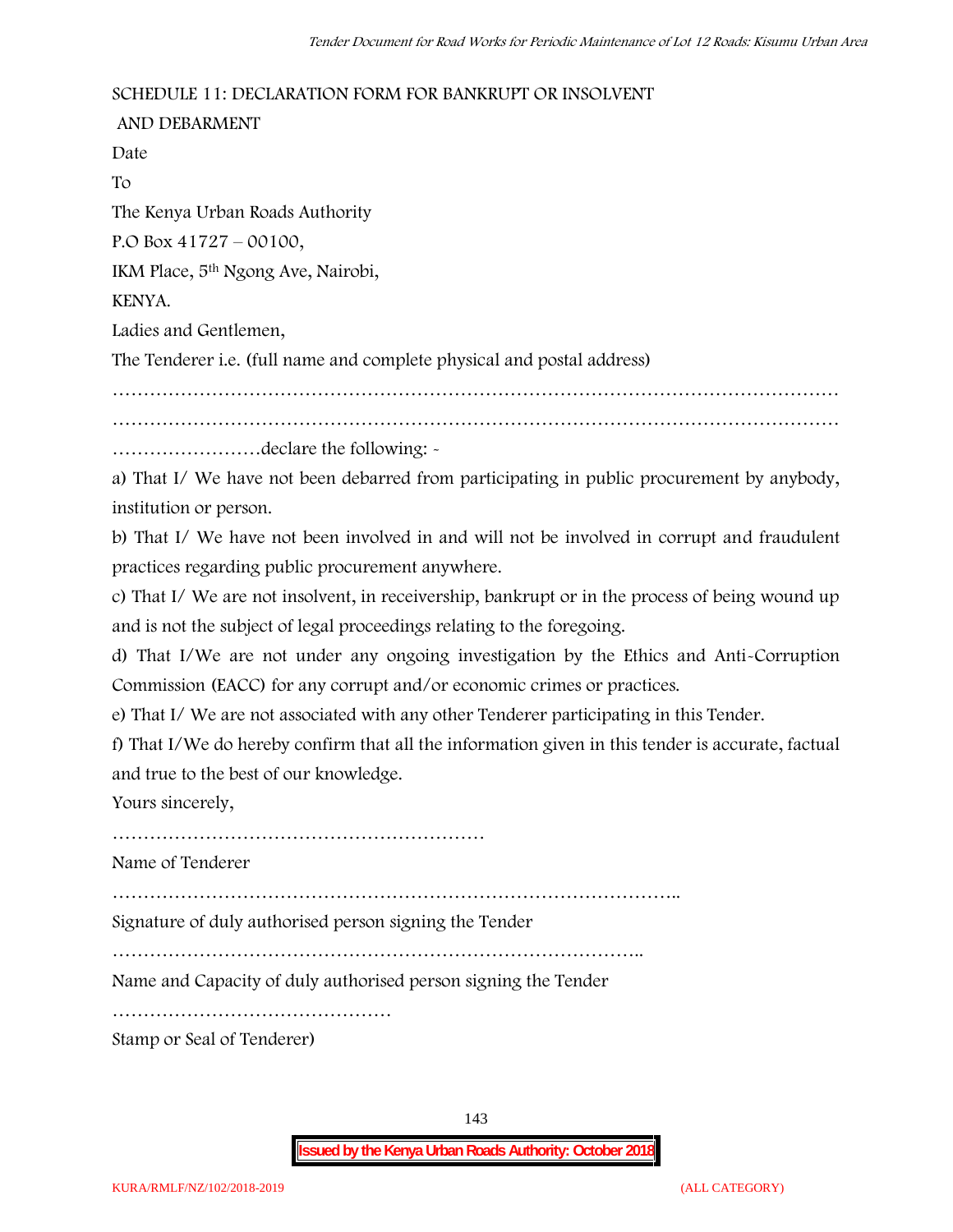## **SCHEDULE 12: ANTI CORRUPTION DECLARATION / COMMITMENT / PLEDGE FORM**

| Public Procurement is based on a free, fair and competitive tendering process which should |  |
|--------------------------------------------------------------------------------------------|--|
| not be open to abuse.                                                                      |  |

|                                     | I/We will not offer or facilitate, directly or indirectly, any inducement or reward to any |  |
|-------------------------------------|--------------------------------------------------------------------------------------------|--|
|                                     | public officer, their relations or business associates, in connection with tender No.      |  |
|                                     |                                                                                            |  |
| contract if I/We am/are successful. |                                                                                            |  |

Signed by ……………………………… C.E.O. or Authorized Representative.

Name ……………………………………………..

144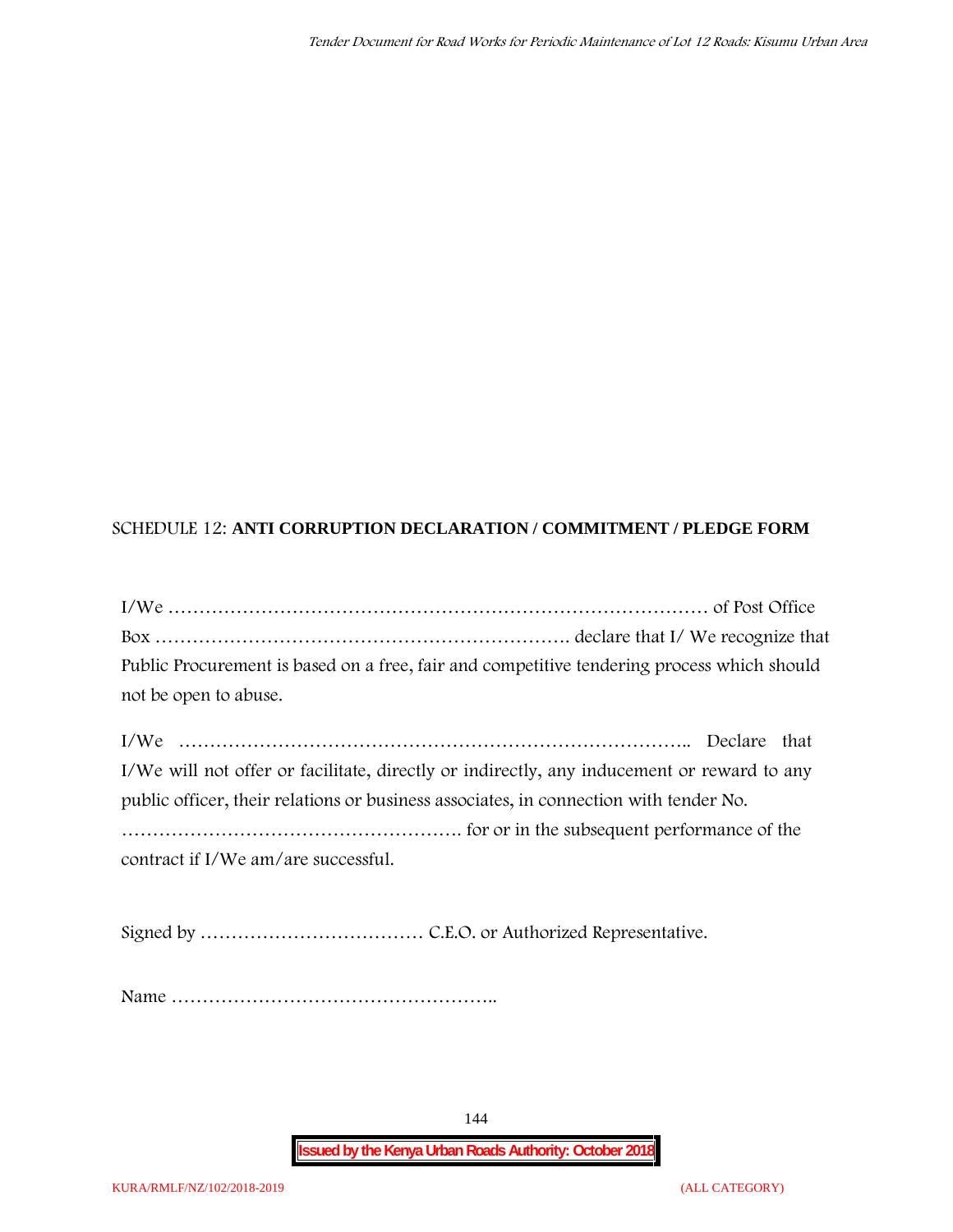Designation………………………………..

Signature…………………………………….

Date………………………………………..

**In case of sub-contracting**

Signed by ………………………………….. CEO of the firm to be subcontracted

Name……………………………………………

Designation……………………………………..

Signature………………………………….

Date………………………………………..

## **SECTION XII: FORM OF AGREEMENT**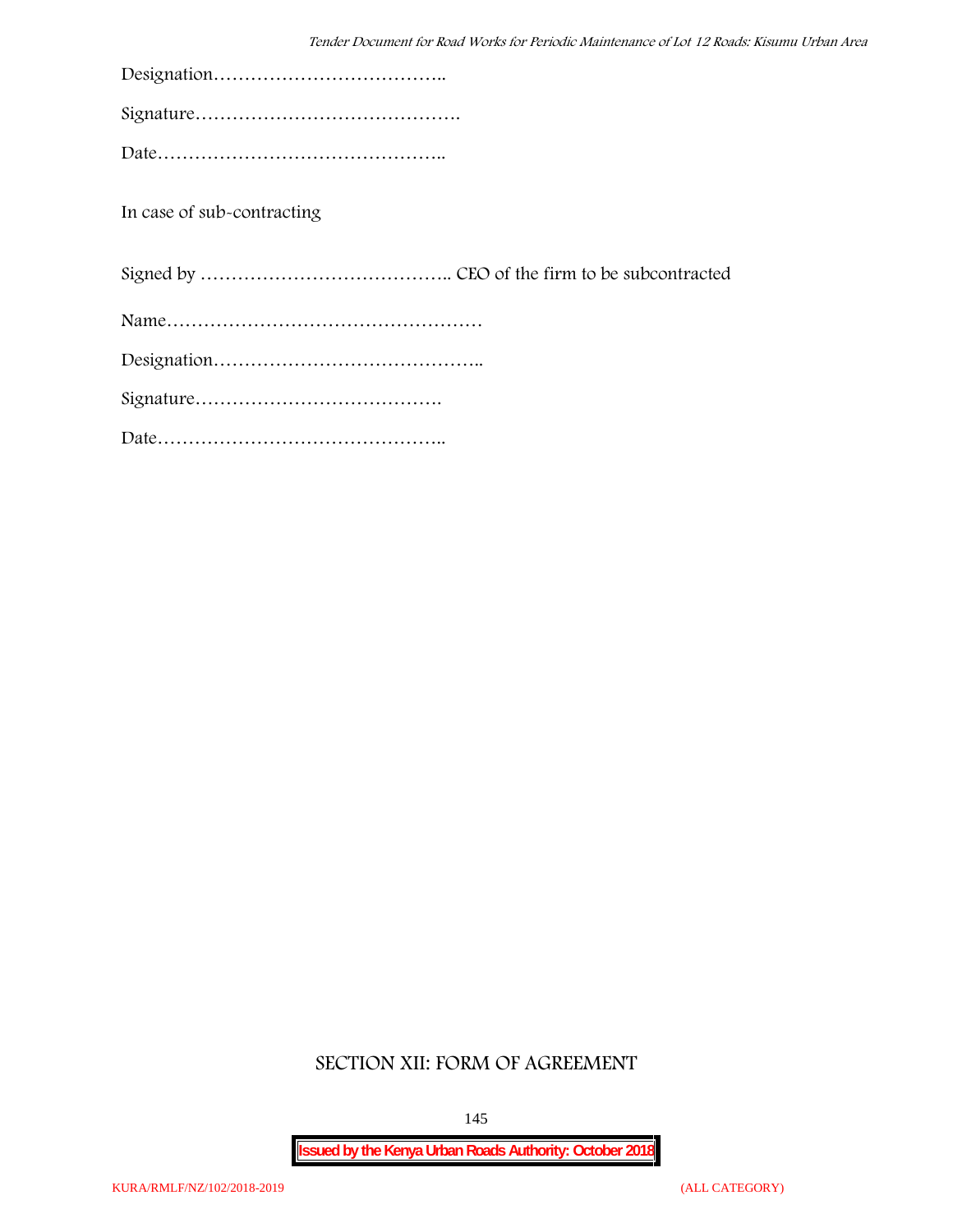*Tender Document for Road Works for Periodic Maintenance of Lot 12 Roads: Kisumu Urban Area*

**Issued by the Kenya Urban Roads Authority: October 2018**

146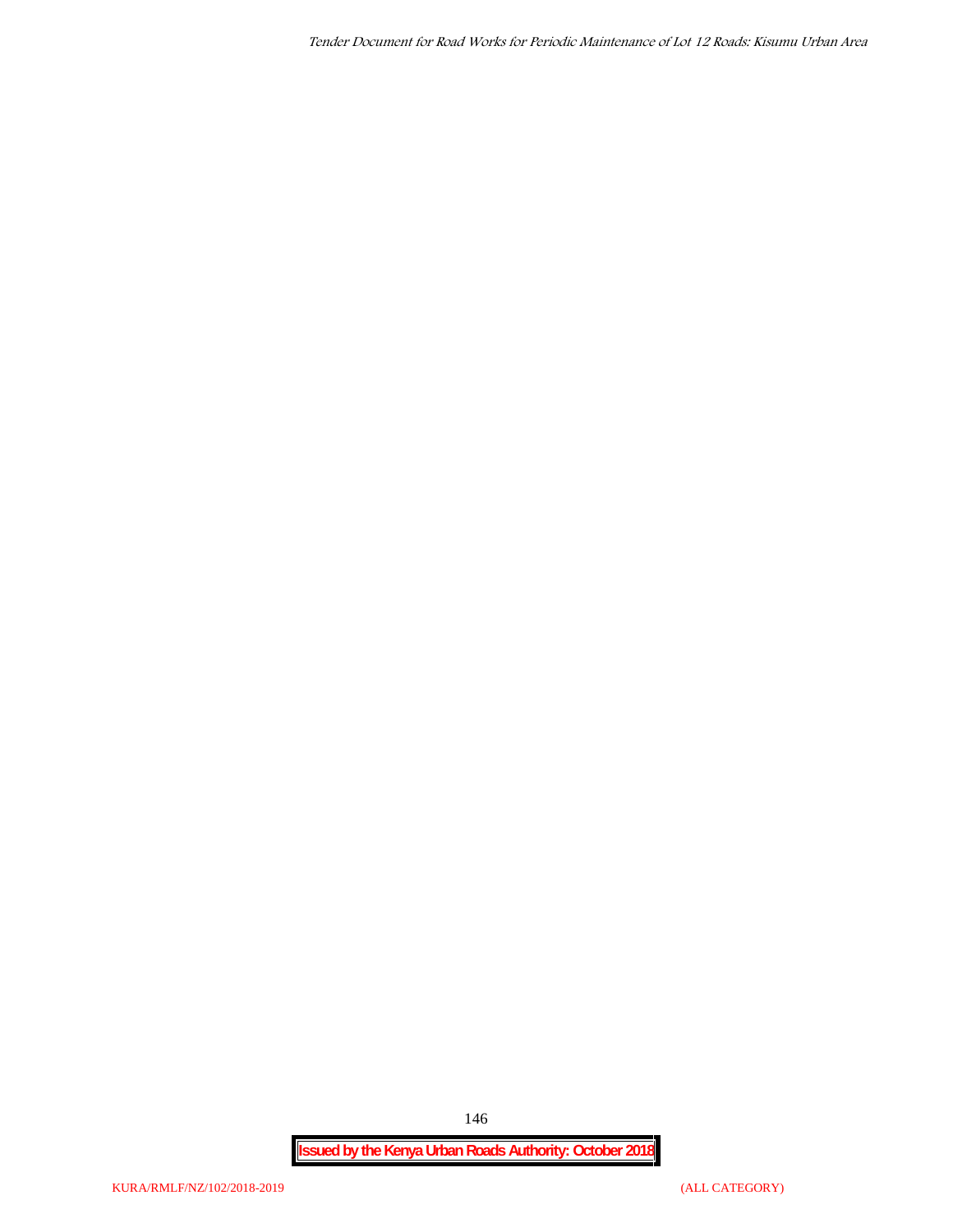## **FORM OF AGREEMENT**

THIS AGREEMENT is made on the …………………… day of …………………. 20 …………… between the **KENYA URBAN ROADS AUTHORITY** of **P. O. BOX 41727-00100, NAIROBI, KENYA** hereinafter called "the Employer" of the one part and **M/s …………………………………………………………………** hereinafter called "the Contractor" of the other part.

WHEREAS the Employer is desirous that certain works should be executed, viz.

**PERIODIC MAINTENANCE OF LOT 12 ROADS (KISUMU URBAN AREA)** and has a Contract with the Contractor for the execution completion and maintenance of such works in the region NOW THIS AGREEMENT WITNESSETH as follows:

In this agreement words and expressions shall have the same meanings as are respectively assigned to them in the Conditions of Contract hereinafter referred to.

The following document shall be deemed to form and be read and construed as part of this Agreement, viz.:

- The form of bid dated **…………………………..**
- The Conditions of Contract (FIDIC IV) Part 2
- The Conditions of Contract (FIDIC IV) Part 1
- The Special Specification
- The Standard Specifications
- The Priced Bill of Quantities
- The Letter of Award and Acceptance
- Schedules of Supplementary Information
- -The Drawings
- -Other documents as may be agreed and listed

All aforesaid documents are hereinafter referred to as "The Contract".

In consideration of the payment to be made by the Employer to the Contractor, the Contractor hereby covenants with the Employer to execute, complete and maintain the works in conformity in all respects with the provisions of the Contract.

The Employer hereby covenants to pay the Contractor in consideration of the execution, completion and maintenance of the works the Contract Price at the times and in the manner prescribed by the Contract.

IN WITNESS WHEREOF the parties have hereunto set their respective hands on the day and year first above written.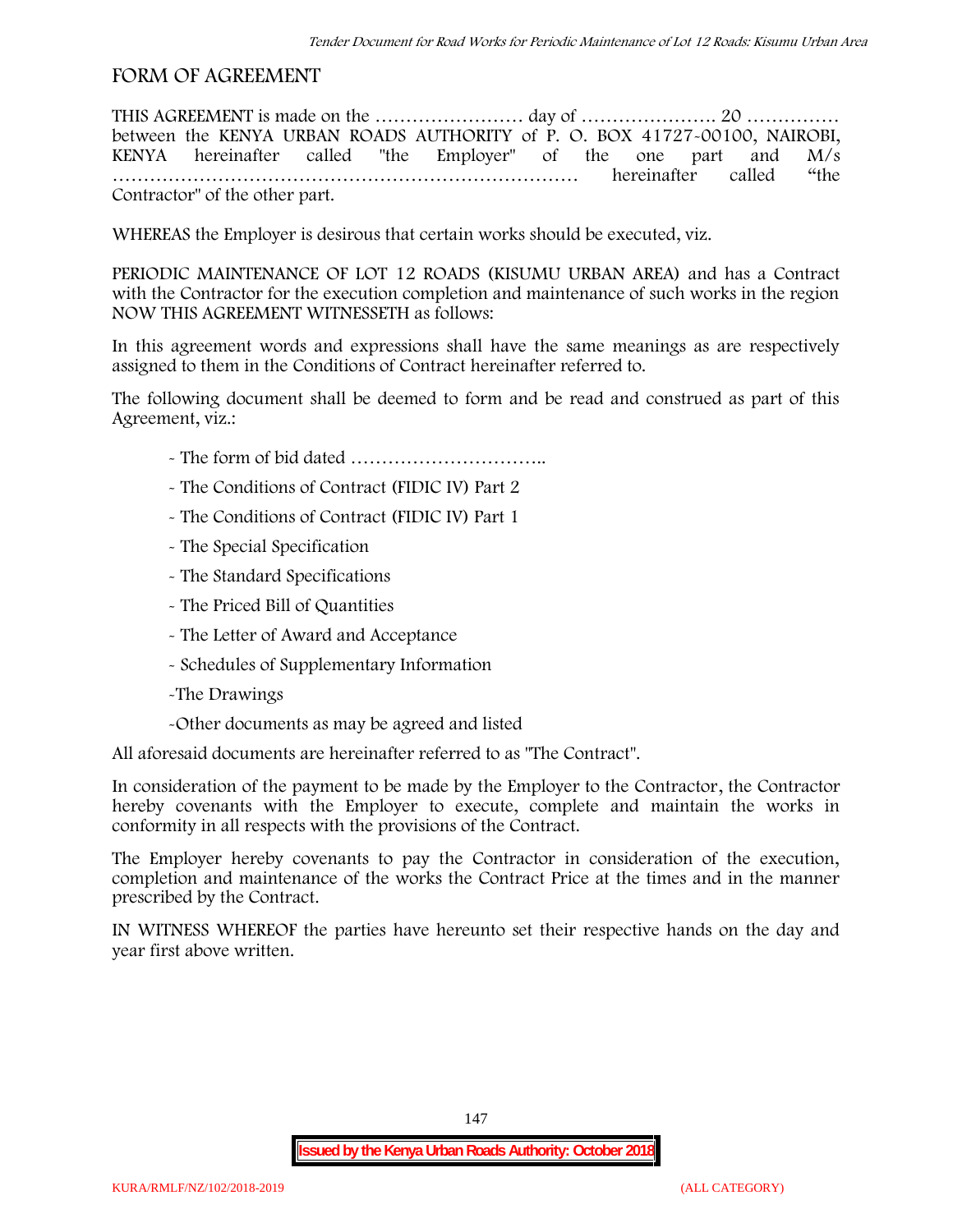| By the said Employer:   | (Director General, Kenya Urban Roads Authority)<br>For and on behalf of the said Employer |
|-------------------------|-------------------------------------------------------------------------------------------|
| In the presence of:     | (Name and Designation of Witness)                                                         |
|                         | (Signature of Witness)                                                                    |
|                         | (Address Of witness)                                                                      |
|                         |                                                                                           |
| By the said Contractor: |                                                                                           |
|                         | (Signature)                                                                               |
|                         | (Name of the Director)                                                                    |
| In the presence of:     | (Name and Designation of Witness)                                                         |
|                         | (Signature of Witness)                                                                    |
|                         | (Address Of witness)                                                                      |

148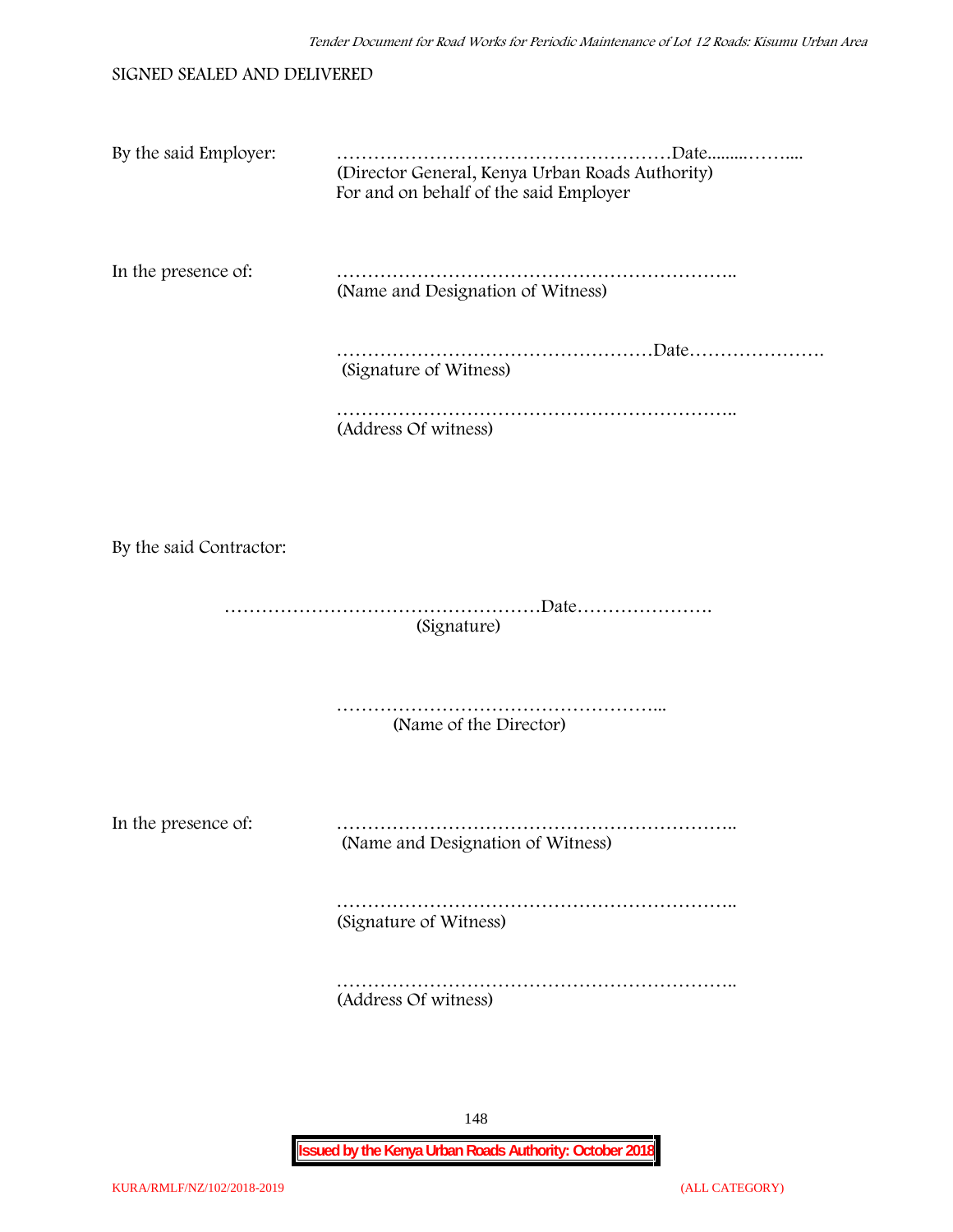# **SECTION XIII: FORM OF PERFORMANCE BANK GUARANTEE (UNCONDITIONAL)**